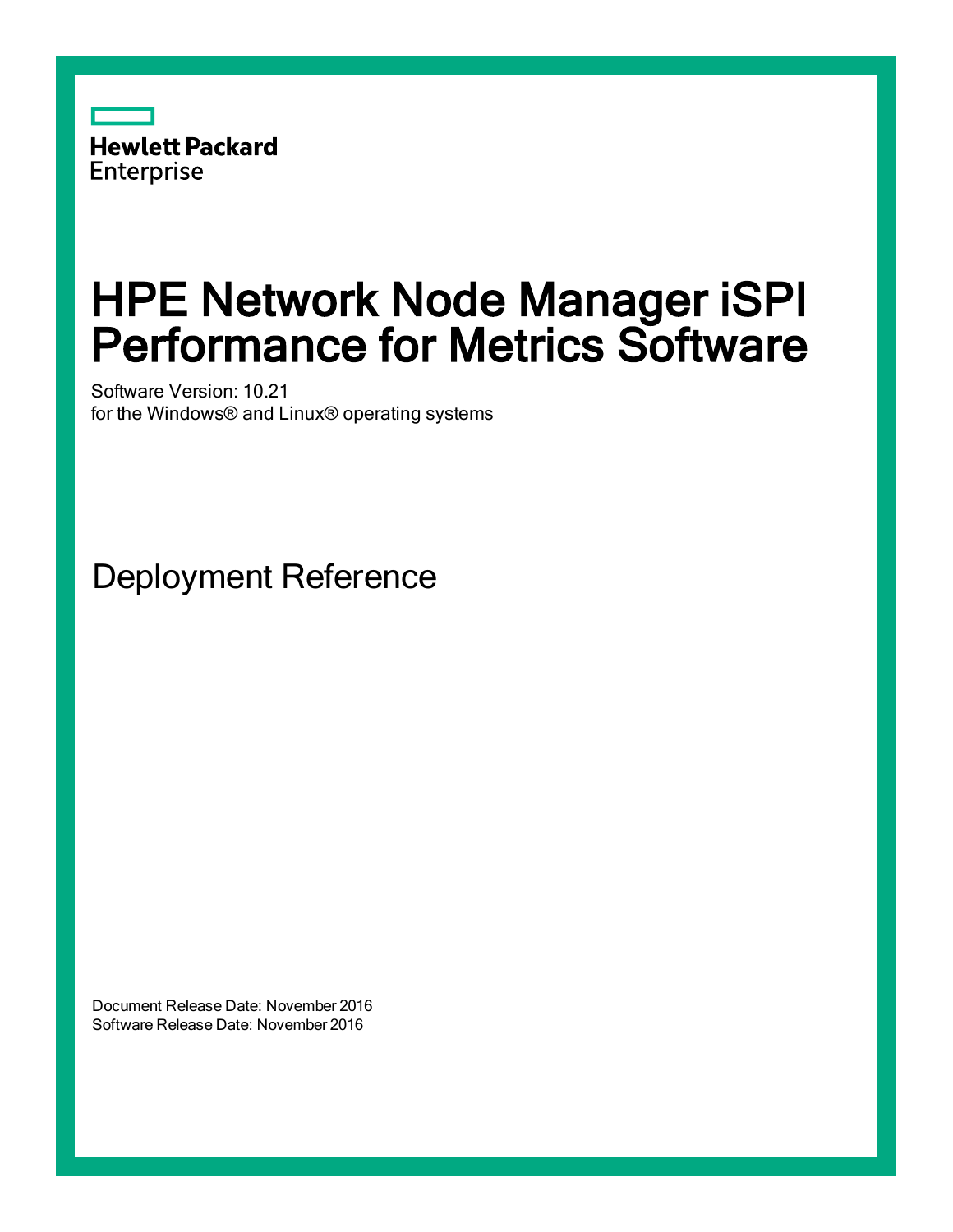## Legal Notices

#### **Warranty**

The only warranties for Hewlett Packard Enterprise products and services are set forth in the express warranty statements accompanying such products and services. Nothing herein should be construed as constituting an additional warranty. HPE shall not be liable for technical or editorial errors or omissions contained herein.

The information contained herein is subject to change without notice.

#### Restricted Rights Legend

Confidential computer software. Valid license from HPE required for possession, use or copying. Consistent with FAR 12.211 and 12.212, Commercial Computer Software, Computer Software Documentation, and Technical Data for Commercial Items are licensed to the U.S. Government under vendor's standard commercial license.

#### **Oracle Technology — Notice of Restricted Rights**

Programs delivered subject to the DOD FAR Supplement are 'commercial computer software' and use, duplication, and disclosure of the programs, including documentation, shall be subject to the licensing restrictions set forth in the applicable Oracle license agreement. Otherwise, programs delivered subject to the Federal Acquisition Regulations are 'restricted computer software' and use, duplication, and disclosure of the programs, including documentation, shall be subject to the restrictions in FAR 52.227-19, Commercial Computer Software-Restricted Rights (June 1987). Oracle America, Inc., 500 Oracle Parkway, Redwood City, CA 94065.

For the full Oracle license text, see the license-agreements directory on the NNMi product DVD.

#### Copyright Notice

© Copyright 2013-2016 Hewlett Packard Enterprise Development LP

#### Trademark Notices

Adobe® is a trademark of Adobe Systems Incorporated.

Linux® is the registered trademark of Linus Torvalds in the U.S. and other countries.

Microsoft® and Windows® are U.S. registered trademarks of Microsoft Corporation.

UNIX® is a registered trademark of The Open Group.

## Acknowledgements

This product includes libjpeg library. This software is copyright (C) 1991-1998, Thomas G. Lane.

The Graphics Interchange Format(c) is the Copyright property of CompuServe Incorporated. GIF(sm) is a Service Mark property of CompuServe Incorporated.

This product includes libxml2 library. Copyright (C) 1998-2003 Daniel Veillard. All Rights Reserved.

This product includes libxp library. Copyright © 2001,2003 Keith Packard.

### Documentation Updates

The title page of this document contains the following identifying information:

- Software Version number, which indicates the software version.
- Document Release Date, which changes each time the document is updated.
- Software Release Date, which indicates the release date of this version of the software.

To check for recent updates or to verify that you are using the most recent edition of a document, go to: https://softwaresupport.hpe.com/group/softwaresupport/search-result?keyword=.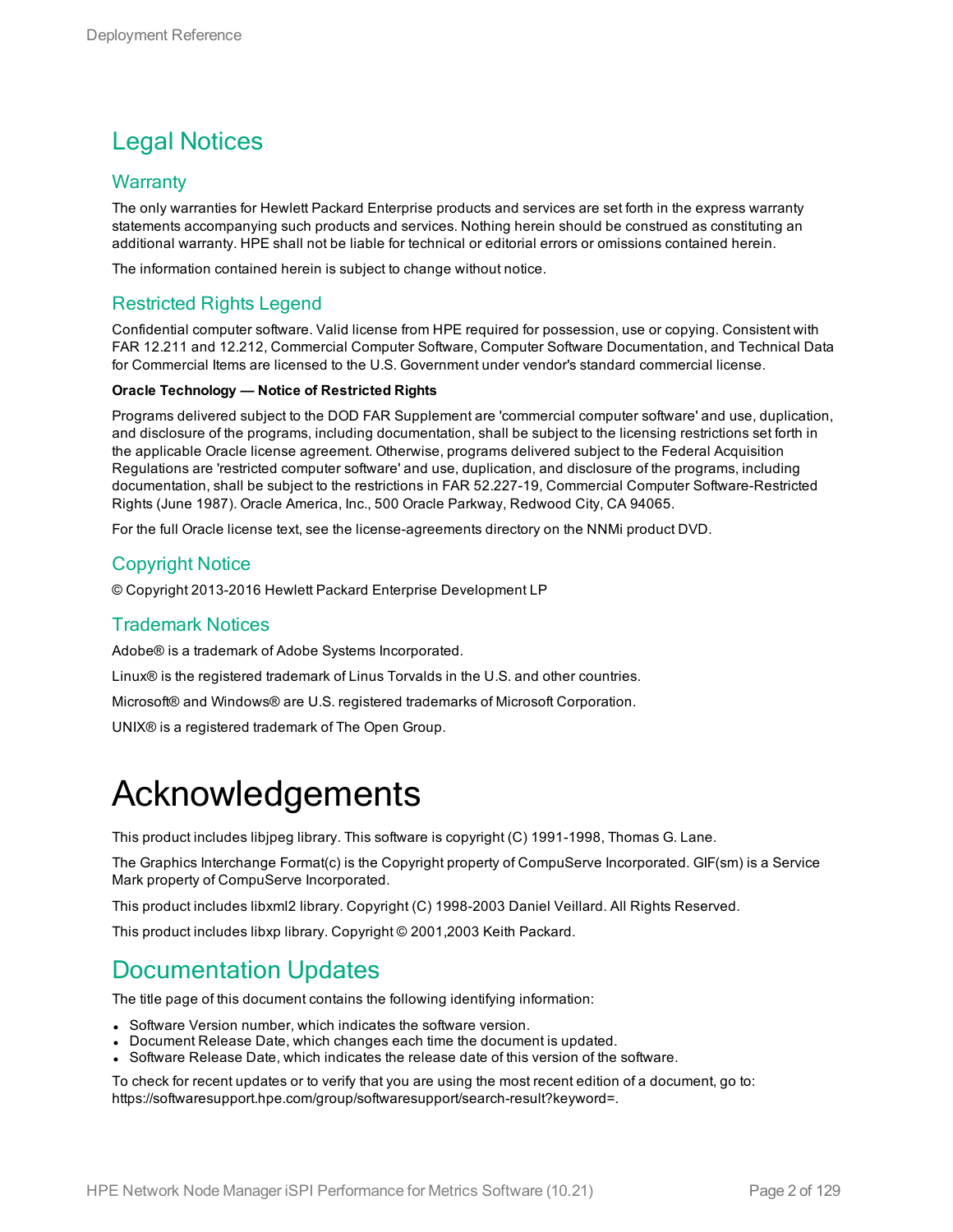This site requires an HP Passport account. If you do not have one, click the **Create an account** button on the HP Passport Sign in page.

## **Support**

Visit the HPE Software Support web site at: **https://softwaresupport.hpe.com**

This web site provides contact information and details about the products, services, and support that HPE Software offers.

HPE Software Support provides customer self-solve capabilities. It provides a fast and efficient way to access interactive technical support tools needed to manage your business. As a valued support customer, you can benefit by using the support web site to:

- Search for knowledge documents of interest
- Submit and track support cases and enhancement requests
- Download software patches
- Manage support contracts
- Look up HPE support contacts
- Review information about available services
- Enter into discussions with other software customers
- Research and register for software training

Most of the support areas require that you register as an HP Passport user and sign in. Many also require a support contract. To register for an HP Passport ID, go to **https://softwaresupport.hpe.com** and click **Register**.

To find more information about access levels, go to: **https://softwaresupport.hpe.com/web/softwaresupport/access-levels**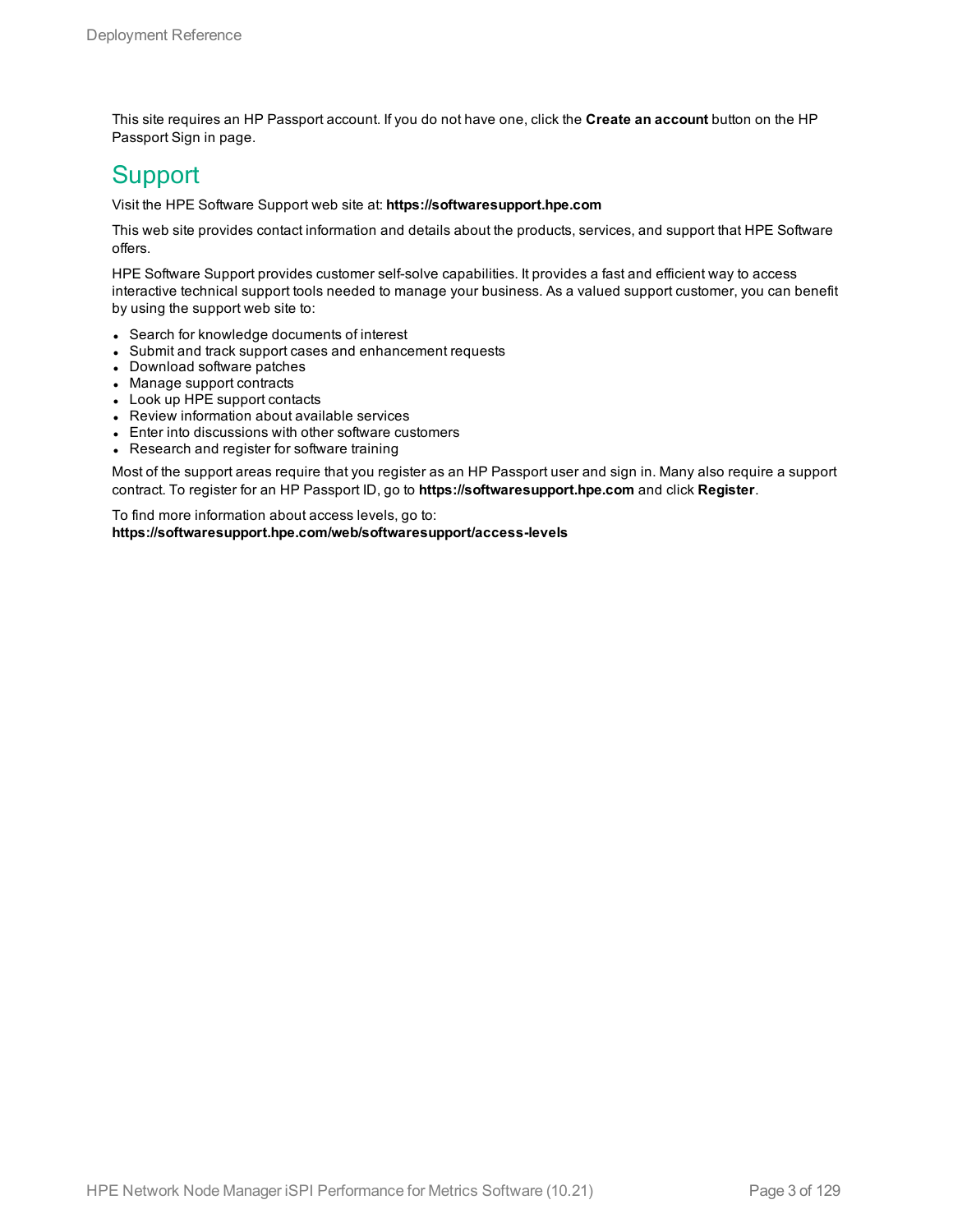# **Contents**

| Part II: Preinstallation Planning and Creating a Distributed Deployment  15<br>Enable Access Control List on Systems with Mounted File Systems (Only on Linux) 20<br>Install iSPIs and Custom Poller Extension Packs in an Environment with a Single ETL Server39<br>Install iSPIs and Custom Poller Extension Packs in an Environment with Multiple ETL<br>40<br><b>Configuring Additional DB Servers</b><br>45 |  |
|------------------------------------------------------------------------------------------------------------------------------------------------------------------------------------------------------------------------------------------------------------------------------------------------------------------------------------------------------------------------------------------------------------------|--|
|                                                                                                                                                                                                                                                                                                                                                                                                                  |  |
|                                                                                                                                                                                                                                                                                                                                                                                                                  |  |
|                                                                                                                                                                                                                                                                                                                                                                                                                  |  |
|                                                                                                                                                                                                                                                                                                                                                                                                                  |  |
|                                                                                                                                                                                                                                                                                                                                                                                                                  |  |
|                                                                                                                                                                                                                                                                                                                                                                                                                  |  |
|                                                                                                                                                                                                                                                                                                                                                                                                                  |  |
|                                                                                                                                                                                                                                                                                                                                                                                                                  |  |
|                                                                                                                                                                                                                                                                                                                                                                                                                  |  |
|                                                                                                                                                                                                                                                                                                                                                                                                                  |  |
|                                                                                                                                                                                                                                                                                                                                                                                                                  |  |
|                                                                                                                                                                                                                                                                                                                                                                                                                  |  |
|                                                                                                                                                                                                                                                                                                                                                                                                                  |  |
|                                                                                                                                                                                                                                                                                                                                                                                                                  |  |
|                                                                                                                                                                                                                                                                                                                                                                                                                  |  |
|                                                                                                                                                                                                                                                                                                                                                                                                                  |  |
|                                                                                                                                                                                                                                                                                                                                                                                                                  |  |
|                                                                                                                                                                                                                                                                                                                                                                                                                  |  |
|                                                                                                                                                                                                                                                                                                                                                                                                                  |  |
|                                                                                                                                                                                                                                                                                                                                                                                                                  |  |
|                                                                                                                                                                                                                                                                                                                                                                                                                  |  |
|                                                                                                                                                                                                                                                                                                                                                                                                                  |  |
|                                                                                                                                                                                                                                                                                                                                                                                                                  |  |
|                                                                                                                                                                                                                                                                                                                                                                                                                  |  |
|                                                                                                                                                                                                                                                                                                                                                                                                                  |  |
|                                                                                                                                                                                                                                                                                                                                                                                                                  |  |
|                                                                                                                                                                                                                                                                                                                                                                                                                  |  |
|                                                                                                                                                                                                                                                                                                                                                                                                                  |  |
|                                                                                                                                                                                                                                                                                                                                                                                                                  |  |
|                                                                                                                                                                                                                                                                                                                                                                                                                  |  |
|                                                                                                                                                                                                                                                                                                                                                                                                                  |  |
|                                                                                                                                                                                                                                                                                                                                                                                                                  |  |
|                                                                                                                                                                                                                                                                                                                                                                                                                  |  |
|                                                                                                                                                                                                                                                                                                                                                                                                                  |  |
|                                                                                                                                                                                                                                                                                                                                                                                                                  |  |
|                                                                                                                                                                                                                                                                                                                                                                                                                  |  |
|                                                                                                                                                                                                                                                                                                                                                                                                                  |  |
|                                                                                                                                                                                                                                                                                                                                                                                                                  |  |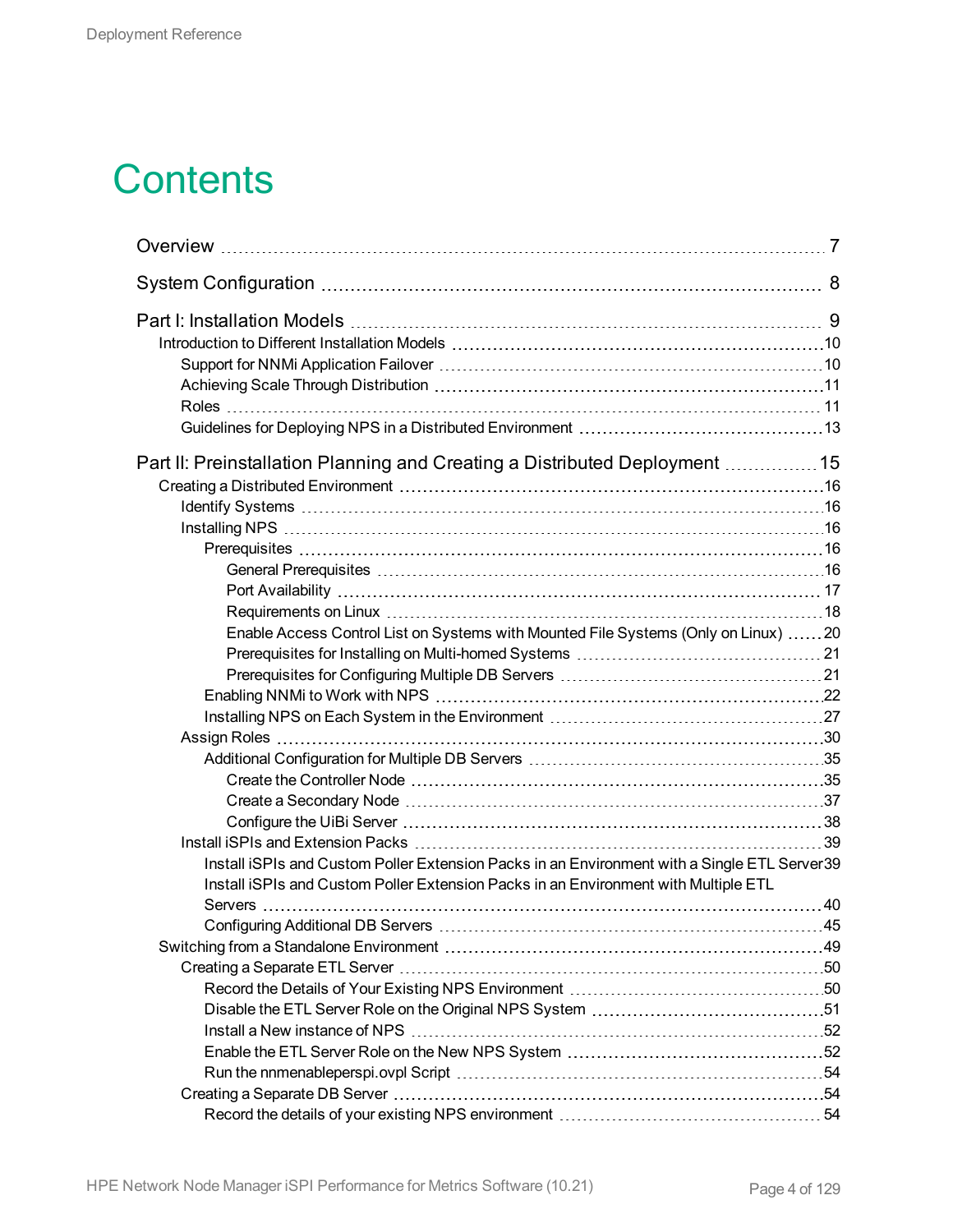| Part IV: Installing Patches in a Distributed Deployment of NPS  81 |  |
|--------------------------------------------------------------------|--|
|                                                                    |  |
|                                                                    |  |
|                                                                    |  |
|                                                                    |  |
|                                                                    |  |
|                                                                    |  |
| Part VI: NPS in a Global Network Management Environment 87         |  |
|                                                                    |  |
|                                                                    |  |
|                                                                    |  |
|                                                                    |  |
|                                                                    |  |
| Part VII: Installing NPS Patches in High-Availability Clusters 96  |  |
|                                                                    |  |
|                                                                    |  |
|                                                                    |  |
|                                                                    |  |
|                                                                    |  |
|                                                                    |  |
|                                                                    |  |
|                                                                    |  |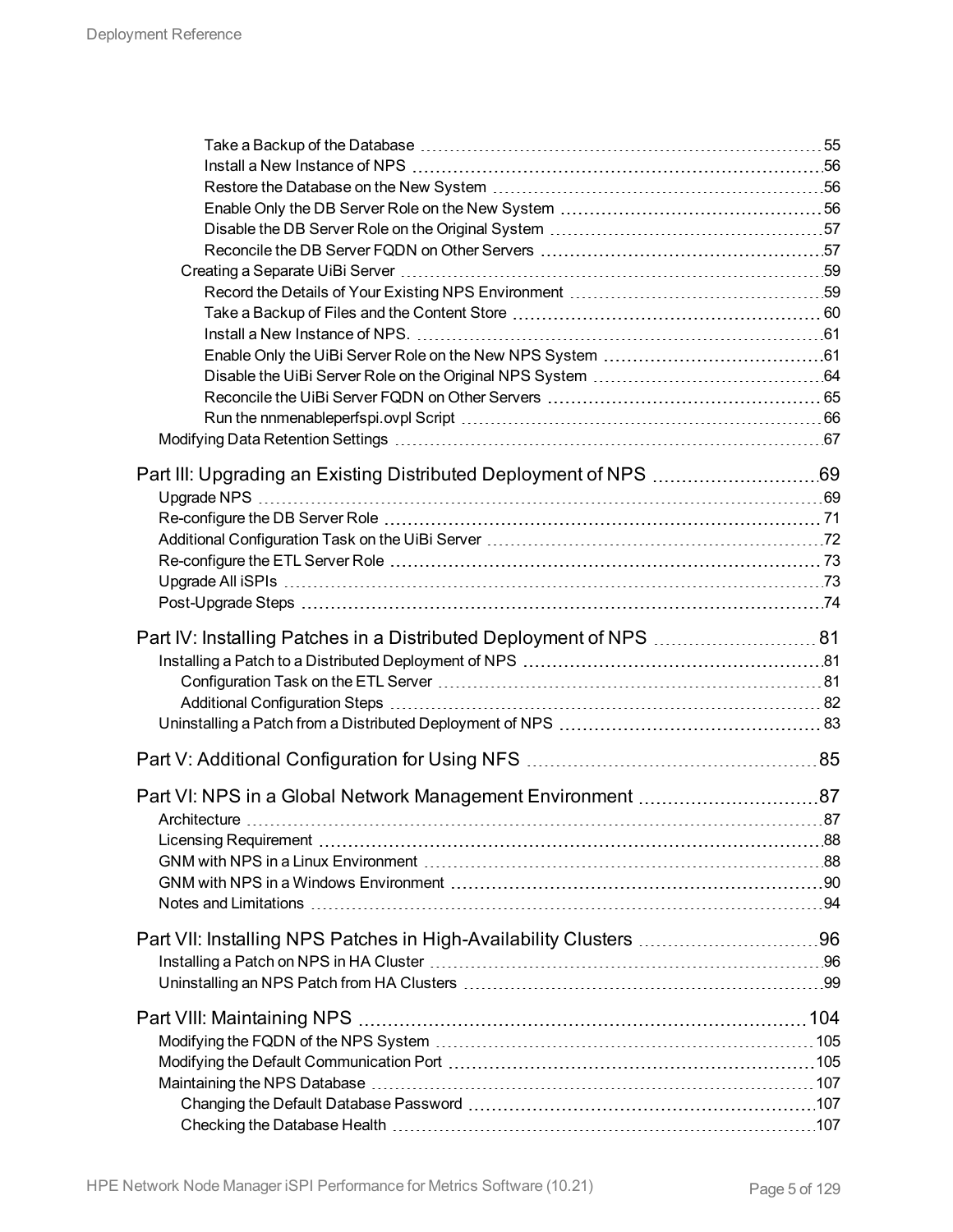| Restoring a Backup Made on a Different System with Different Installation Directories  112 |     |
|--------------------------------------------------------------------------------------------|-----|
| Restoring a Backup When Additional Files Were Added to Extend the Database  113            |     |
|                                                                                            |     |
|                                                                                            |     |
|                                                                                            |     |
|                                                                                            |     |
| Monitoring the Performance of the Business Intelligence Server 116                         |     |
| <b>Best Practices</b>                                                                      |     |
|                                                                                            |     |
|                                                                                            |     |
|                                                                                            |     |
|                                                                                            |     |
|                                                                                            |     |
|                                                                                            |     |
|                                                                                            | 127 |
|                                                                                            | 129 |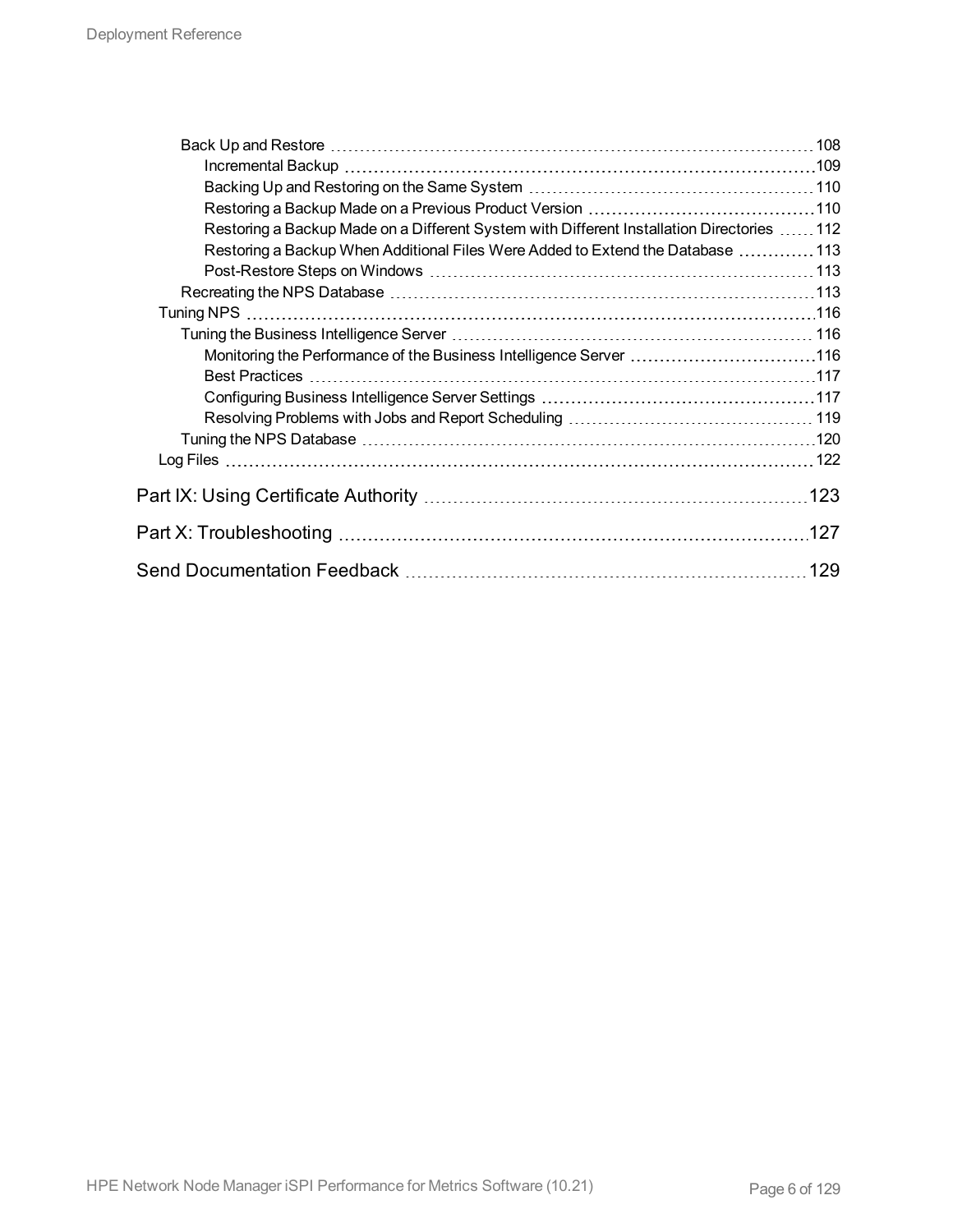# <span id="page-6-0"></span>**Overview**

This document describes the system design considerations involved in building and maintaining the Network Performance Server (NPS) component of your network monitoring solution. This document provides detailed guidelines on how to set up a distributed deployment of NPS, how to configure different components of NPS for optimal performance, and how to maintain the environment. This document supplements the Interactive Installation Guide and the Support Matrix.

The latest version of this document is available [here](http://support.openview.hp.com/selfsolve/document/KM00940852/binary/nnm_ispi_Metrics_Deployment_10.00.pdf).

This document includes the following information:

- ["Introduction](#page-9-0) to Different Installation Models" on page 10. Provides an introduction to the concept of distributed NPS deployment.
- "Creating a Distributed [Environment"](#page-15-0) on page 16. Provides instructions to create a new distributed deployment of NPS.
- . "Switching from a Standalone [Environment"](#page-48-0) on page 49. Describes how to migrate a standalone NPS system to a distributed environment.
- ["Maintaining](#page-106-0) the NPS Database" on page 107. Describes how to back up, restore, and recreate the NPS database.
- . "Tuning the Business [Intelligence](#page-115-1) Server" on page 116. Describes how to fine-tune different settings of the Business Intelligence Server for optimal performance.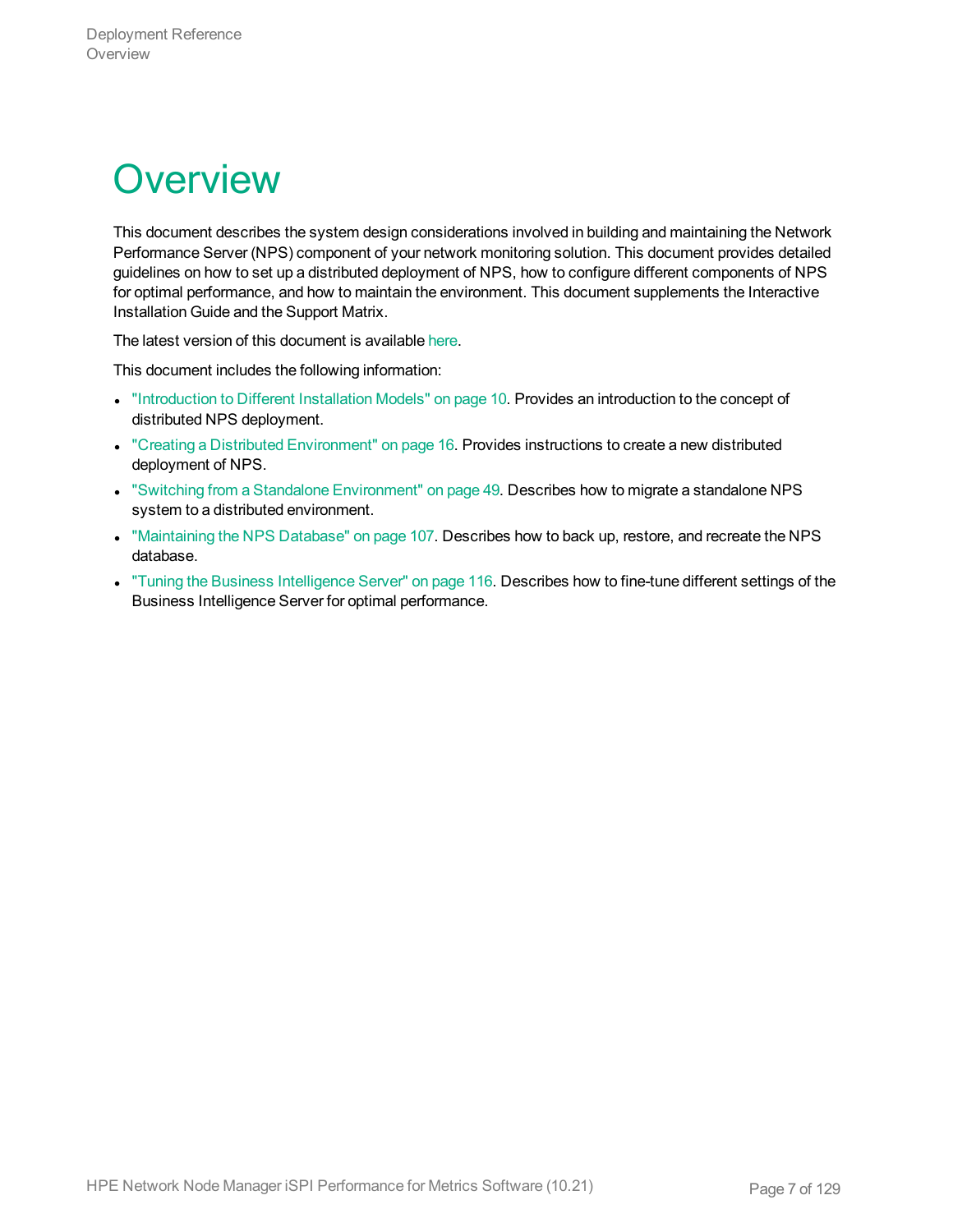# <span id="page-7-0"></span>System Configuration

This section lists important system configuration requirements for the NPS system.

#### **Configure the Open Files Limit (Linux Only)**

NPS requires that the open files limit of the NPS system (Linux) be set to at least 8192.

To set this limit, follow these steps:

Log on to the system as root.

1. Open the following file with a text editor:

/etc/security/limits.conf

- 2. Check that the value of the nofile parameter (against both the hard and soft types) is higher than 8192. If a lower value is set, change the value to at least 8192. For example:
	- \* soft nofile 8192
	- \* hard nofile 8192
- 3. Save the file.
- 4. Restart NPS by running the following commands:
	- a. **stopALL.ovpl**
	- b. **startALL.ovpl**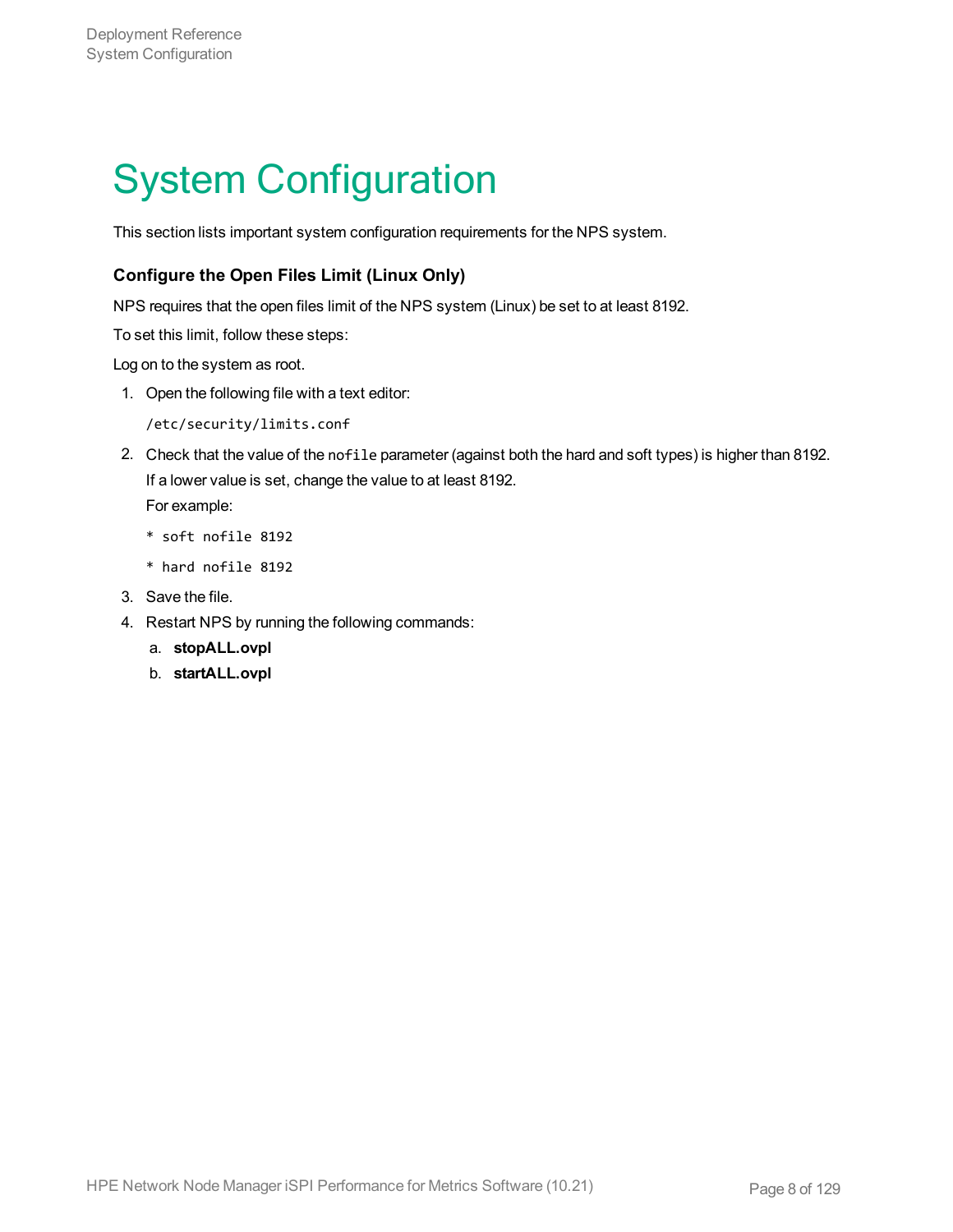# <span id="page-8-0"></span>Part I: Installation Models

While deploying NPS, you can use one of the three available deployment architecture. The size of your monitoring environment is an important factor in deciding the right deployment architecture. This section of the document provides information about each deployment architecture.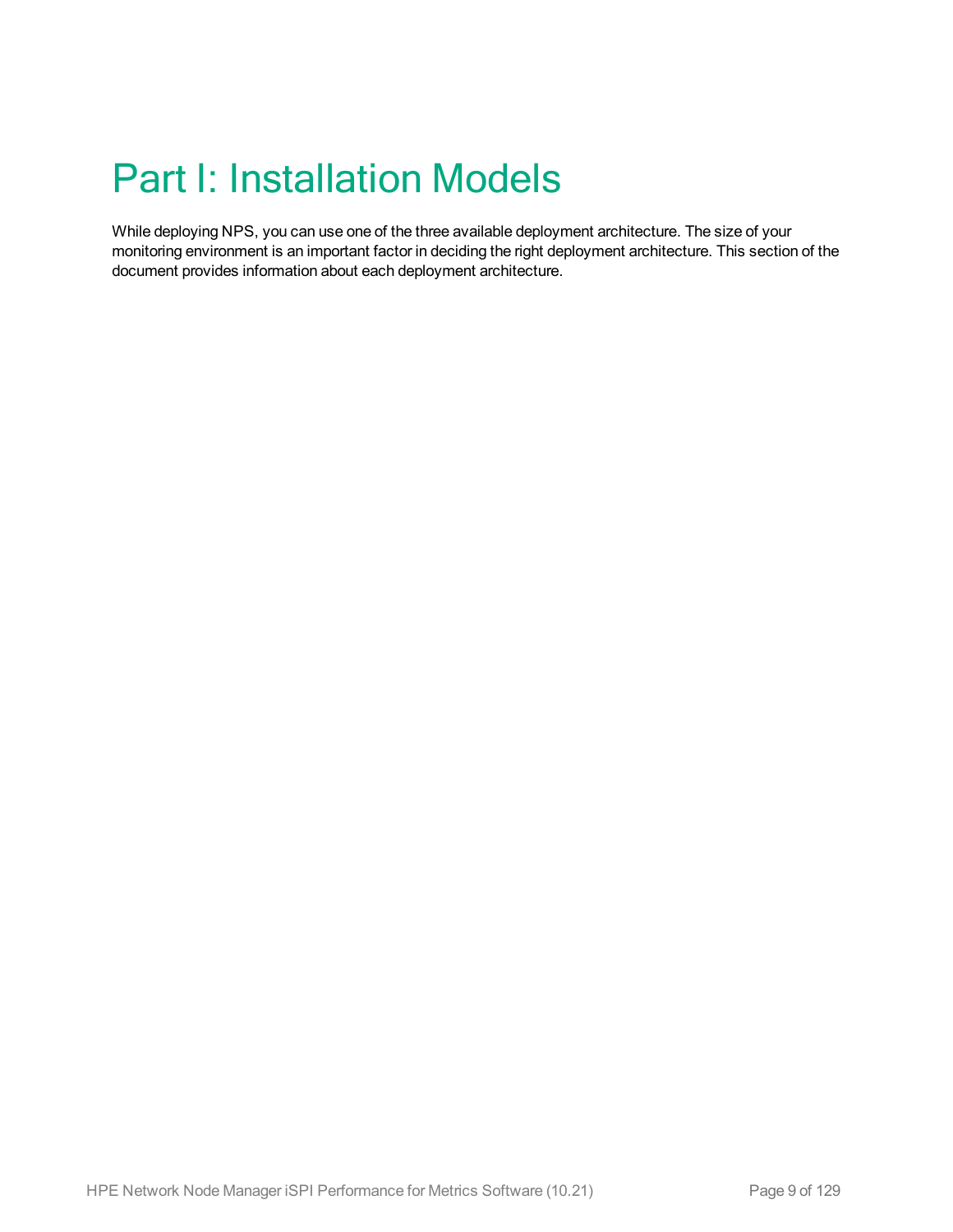# <span id="page-9-0"></span>Introduction to Different Installation Models

#### **Single-Server Model**

You can install NPS on the NNMi management server when you plan to monitor a small or medium-sized environment. The procedure to install NPS (and the NNM iSPI Performance for Metrics) on the NNMi management server involves running the NNM iSPI Performance for Metrics on the NNMi management server. See the *NNM iSPI Performance for Metrics Support Matrix* for information about the sizes of environments that are supported by this *same-server* installation model where NPS co-exists with NNMi on the same server.

#### **Dedicated Server Model**

To achieve greater performance and scale, you can install NPS (and the NNM iSPI Performance for Metrics) on a standalone, dedicated server. Installing NPS in this model involves running the nnmenableperfspi.ovpl script on the NNMi management server and running the NNM iSPI Performance for Metrics installer on a dedicated server. You can opt for this installation model when you want to monitor a large or very large environment.

#### **Distributed Deployment of NPS**

You can deploy NPS across a number of systems to take advantage of more computing resources and achieve greater scale. The **distributed deployment of NPS** enables you to distribute the computing load across multiple systems and designate each system to perform a specific operation determined by the **role** assigned to the system and provides a way to get past resource constraints on a single server. Distributed environments are best-suited to large scale network monitoring with high scale needs in the area of scheduled report generation, real-time analytics, or custom collection reporting.

## <span id="page-9-1"></span>Support for NNMi Application Failover

Application Failover for NNMi ensures redundancy. Failover allows a secondary NNMi server to take over immediately after the failure of a primary NNMi server. Failover relies on jboss clustering technology, ongoing file system synchronization, and a Java keystore file that must be copied from NNM to NPS. For details, see the *HPE Network Node Manager iSPI Performance for Metrics Installation Guide*.

NPS supports NNMi Application Failover, which is transparent to users. Aside from an interruption in service lasting about 15 minutes while failover is in progress, users are not aware that a failover took place, and the administrator is not required to perform any special tasks related to failover.

The ability of NPS to support Application Failover depends on files it retrieves from the primary server in the cluster. NPS retrieves these files during startup. As soon as NPS has the files, it begins monitoring the status of the primary server by checking for status changes every 5 minutes. If NPS detects a status change, the following events take place automatically:

- NPS determines which server is the new primary server.
- NPS redirects data collection to a shared directory on the new primary server.
- NPS begins collecting data (metrics and topology files) from the new primary server in the cluster.

**Note:** After failing over to the standby server, all reportlet dashboards and bookmark links will stop working. You must regenerate all reportlet dashboards and bookmark links after failover.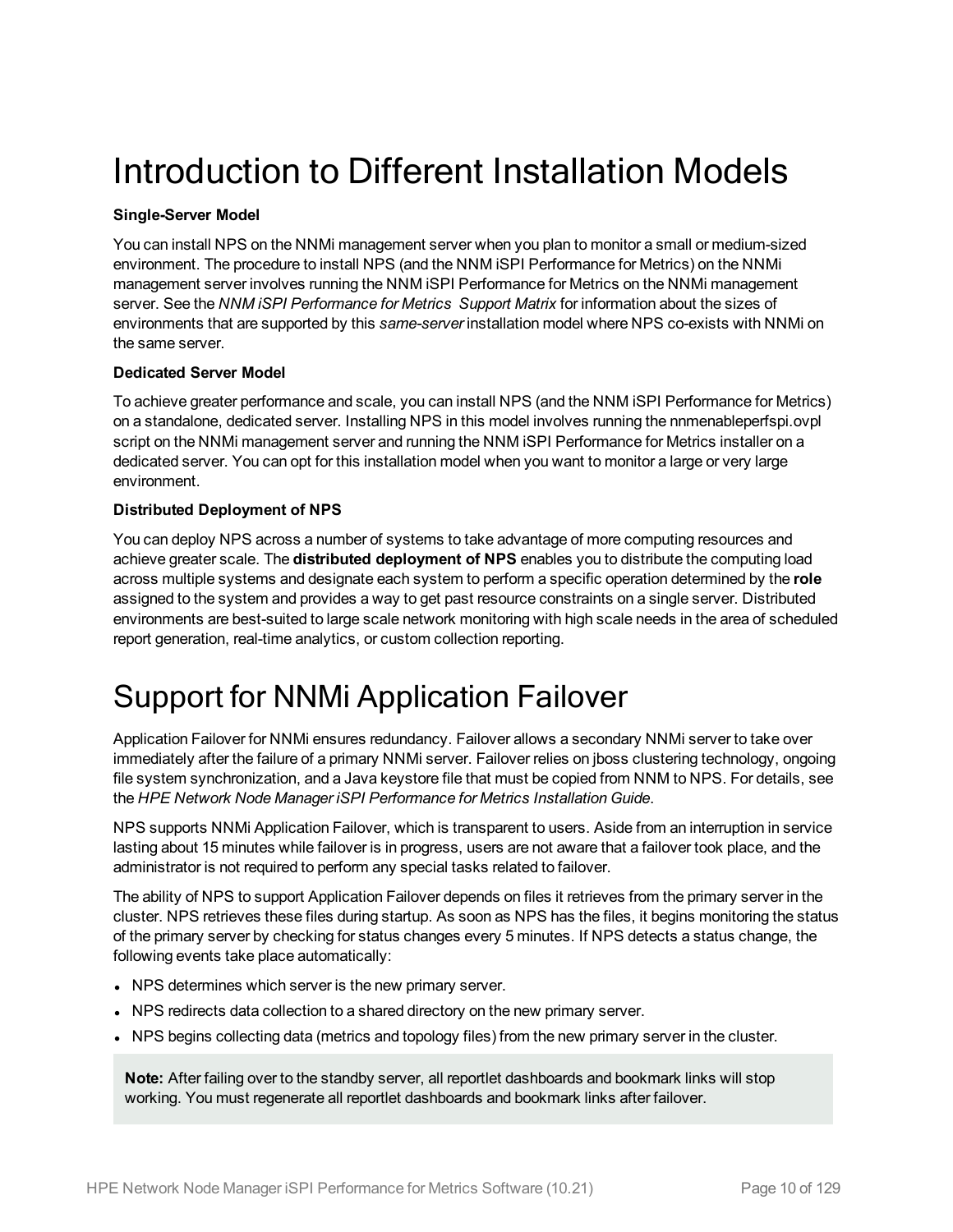<span id="page-10-0"></span>Immediately after failover, NPS users are able to link from NPS to NNMi views on the new primary server, just as they could before failover.

## Achieving Scale Through Distribution

Server resources include CPU, memory, and disk I/O. When any one of these resources is fully consumed, you experience performance limitations that can prevent NPS from processing and loading the incoming data fast enough. The following behaviors indicate that NPS is unable to process the data optimally with the available resources:

You can address these problems, to a point, by adjusting how the server memory and CPU resources are allocated with the help of different tuning parameters provided by NPS. See "Tuning the Business [Intelligence](#page-115-1) [Server"](#page-115-1) on page 116 and "Tuning the NPS [Database"](#page-119-0) on page 120 for more information. If you continue to experience resource bottleneck after tuning NPS, consider spreading NPS processes across multiple servers by creating a distributed deployment of NPS.

You can plan to create a distributed deployment of NPS if you observe the following:

- One or more Extension Packs routinely fail to complete loading within its polling interval (usually 5 minutes). To assess this, launch the ETL Performance by ExtPk Report View (from the **Self Monitoring > Quicklaunch Diagnostic Reports** menu in the navigation pane in the NPS console). Monitor the value of the Process Time (secs) (avg) metric for each Extension Packs. If the value exceeds 300 seconds for an Extension Pack, you can consider creating a distributed deployment with a dedicated server with the Extract, Transform, and Load Server (ETL Server) role.
- After launching the NPS console, the navigation pane appears empty for several seconds. In this case, you can consider creating a distributed deployment with a dedicated server with the User Interface and Business Intelligence Server (UiBi Server).
- <span id="page-10-1"></span>If scheduled reports often fail to complete, consider configuring a separate server with the UiBi Server role.

## Roles

You can assign one, two, or all three of the following roles to an NPS system in a distributed deployment:

**Database Server:** The Database Server (DB Server) role is responsible for creating and hosting the NPS database and running database queries. The NNM iSPI Performance for Metrics installs Sybase IQ on each NPS system. When you assign the DB Server role to a system, NPS starts the Sybase IQ database on the system and creates a shared directory.

In a distributed deployment, you can assign the DB Server role to one or more systems.

**Note:** You can plan to configure multiple DB Servers if you have a very large environment with high usage of interactive (not scheduled) reports.

Multiple DB Servers are supported only in a Linux environment. Also, you must configure a shared storage system with raw disks with the help of the Storage Area Network (SAN) infrastructure while creating multiple DB Servers.

As a best practice, if you need to configure multiple DB Servers, always start with two servers. Later, based on the performance of the solution, you can add more DB Servers to the environment.

<sup>l</sup> **User Interface and Business Intelligence Server:** The User Interface and Business Intelligence Server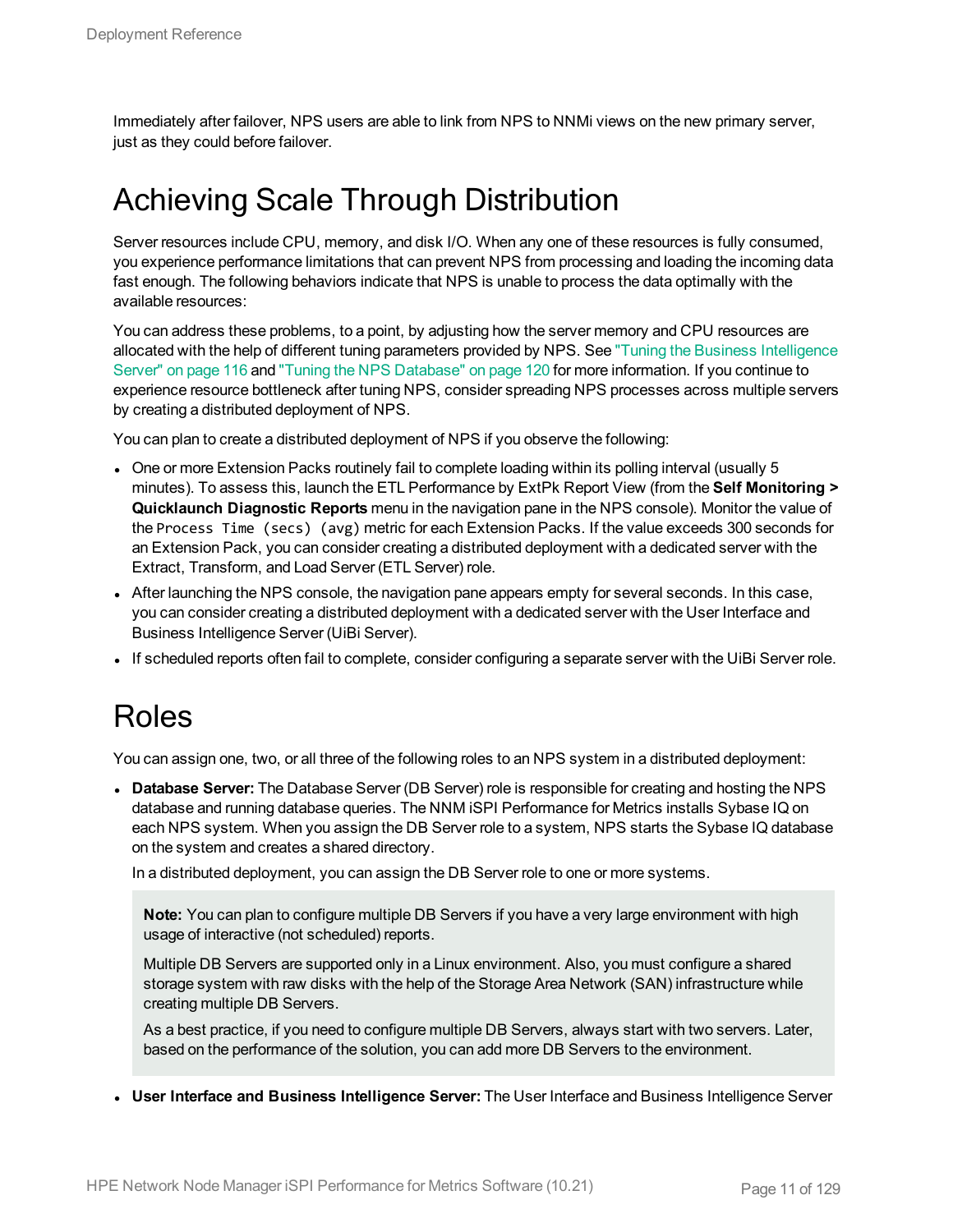(UiBi Server) role is responsible for rendering the available data into reports with the help of templates provided with Extension Packs. When you assign the UiBi Server role to a system, NPS starts the BI server and creates a shared directory.

You can assign the UiBi Server role to *only one* system.

<sup>l</sup> **Extract, Transform, and Load Server:** The Extract, Transform, and Load Server (ETL Server role) is responsible for performing Extract, Transform, and Load (ETL) operations for the collected metrics.

You can assign the ETL Server role to as many systems as you like. However, each Extension Pack must be enabled on only one ETL Server.

*Distributed Deployment of NPS with a Single ETL Server*



When you configure multiple ETL Servers, you must allocate specific Extension Packs to be processed by each ETL Server. In other words, you must identify which Extension Packs are going to be processed by which ETL Server.

*Distributed Deployment of NPS with Two ETL Servers*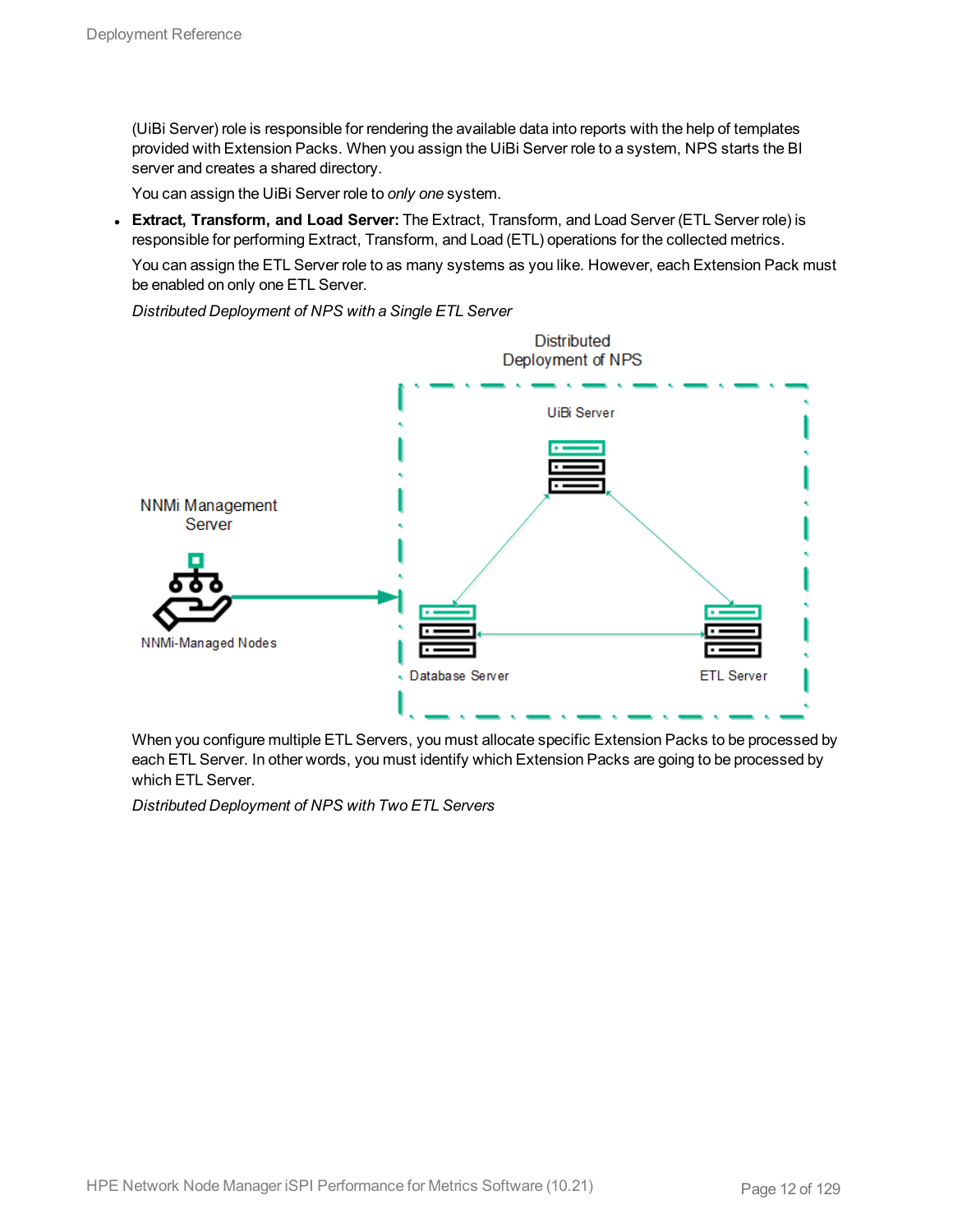

*Distributed Deployment of NPS with Two DB Servers with Shared Storage*



## <span id="page-12-0"></span>Guidelines for Deploying NPS in a Distributed Environment

You can configure NPS in a distributed environment from day one of your operation by installing NPS on multiple systems and assigning specific roles to each NPS system. This configuration is recommended for very large scale environment. For more information about the scale of the environment where the distributed deployment of NPS could be an ideal solution, see the *Support Matrix*.

To create a distributed environment in phases, follow these guidelines:

- I All NPS systems in the distributed deployment must run on the same operating system.
- <sup>l</sup> All NPS systems in the distributed deployment must have the same time zone configuration.
- While creating a distributed deployment, use the following sequence while configuring server roles: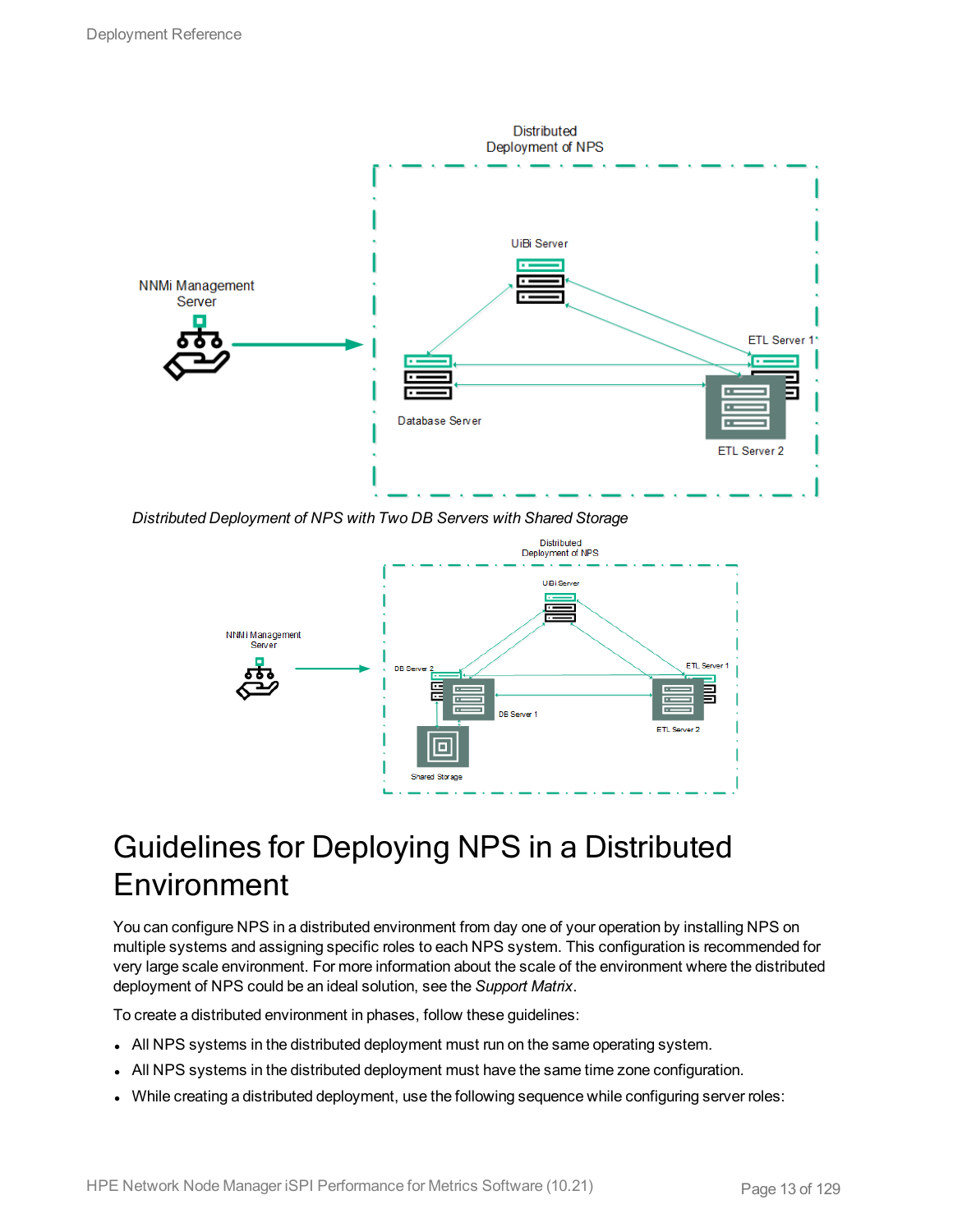- a. Configure the DB Server role.
- b. Configure the UiBi Server role.
- c. Configure the ETL Server role.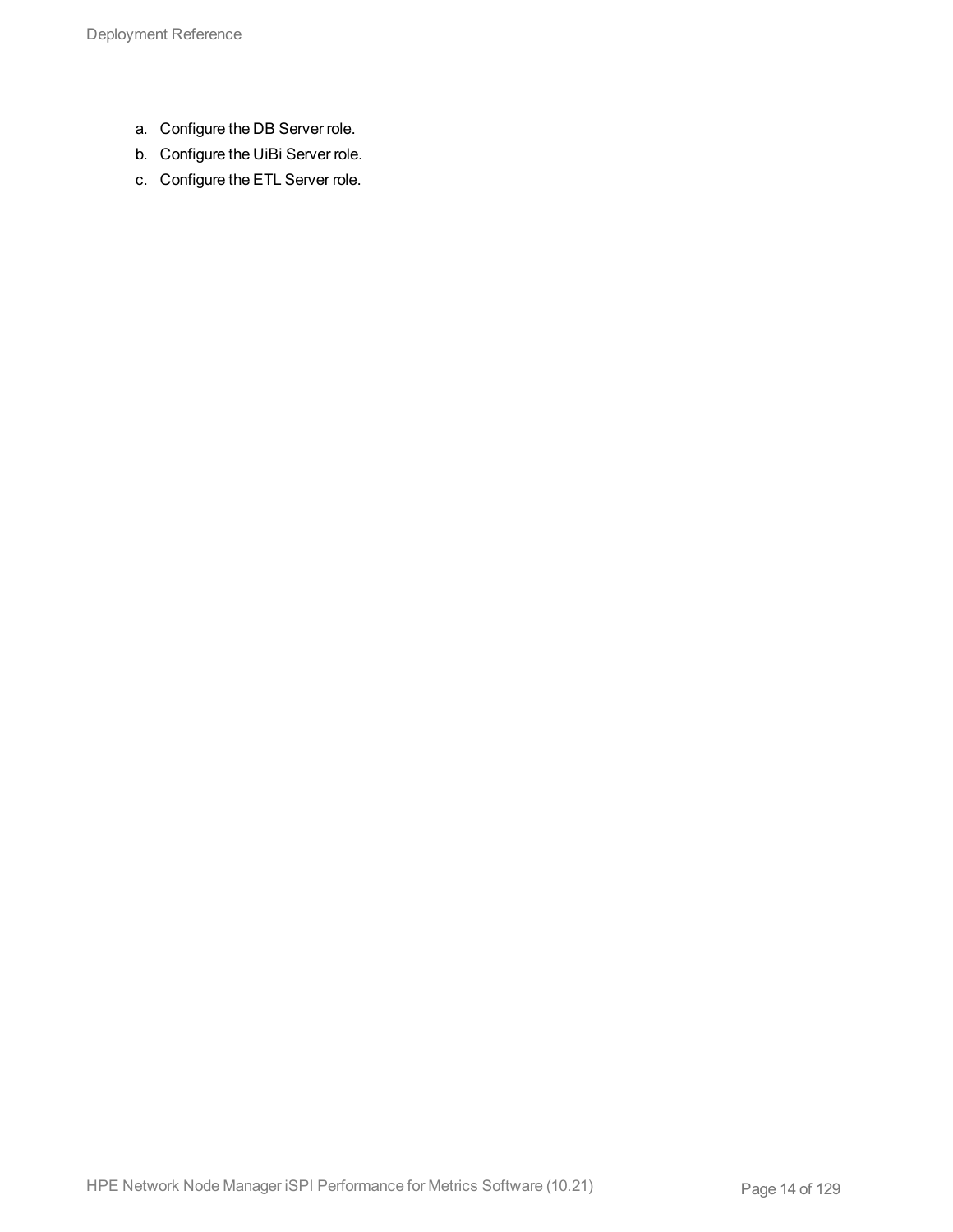# <span id="page-14-0"></span>Part II: Preinstallation Planning and Creating a Distributed Deployment

This section of the document provides step-by-step instructions to plan and create a distributed deployment of NPS. You can also migrate your standalone NPS installation to a distributed environment by following the instructions provided in this section.

**Note:** The information in the *Preinstallation Planning and Creating a Distributed Deployment* section provides instructions to create a distributed environment with NPS 10.20. You can apply the NPS 10.21 patch after the procedure is complete. For patch installation instructions, see ["Installing](#page-80-0) Patches in a Distributed [Deployment](#page-80-0) of NPS" on page 81.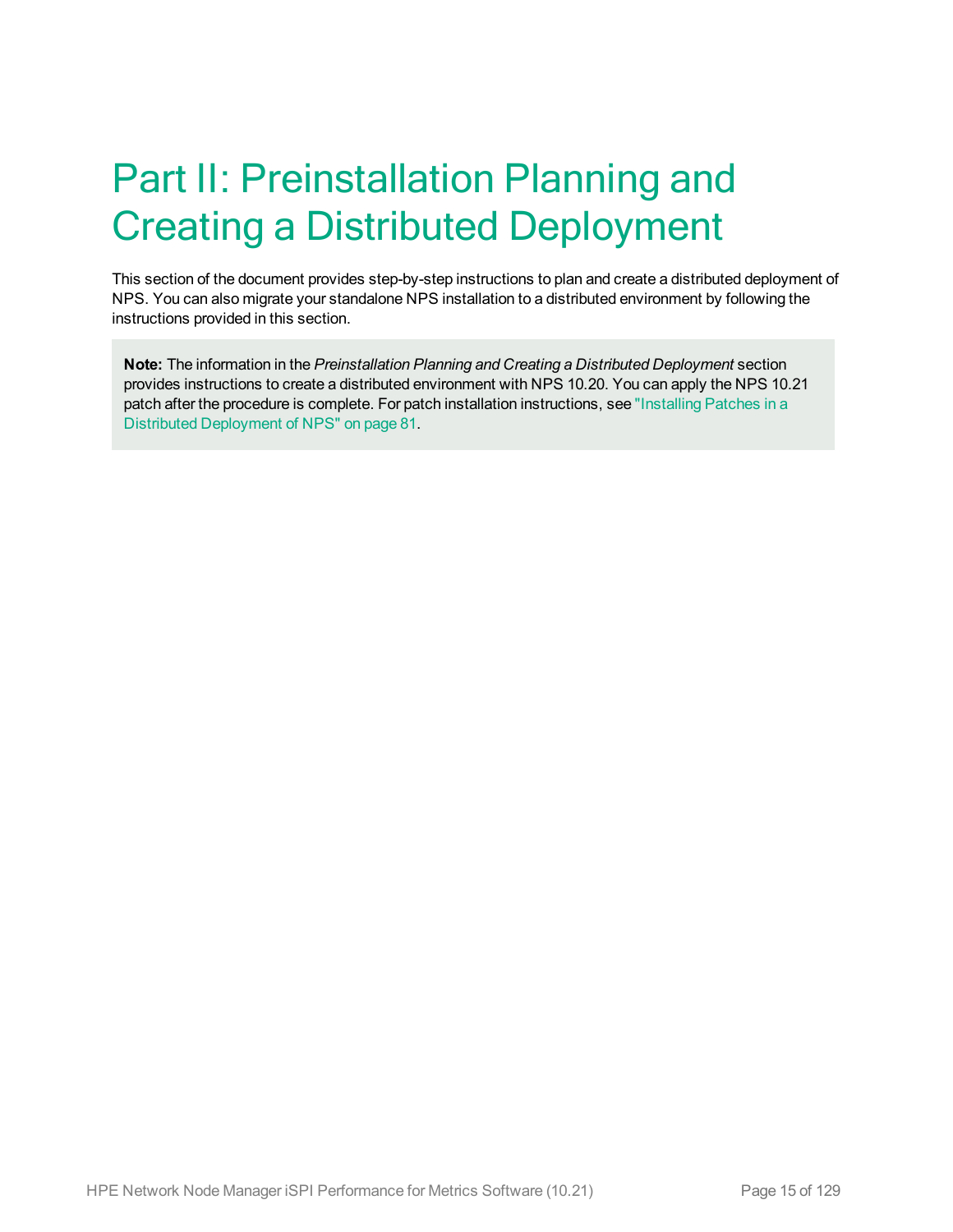# <span id="page-15-0"></span>Creating a Distributed Environment

**Note:** The information in the *Creating a Distributed Deployment* section provides instructions to create a distributed environment with NPS 10.20. You can apply the NPS 10.21 patch after the procedure is complete. For patch installation instructions, see "Installing Patches in a Distributed [Deployment](#page-80-0) of [NPS"](#page-80-0) on page 81.

At the time of installation, the NNM iSPI Performance for Metrics installer automatically assigns all three roles to the NPS system. If you want to deploy NPS in a distributed environment, you must install NPS on each system in the distributed environment, and then run the configureNpsServer.ovpl script on each system to assign roles.

To create a distributed environment, follow these steps:

- 1. "Identify [Systems".](#page-15-1)
- 2. ["Installing](#page-15-2) NPS".
- <span id="page-15-1"></span>3. ["Assign](#page-29-0) Roles" on page 30

## Identify Systems

Identify the systems on which you want to install NPS. Make sure all systems meet the hardware and software requirements listed in the *HPE Network Node Manager iSPI Performance for Metrics Software Support Matrix* and the Prerequisites section in the *HPE Network Node Manager iSPI Performance for Metrics Software Installation Guide*.

<span id="page-15-2"></span>**Note:** All systems must run with the same operating system.

## Installing NPS

With the help of the *HPE Network Node Manager iSPI Performance for Metrics Software* 10.20 media, install NPS on each system. Follow the instructions in this section.

<span id="page-15-3"></span>After the installation of the version 10.20 is complete, apply the NNM iSPI Performance for Metrics 10.21 patch.

### **Prerequisites**

<span id="page-15-4"></span>Before you begin, make sure that the following prerequisites are met:

### General Prerequisites

#### **Primary Domain Name System (DNS) suffix**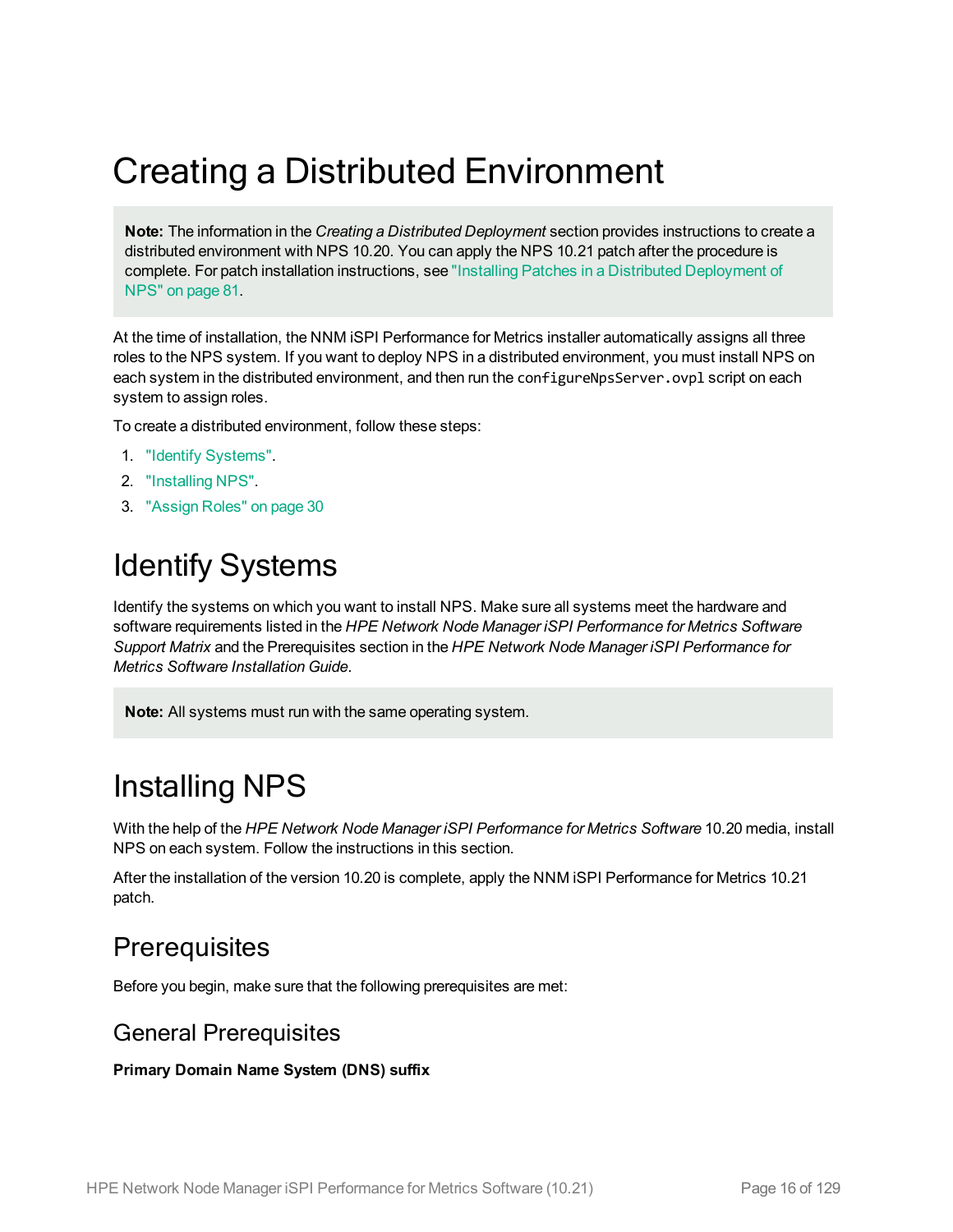The system where you plan to install NPS must have a primary DNS suffix configured. The system must be reachable on the network using the fully-qualified domain name (FQDN).

The NNMi management server and the NPS systems must have the same domain name.

Verify that the NPS systems and NNMi management server are in the same DNS domain; for example, mycompany.com. Membership in different subdomains is allowed, but the parent domain must be the same. For example, the following systems can be used as the NNMi management server and the NPS systems:

- nnm.mycompany.com
- nps.reporting.mycompany.com

#### **Automatic operating system updates**

Disable the automatic update feature of the operating system to prevent automatic installation of operating system fixes and enhancements while you install NPS. You can enable the feature after successful installation of NPS.

#### **Network**

It is recommended that you install NPS on a system with Gigabit Ethernet LAN interfaces.

The network interface card (NIC) on each system should have at least 1 Gbps link speed.

**Tip:** If you plan to store large volumes of data in the NPS database, you can choose SAN disks for the NPS system. However, if you plan to use a single SAN disk for NPS and a few other applications, you might observe poor NPS performance due to inference from other applications.

Use a benchmark tool to assess the performance of the disk prior to installing NPS.

On Linux, use a benchmark tool (like bonnie++) to assess the performance of the disk prior to installing NPS. On high-performing I/O systems, bonnie++ should have a total run time of 1 minute 10 seconds or less.

### <span id="page-16-0"></span>Port Availability

The following ports must be available on each system in the distributed deployment of NPS:

| <b>Port</b> | <b>Type</b> | <b>Purpose</b>                                                           | Configuration                                                                     |
|-------------|-------------|--------------------------------------------------------------------------|-----------------------------------------------------------------------------------|
| 9300        | TCP         | Default HTTP port – used for Web UI and<br><b>BI Web Services</b>        | After installation, you can change this port by<br>using configureWebAccess.ovpl. |
| 9305        | TCP         | Default Secure HTTPS port (SSL) – used<br>for Web UI and BI Web Services | After installation, you can change this port by<br>using configureWebAccess.ovpl. |
| 9301        | <b>TCP</b>  | Sybase ASE                                                               | Change not supported                                                              |
| 9302        | TCP         | Sybase IQ Agent service                                                  | Change not supported                                                              |
| 9303        | <b>TCP</b>  | Sybase IQ-the NPS database                                               | Change not supported                                                              |
| 9306        | TCP         | Database SQL Rewrite Proxy-the NPS<br>database                           | Change not supported                                                              |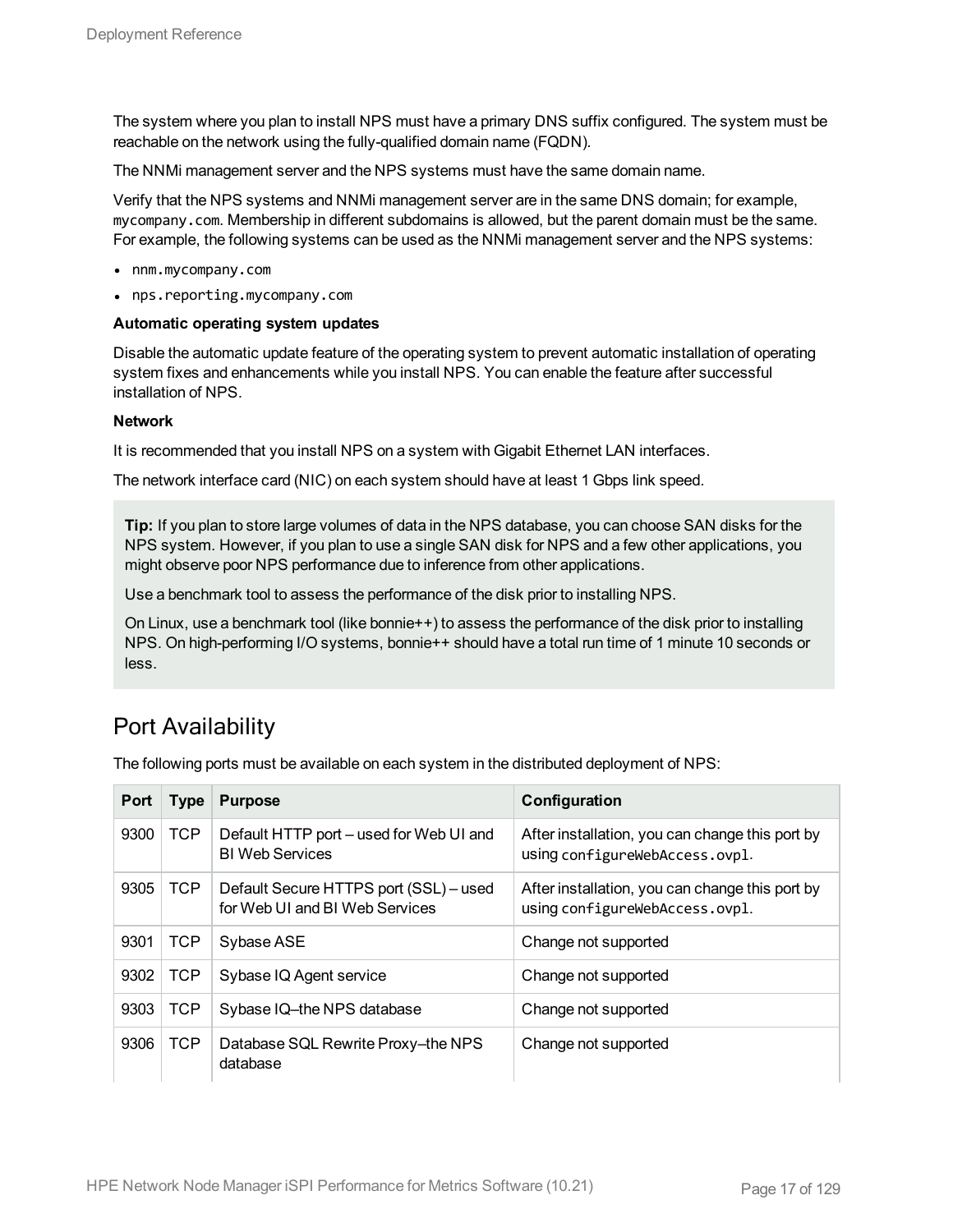|      |     | Port   Type   Purpose                                           | Configuration        |
|------|-----|-----------------------------------------------------------------|----------------------|
| 9308 | TCP | Sybase ASE backup server for the BI<br>content manager database | Change not supported |

*For NNMi on Linux.* Make sure that the Samba software is installed on the management server. Configure the security policies or firewall settings to make exceptions for the SMB traffic.

#### **Firewall**

Make sure that firewall rules do not block traffic through the following ports:

- $.9303$
- $.9306$
- HTTP port if you have configured NPS to use HTTP (default: 9300; after installation, you can change this port by using configureWebAccess.ovpl)
- HTTPS port if you have configured NPS to use HTTPS (default: 9305; after installation, you can change this port by using configureWebAccess.ovpl)

### <span id="page-17-0"></span>Requirements on Linux

#### **Required libraries**

The NPS installer requires a set of libraries to be present on the system. The installer performs a prerequisite check and, if any prerequisite libraries are missing, shows a list of missing libraries. You can then install the missing libraries manually or by using the yum command, and then start the installer again.

*List of Prerequisite Libraries*

- $\bullet$  libstdc++.i686
- $\bullet$  compat-libstdc++-296.i686
- $\bullet$  compat-libstdc++-33.i686
- $\bullet$  compat-libstdc++-33.x86\_64
- $\bullet$  libpng.i686
- $\bullet$  libpng.x86\_64
- $\bullet$  libXp.i686
- $\bullet$  libXp.x86\_64
- ncurses
- openmotif.i686
- $\bullet$  openmotif.x86\_64
- $\cdot$  tcsh
- unixODBC.i686
- unixODBC.x86\_64
- unixODBC-devel.i686
- unixODBC-devel.x86\_64
- $\bullet$  libXtst.i686
- . libXtst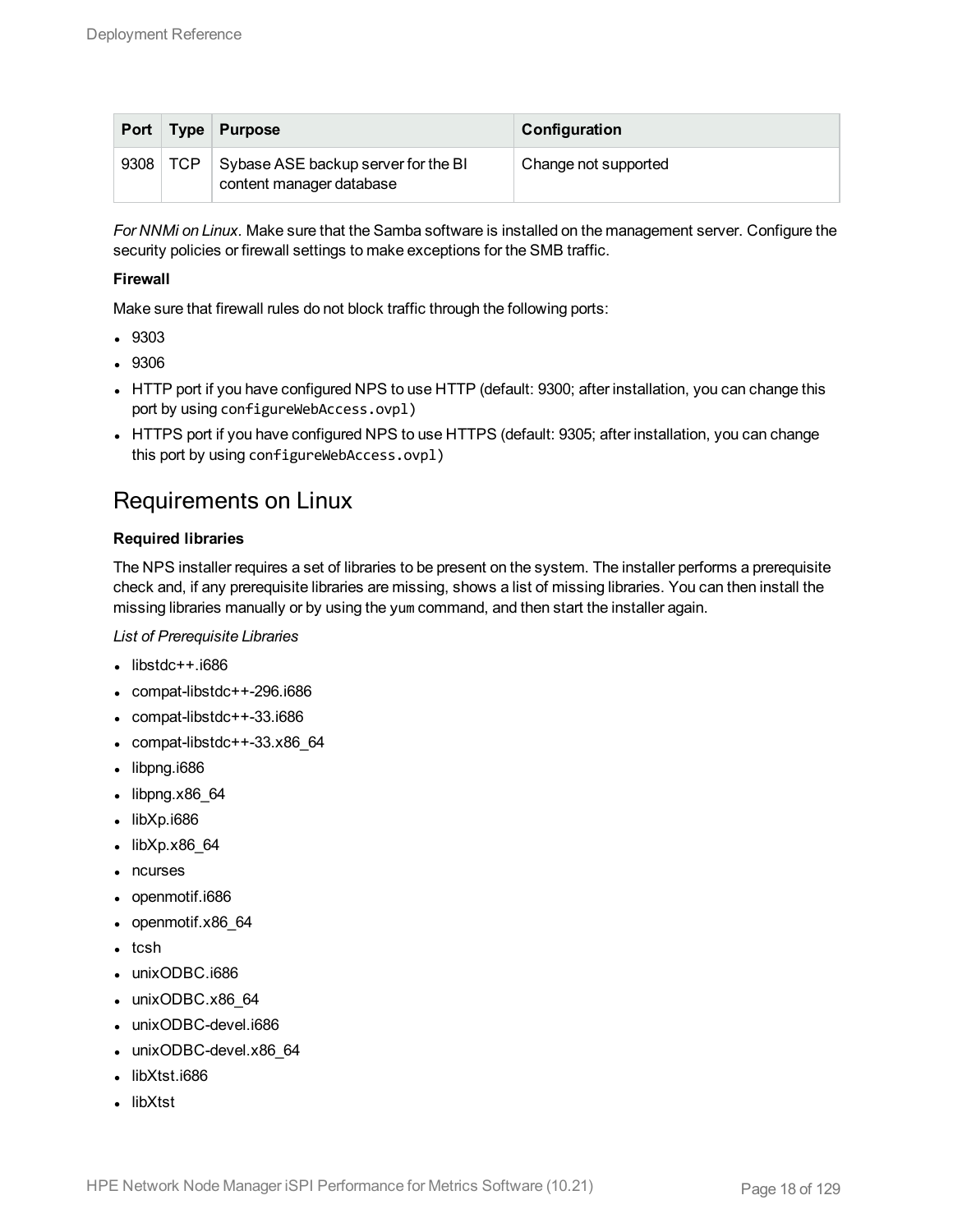- $\bullet$  libXi.i686
- $\blacksquare$ libXi
- libaio
- $\cdot$  nspr.i686
- nspr.x86\_64
- $\cdot$  nss.i686
- nss.x86 64

You can install NNM iSPI Performance for Metrics10.21 on Red Hat Enterprise Linux 7.x. However, you must install the NNM iSPI Performance for Metrics 10.21 patch after installing the NNM iSPI Performance for Metrics10.21 on Red Hat Enterprise Linux 7.x and creating the distributed deployment of NPS (see ["Installing](#page-80-0) Patches in a Distributed [Deployment](#page-80-0) of NPS" on page 81). The NNM iSPI Performance for Metrics10.21 cannot function on Red Hat Enterprise Linux 7.x without the 10.21 patch.

Installing the NNM iSPI Performance for Metrics10.21 on Red Hat Enterprise Linux 7.x requires the following additional libraries:

- $\bullet$  compat-libstdc++-296.i686
- $\blacksquare$  motif
- $\bullet$  motif.i686
- openmotif.i686
- openmotif.x86\_64

**Tip:** Install the motif libraries before installing the openmotif libraries.

If the yum commands for installing the compat-libstdc++-296.i686, openmotif.i686, and openmotif.x86\_64 library fail, download the library files on the NPS system, and then install by running the rpm  $-i$ commands with the --nodeps --force options.

For example:

**rpm -i compat-libstdc++-296-2.96-146.1.i686.rpm --nodeps --force**

**rpm -i openmotif-2.3.3-8.el6.x86\_64.rpm --nodeps –force**

**rpm -i openmotif-2.3.3-8.el6.i686.rpm --nodeps --force**

#### **IPv4 address in the hosts file**

The hosts file (in the /etc directory) must include at least one IPv4 address for localhost.

#### **Time zone**

You must set the time zone to UTC or to a geographic time zone using /usr/bin/system-config-date.

All systems in the distributed deployment of NPS must be in the same time zone.

#### **Set the Maximum Number of Open Files**

You must set the maximum number of open files to at least 8192.

To set this limit, follow these steps:

- 1. Log on to the system as root.
- 2. Open the following file with a text editor: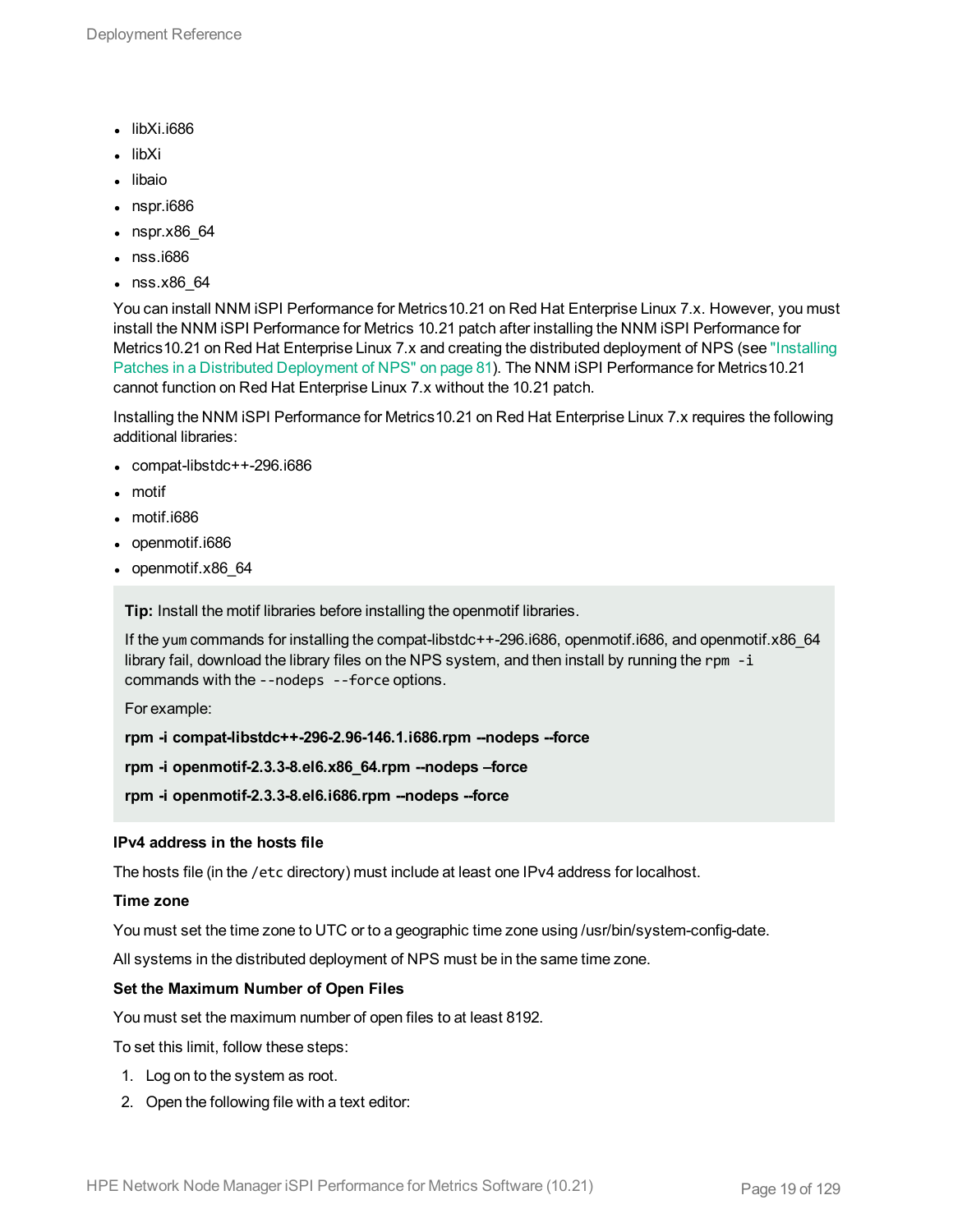/etc/security/limits.conf

3. Check that the value of the nofile parameter (against both the hard and soft types) is higher than 8192.

If a lower value is set, change the value to at least 8192.

For example:

- \* soft nofile 8192
- \* hard nofile 8192
- 4. Save the file.

#### **Installing on ext4 File Systems**

If you plan to install NPS on an ext4 file system, disable the journaling feature to enhance performance. To check that journaling is enabled, run the following command:

#### **tune2fs -l** /*<device>* **| grep "Filesystem features"**

In this instance, *<device>* is the name of the file system on which you plan to install NPS.

If the output of the command shows has journal, the journaling feature is enabled.

To disable journaling, follow these steps:

- 1. Make sure that the file system is unmounted or mounted as read only.
- 2. Run the following command:

**tune2fs -O ^has\_journal /***<device>*

### <span id="page-19-0"></span>Enable Access Control List on Systems with Mounted File Systems (Only on Linux)

You must perform this additional step if the /var/opt directory exists on a mounted file system on one of these systems:

- NNMi management server
- The system where you want to configure the DB Server
- The system where you want to configure the UiBi Server

Follow these steps on each of the above systems if the /var/opt directory exists on a mounted drive:

- 1. Open the /etc/fstab file with a text editor.
- 2. Find the line that starts with the following:

*<file\_system> <mount\_point>*

*<file\_system>* is the /var/opt directory (either /var or /var/opt)

- 3. In the line, add acl to the list of options.
- 4. Save the file.
- 5. Run the following command to remount /var/opt:

#### **mount -o remount /var/opt**

Or

#### **mount -o remount /var**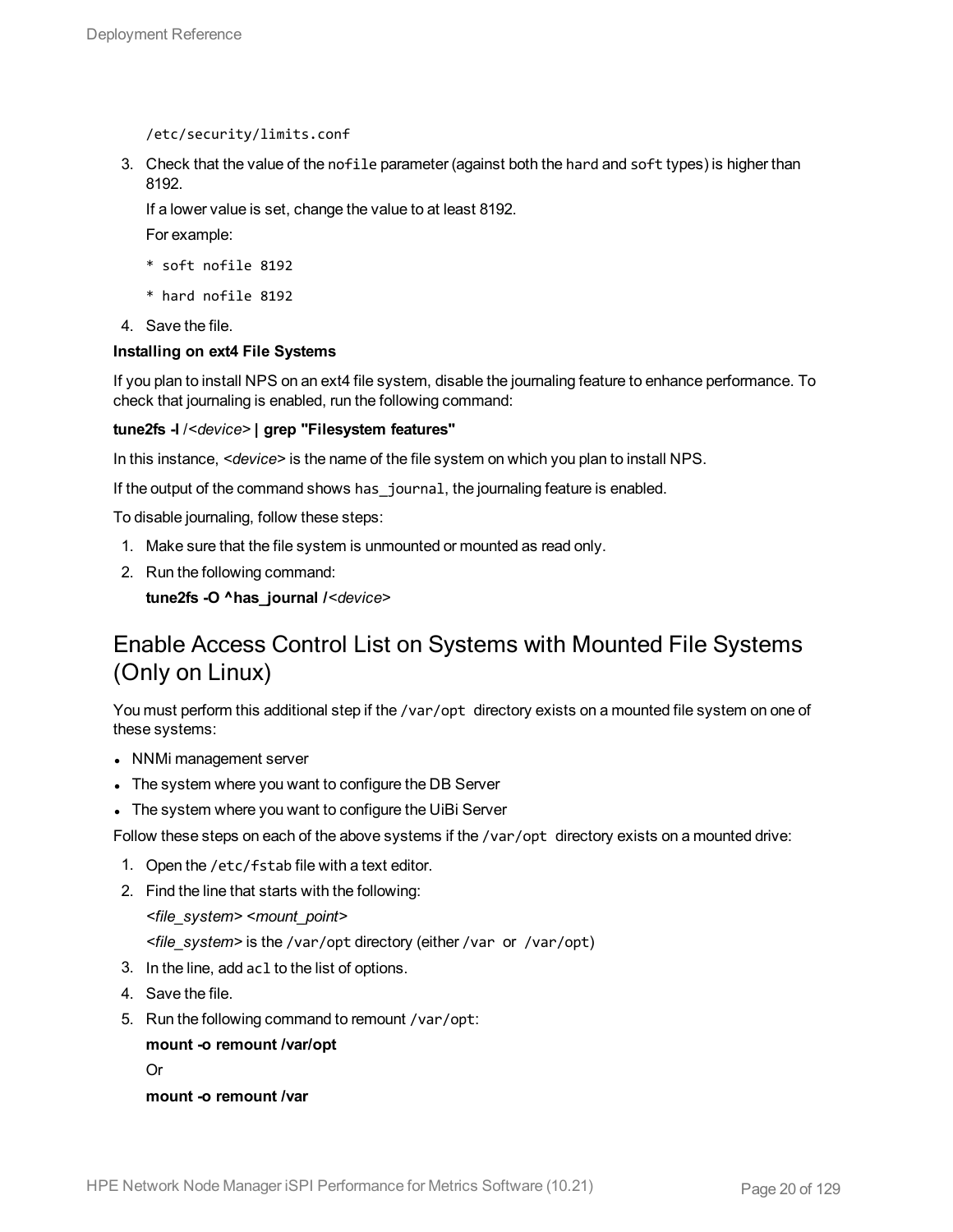### <span id="page-20-0"></span>Prerequisites for Installing on Multi-homed Systems

While installing NPS on a system with multiple IP addresses, make sure that one of the IP addresses is present in the hosts file. Follow these steps:

- 1. Log on to the system where you are going to install NPS.
- 2. Go to the following directory:

*On Windows*

```
C:\Windows\System32\drivers\etc
```
*On Linux*

/etc

- 3. Open the hosts file with a text editor.
- 4. Add one of the IP addresses and the FQDN of the system in a new line.
- <span id="page-20-1"></span>5. Save the file.

### Prerequisites for Configuring Multiple DB Servers

**Note:** You can plan to configure multiple DB Servers if you have a very large environment with high usage of interactive (not scheduled) reports.

Multiple DB Servers are supported only in a Linux environment. Also, you must configure a shared storage system with raw disks with the help of the Storage Area Network (SAN) infrastructure while creating multiple DB Servers.

As a best practice, if you need to configure multiple DB Servers, always start with two servers. Later, based on the performance of the solution, you can add more DB Servers to the environment.

#### **Modify the perfspi.cfg File**

- 1. Log on to one of the DB Servers in the deployment.
- 2. Open the following file with a text editor:

/var/opt/OV/database/perfspi.cfg

3. Change the line -n perfspi to -n *<hostname>*perfspi.

In this instance, *<hostname>* is the hostname of the local system.

- 4. Save the file.
- 5. Repeat these steps on all the DB Servers in the environment.

#### **Configure Storage Resources**

A distributed deployment of NPS with multiple DB Servers require a raw storage system. Before configuring the DB Server roles, make sure to complete the storage configuration.

To configure the storage resources: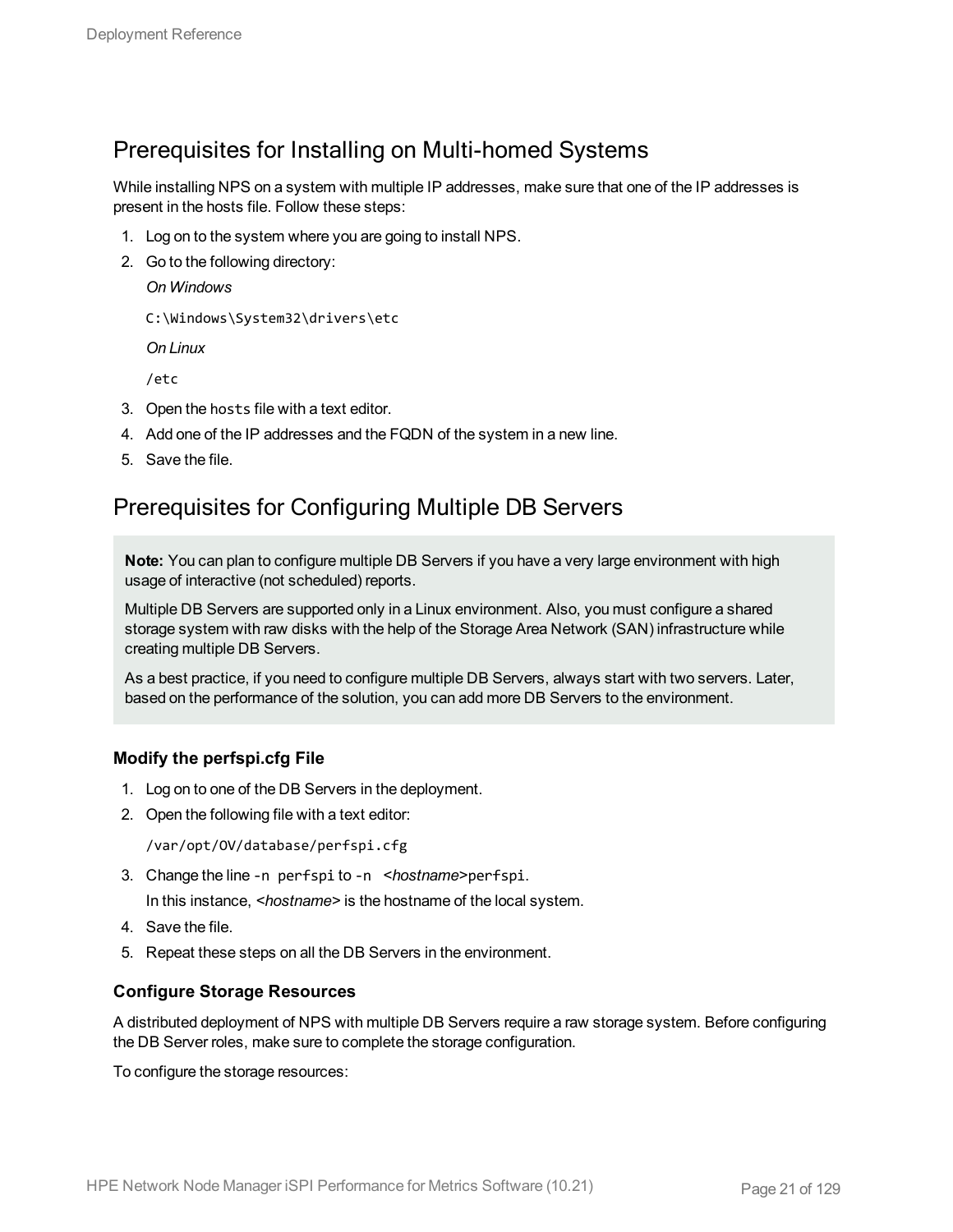- 1. Make sure that all the servers used in this distributed deployment of NPS use the multipath I/O configuration.
- 2. Create at least the following VDisks for the deployment:
	- $\bullet$  One VDisk for the entire distributed environment (you can label it as SYSTEM).
	- One VDisk for each DB Server in the distributed environment to host temporary data (you can label them as TEMP1, TEMP2, and so on).
	- At least one VDisk to store the tables and columns of the NPS database (you can label it as USER MAIN1)
- <span id="page-21-1"></span><span id="page-21-0"></span>3. Note down the WWID of each VDisk.

## Enabling NNMi to Work with NPS

You must run a set of scripts on the NNMi management server to enable NNMi to work with the distributed deployment of NPS.

These scripts perform the following tasks:

- Adding a new menu item (NNM iSPI Performance) in the Actions menu of the NNMi console
- Enabling the evaluation license of the NNM iSPI Performance for Metrics on the NNMi management server
- Creating a shared directory on the NNMi management server where NNMi can store the performance data collected from the managed network (NPS collects the data from this shared directory)
- Creating a user on the NNMi management server with write privilege to the newly created shared directory

To enable NNMi to work with NPS, follow these steps:

**Note:** If NNMi is installed in a high-availability or Application Failover cluster, follow these steps on each node in the cluster.

#### **When NNMi is installed on Linux**

- 1. Log on to the NNMi management server as root.
- 2. If the /var/opt directory on the NNMi management server is on a mounted file system, you must perform the following additional steps:
	- a. Open the /etc/fstab file with a text editor.
	- b. Find the line that starts with the following:
		- *<file\_system> <mount\_point>*
		- *<file\_system>* is the /var/opt directory (either /var or /var/opt)
	- c. In the line, add acl to the list of options.
	- d. Save the file.
	- e. Run the following command to remount /var/opt:

**mount -o remount /var/opt**

Or

#### **mount -o remount /var**

3. Go to the following directory: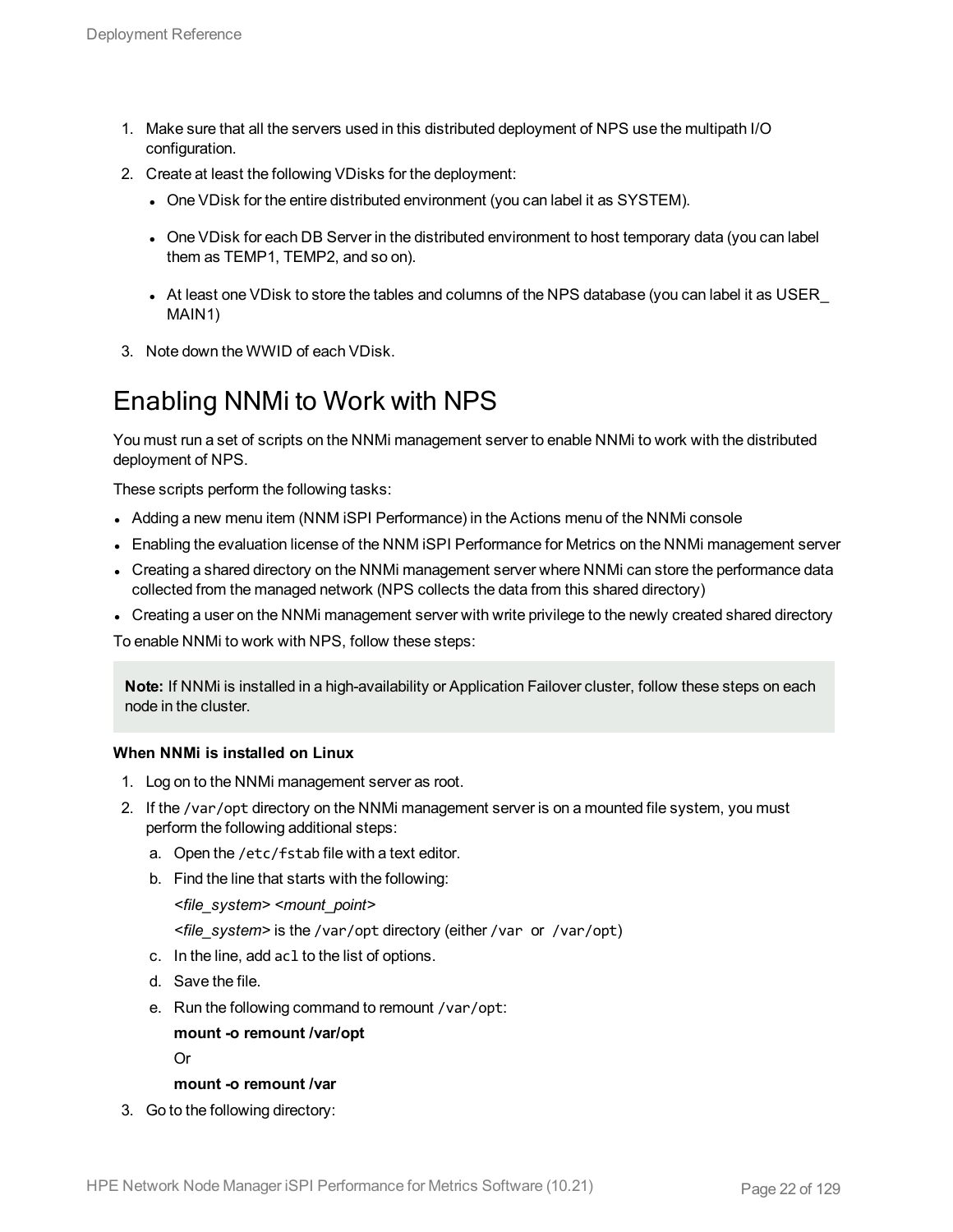#### /opt/OV/bin

- 4. To run the script in the interactive mode:
	- a. Run the following command:

#### **./nnmenableperfspi.ovpl**

The script prompts you for the fully qualified domain name of the NPS system.

b. Type the fully qualified domain name of the system on which you want to assign the UiBi Server role, and then press **Enter**.

The script verifies the availability of the NPS system with a ping command.

After successful verification, the script prompts you to specify the port that will be used by the NPS system.

c. Type a port number that is available for use, and then press **Enter**.

The script prompts you to specify the communication protocol for NPS.

d. Type HTTPS if want to use the secure communication mode, and then press **Enter**.

If you want to use the non-secure HTTP mode of communication, press **Enter** without specifying anything.

The script prompts you to choose the type of file-sharing technique to exchange data between the NNMi management server and the NPS system. Available options are **CIFS**1 and **NFS**2.

#### e. Type **CIFS** or **NFS**, and then press **Enter**.

**Note:** While creating a distributed deployment of NPS, choose NFS only if NNMi and all NPS system are on Linux. If you select NFS, make sure to apply the NNM iSPI Performance for Metrics 10.21 patch after completing the procedure of creating the distributed deployment of NPS. For instructions to install the 10.21 patch, see "Installing Patches in a [Distributed](#page-80-0) [Deployment](#page-80-0) of NPS" on page 81.

The script enables the evaluation license of the NNM iSPI Performance for Metrics on the NNMi management server, adds new items under the **Actions** menu, and enables file sharing between the NNMi management server and the NPS system.

Follow these steps:

i. The script prompts you to specify a user name that will be assigned as the owner of the shared file system.

Type a user name of your choice, and then press **Enter**. You need not type a pre-existing user name.

The script prompts you to type a password for the user that it is going to create.

ii. Type a password that meets the operating system's password policy requirements, and then press **Enter**.

The script prompts you to specify the directory that will be used as the shared file system.

iii. Type the complete path to the directory that you want to use as the shared file system between the NNMi management server and the NPS system, and then press **Enter** The script performs the following tasks:

 $1$ Common Internet File System (CIFS) is an application-layer file sharing protocol. <sup>2</sup>Network File Share (NFS) is a file sharing protocol between systems running on UNIX/Linux.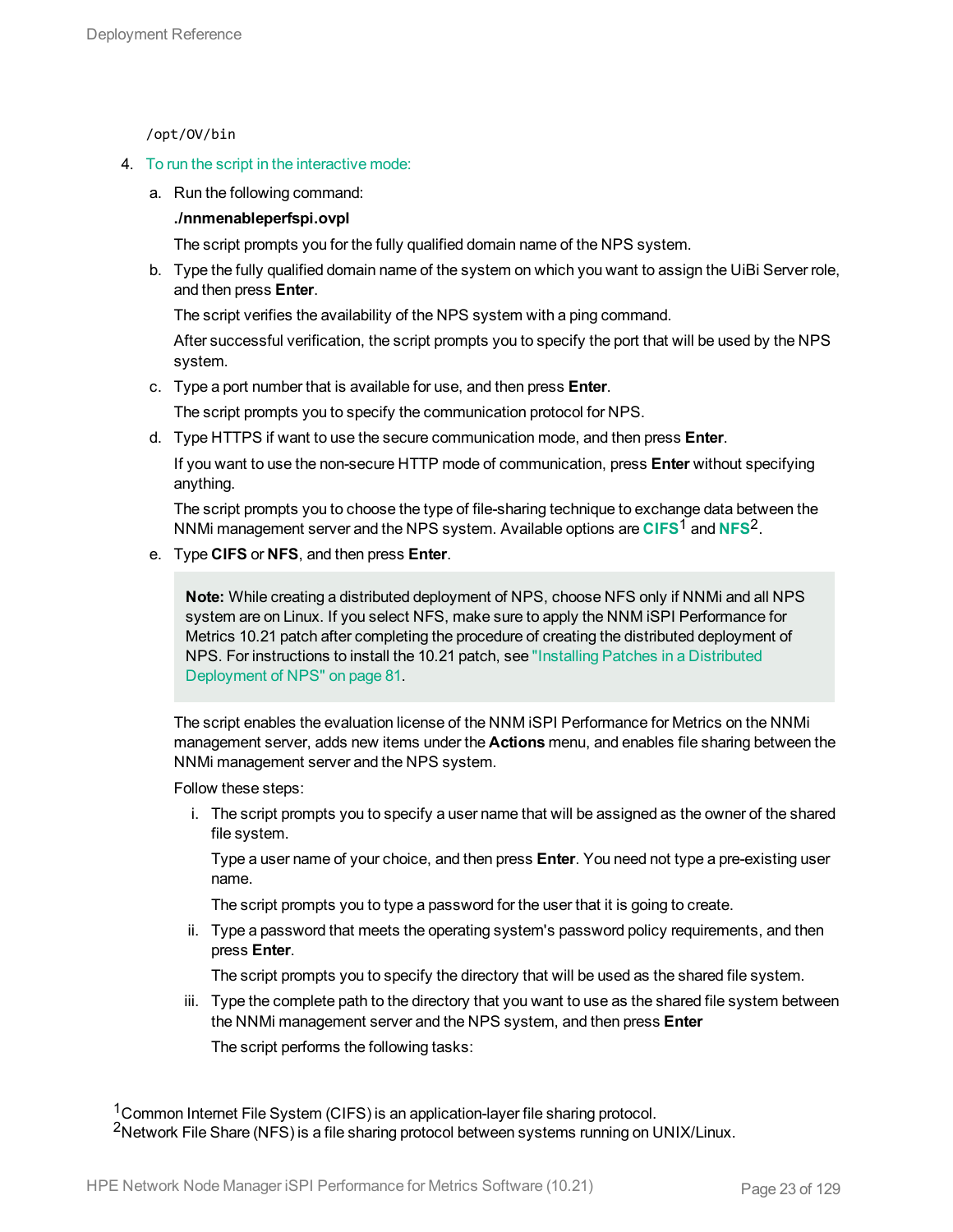- <sup>l</sup> Enables the evaluation license of the NNM iSPI Performance for Metrics on the NNMi management server
- Adds menu items under the Actions menu in the NNMi console to launch the NPS console
- Creates the shared file system
- Creates a user (if necessary) that can access the newly created shared file system

#### 5. To run the script in the non-interactive (silent) mode:

a. In a text editor, add the following content:

| spiHost=     |
|--------------|
| $spiPort =$  |
| spiProtocol= |
| shareType=   |
| userName=    |
| password=    |
| shareName=   |
| sharedDir=   |

b. Specify a value for each parameter:

| <b>Parameter</b> | <b>Description</b>                                                                                                                                           |  |
|------------------|--------------------------------------------------------------------------------------------------------------------------------------------------------------|--|
| spiHost          | Type the fully qualified domain name of the system on which you want to assign the<br>UiBi Server role.                                                      |  |
| spiPort          | Type the port that will be used by the NPS system. Type a port number that is<br>available for use.                                                          |  |
| spiProtocol      | Type HTTPS if want to use the secure communication mode.                                                                                                     |  |
|                  | Type HTTP if you want to use the non-secure mode of communication.                                                                                           |  |
| shareType        | Type CIFS.                                                                                                                                                   |  |
| userName         | Type a user name of your choice. You need not type a pre-existing user name. This<br>user name that will be assigned as the owner of the shared file system. |  |
| password         | Type the password of the above user. The password must meet the operating<br>system's password policy requirements.                                          |  |
| shareName        | Type a name of your choice for the shared file system.                                                                                                       |  |
| sharedDir        | Specify the directory that will be used as the shared file system.                                                                                           |  |
|                  | Type the complete path to the directory that you want to use as the shared file<br>system between the NNMi management server and the NPS system.             |  |

- c. Save the file on the NNMi management server.
- d. Run the following command:

**./nnmenableperfspi.ovpl -f** *<configFile>*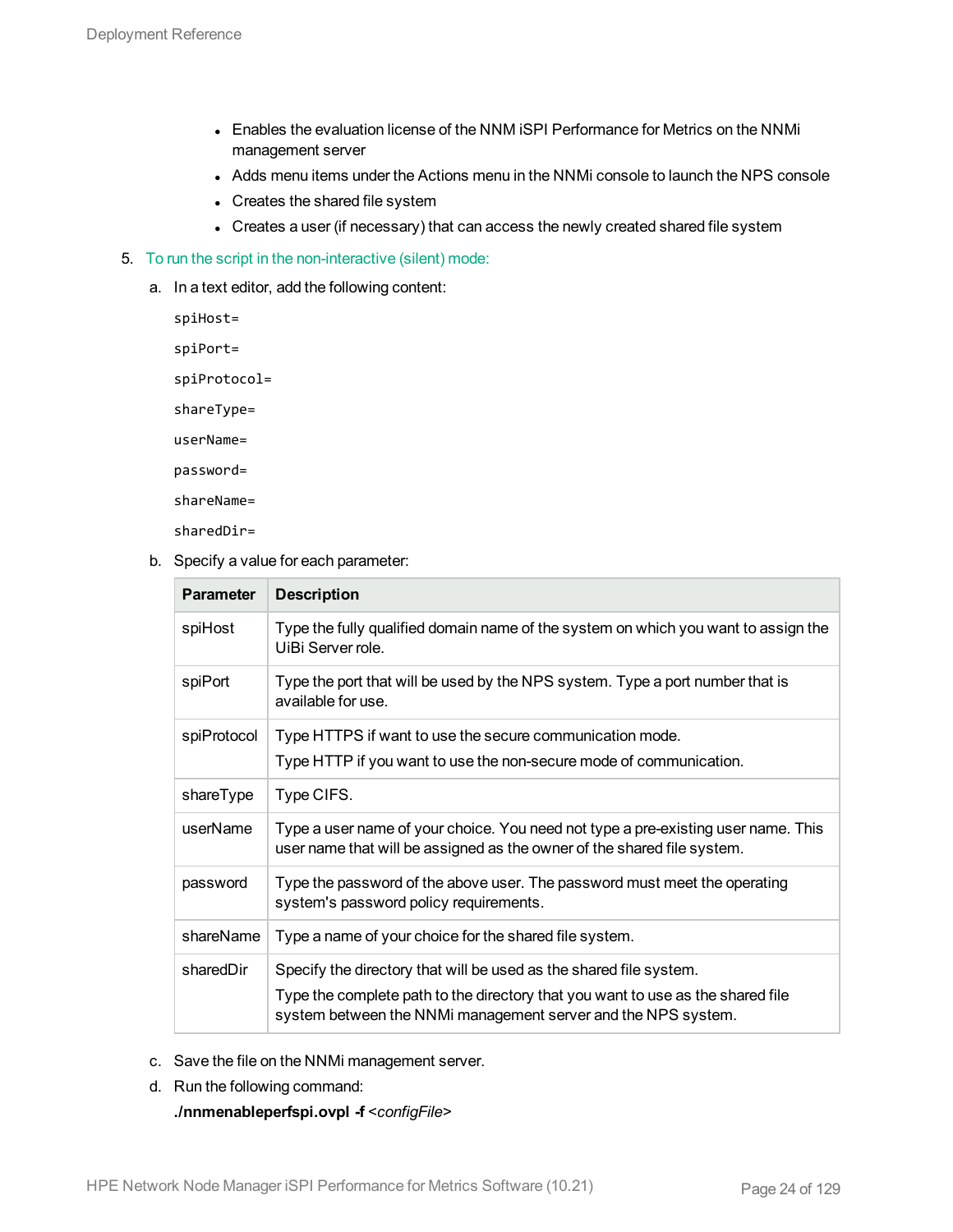In this instance, *<configFile>* is the name of the configuration file (with complete path to the file). The script performs the following tasks:

- <sup>o</sup> Enables the evaluation license of the NNM iSPI Performance for Metrics on the NNMi management server
- $\circ$  Adds menu items under the Actions menu in the NNMi console to launch the NPS console
- <sup>o</sup> Creates the shared file system
- o Creates a user (if necessary) that can access the newly created shared file system

#### **When NNMi is Installed on Windows**

- 1. Log on to the NNMi management server as Administrator.
- 2. Go to the following directory:

%nnminstalldir%\bin

- 3. To run the script in the interactive mode:
	- a. Run the following command:

#### **nnmenableperfspi.ovpl**

The script prompts you for the fully qualified domain name of the NPS system.

b. Type the fully qualified domain name of the system on which you want to assign the UiBi Server role, and then press **Enter**.

The script verifies the availability of the NPS system with a ping command.

After successful verification, the script prompts you to specify the port that will be used by the NPS system.

c. Type a port number that is available for use, and then press **Enter**.

The script prompts you to specify the communication protocol for NPS.

d. Type HTTPS if want to use the secure communication mode, and then press **Enter**.

If you want to use the non-secure HTTP mode of communication, press **Enter** without specifying anything.

The script prompts you to choose the type of file-sharing technique to exchange data between the NNMi management server and the NPS system.

e. When you use a Windows NNMi management server, you must choose only the **CIFS**1 protocol for file sharing.

Type CIFS, and then press **Enter**.

The script prompts you to specify a user name that will be assigned as the owner of the shared file system.

f. Type a user name of your choice, and then press **Enter**. You need not type a pre-existing user name.

**Tip:** If you specify a user name that does not already exists, the script creates a new local user (and not a Windows domain user).

You can specify a pre-existing Windows domain user.

<sup>1</sup> Common Internet File System (CIFS) is an application-layer file sharing protocol.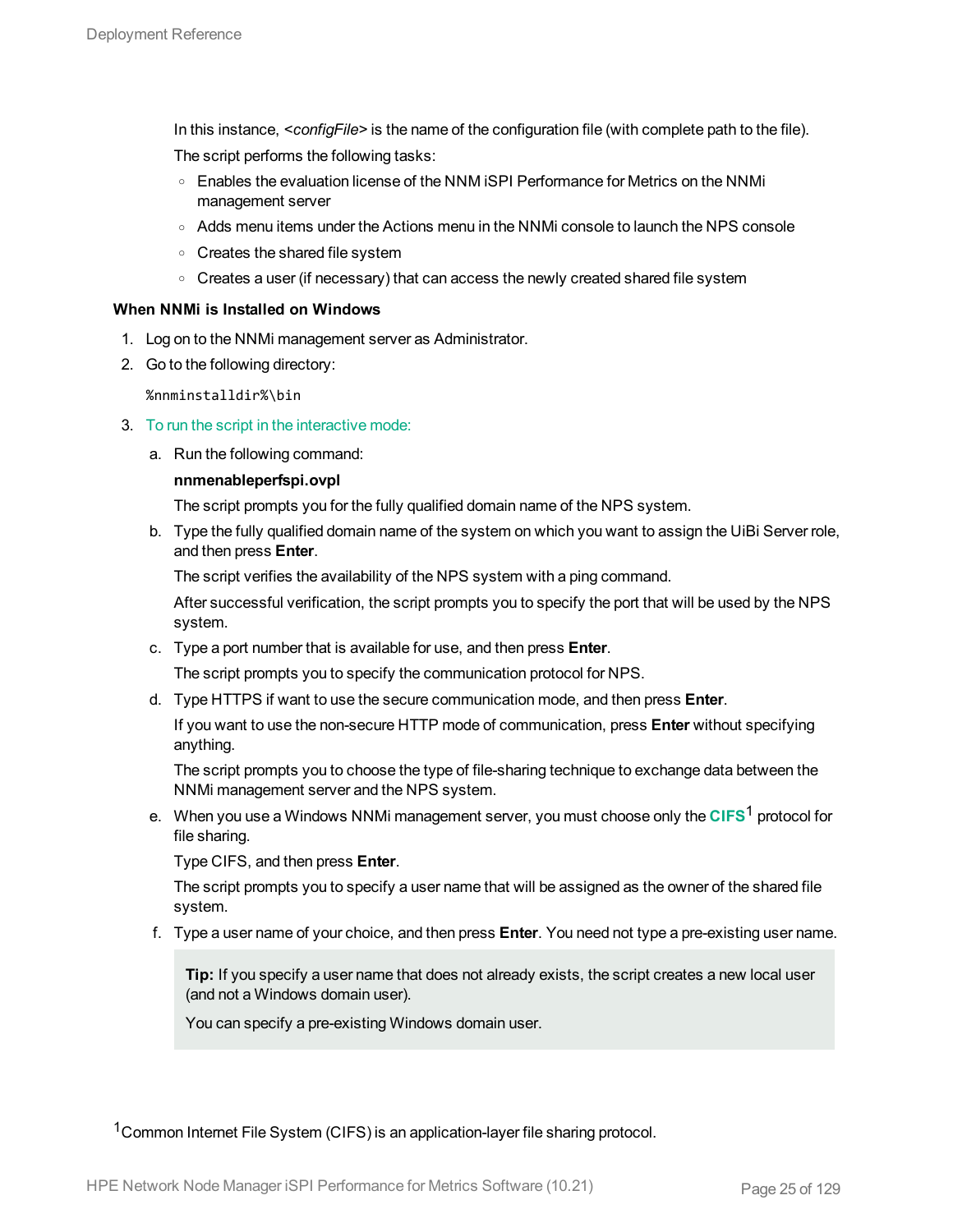Always use the following format while specifying a pre-existing domain user name: *<domain>***\***<user\_name>*

In this instance, *<domain>*is the domain name and *<user\_name>* is the user name.

The script prompts you to specify a password of the user that it is going to create.

g. Type a password that meets the operating system's password policy requirements, and then press **Enter**.

The script prompts you to specify the directory that will be used as the shared file system.

h. Type the complete path to the directory that you want to use as the shared file system between the NNMi management server and the NPS system, and then press **Enter**.

The script performs the following tasks:

- <sup>o</sup> Enables the evaluation license of the NNM iSPI Performance for Metrics on the NNMi management server
- $\circ$  Adds menu items under the Actions menu in the NNMi console to launch the NPS console
- <sup>o</sup> Creates the shared file system
- $\circ$  Creates a user (if necessary) that can access the newly created shared file system

#### 4. To run the script in the non-interactive (silent) mode:

a. In a text editor, add the following content:

spiHost= spiPort= spiProtocol= shareType= userName=

password=

shareName=

sharedDir=

b. Specify a value for each parameter:

| <b>Parameter</b> | <b>Description</b>                                                                                                                                                         |  |
|------------------|----------------------------------------------------------------------------------------------------------------------------------------------------------------------------|--|
| spiHost          | Type the fully qualified domain name of the system on which you want to assign the<br>UiBi Server role.                                                                    |  |
| spiPort          | Type the port that will be used by the NPS system. Type a port number that is<br>available for use.                                                                        |  |
| spiProtocol      | Type the communication protocol for NPS.<br>Type HTTPS if want to use the secure communication mode. Type HTTP if you<br>want to use the non-secure mode of communication. |  |
| shareType        | Type CIFS.                                                                                                                                                                 |  |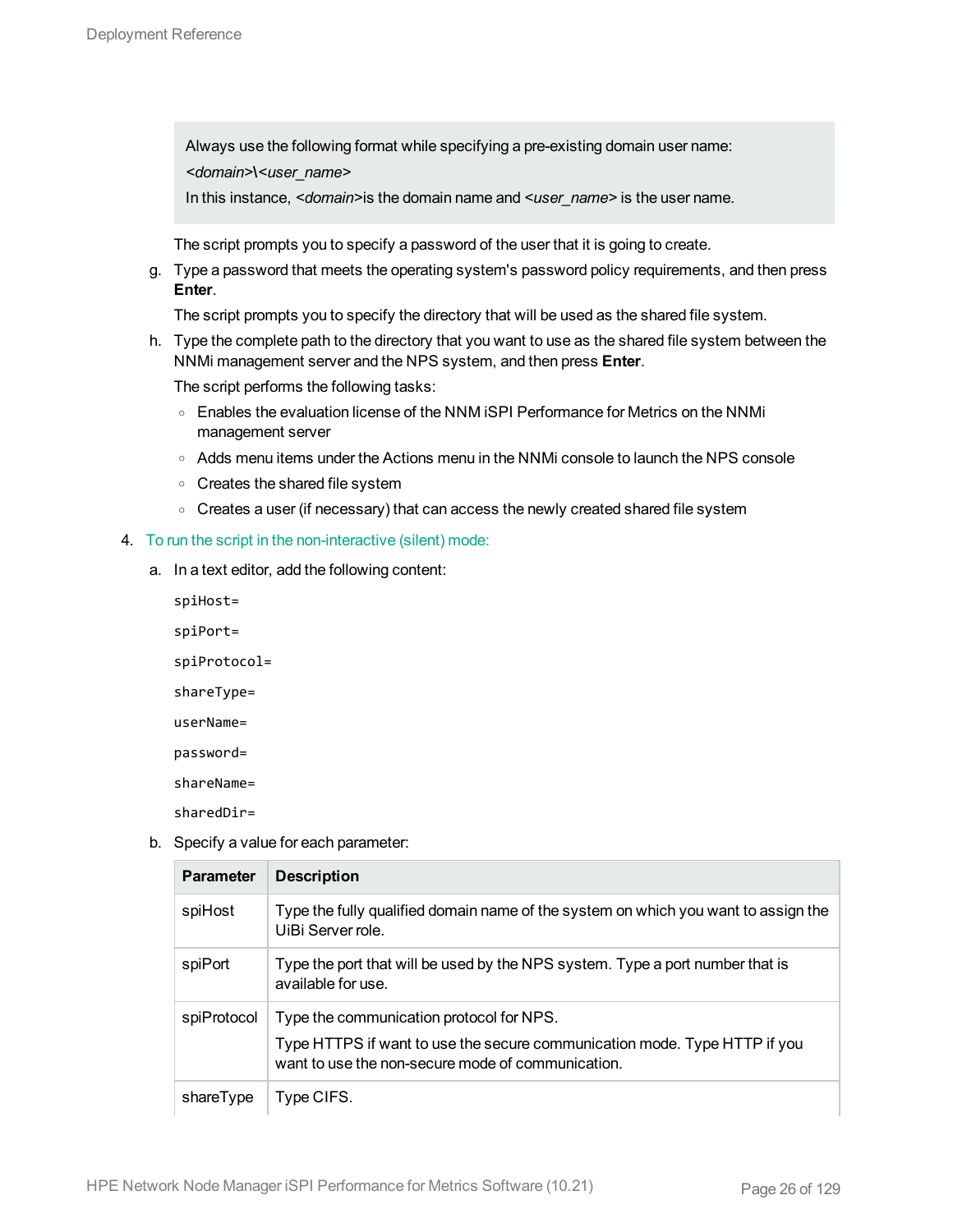| <b>Parameter</b> | <b>Description</b>                                                                                                                                                                                                     |  |
|------------------|------------------------------------------------------------------------------------------------------------------------------------------------------------------------------------------------------------------------|--|
|                  | When NNMi is installed on Windows, you can use only the CIFS <sup>1</sup> protocol.                                                                                                                                    |  |
| userName         | Type a user name of your choice, and then press <b>Enter</b> . You need not type a pre-<br>existing user name.                                                                                                         |  |
|                  | Tip: If you specify a user name that does not already exists, the script creates<br>a new local user (and not a Windows domain user).                                                                                  |  |
|                  | You can specify a pre-existing Windows domain user.                                                                                                                                                                    |  |
|                  | Always use the following format while specifying a pre-existing domain user<br>name:                                                                                                                                   |  |
|                  | <domain>\<user name=""></user></domain>                                                                                                                                                                                |  |
|                  | In this instance, <domain>is the domain name and <user name=""> is the user<br/>name.</user></domain>                                                                                                                  |  |
| password         | Type the password of the above user.                                                                                                                                                                                   |  |
| shareName        | Type a name of your choice for the shared file system.                                                                                                                                                                 |  |
| sharedDir        | Specify the directory that will be used as the shared file system.<br>Type the complete path to the directory that you want to use as the shared file<br>system between the NNMi management server and the NPS system. |  |

- c. Save the file on the NNMi management server.
- d. Run the following command:

**nnmenableperfspi.ovpl -f** *<configFile>*

In this instance, *<configFile>* is the name of the configuration file (with complete path to the file).

## <span id="page-26-0"></span>Installing NPS on Each System in the Environment

To install NPS on each system., follow these steps:

- 1. Insert the NNM iSPI Performance for Metrics installation media into the DVD drive.
- 2. Use the cd command to change to the media directory.
- 3. From the media root, run the setup file:

On Windows, double-click the **setup.exe** file.

On Linux, run the following command:

#### **./setup.bin**

The installation wizard opens.

Select the language of the wizard, and then click **OK**.

If the application requirement check warnings dialog box opens, review the warning messages, take appropriate action, and the click Continue.

<sup>1</sup>Common Internet File System (CIFS) is an application-layer file sharing protocol.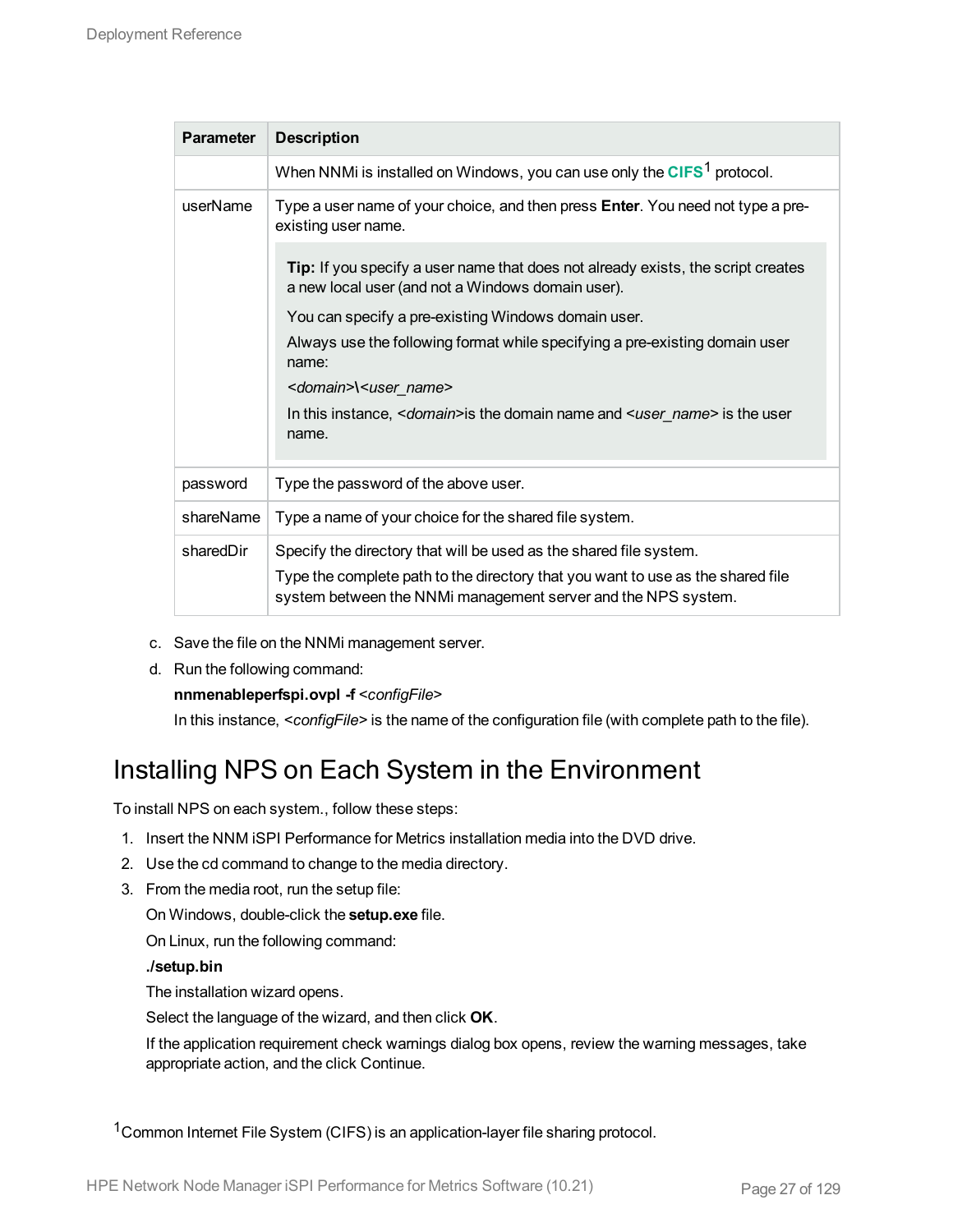- 4. On the Introduction page, click Next. The License Agreement page opens.
- 5. Select I accept the terms, and click Next. The Select Features page opens.
- 6. Clear the NNM iSPI Performance for Metrics–ExtensionPacks check box.

**Note:** You must clear the check box at this step. After installation and configuration, you can activate the NNM iSPI Performance for Metrics Extension Packs with the help of the metricsExtensionPacks.ovpl script.

7. Click **Next**.

*On Windows only.* The Choose the Installation Directory page opens. If you want to install NPS in a nondefault directory (or drive), make appropriate selections, and then click **Next**.

The installer program initiates the system-checking process and verifies that system requirements are met.

8. When the installation check succeeds, click **Next**.

If the installation check shows warnings and errors, review the messages, take appropriate action, and then click **Next**.

If the installer check shows necessary libraries are missing, follow these steps:

- a. Note down the names of missing libraries indicated by the installation wizard.
- b. Make sure the system is connected to the Internet and set up to work with Red Hat Network updates.
- <span id="page-27-0"></span>c. To install each missing library, run the following command:

**yum install***<library>*

In this instance, *<library>* is the name of the missing library as indicated by the installation wizard.

You can specify multiple libraries in the command—each separated by a space. (For example, **yum install openmotif.x86\_64 libXp.x86\_64 libpng.x86\_64**.)

d. Type **Y** to install the libraries.

While installing these libraries, you may see the following error message:

Error: Multilib version problems found.

To resolve this issue, run the following command:

**yum update***<library\_name>*

In this instance, *<library\_name>* is the library name without the architecture field (i686 or x86\_64).

For example, if you see the error while installing libXp.i686, run the following command:

#### **yum update libXp**

After successfully running the **yum update** command, run the command to install the missing library [\(step](#page-27-0) c).

The Pre-Install Summary page opens.

9. Click **Install**. The installation process begins.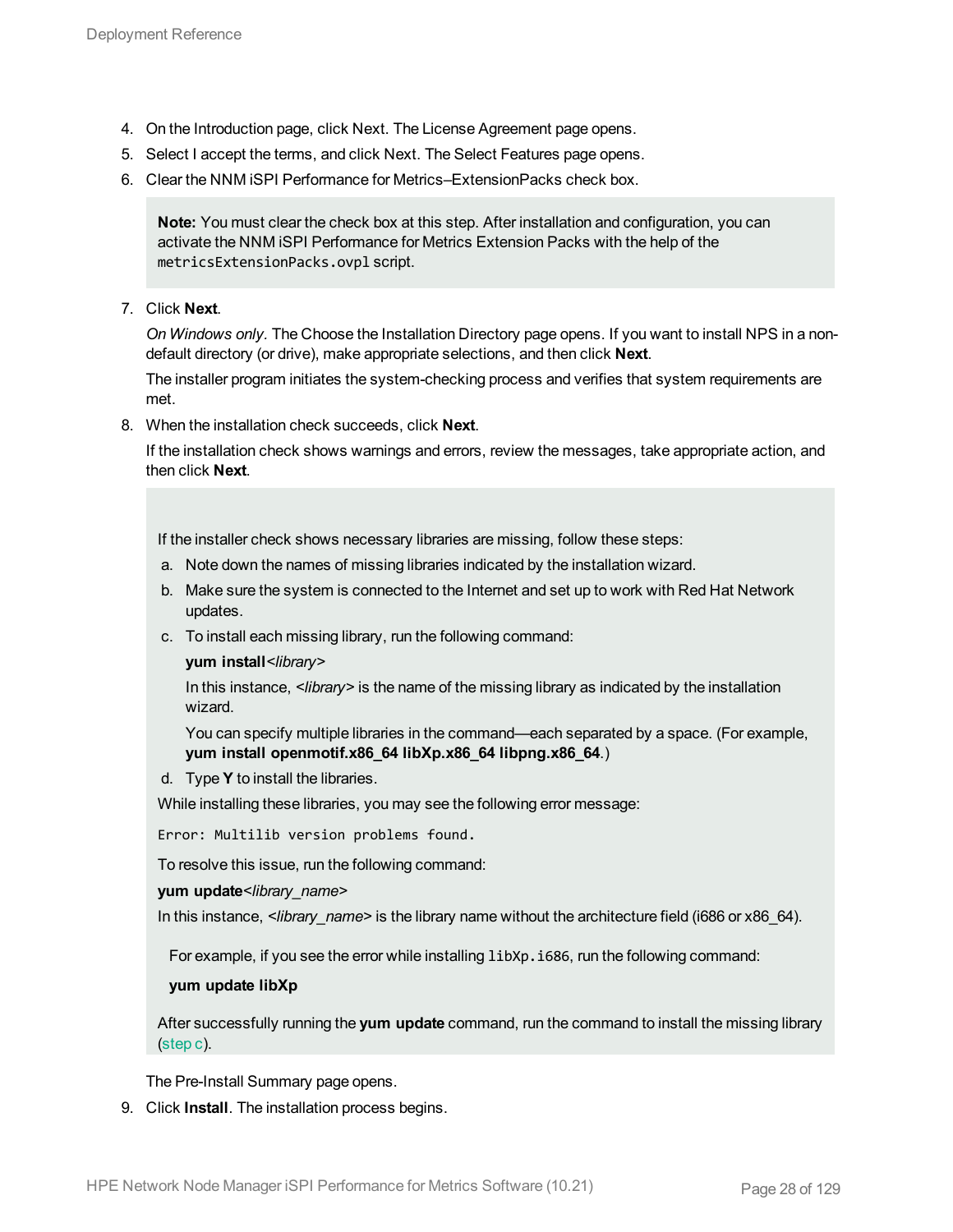Toward the end of the installation process, the HPE NNM iSPI Performance Configuration window opens.

Do the following:

a. Select the Remote CIFS Share Access option, and then specify the share name, account name, and password. Use the same details that you provided while running the nnmenableperfspi.ovpl script.

**Tip:** You can find the network share and user account details specified during the last run of the nnmenableperfspi.ovpl file in the following file on the NNMi management server:

```
(The file does not store the password.)
On Linux:
/var/opt/OV/log/nnmenableperfspi.txt
On Windows:
%nnmdatadir%\log\nnmenableperfspi.txt
```
Do not modify the data retention period values. Do not click **Start** under Service Status.

- b. Click **Apply**.
- c. Click **Exit**.

#### **Additional Configuration for NNMi in Application Failover**

If NNMi is installed in an application failover cluster, place the cluster.keystore file on each role by following these steps:

- 1. On the NNMi management server, copy the cluster.keystore file from the following directory:
	- For NNMi on Windows: %NnmDataDir%\shared\nnm\conf\nnmcluster
	- For NNMi on Linux: /var/opt/OV/shared/nnm/conf/nnmcluster
- 2. On each server in the distributed deployment, place the cluster.keystore file in the following directory:
	- On Windows: %npsdatadir%\nnmappfailover\keystore
	- On Linux: /var/opt/OV/NNMPerformanceSPI/nnmappfailover/keystore

Also, update the nms-cluster.properties file by following these steps:

- 1. Log on to the active NNMi management server.
- 2. Go to the following directory:
	- <sup>l</sup> *Windows:* %NnmDataDir%\shared\nnm\conf\props
	- Linux: /var/opt/OV/shared/nnm/conf/props
- 3. Set the com.hp.ov.nms.cluster.getActiveMethod property to **https** if you want to configure NNMi and NPS to use only HTTPS; set the property to **http** if you want to configure NNMi and NPS to use HTTP.
- 4. Save the file.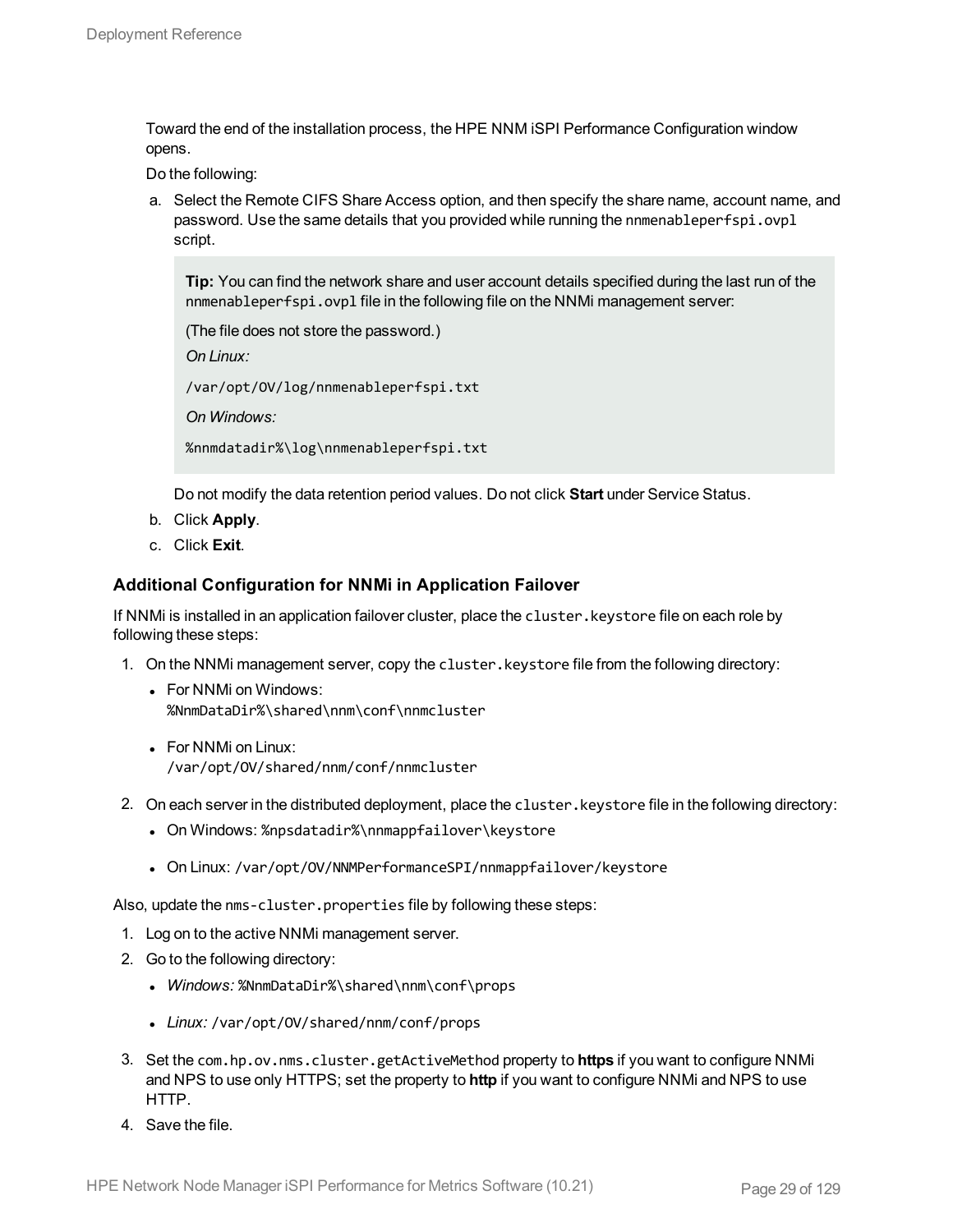- 5. Restart NNMi by running the following commands:
	- <sup>l</sup> *On Windows:*
		- i. **%nnminstalldir%\bin\ovstop -c**
		- ii. **%nnminstalldir%\bin\ovstart -c**
	- <sup>l</sup> *On Linux:*
		- i. **/opt/OV/bin/ovstop -c**
		- ii. **/opt/OV/bin/ovstart -c**

## <span id="page-29-0"></span>Assign Roles

You can assign roles to an NPS system by configuring the serverRoleConfig.cfg file first, and then running the configureNpsServer.ovpl command.

**Note:** Once role assignment is complete, you cannot configure an NPS system in a distributed deployment to assume a different role.

In this configuration step, you need to specify the details of the network share and user account specified while running the nnmenableperfspi.ovpl script. As a best practice, you must always securely note down share and user account details that are specified while running the nnmenableperfspi.ovpl script.

You can find the network share and user account details specified during the last run of the nnmenableperfspi.ovpl file in the following file on the NNMi management server:

(The file does not store the password.)

*On Linux:*

/var/opt/OV/log/nnmenableperfspi.txt

```
On Windows:
```
%nnmdatadir%\log\nnmenableperfspi.txt

The NPS installer places the serverRoleConfig.cfg file in the following directory:

- <sup>l</sup> *On Windows:* %NPSInstallDir%\config
- <sup>l</sup> *On Linux:* \$NPSInstallDir/config

To configure the serverRoleConfig.cfg file, follow these steps:

- 1. Log on to the NPS system.
- 2. Open the serverRoleConfig.cfg file with a text editor.
- 3. Make only the following changes to the file: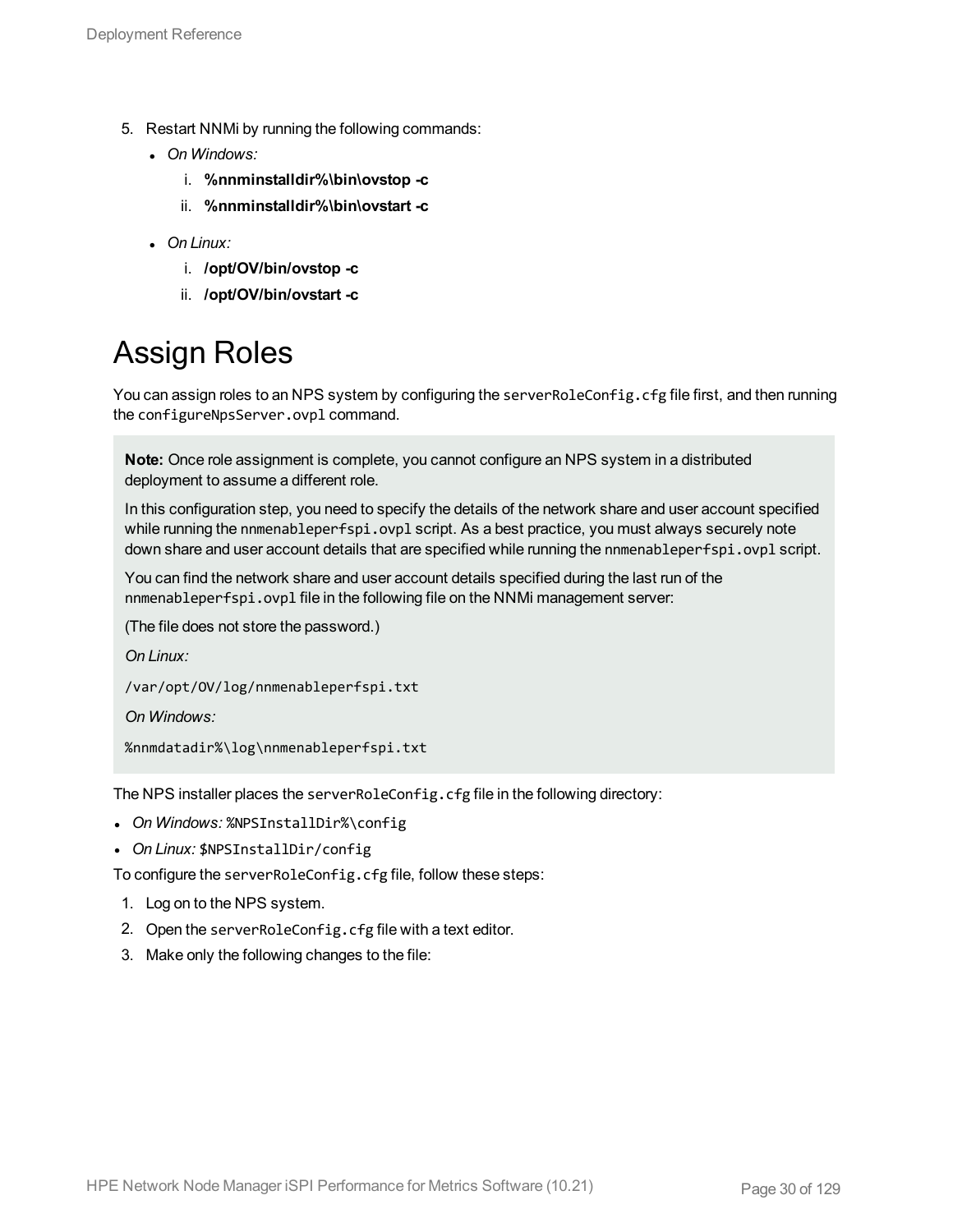• To configure only the DB Server role, set the following properties to the values shown here:

| <b>Property</b> | Value |
|-----------------|-------|
| Role Etl        | ი     |
| Role UiBi       | ი     |
| Role DB         | 1     |

• To configure only the UiBi Server role, set the following properties to the values shown here:

| <b>Property</b>           | Value                                                                                                                         |
|---------------------------|-------------------------------------------------------------------------------------------------------------------------------|
| Role.Etl                  | $\Omega$                                                                                                                      |
| Role.Db                   | 0                                                                                                                             |
| Role.UiBi                 | 1                                                                                                                             |
| UiBi.DbServer.Hostname    | Type the FQDN of the DB Server.<br>If you want to configure multiple DB Servers, specify the FQDN of<br>the Controller.       |
| UiBi.NnmServer.Hostname   | Type the FQDN of the NNMi management server.                                                                                  |
| UiBi.NnmServer.Share.Name | Type the name of the network share created on the NNM<br>management server while running the nnmenableperfspi.ovpl<br>script. |
| UiBi NnmServer Share User | Type the name of the user account specified while running the<br>nnmenableperfspi.ovpl script.                                |
| UiBi.NnmServer.Share.Pass | Type the password of the above user account.                                                                                  |

• To configure only the ETL Server role, set the following properties to the values shown here:

| <b>Property</b>         | Value                                                                                                                   |
|-------------------------|-------------------------------------------------------------------------------------------------------------------------|
| Role.ETL                |                                                                                                                         |
| Role Db                 | 0                                                                                                                       |
| Role.UiBi               | 0                                                                                                                       |
| Etl.DbServer.Hostname   | Type the FQDN of the DB Server.<br>If you want to configure multiple DB Servers, specify the<br>FQDN of the Controller. |
| Etl.UiBiServer.Hostname | Type the FQDN of the UiBi Server.                                                                                       |
| Etl.NnmServer.Hostname  | Type the FQDN of the NNMi management server.                                                                            |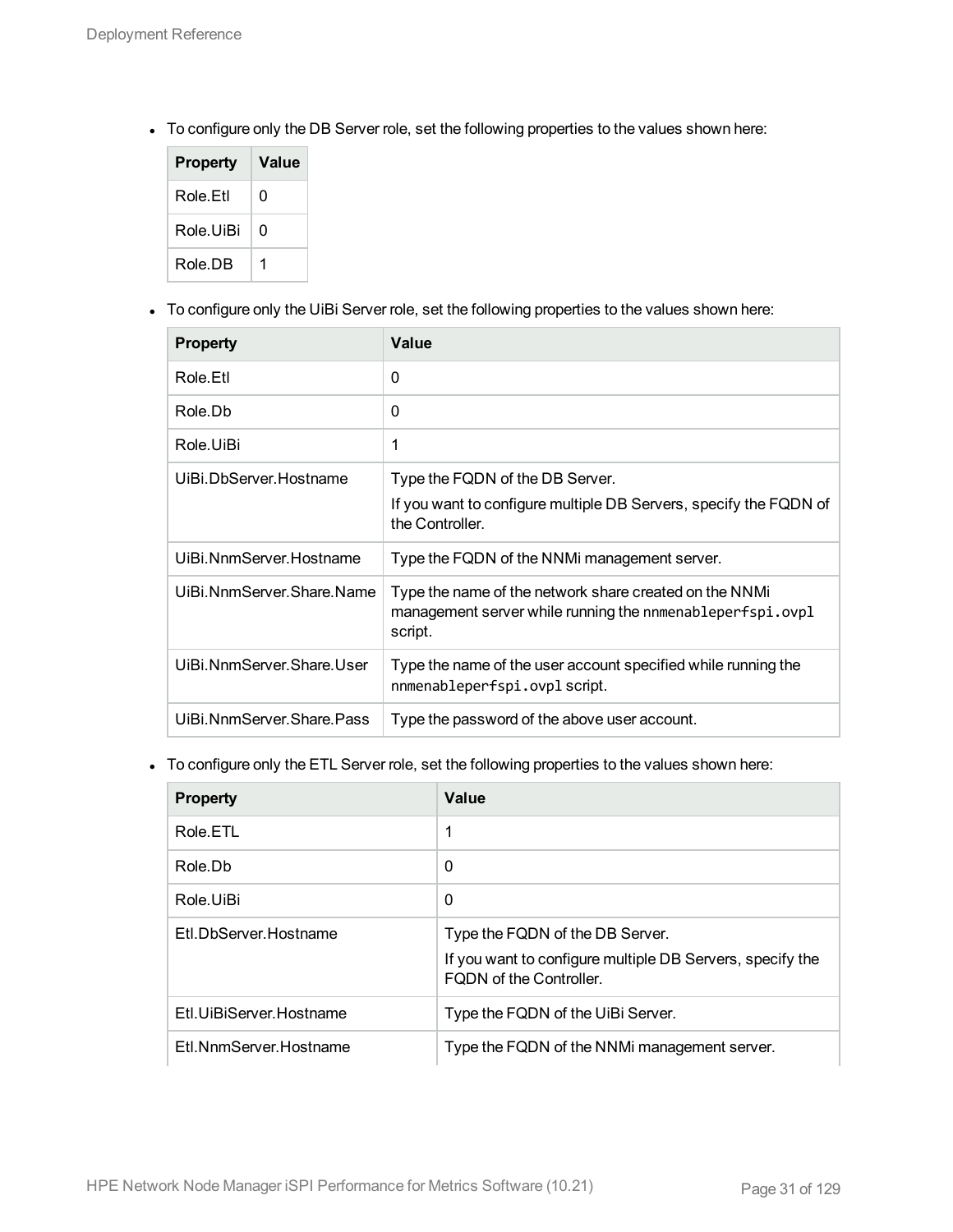| <b>Property</b>                                                           | Value                                                                                                                                              |
|---------------------------------------------------------------------------|----------------------------------------------------------------------------------------------------------------------------------------------------|
| Etl.RuntimeConfig.PRSPI<br>DISABLE EXTENSIONPACK<br><b>AUTOINSTALL</b>    | 0<br><b>Note:</b> If you want to configure multiple ETL Servers,<br>make sure, at a given point, this value is set to 0 only<br>on one ETL Server. |
| Etl.RuntimeConfig.PRSPI<br>DISABLE CUSTOMCOLLECTION<br><b>AUTOINSTALL</b> | 0<br>Note: If you want to configure multiple ETL Servers,<br>make sure, at a given point, this value is set to 0 only<br>on one ETL Server.        |

• To configure the DB Server and ETL Server roles, set the following properties to the values shown here:

| <b>Property</b>                                                                            | Value                                                                                                                                                  |
|--------------------------------------------------------------------------------------------|--------------------------------------------------------------------------------------------------------------------------------------------------------|
| Role FTL                                                                                   | 1                                                                                                                                                      |
| Role.UiBi                                                                                  | $\Omega$                                                                                                                                               |
| Role Db                                                                                    | 1                                                                                                                                                      |
| Etl.DbServer.Hostname                                                                      | Type the FQDN of the DB Server.<br>If you want to configure multiple DB Servers,<br>specify the FQDN of the Controller.                                |
| Etl.UiBiServer.Hostname                                                                    | Type the FQDN of the UiBi Server.                                                                                                                      |
| Etl.NnmServer.Hostname                                                                     | Type the FQDN of the NNMi management server.                                                                                                           |
| Etl.RuntimeConfig.PRSPI<br>DISABLE<br><b>EXTENSIONPACK</b><br><b>AUTOINSTALL</b>           | $\mathbf{0}$<br>Note: If you want to configure multiple ETL<br>Servers, make sure, at a given point, this<br>value is set to 0 only on one ETL Server. |
| Etl.RuntimeConfig.PRSPI<br><b>DISABLE</b><br><b>CUSTOMCOLLECTION</b><br><b>AUTOINSTALL</b> | $\Omega$                                                                                                                                               |
|                                                                                            | Note: If you want to configure multiple ETL<br>Servers, make sure, at a given point, this<br>value is set to 0 only on one ETL Server.                 |

• To configure the UiBi Server and ETL Server roles, set the following properties to the values shown here: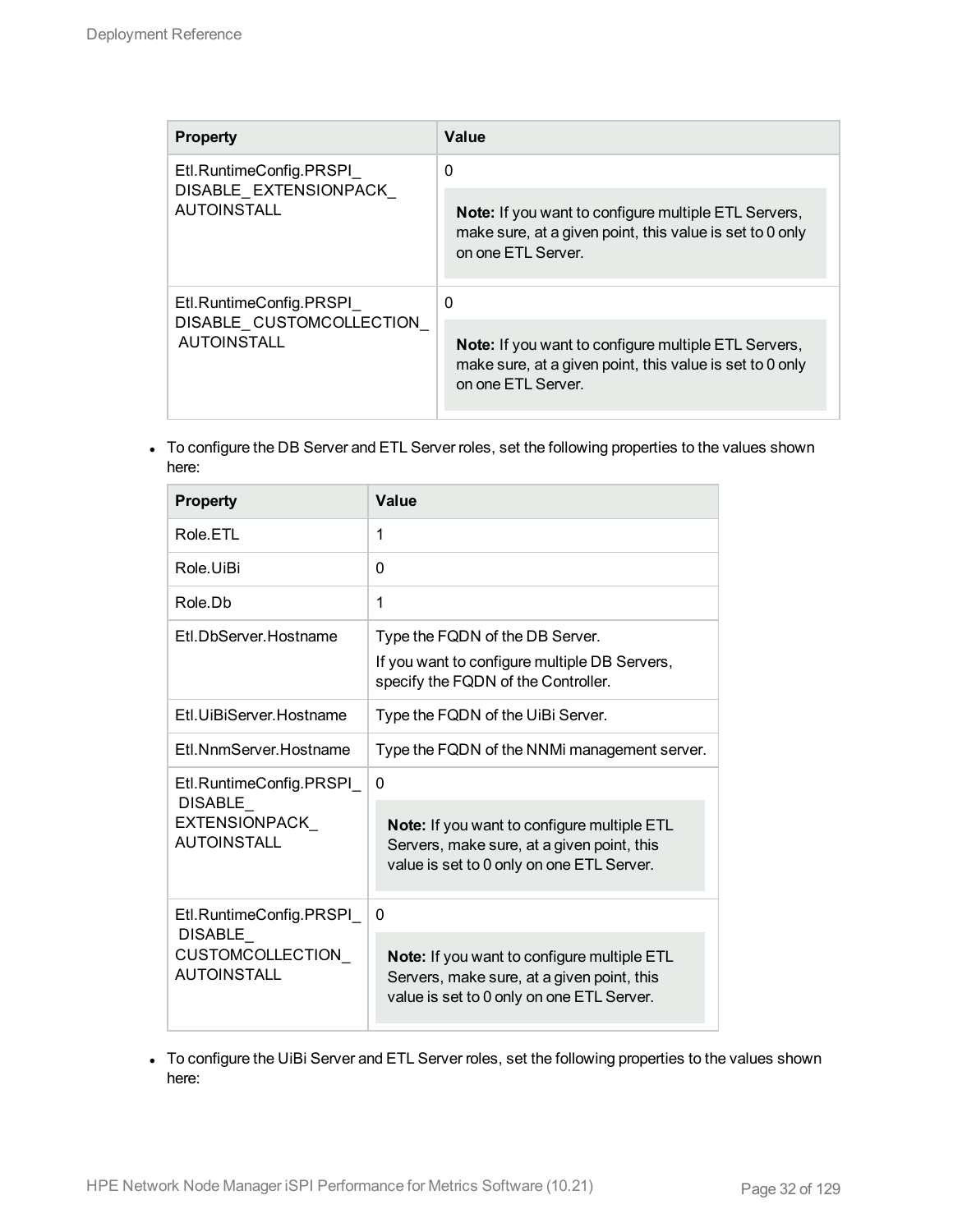| <b>Property</b>                                                                | Value                                                                                                                                  |
|--------------------------------------------------------------------------------|----------------------------------------------------------------------------------------------------------------------------------------|
| Role.ETL                                                                       | 1                                                                                                                                      |
| Role.UiBi                                                                      | 1                                                                                                                                      |
| Role.Db                                                                        | $\mathbf{0}$                                                                                                                           |
| Etl. DbServer. Hostname                                                        | Type the FQDN of the DB Server.                                                                                                        |
|                                                                                | If you want to configure multiple DB Servers, specify the<br>FQDN of the Controller.                                                   |
| Etl.NnmServer.Hostname                                                         | Type the FQDN of the NNMi management server.                                                                                           |
| Etl.NnmServer.Share.Name                                                       | Type the name of the network share created on the NNMi<br>management server while running the<br>nnmenableperfspi.ovpl script.         |
| Etl.NnmServer.Share.User                                                       | Type the name of the user account specified while running<br>the nnmenableperfspi.ovpl script.                                         |
| Etl.NnmServer.Share.Pass                                                       | Type the password of the above user account.                                                                                           |
| UiBi.DbServer.Hostname                                                         | Type the FQDN of the DB Server.                                                                                                        |
|                                                                                | If you want to configure multiple DB Servers, specify the<br>FQDN of the Controller.                                                   |
| UiBi.NnmServer.Hostname                                                        | Type the FQDN of the NNMi management server.                                                                                           |
| UiBi.NnmServer.Share.Name                                                      | Type the name of the network share created on the NNMi<br>management server while running the<br>nnmenableperfspi.ovpl script.         |
| UiBi.NnmServer.Share.User                                                      | Type the name of the user account specified while running<br>the nnmenableperfspi.ovpl script.                                         |
| UiBi.NnmServer.Share.Pass                                                      | Type the password of the above user account.                                                                                           |
| Etl.RuntimeConfig.PRSPI<br>DISABLE_EXTENSIONPACK_<br><b>AUTOINSTALL</b>        | 0                                                                                                                                      |
|                                                                                | Note: If you want to configure multiple ETL Servers,<br>make sure, at a given point, this value is set to 0 only<br>on one ETL Server. |
| Etl.RuntimeConfig.PRSPI<br>DISABLE_<br>CUSTOMCOLLECTION_<br><b>AUTOINSTALL</b> | $\mathbf{0}$                                                                                                                           |
|                                                                                | Note: If you want to configure multiple ETL Servers,<br>make sure, at a given point, this value is set to 0 only<br>on one ETL Server. |

• To configure only the DB Server and UiBi Server roles, set the following properties to the values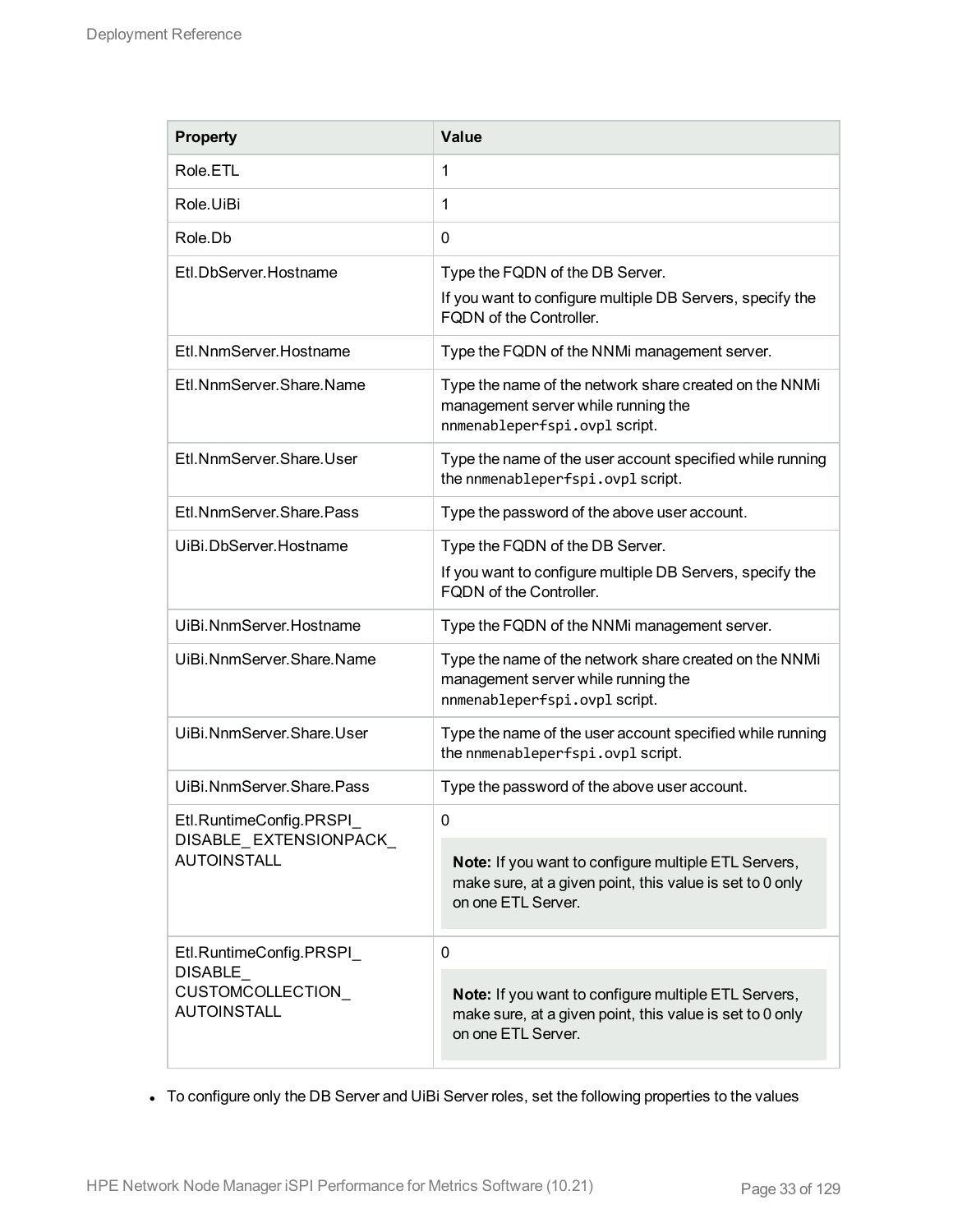| <b>Property</b>           | Value                                                                                                                          |
|---------------------------|--------------------------------------------------------------------------------------------------------------------------------|
| Role FTL                  | 0                                                                                                                              |
| Role.UiBi                 | 1                                                                                                                              |
| Role.Db                   | 1                                                                                                                              |
| Etl.DbServer.Hostname     | Type the FQDN of the DB Server.                                                                                                |
|                           | If you want to configure multiple DB Servers, specify the FQDN of<br>the Controller.                                           |
| Etl.UiBiServer.Hostname   | Type the FQDN of the UiBi Server.                                                                                              |
| UiBi.DbServer.Hostname    | Type the FQDN of the DB Server.                                                                                                |
| UiBi NnmServer Hostname   | Type the FQDN of the NNMi management server.                                                                                   |
| UiBi NnmServer Share Name | Type the name of the network share created on the NNMi<br>management server while running the nnmenableperfspi.ovpl<br>script. |
| UiBi.NnmServer.Share.User | Type the name of the user account specified while running the<br>nnmenableperfspi.ovpl script.                                 |
| UiBi.NnmServer.Share.Pass | Type the password of the above user account.                                                                                   |

4. Save the file.

**Tip:** Always retain a backup of this file.

- 5. Drop the database from NPS systems where the DB Server role will not be present.
	- a. Identify the systems where you are not going to enable the DB Server role. You can do this by inspecting the contents of the serverRoleConfig.cfg file that you have modified on each system. If the Role.Db parameter is set to 0 in the serverRoleConfig.cfg file, the system will not have the DB Server role activated after this procedure is complete.
	- b. Log on as root or administrator to the systems where the DB Server role will not be present, and then run the following command:

#### **initializeNPS.ovpl -a DropPerfSPIDB**

**Caution:** Running this command on an incorrect NPS system (that is, the system where the DB Server role. is going to remain active) will lead to data loss.

6. Log on as root or administrator to each NPS system, and then run the following command:

**Note:** Run this command on NPS system in the following order: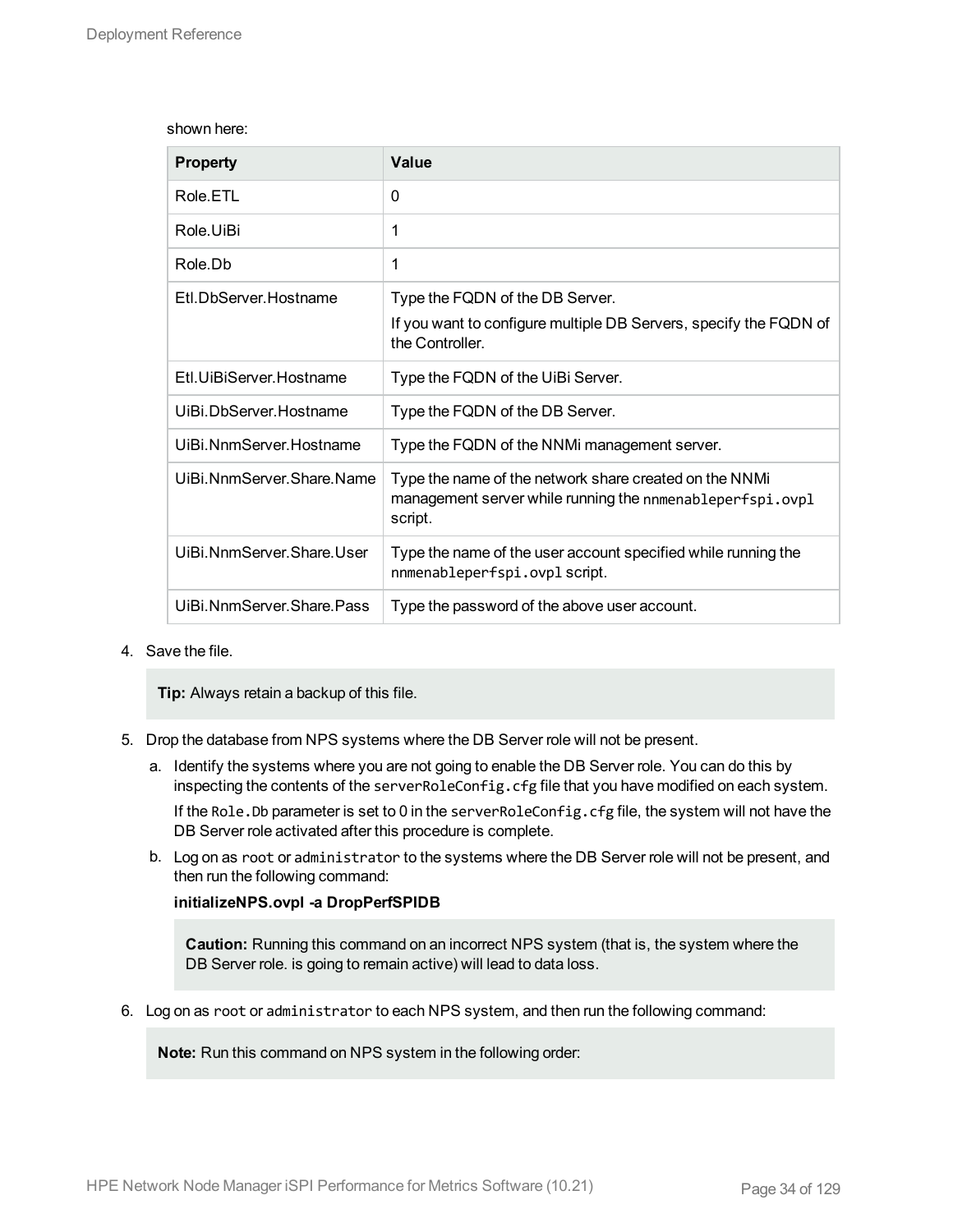- a. The DB Server
- b. The UiBi Server
- c. The ETL Servers

#### **configureNpsServer.ovpl -f** *<config\_file>*

In this instance, *<config file>* is the name (with the full path) of the configuration file.

**Tip:** As a best practice, take a backup of the serverRoleConfig.cfg file that you configured for use with the configureNpsServer.ovpl script.

## <span id="page-34-0"></span>Additional Configuration for Multiple DB Servers

**Note:** You can plan to configure multiple DB Servers if you have a very large environment with high usage of interactive (not scheduled) reports.

Multiple DB Servers are supported only in a Linux environment. Also, you must configure a shared storage system with raw disks with the help of the Storage Area Network (SAN) infrastructure while creating multiple DB Servers.

As a best practice, if you need to configure multiple DB Servers, always start with two servers. Later, based on the performance of the solution, you can add more DB Servers to the environment.

The multiple DB Server configuration requires creating a Controller node and at least one Secondary node. Make sure that all the requirements listed in ["Prerequisites](#page-20-1) for Configuring Multiple DB Servers" on page 21 are met.

HPE recommends that you create only one Secondary node in the beginning. If you continue to see performance problems, you can create additional Secondary nodes.

### <span id="page-34-1"></span>Create the Controller Node

To create a Controller node:

**Note:** Do not create more than one Controller node.

- 1. Log on to a DB Server as root.
- 2. Create a new directory by running the following command: **mkdir /opt/OV/db\_setup**
- 3. Copy setup scripts from the NNM iSPI Performance for Metrics media to the newly created directory: **cd /opt/OV/db\_setup cp** *<NPS\_Installer\_Root>***/packages/misc/multiplex/\* . dos2unix \*.sh**

**chmod a+r \*.sh**

4. Create initial devices: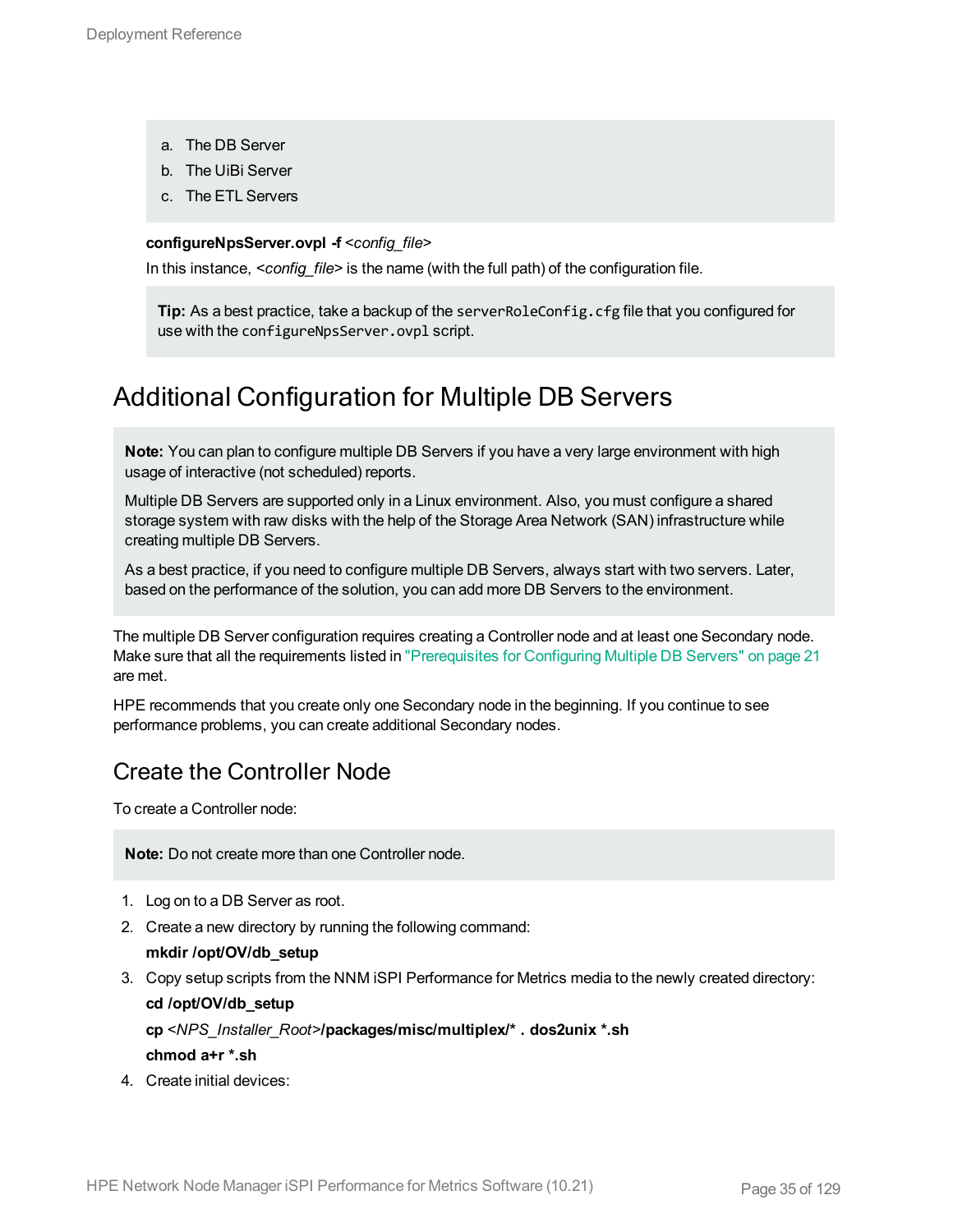- a. Open the makeInitialRawDevices.sh script with a text editor.
- b. Replace the WWID values of SYSTEM\_TEMP\_WWID, SYSTEM\_MAIN\_WWID, and USER\_MAIN\_WWID with the correct WWID values from the details that you noted down in [step](#page-21-1) 3.

#### Example:

```
# SYSTEM_TEMP must be a unique WWID for each node in the multiplex
SYSTEM_TEMP_WWID=36001438005dea10300008000002e0000
```

```
# SYSTEM_MAIN and USER_MAIN must be shared WWIDs, presented by SAN to all
nodes in MPLEX
SYSTEM_MAIN_WWID=36001438005dea10300008000000b0000
USER_MAIN_WWID=36001438005dea1030000800000050000
```
**Note:** SYSTEM\_TEMP\_WWID must be unique on each DB Server. SYSTEM\_MAIN\_WWID and USER MAIN WWID are common across all servers.

- c. Save the file.
- d. Run the following command:

#### **./makeInitialRawDevices.sh**

Type **yes** when you are prompted to confirm if you want to replace the existing database.

5. Create the database on the Controller node by running the following command:

#### **./createControllerDB.sh**

The command creates a database by using the raw devices and scripts configured in the previous step. If the command fails, see the log messages in the /var/opt/OV/logs/createControllerDB.sh.log file.

- 6. Add additional DB Servers.
	- a. Open the addMultiplexServers.sh script with a text editor.
	- b. Replace the hostnames with the hostnames of each of the remaining DB Servers in your deployment. Add or remove lines as needed; end each line with a backslash.

```
REMOTE_HOSTNAMES="\
  nnmsaw2-cronus \
  nnmsaw2-hyperion \
  nnmsaw1-zeta \
  nnmsaw2-eos \
"
```
- c. Save the file.
- d. Run the following command:

#### **./addMultiplexServers.sh**

The command performs the following tasks: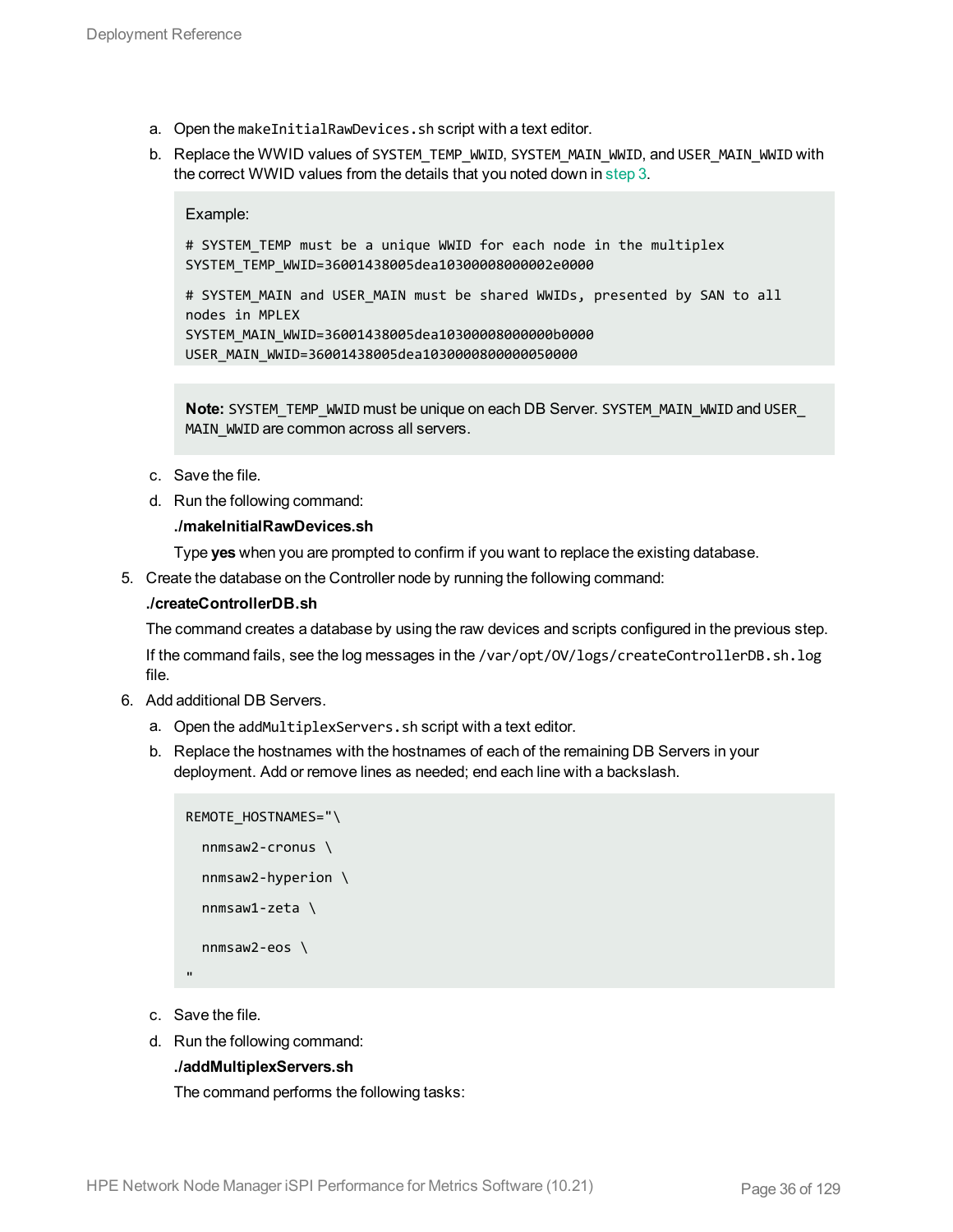- <sup>o</sup> Initializes this server as the Controller node
- <sup>o</sup> Authorizes each additional server as the Secondary node
- 7. Run the following command:

#### **resetSPI.ovpl**

8. Make sure that the database is up and running. Check the status of the database by running the following command:

**statusDB.ovpl**

### Create a Secondary Node

To create a Secondary node:

- 1. Open the setupSecondaryNode.sh script with a text editor.
- 2. Set the CONTROLLER HOSTNAME property to the hostname of this Controller node.

For example, if the hostname of the Controller node configured in the above procedure is nnmsaw2 lapetos, set the property to:

CONTROLLER\_HOSTNAME=nnmsaw2-lapetos

3. Save the file.

**Note:** Do not run the setupSecondaryNode.sh script on the Controller node. This script will be copied over to the Secondary nodes.

- 4. Log on as root to the node that was identified as the Secondary node.
- 5. Create a new directory by running the following command:

#### **mkdir /opt/OV/db\_setup**

6. Copy the following setup scripts from the /opt/0V/db\_setup directory on the Controller node to the newly created directory on this Secondary node:

makeInitialRawDevices.sh

setupSecondaryNode.sh

- 7. Create initial devices:
	- a. Open the makeInitialRawDevices.sh script with a text editor.
	- b. Replace the SYSTEM\_TEMP WWID values with the correct WWID values from the details that you noted down in [step](#page-21-0) 3.

The content of the file may look like this:

# SYSTEM\_TEMP must be a unique WWID for each node in the multiplex SYSTEM\_TEMP\_WWID=36001438005dea10300008000002e0000

# SYSTEM\_MAIN and USER\_MAIN must be shared WWIDs, presented by SAN to all nodes in MPLEX

SYSTEM\_MAIN\_WWID=36001438005dea10300008000000b0000 USER\_MAIN\_WWID=36001438005dea1030000800000050000

**Note:** SYSTEM\_TEMP\_WWID must be unique on each DB Server. SYSTEM\_MAIN\_WWID is common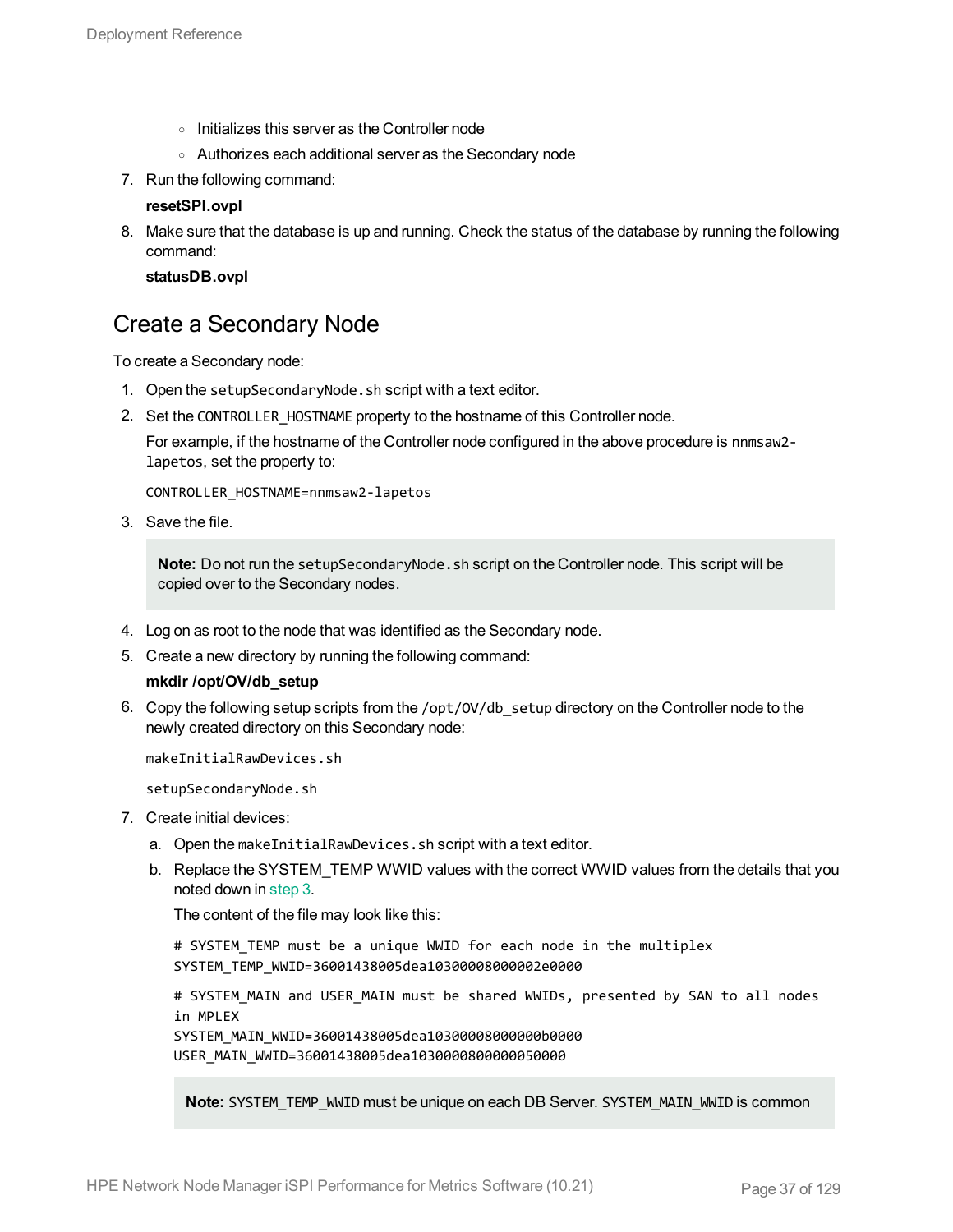#### across all servers.

- c. Save the file.
- d. Run the following command:

### **./makeInitialRawDevices.sh**

Type **yes** when you are prompted to confirm if you want to replace the existing database.

8. Create the Secondary database by running the following command:

### **./setupSecondaryNode.sh**

- 9. Verify that the Secondary server is created successfully.
	- . Run the following command to check the status of the database: **statusDB**
	- Run the following command:

**dbisql -c "DSN=PerfspiDSN" "sp\_iqmpxvalidate"**

The output should list:

No errors detected

### Configure the UiBi Server

Configure the UiBi Server to connect to the Secondary node:

- 1. Log on to the UiBi Server.
- 2. Run the following command:

**iqdsn -y -w** *<secondary\_hostname>***DSN -c "UID=DBA;PWD= HP\_IQ; AutoPreCommit=N;CommLinks=tcpip{port=9306;host=***<secondary\_ hostname>***;DOBROADCAST=NONE;VERIFY=NO}"**

In this instance, *<secondary\_hostname>* is the host name of the Secondary node (only host name, not FQDN).

For example:

**iqdsn -y -w NPSDBServer2DSN -c "UID=DBA;PWD= HP\_IQ; AutoPreCommit=N;CommLinks=tcpip {port=9306;host=NPSDBServer2;DOBROADCAST=NONE;VERIFY=NO}"**

where the host name of the Secondary node is NPSDBServer2.

**Note:** If the host name of the Secondary node contains the hyphen (-) characters, follow these steps:

a. Open the following file on the UiBi Server:

/var/opt/OV/NNMPerformanceSPI/database/perfspi.cfg

b. Go below the following line:

#startup parameters for PerfSPIDB database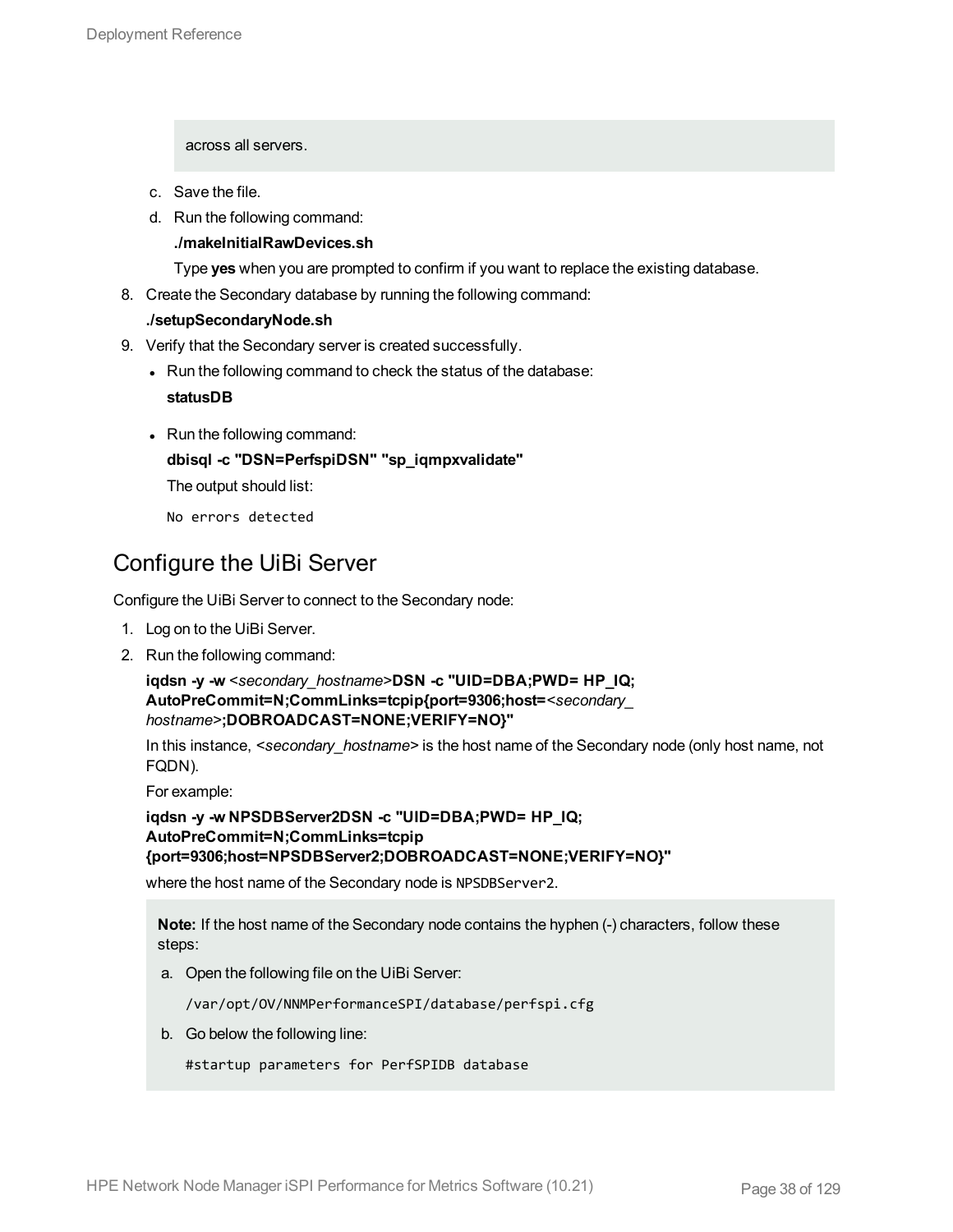- c. In the line underneath, replace the hyphen (-) character in the Secondary host name with the underscore () character.
- d. Save the file.
- 3. Run the following command:

```
dbping –d –c "DSN=<seondary_hostname>DSN"
```
In this instance, *<secondary\_hostname>* is the host name of the Secondary node (only host name, not FQDN).

For example:

#### **dbping –d –c "DSN=NPSDVServer2DSN"**

where the host name of the Secondary node is NPSDBServer2.

The output of the command should display the following message:

Ping database successful.

If the command fails, check that the Linux firewall is not blocking communication.

4. Open the following file with a text editor:

/var/opt/OV/NNMPerformanceSPI/rconfig/NNMPerformanceSPI.cfg

- 5. Set the PRSPI\_DB\_DSN parameter to *<seondary\_hostname>*DSN. In this instance, *<secondary\_hostname>* is the host name of the Secondary node (only host name, not FQDN).
- 6. Save the file.

### Install iSPIs and Extension Packs

Install iSPIs and custom poller Extension Packs only after assigning roles to all systems in the distributed deployment of NPS. If you install iSPIs and custom poller Extension Packs before configuring roles for NPS systems, duplicate instances of Extension Packs will be installed in your environment.

### Install iSPIs and Custom Poller Extension Packs in an Environment with a Single ETL Server

Before you install any iSPIs, follow these steps:

- 1. Make sure that the Etl.RuntimeConfig.PRSPI\_DISABLE\_EXTENSIONPACK\_AUTOINSTALL property is set to 0 in the serverRoleConfig.cfg file on the ETL Server.
- 2. Make sure that the Etl.RuntimeConfig.PRSPI\_DISABLE\_CUSTOMCOLLECTION\_AUTOINSTALL property is set to 0 in the serverRoleConfig.cfg file on the ETL Server.

**Tip:** Changes in the serverRoleConfig.cfg file take effect only after you run the **configureNpsServer.ovpl -f** *<config\_file>* command on the system.

3. If you want to use the NNM iSPI Performance for Metrics Extension Packs, you must install the NNM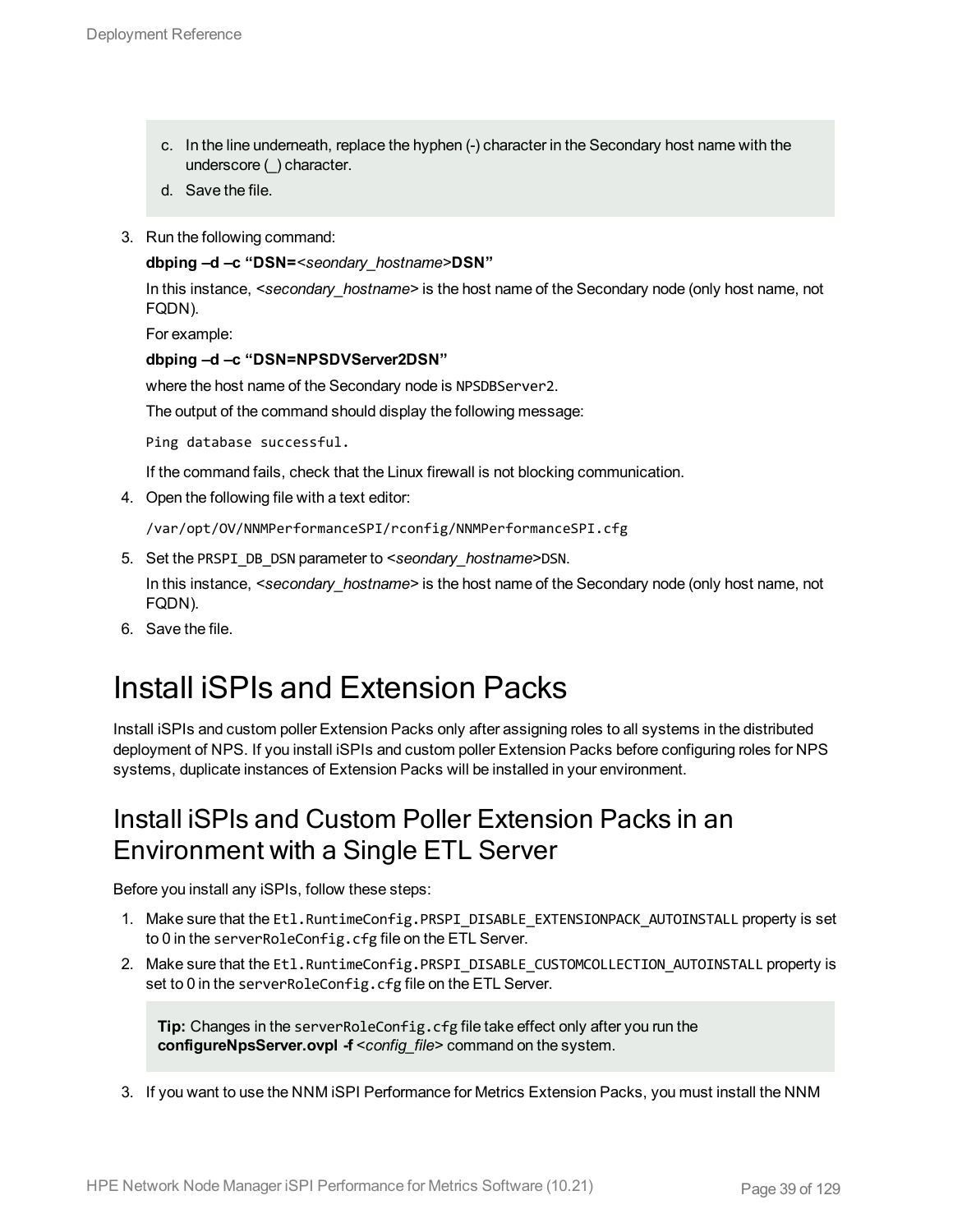iSPI Performance for Metrics on the ETL Server by running the following command:

*On Windows:*

### **%npsinstalldir%\bin\metricsExtensionPacks.ovpl install**

*On Linux:*

### **/opt/OV/NNMPerformanceSPI/bin/metricsExtensionPacks.ovpl install**

Additionally, log on to the UiBi Server, and then run the following command to install the Path Health Extension Pack:

*On Windows:*

### **%npsinstalldir%\bin\installPathHealth.ovpl**

*On Linux:*

### **/opt/OV/NNMPerformanceSPI/bin/installPathHealth.ovpl**

- 4. Install the iSPI by following the instructions in the iSPI documentation.
- 5. Install the custom poller Extension Packs by following the instructions in the NPS Online Help.
- 6. After installation, restart the NPS processes by running the following commands on each NPS system in the environment:

**stopALL.ovpl startALL.ovpl**

### Install iSPIs and Custom Poller Extension Packs in an Environment with Multiple ETL Servers

The benefit of assigning the ETL Server role on multiple systems is you can distribute the load of processing multiple Extension Packs across a series of servers. The Et1. RuntimeConfig.PRSPI\_DISABLE EXTENSIONPACK\_AUTOINSTALL and Etl.RuntimeConfig.PRSPI\_DISABLE\_CUSTOMCOLLECTION\_AUTOINSTALL properties help you distribute this load.

The iSPI Extension Packs are automatically transferred to the ETL Server where Etl.RuntimeConfig.PRSPI\_DISABLE\_EXTENSIONPACK\_AUTOINSTALL is set to 0. Similarly, the custom poller Extension Packs are automatically transferred to the ETL Server where Et1. RuntimeConfig.PRSPI DISABLE\_CUSTOMCOLLECTION\_AUTOINSTALL is set to 0.

To distribute the load across multiple ETL Servers, follow this work-flow:

#### **For iSPI Extension Packs**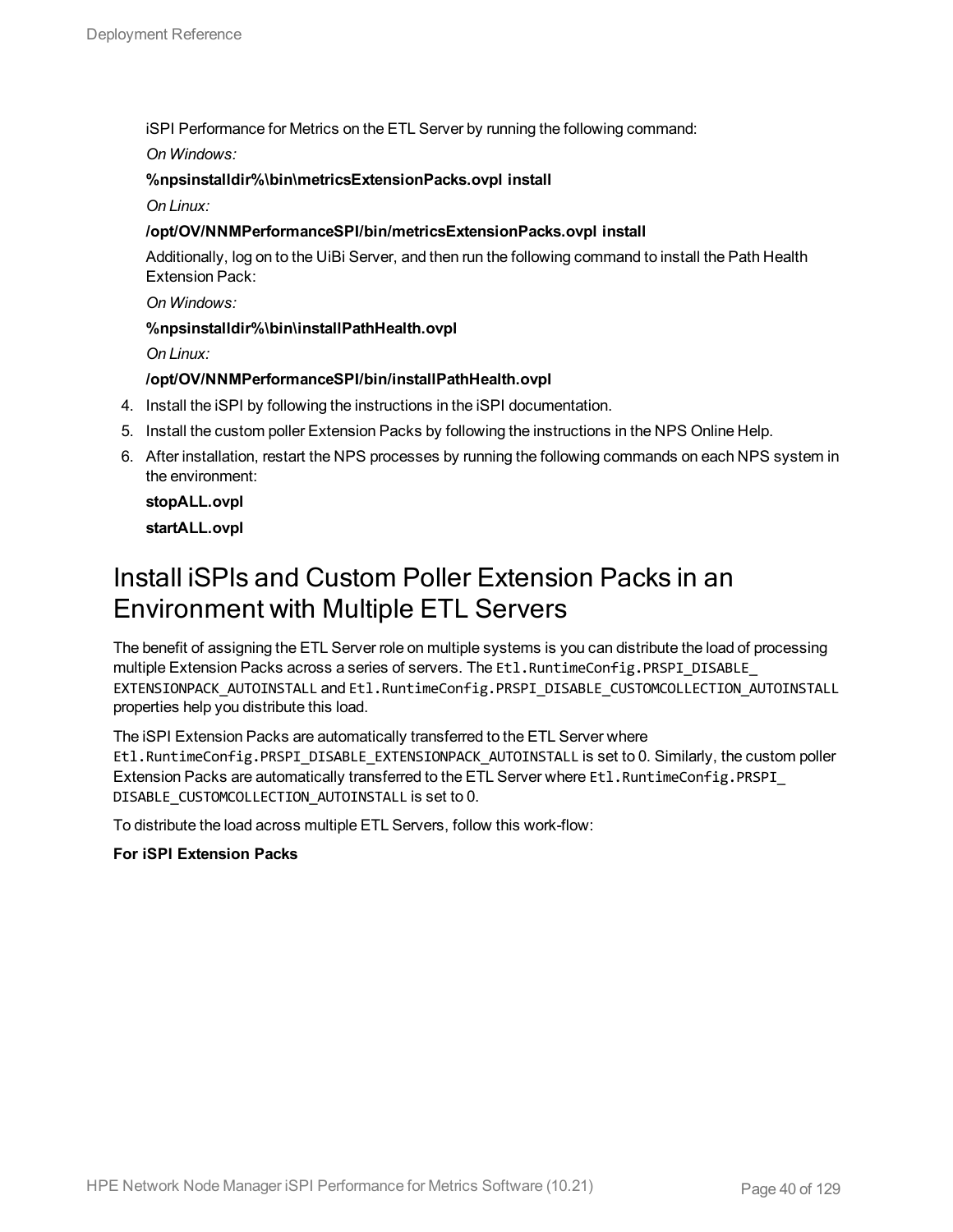1. Identify the ETL Server on which you want to install first set of iSPI Extension Packs.



2. Make sure that Etl.RuntimeConfig.PRSPI\_DISABLE\_EXTENSIONPACK\_AUTOINSTALL is set to 0 in the serverRoleConfig.cfg file on the identified ETL Server.

Etl.RuntimeConfig.PRSPI\_DISABLE\_EXTENSIONPACK\_AUTOINSTALL must be set to 1 in the serverRoleConfig.cfg file on all other ETL Servers.



- 3. Install the first set of iSPIs by following the iSPI documentation. After the iSPI installation is complete, the Extension Packs are automatically transferred and installed on the identified ETL Server.
- 4. Run the **about.ovpl** command on the ETL Server to verify that Extension Packs are installed correctly.

If you see that an Extension Pack, which you did not originally plan to install on this server, has been installed inadvertently, you can disable that Extension Pack on this server by running the following command:

#### **disableExtensionPackEtl.ovpl -p** *<Extension\_Pack>*

In this instance, *<Extension Pack>* is the name of the Extension Pack displayed by the about.ovpl command.

**Note:** You can enable an Extension Pack by running the following command: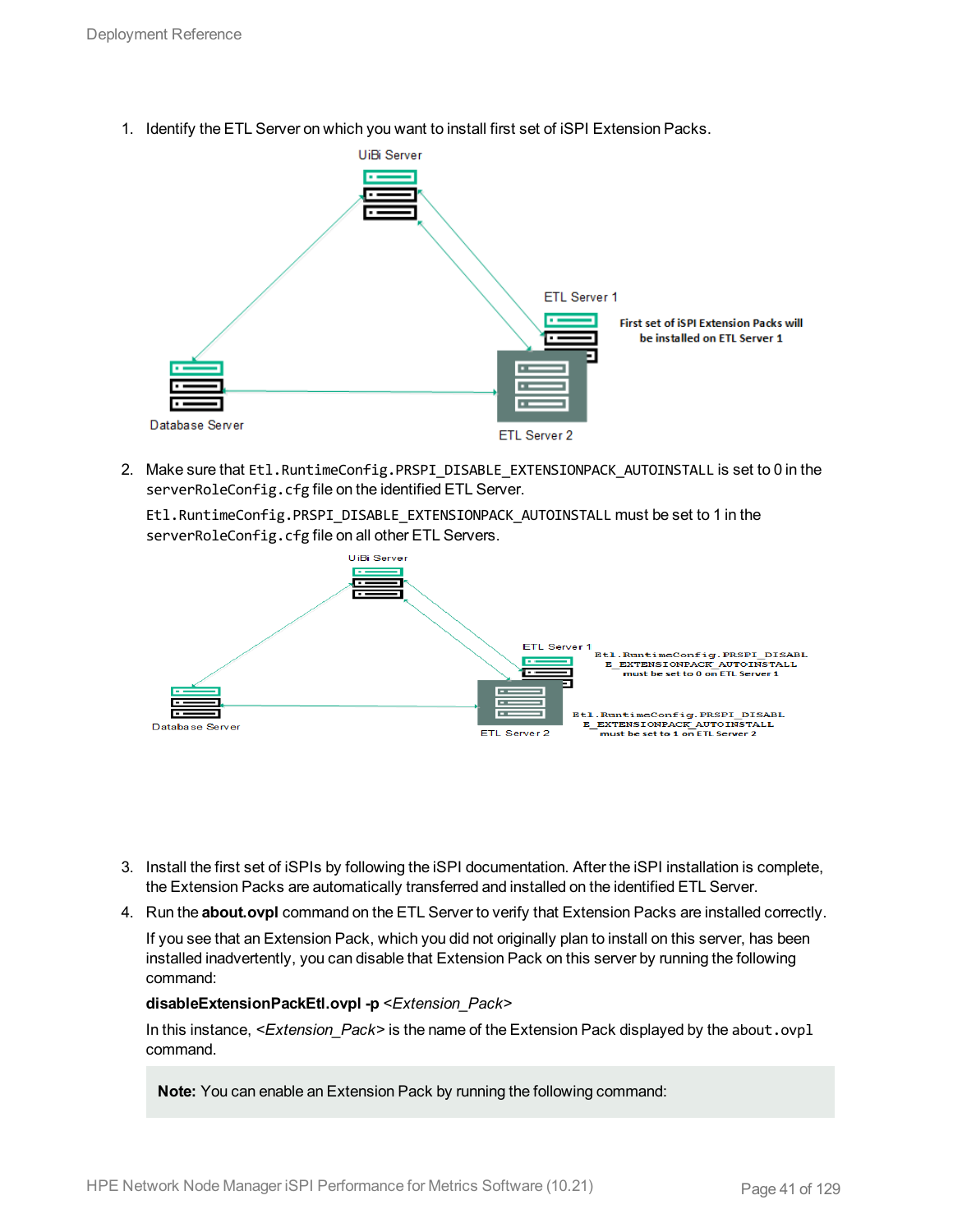**enableExtensionPackEtl.ovpl -p** *<Extension\_Pack>*

5. Identify the ETL Server on which you want to install the second set of iSPI Extension Packs.



6. Make sure that Etl.RuntimeConfig.PRSPI\_DISABLE\_EXTENSIONPACK\_AUTOINSTALL is set to 0 in the serverRoleConfig.cfg file on the identified ETL Server.

Etl.RuntimeConfig.PRSPI\_DISABLE\_EXTENSIONPACK\_AUTOINSTALL must be set to 1 in the serverRoleConfig.cfg file on all other ETL Servers.



- 7. Install the second set of iSPIs by following the iSPI documentation. After the iSPI installation is complete, the Extension Packs are automatically transferred and installed on the identified ETL Server.
- 8. Run the **about.ovpl** command on the ETL Server to verify that Extension Packs are installed correctly.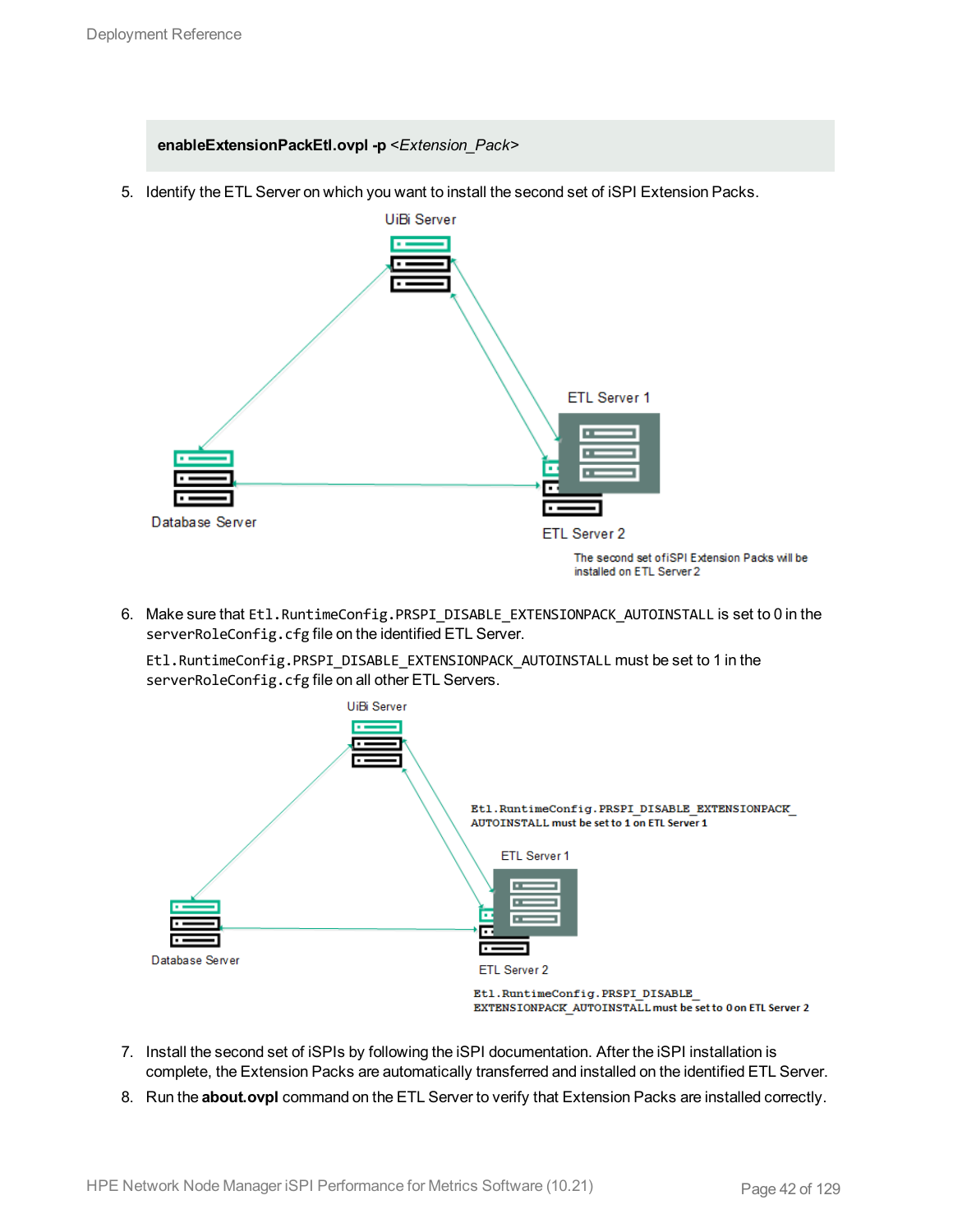If you see that an Extension Pack, which you did not originally plan to install on this server, has been installed inadvertently, you can disable that Extension Pack on this server by running the following command:

### **disableExtensionPackEtl.ovpl -p** *<Extension\_Pack>*

In this instance, *<Extension Pack>* is the name of the Extension Pack displayed by the about.ovpl command.

**Note:** You can enable an Extension Pack by running the following command:

**enableExtensionPackEtl.ovpl -p** *<Extension\_Pack>*

### **For Custom Poller Extension Packs**

1. Identify the ETL Server on which you want to install first set of custom poller Extension Packs.



2. Make sure that Etl.RuntimeConfig.PRSPI\_DISABLE\_CUSTOMCOLLECTION\_AUTOINSTALL is set to 0 in the serverRoleConfig.cfg file on the identified ETL Server.

Etl.RuntimeConfig.PRSPI\_DISABLE\_CUSTOMCOLLECTION\_AUTOINSTALL must be set to 1 in the serverRoleConfig.cfg file on all other ETL Servers.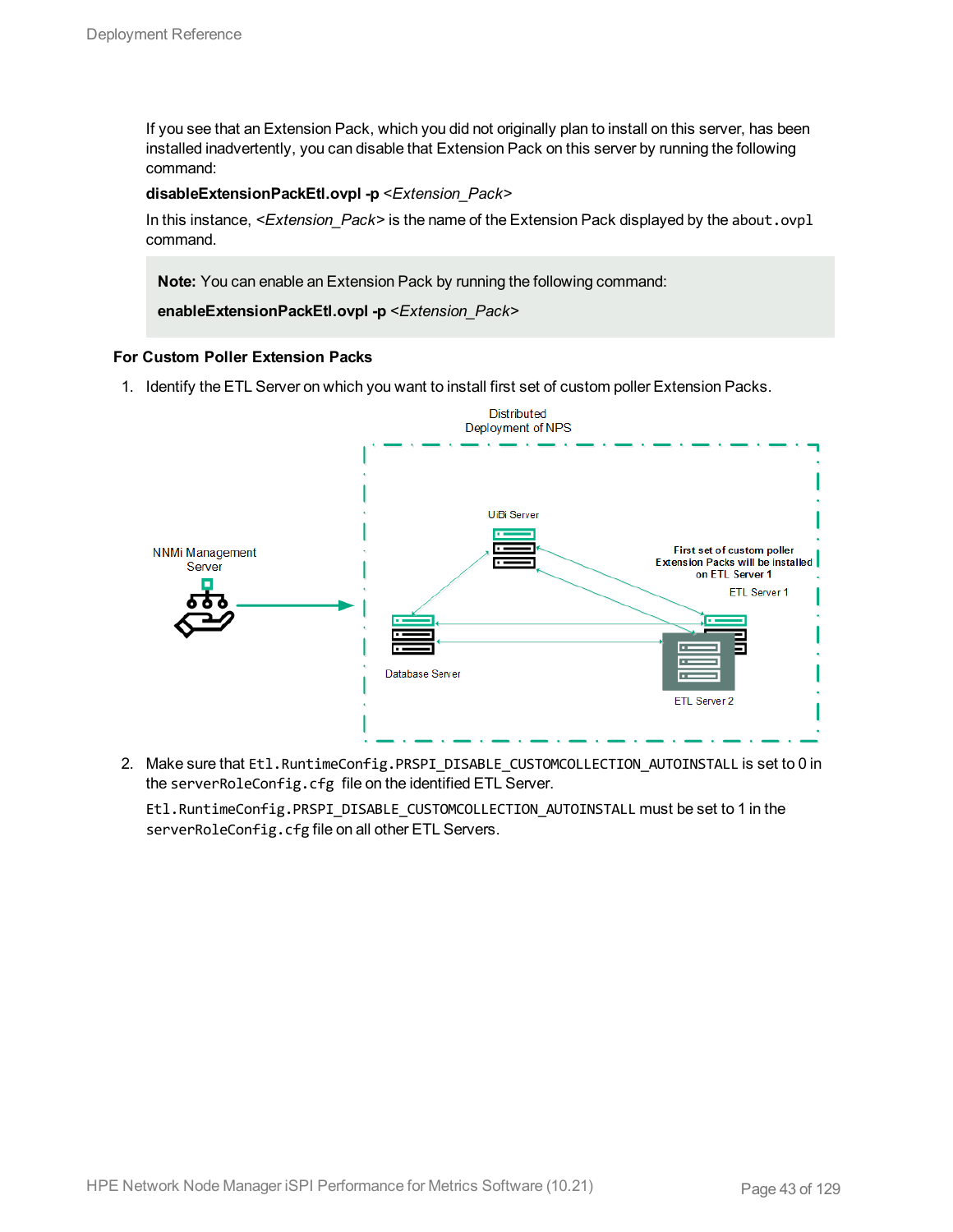

- 3. Install the first set of custom poller Extension Packs by following the NPS Online Help.
- 4. Run the **about.ovpl** command on the ETL Server to verify that Extension Packs are installed correctly.

If you see that an Extension Pack, which you did not originally plan to install on this server, has been installed inadvertently, you can disable that Extension Pack on this server by running the following command:

**disableExtensionPackEtl.ovpl -p** *<Extension\_Pack>*

In this instance, *<Extension Pack>* is the name of the Extension Pack displayed by the about.ovpl command.

**Note:** You can enable an Extension Pack by running the following command:

**enableExtensionPackEtl.ovpl -p** *<Extension\_Pack>*

5. Identify the ETL Server on which you want to install the second set of custom poller Extension Packs.



6. Make sure that Etl.RuntimeConfig.PRSPI\_DISABLE\_CUSTOMCOLLECTION\_AUTOINSTALL is set to 0 in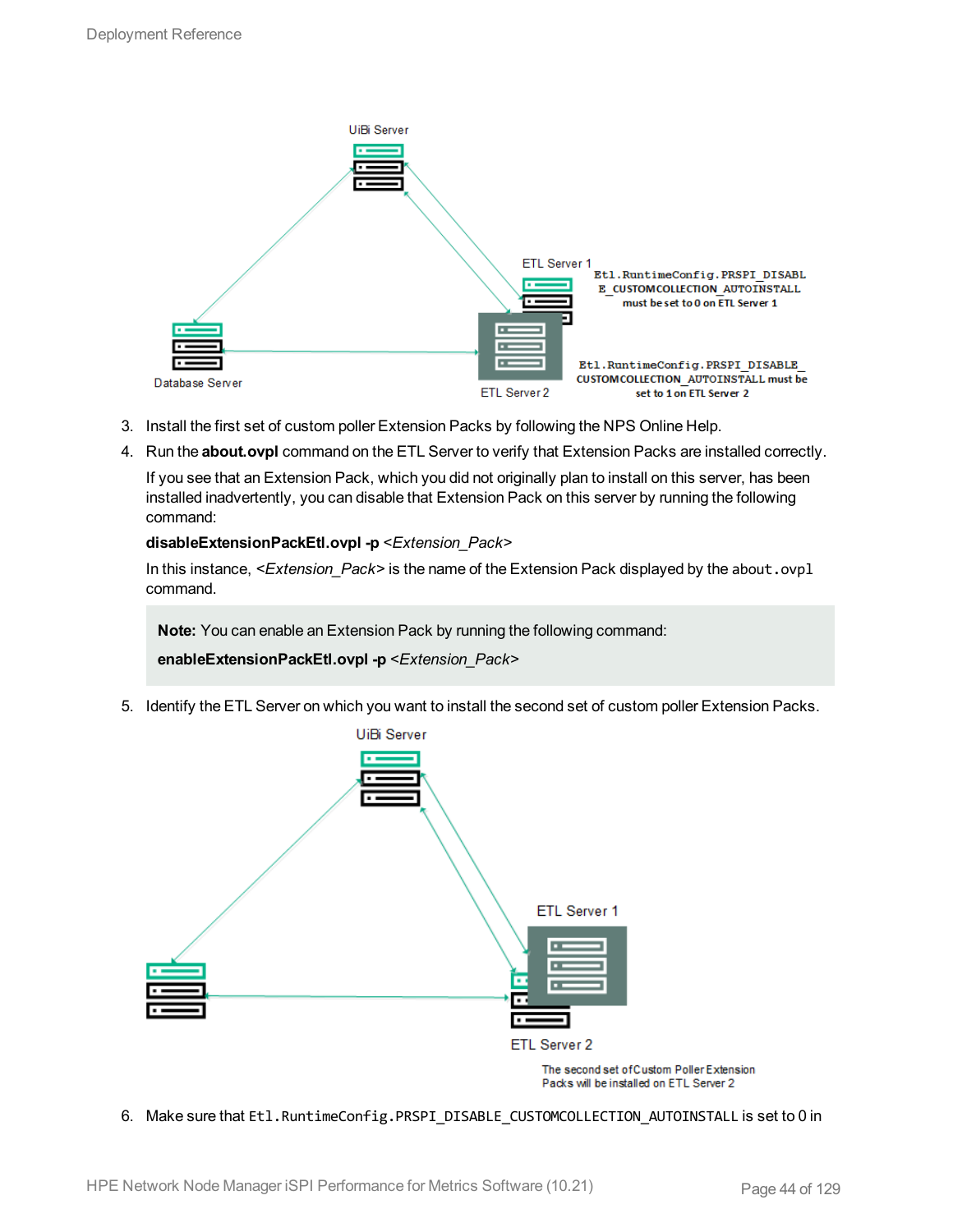the serverRoleConfig.cfg file on the identified ETL Server.

Etl.RuntimeConfig.PRSPI\_DISABLE\_CUSTOMCOLLECTION\_AUTOINSTALL must be set to 1 in the serverRoleConfig.cfg file on all other ETL Servers.

- 7. Install the second set of custom poller Extension Packs by following the NPS Online Help.
- 8. Run the **about.ovpl** command on the ETL Server to verify that Extension Packs are installed correctly.

If you see that an Extension Pack, which you did not originally plan to install on this server, has been installed inadvertently, you can disable that Extension Pack on this server by running the following command:

### **disableExtensionPackEtl.ovpl -p** *<Extension\_Pack>*

In this instance, *<Extension Pack>* is the name of the Extension Pack displayed by the about.ovpl command.

**Note:** You can enable an Extension Pack by running the following command:

**enableExtensionPackEtl.ovpl -p** *<Extension\_Pack>*

9. After installation, restart the NPS processes by running the following commands on each NPS system in the environment:

**stopALL.ovpl startALL.ovpl**

### Configuring Additional DB Servers

This section provides instructions to introduce additional DB Servers to a distributed deployment of NPS with multiple DB Servers. After creating a distributed deployment of NPS with two DB Servers, if you continue to see performance problems, plan to add another DB Server to the environment and configure the new DB Server to operate as a Secondary node. You can distribute the processing load of Extension Packs between the two Secondary nodes.

**Note:** Follow the steps in this section only if you have created a distributed deployment of NPS with a Controller DB Server and at least one Secondary DB Server. Do not follow the steps if you have not already created a distributed deployment of NPS with at least two DB Servers.

### **Create a New Secondary DB Server**

- 1. Install NPS on a new system and configure the DB Server role.
- 2. Follow the instructions in the ["Assign](#page-29-0) Roles" on page 30 to configure the DB Server role.
- 3. Log on to the new DB Server, and then configure the DB Server to operate as a Secondary node. To create a Secondary node:
	- a. Open the setupSecondaryNode.sh script with a text editor.
	- b. Set the CONTROLLER HOSTNAME property to the hostname of this Controller node.

For example, if the hostname of the Controller node configured in the above procedure is nnmsaw2 lapetos, set the property to:

CONTROLLER\_HOSTNAME=nnmsaw2-lapetos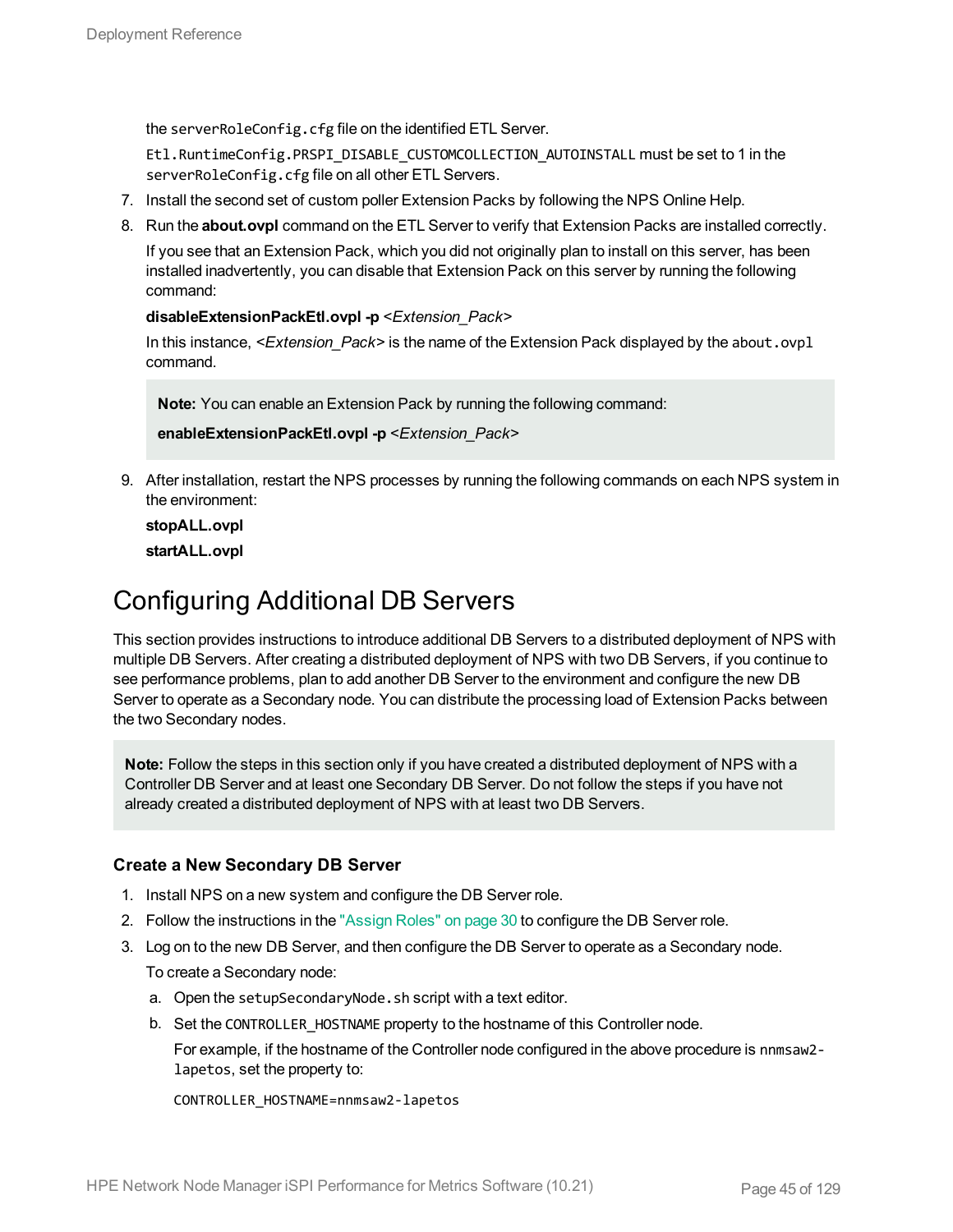c. Save the file.

**Note:** Do not run the setupSecondaryNode.sh script on the Controller node. This script will be copied over to the Secondary nodes.

- d. Log on as root to the node that was identified as the Secondary node.
- e. Create a new directory by running the following command:

#### **mkdir /opt/OV/db\_setup**

f. Copy the following setup scripts from the /opt/OV/db\_setup directory on the Controller node to the newly created directory on this Secondary node:

makeInitialRawDevices.sh

setupSecondaryNode.sh

- g. Create initial devices:
	- i. Open the makeInitialRawDevices.sh script with a text editor.
	- ii. Replace the SYSTEM\_TEMP WWID values with the correct WWID values from the details that you noted down in [step](#page-21-0) 3.

The content of the file may look like this:

# SYSTEM\_TEMP must be a unique WWID for each node in the multiplex SYSTEM\_TEMP\_WWID=36001438005dea10300008000002e0000

# SYSTEM\_MAIN and USER\_MAIN must be shared WWIDs, presented by SAN to all nodes in MPLEX SYSTEM\_MAIN\_WWID=36001438005dea10300008000000b0000 USER\_MAIN\_WWID=36001438005dea1030000800000050000

**Note:** SYSTEM\_TEMP\_WWID must be unique on each DB Server. SYSTEM\_MAIN\_WWID is common across all servers.

- iii. Save the file.
- iv. Run the following command:

#### **./makeInitialRawDevices.sh**

Type **yes** when you are prompted to confirm if you want to replace the existing database.

h. Create the Secondary database by running the following command:

### **./setupSecondaryNode.sh**

- i. Verify that the Secondary server is created successfully.
	- <sup>o</sup> Run the following command to check the status of the database: **statusDB**
	- <sup>o</sup> Run the following command:

**dbisql -c "DSN=PerfspiDSN" "sp\_iqmpxvalidate"**

The output should list:

No errors detected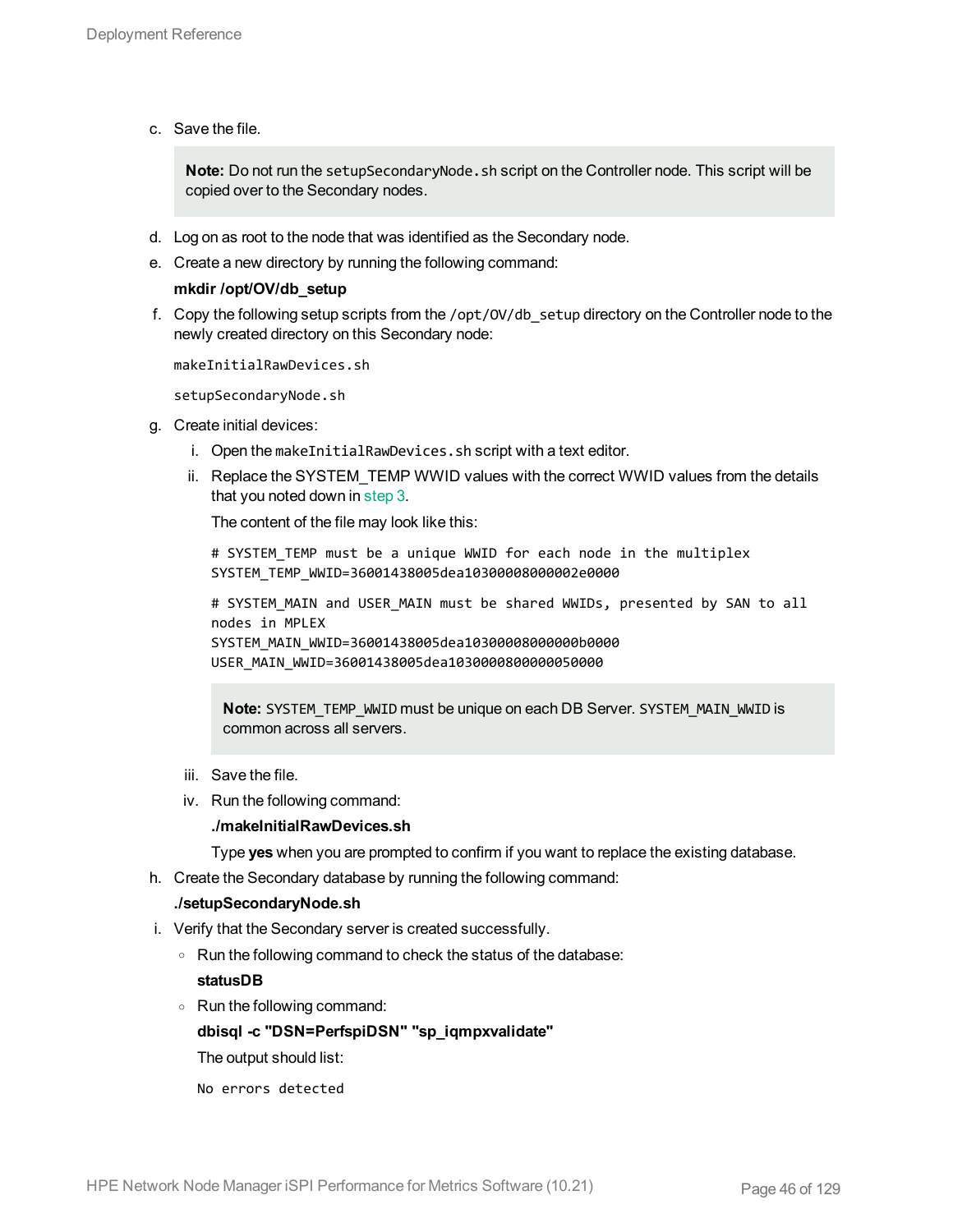### **Configure Extension Packs to Connect to the New Secondary Node**

This procedure enables you to transfer the processing loads of a subset of Extension Packs to the new Secondary node.

- 1. Open the NPS console.
- 2. Click **BI Server > Administrator Log On**. The HPE NNM iSPI Performance BI Server Administration page opens.
- 3. Go to the Configuration tab.

| ≎ | Name $\Leftrightarrow$        | Modified $\diamondsuit$    | <b>Actions</b> |
|---|-------------------------------|----------------------------|----------------|
|   | Acme IPT SD Call Reports      | August 1, 2016 5:34:37 PM  | More           |
|   | Acme IPT SD SIP Statistics    | August 1, 2016 5:59:15 PM  | More           |
|   | Acme IPT SD Statistics        | August 1, 2016 7:36:04 PM  | More           |
|   | Acme IPT SD System Management | August 1, 2016 7:07:12 PM  | More           |
|   | AllExtensionPacks             | August 2, 2016 12:04:18 PM | More           |
|   | <b>AtmPvc Health</b>          | July 20, 2016 1:13:33 PM   | More           |
|   | Avaya IPT Calls Terms Types   | August 1, 2016 5:01:45 PM  | More           |

<span id="page-46-0"></span>4. Click an Extension Pack.

| $\Box$ $\diamond$   Name $\diamondsuit$        | Modified $\Diamond$      | <b>Actions</b> |
|------------------------------------------------|--------------------------|----------------|
| $\Box$ $\mathbb{R}$ AtmPvc Health              | July 20, 2016 1:13:33 PM | E. 모٣ More     |
| Last refresh time: October 24, 2016 5:24:56 PM |                          |                |

- 5. Click the **Set Properties** action.
- 6. Go to the Connections tab.

| Set properties - AtmPvc_Health                            |                                            |             |  |  |  |  |
|-----------------------------------------------------------|--------------------------------------------|-------------|--|--|--|--|
| General                                                   | Connection                                 | Permissions |  |  |  |  |
|                                                           | Specify the parameters for the connection. |             |  |  |  |  |
| <b>Type:</b>                                              |                                            |             |  |  |  |  |
| <b>ODBC</b>                                               |                                            |             |  |  |  |  |
| <b>Isolation level:</b><br>Use the default object gateway |                                            |             |  |  |  |  |
| Specify a value:                                          |                                            |             |  |  |  |  |
| Cursor stability<br>v                                     |                                            |             |  |  |  |  |
| <b>Connection string:</b>                                 |                                            |             |  |  |  |  |
| ;LOCAL;OD;DSN=PerfSFIDSN-32;@ASYNC=0@0/0@COLSEQ=          |                                            |             |  |  |  |  |
| Authentication: No authentication                         |                                            |             |  |  |  |  |
| ОK                                                        | Cancel                                     |             |  |  |  |  |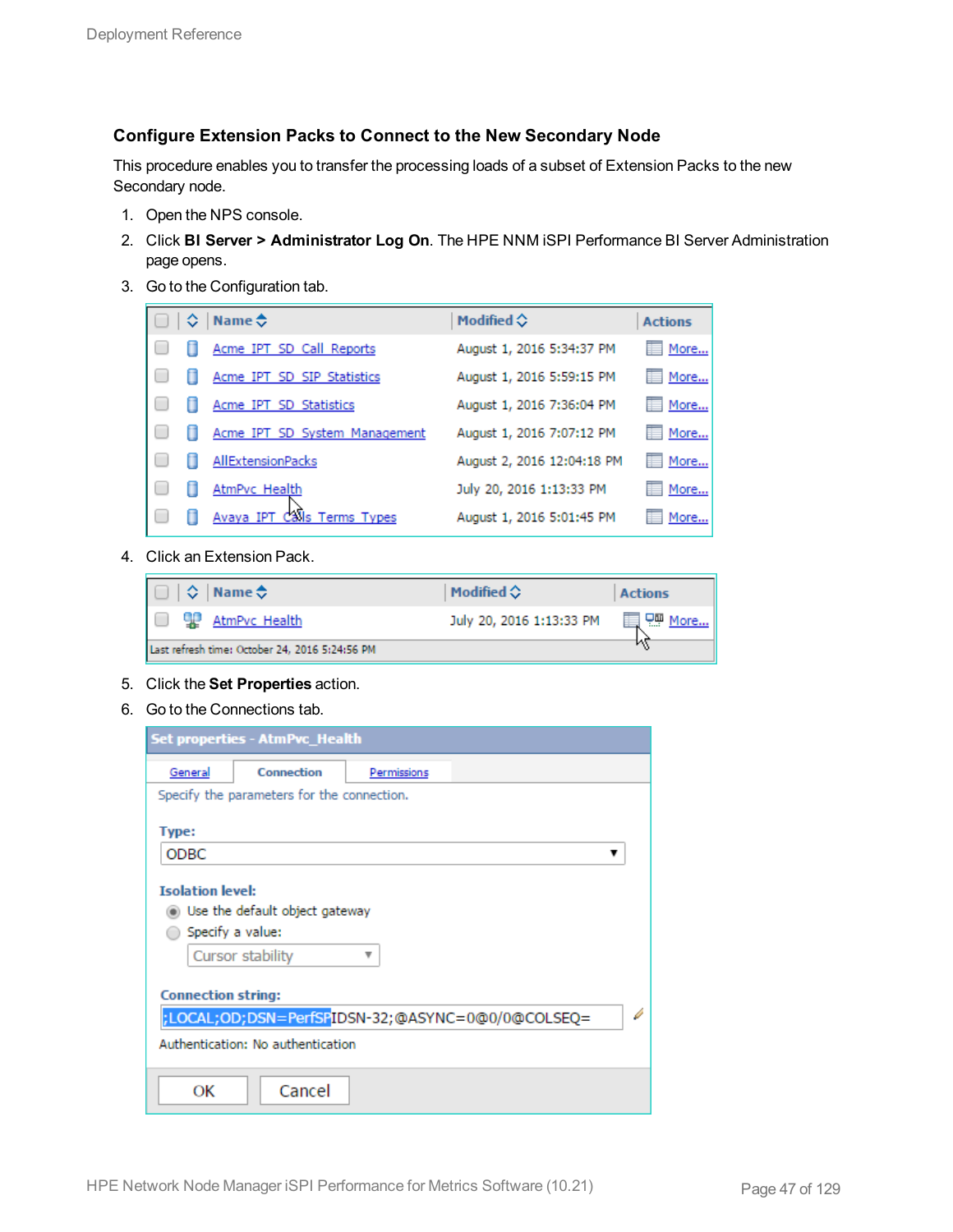### 7. Click the **Edit** button.

| Set properties - AtmPvc_Health                                                                      |  |
|-----------------------------------------------------------------------------------------------------|--|
| Connection<br>General<br>Permissions                                                                |  |
| Specify the parameters for the connection.                                                          |  |
| Type:                                                                                               |  |
| <b>ODBC</b>                                                                                         |  |
| <b>Isolation level:</b><br>O Use the default object gateway<br>Specify a value:<br>Cursor stability |  |
| <b>Connection string:</b>                                                                           |  |
| ;LOCAL;OD;DSN=PerfSPIDSN-32;@ASYNC=0@0/0@COLSEQ=                                                    |  |
| Authentication: No authentication                                                                   |  |
| Cancel<br>OK                                                                                        |  |

The Edit the Connection String page opens.

| <b>Edit the connection string - ODBC</b>                | Hel |  |
|---------------------------------------------------------|-----|--|
| Edit the parameters to build an ODBC connection string. |     |  |
| <b>ODBC</b> data source:                                |     |  |
| PerfSPIDSN-32                                           |     |  |
| <b>ODBC</b> connect string:                             |     |  |
| <b>Collation sequence:</b>                              |     |  |
|                                                         |     |  |
| Open asynchronously                                     |     |  |

8. Type the DSN of the newly configured SecondaryDB Server in the ODBC Data Source box.

**Tip:** The DSN of the SecondaryDB Server is of the following format:

*<hostname>*DSN

In this instance, *<hostname>* is the host name of the new Secondary node (only host name, not FQDN).

- <span id="page-47-0"></span>9. Click **OK**.
- 10. Repeat [step](#page-47-0) 4 through step 9 for all the Extension Packs that you want to configure with the new Secondary node.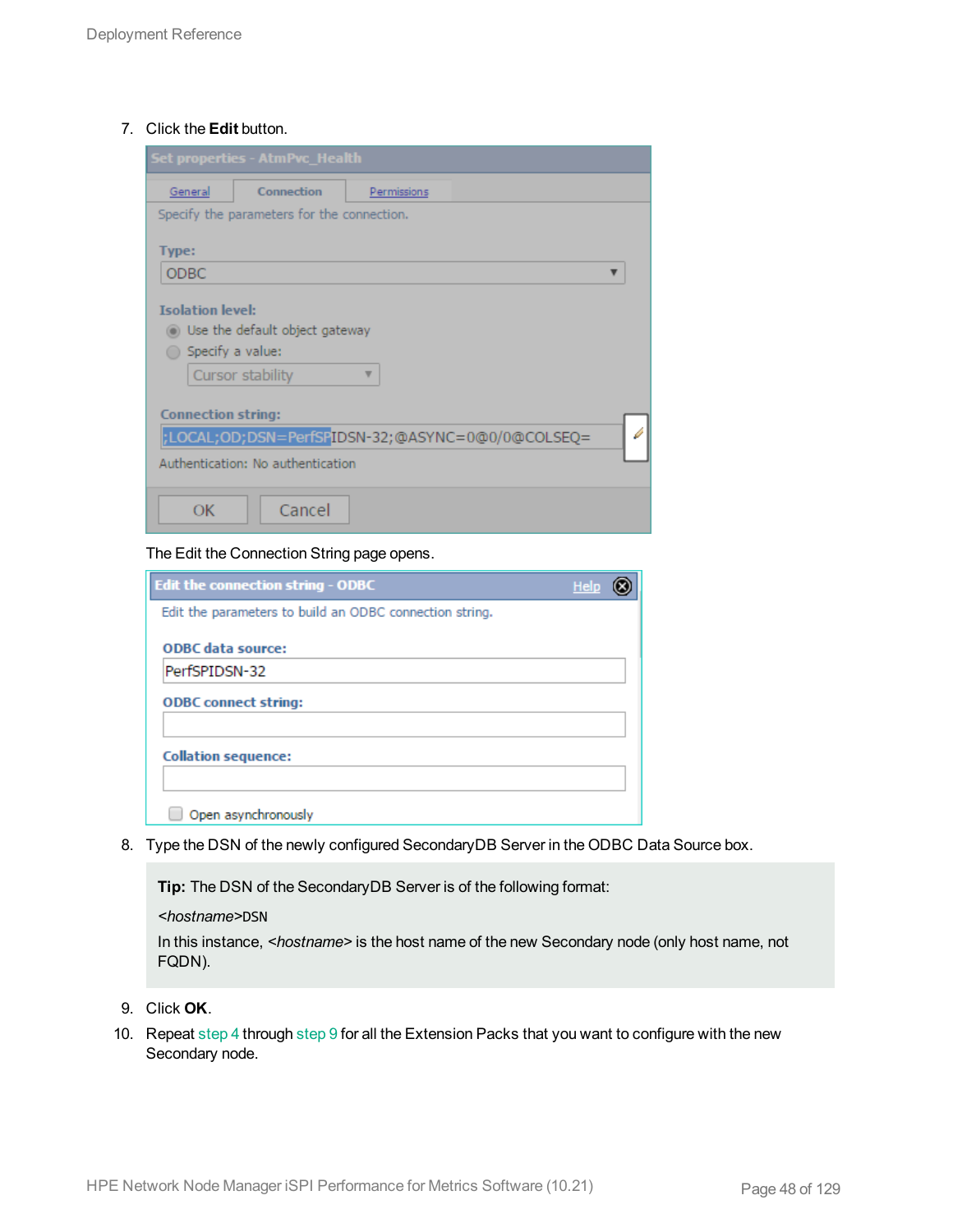# Switching from a Standalone Environment

**Note:** You cannot directly upgrade an NPS 9.20 or 9.10 standalone environment to an NPS 10.21 distributed deployment. You must first upgrade to NPS 10.21, and then follow the steps in this chapter to switch to a distributed environment. For instructions to upgrade NPS 9.10 or 9.20 to 10.21, see the *NNM iSPI Performance for Metrics Interactive Installation Guide*.

You can also start your operation with only one NPS system, and gradually expand into a distributed deployment by installing additional servers and spreading the load across them. If you observe performance degradation in your single-NPS environment due to resource bottleneck (CPU, memory, or disk I/O), you can consider building a distributed NPS environment. To create a distributed environment in phases, follow these guidelines:

#### 1. **Split out the ETL Server to a separate server.**

Install NPS on a new, dedicated system, and then assign the ETL Server role to the new system. On the original NPS system, configure only the DB Server and UiBi Server roles.

### 2. **Split out the UiBi Server or DB Server to a separate server.**

If you continue to experience resource bottleneck on the original NPS system, disable one of the existing roles (the UiBi Server or DB Server role) on the original system, install NPS on a third system, and then assign the UiBi Server or DB Server role to the new system.

### 3. **Split out the ETL Server role to multiple servers.**

If you experience resource bottleneck on the new NPS system where you configured the ETL Server role,install NPS on yet another new system, and then assign the ETL Server role to the new system. This configuration helps you distribute the ETL processing load across two different servers.

**Note:** While using multiple systems with the ETL Server role, you must enable a unique set of Extension Packs on each ETL server.

- If you continue to experience performance issues on systems with the ETL Server role, install NPS on additional systems and assign only the ETL Server role to those systems. You cannot configure the UiBi Server or DB Server on multiple systems.
- Before you start migrating to a distributed deployment, always take complete backup of the existing NPS installation.

**Note:** This is a precautionary step. Although you need to back up the content store and database separately, taking a complete backup will help prevent loss of data in the event of disruptive system failure during the process of migration.

Run the following command to take a complete backup of NPS:

#### **backup.ovpl -b** *<dir>*

In this instance,  $\langle \text{div} \rangle$  is the local directory where you want to store the backup file.

The command creates a single .tar.gz file.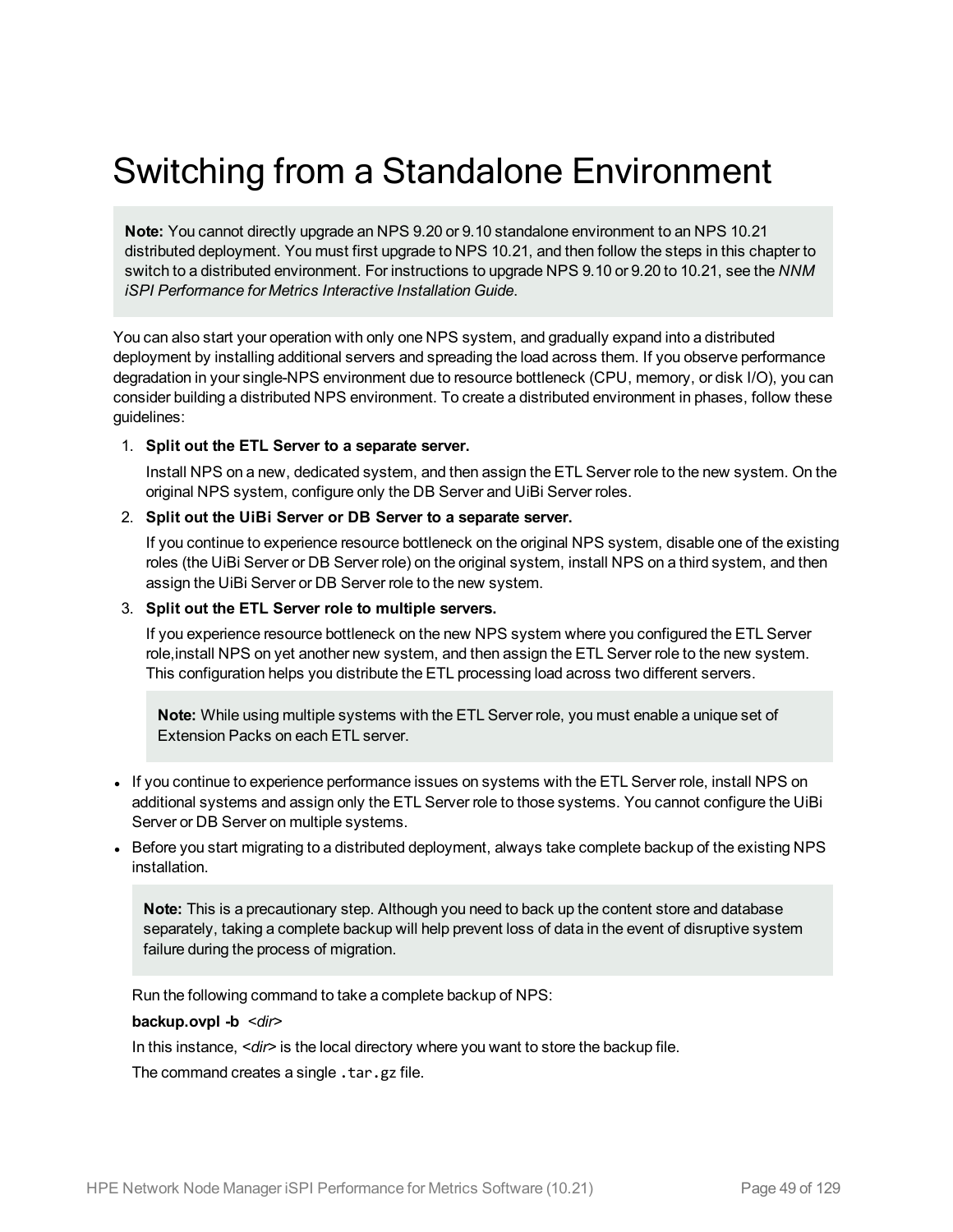# Creating a Separate ETL Server

You can segregate out the ETL Server role by installing NPS onto a separate system and configuring the ETL Server role on that system.

To create a separate ETL Server, follow these steps:

- 1. "Record the Details of Your Existing NPS [Environment"](#page-49-0) below
- 2. "Disable the ETL Server Role on the Original NPS [System"](#page-50-0) on the next page
- 3. "Install a New [instance](#page-51-0) of NPS" on page 52\
- 4. " Enable the ETL Server Role on the New NPS [System"](#page-51-1) on page 52
- <span id="page-49-0"></span>5. "Run the [nnmenableperspi.ovpl](#page-53-0) Script" on page 54

### Record the Details of Your Existing NPS Environment

It is important to note down the details of your current NPS setup. You may migrate the ETL Server from a standalone, single-server NPS, or from an already created distributed deployment with the ETL Server coexisting with another server role on a single system.

Fill out the following table with the details of your existing environment.

<span id="page-49-1"></span>

| Details of your existing NPS environment |                                       |  |  |  |
|------------------------------------------|---------------------------------------|--|--|--|
| <b>Standalone</b>                        | Distributed deployment                |  |  |  |
| FQDN of the NPS system                   | FQDN of DB Server                     |  |  |  |
|                                          | <b>FQDN of UiBi Server</b>            |  |  |  |
| FQDN of the NNMi management              | <b>FQDNof existing ETL Server</b>     |  |  |  |
| server                                   | FQDN of the NNMi management<br>server |  |  |  |

Also, correctly note down the share and user details that were specified while running the nnmenableperfspi.ovpl script. you can find these details specified during the last run of the nnmenableperfspi.ovpl file in the following directory on the NNMi management server:

(The file does not store the password.)

*On Linux:*

/var/opt/OV/log/nnmenableperfspi.txt

*On Windows:*

%nnmdatadir%\log\nnmenableperfspi.txt

<span id="page-49-2"></span>Fill out the following table with the details:

### **NNMi details** NNMi share name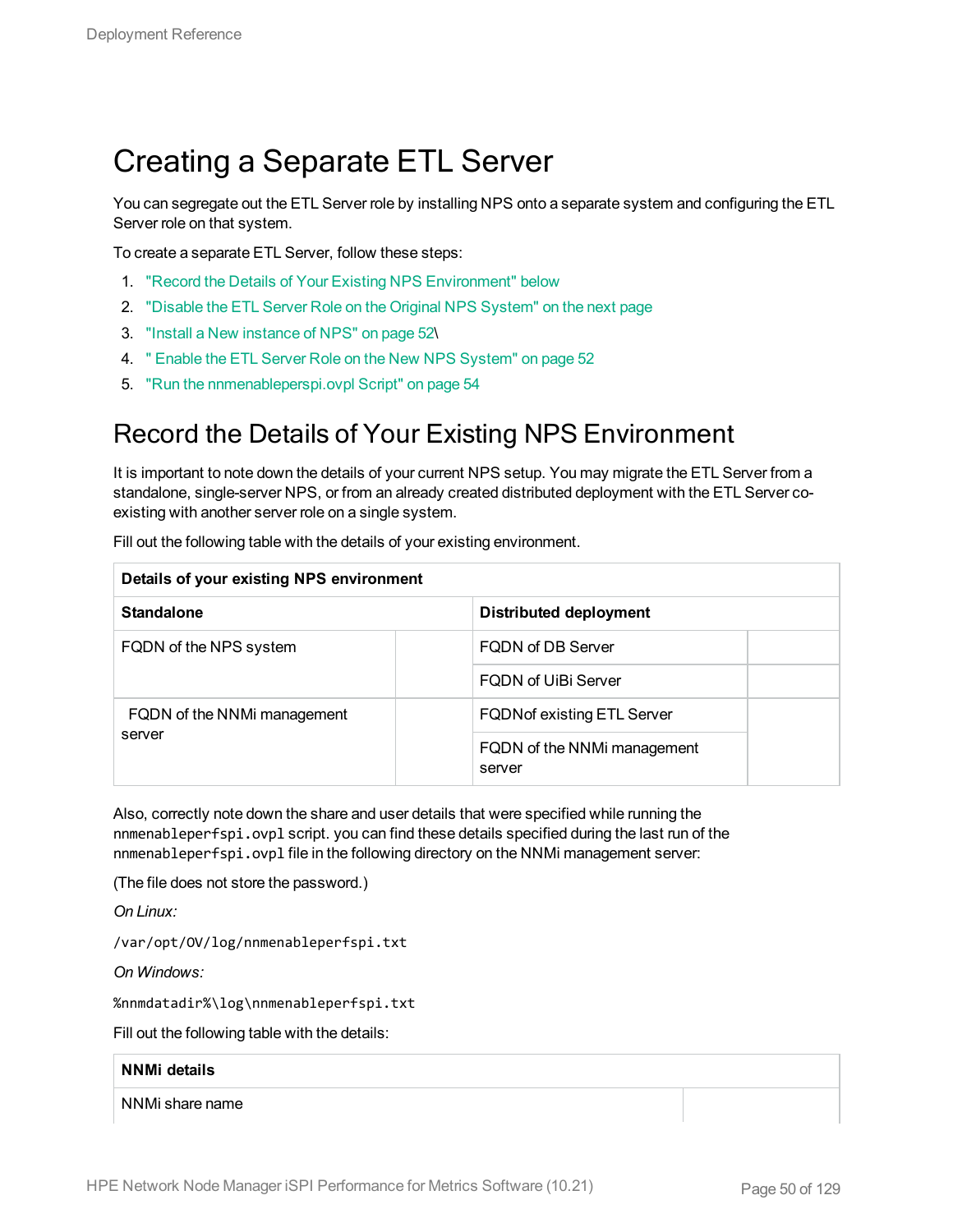NNMi share user name

<span id="page-50-0"></span>NNMi share user password

### Disable the ETL Server Role on the Original NPS System

<span id="page-50-1"></span>1. Run the following command on the original NPS system to take a backup of archived files:

**Note:** Since you are going to migrate the ETL Server role onto a different system, you must take a backup of all files. This backup will later be restored on the new system.

**Tip:** Before you begin, make sure sufficient disk space exists on the NPS system to run the backup procedure and store the backed-up data. Determine the size of the configuration and archived data files by measuring size of the following directory:

*On Windows*

%npsdatadir%\NNMPerformance

*On Linux*

/var/opt/OV/NNMPerformance

#### **backup.ovpl -b** *<dir\_file>* **-f**

In this instance, *<dir file>* is the local directory where you want to store the backup file. The command creates a backup file in the *<dir\_file>* directory, which is a .tar.gz file.

2. Stop all NPS processes on the original NPS server:

#### **stopALL.ovpl**

3. Configure the serverRoleConfig.cfg file to disable the ETL Server role on the original NPS system. The following table lists the parameters that must be modified to disable the ETL Server role:

**Tip:** The serverRoleConfig.cfg file is located in the following directory:

- <sup>l</sup> *On Windows:*%NPSInstallDir%\config
- <sup>l</sup> *On Linux:*\$NPSInstallDir/config

Take a copy of the default serverRoleConfig.cfg file to a different directory and modify the copied file.

| <b>Property</b> | Value | <b>Description</b>                |
|-----------------|-------|-----------------------------------|
| Role.ETL        | n     | Make sure this value is set to 0. |

4. Run the following command to check that the configuration file is correctly updated: **configureNpsServer.ovpl –f** *<config\_file>* **-m validate –o** *<outputFile>* Check that the contents of *<outputFile>* is error free.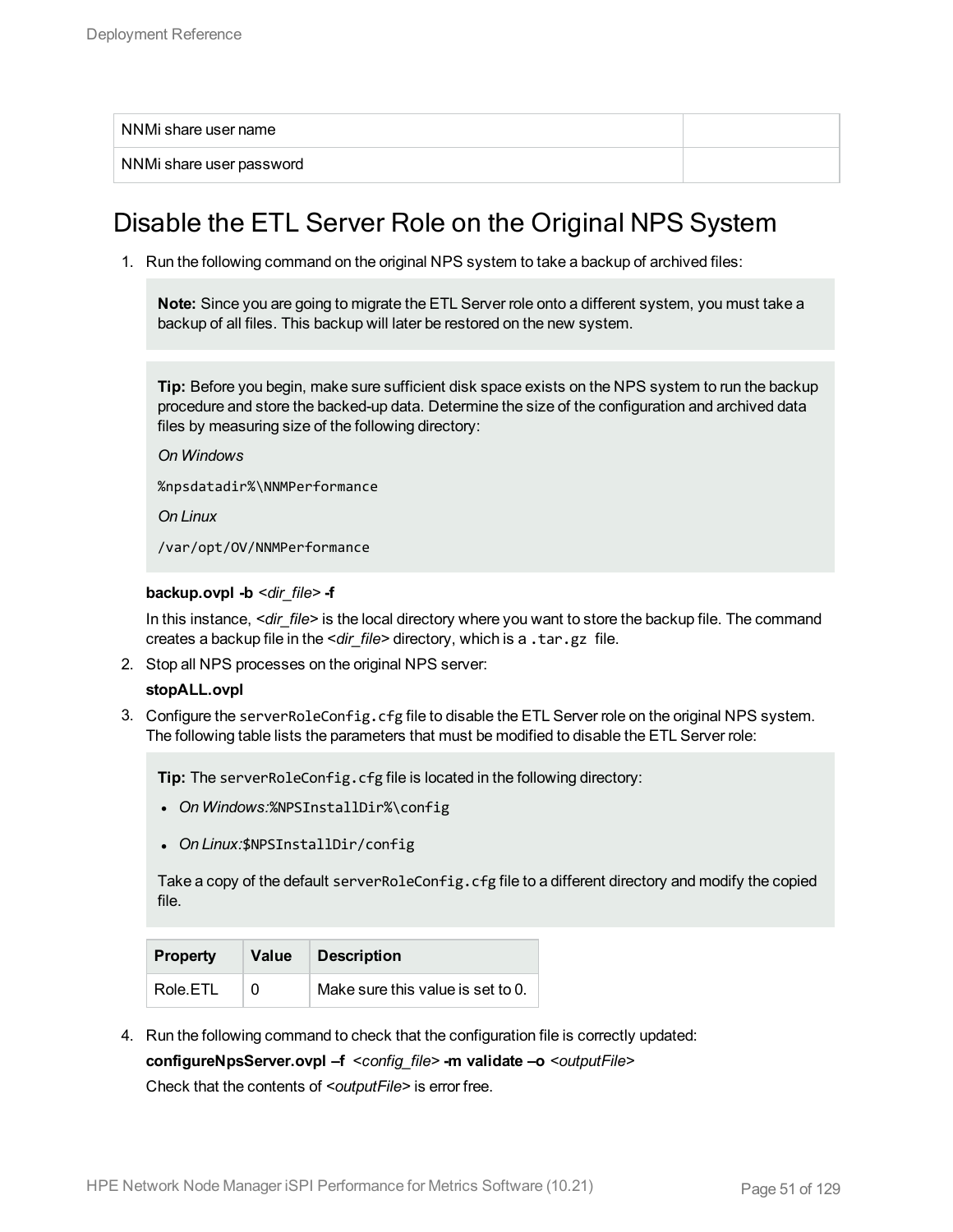**Note:** If you see any errors, review the contents of the serverRoleConfig.cfg file, and then run the command again.

5. Run the following command on the NPS system to disable the ETL Server role:

#### **configureNpsServer.ovpl -f** *<config\_file>*

The ETL Server role is now disabled on this system.

- 6. Check that only the DB Server and UiBi Server roles are enabled by running the about.ovpl command.
- 7. Restart all processes by running the following command: **startALL.ovpl**

### <span id="page-51-0"></span>Install a New instance of NPS

Install a new instance of NPS on a new system. While installing, choose to install the NNM iSPI Performance for Metrics Extension Packs. Do not start the ETL process on this system at the end of the installation.

<span id="page-51-1"></span>As a result of the installation, a new NPS system is created where all roles are enabled.

### Enable the ETL Server Role on the New NPS System

- 1. Log on to the newly created NPS system.
- 2. Run the following command on this new NPS system to restore all backed-up files (that were backed up in [step](#page-50-1) 2):

### **restore.ovpl -b** *<backup\_file>*

3. Drop all database tables on this system by running the following command:

**Caution:** Make sure you run this command on the right system (that is, the new system where you installed NPS). Running this command on an incorrect NPS system will lead to data loss.

#### **initializeNPS.ovpl -a DropPerfSPIDB**

4. Configure the serverRoleConfig.cfg file to assign the ETL Server role to this NPS system:

**Tip:** The serverRoleConfig.cfg file is located in the following directory:

- <sup>l</sup> *On Windows:*%NPSInstallDir%\config
- <sup>l</sup> *On Linux:*\$NPSInstallDir/config

Take a copy of the default serverRoleConfig.cfg file to a different directory and modify the copied file.

| <b>Property</b> | Value | <b>Description</b>                |
|-----------------|-------|-----------------------------------|
| Role.ETL        |       | Make sure this property is set to |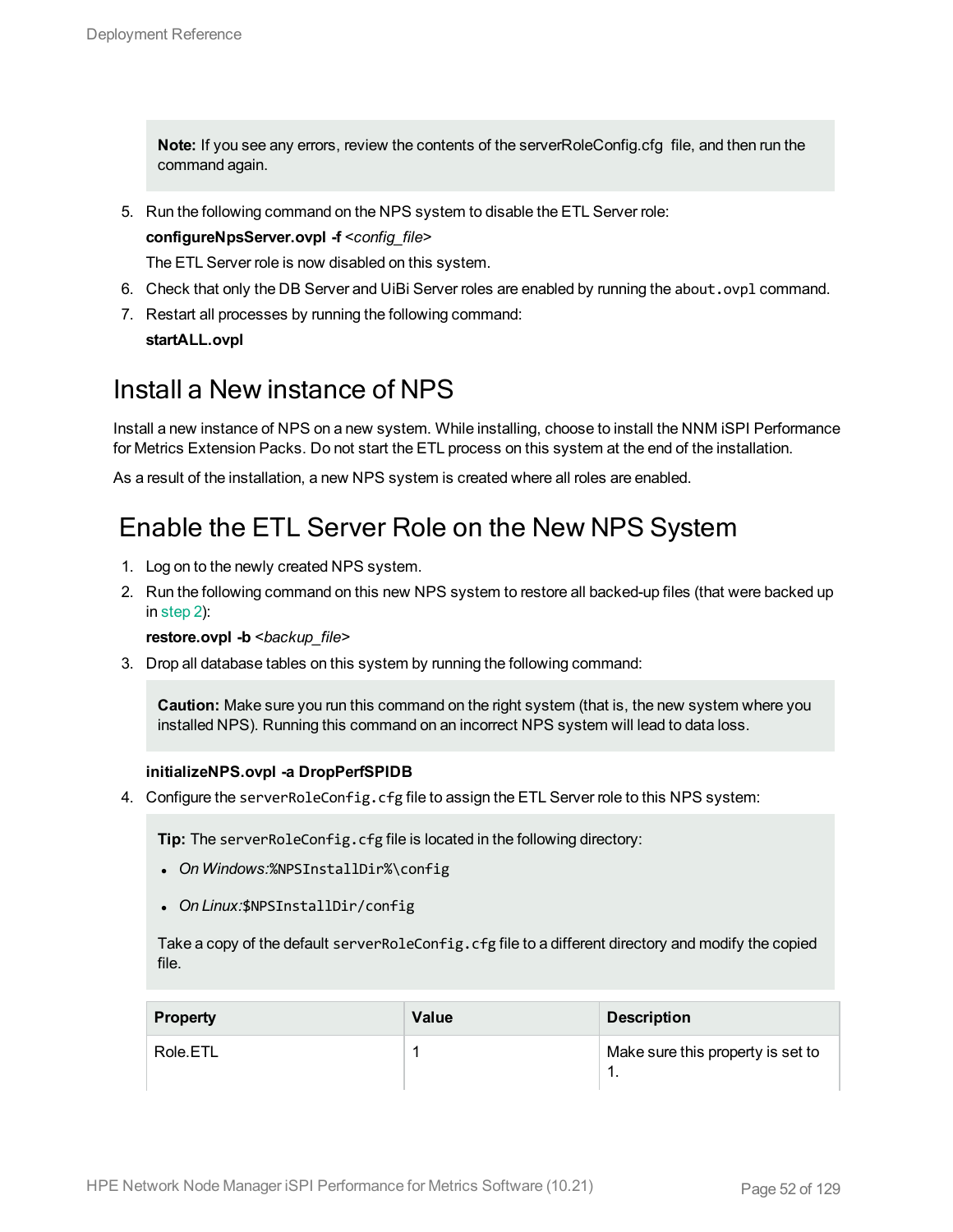| <b>Property</b>                                                                      | Value                                                              | <b>Description</b>                                                                                                   |
|--------------------------------------------------------------------------------------|--------------------------------------------------------------------|----------------------------------------------------------------------------------------------------------------------|
| Role.Db                                                                              | 0                                                                  | Make sure this property is set to<br>0.                                                                              |
| Role.UiBi                                                                            | $\mathbf 0$                                                        | Make sure this property is set to<br>0.                                                                              |
| Etl.DbServer.Hostname                                                                | Type the FQDN of the<br>system with the DB Server<br>role.         | This could be the original server<br>from which you are migrating the<br>ETL Server.<br>Refer to the table where you |
|                                                                                      |                                                                    | noted down the details.                                                                                              |
| Etl.UiBiServer.Hostname                                                              | Type the FQDN of the<br>system with the UiBi<br>Server role.       | This could be the original server<br>from which you are migrating the<br><b>ETL Server.</b>                          |
|                                                                                      |                                                                    | Refer to the table where you<br>noted down the details.                                                              |
| Etl.RuntimeConfig.PRSPI<br>DISABLE_EXTENSIONPACK_<br><b>AUTOINSTALL</b>              | $\mathbf 0$                                                        | Make sure this property is set to<br>0.                                                                              |
| Etl.RuntimeConfig.PRSPI_<br><b>DISABLE</b><br>CUSTOMCOLLECTION<br><b>AUTOINSTALL</b> | 0                                                                  | Make sure this property is set to<br>0.                                                                              |
| Etl.NnmServer.Hostname                                                               | Type the FQDN of the<br>NNMi server.                               | Refer to the table where you<br>noted down the details.                                                              |
| Etl.NnmServer.Share.Name                                                             | Type the name of the<br>share created by<br>nnmenableperfspi.ovpl. | Refer to the table where you<br>noted down the details.                                                              |
| Etl.NnmServer.Share.User                                                             | Type the name of the user<br>created by<br>nnmenableperfspi.ovpl   | Refer to the table where you<br>noted down the details.                                                              |
| Etl.NnmServer.Share.Pass                                                             | Type the password of the<br>above user.                            | Refer to the table where you<br>noted down the details.                                                              |

5. Run the following command to check that the configuration file is correctly updated:

**configureNpsServer.ovpl –f** *<config\_file>* **-m validate –o** *<outputFile>*

Check that the contents of *<outputFile>* is error free.

**Note:** If you see any errors, review the contents of the serverRoleConfig.cfg file, and then run the command again.

6. Run the following command on this new NPS system: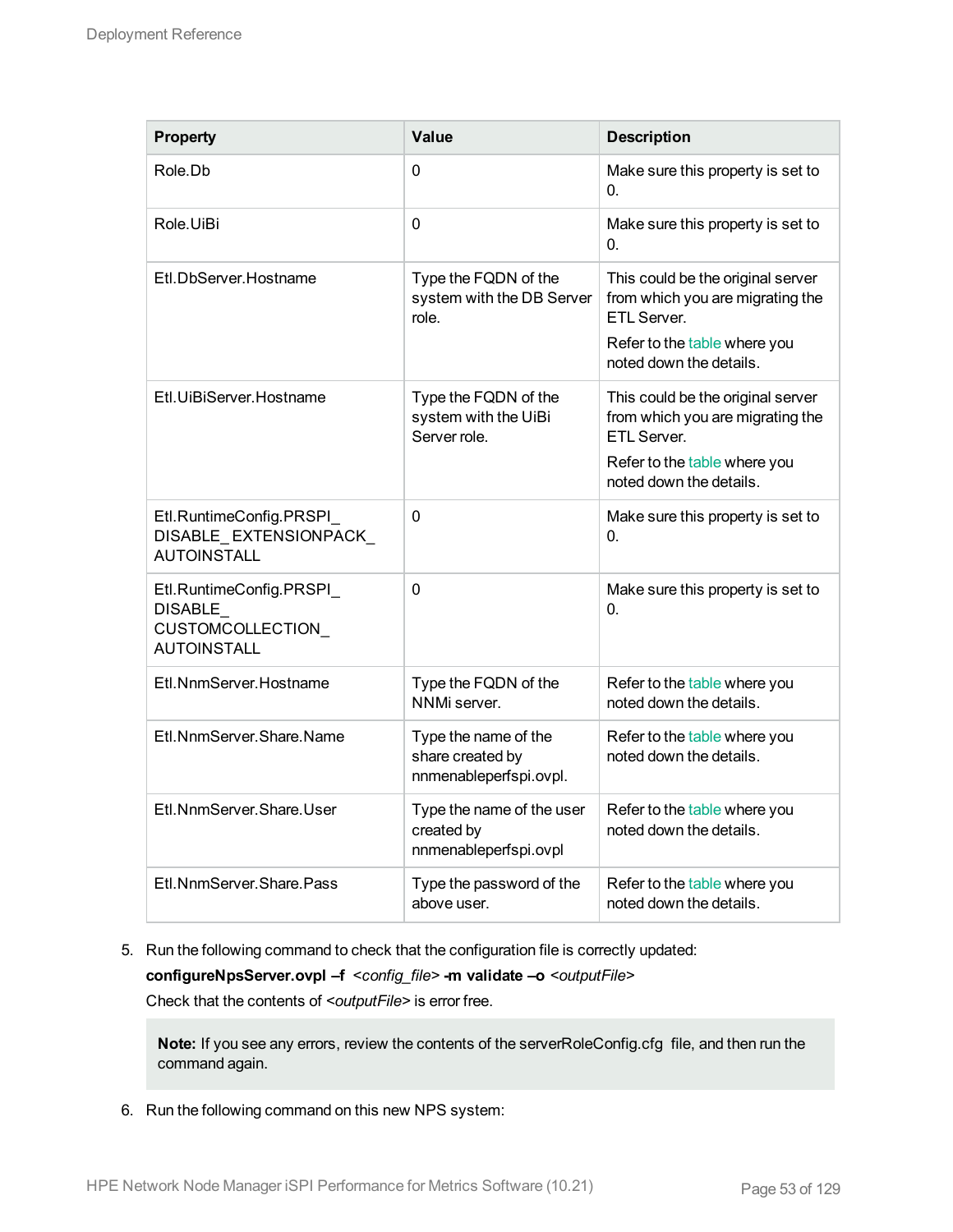### **configureNpsServer.ovpl -f** *<config\_file>*

The ETL Server role is now enabled on this system.

- 7. Check that only the ETL Server is enabled by running the about.ovpl command.
- 8. Start all processes by running the following command:

**startALL.ovpl**

### <span id="page-53-0"></span>Run the nnmenableperspi.ovpl Script

**Note:** If the original NPS system was configured to use the CIFS share (and *not* the NFS share), skip this section.

After moving the ETL Server role to a new system, you must run the nnmenableperfspi.ovpl script once again on the NNMi management server and you must select the CIFS share this time. Using an NFS share with the distributed deployment of NPS is not supported.

# Creating a Separate DB Server

You can segregate out the DB Server role by installing NPS onto a separate system and configuring the DB Server role on that system.

To create this setup, follow these steps:

- 1. "Record the details of your existing NPS [environment"](#page-53-1) below
- 2. "Take a Backup of the [Database](#page-54-0) " on the next page
- 3. "Install a New [Instance](#page-55-0) of NPS" on page 56
- 4. "Enable Only the DB Server Role on the New [System"](#page-55-1) on page 56
- 5. "Disable the DB Server Role on the Original [System"](#page-56-0) on page 57
- <span id="page-53-1"></span>6. " [Reconcile](#page-56-1) the DB Server FQDN on Other Servers" on page 57

### Record the details of your existing NPS environment

It is important to note down the details of your current NPS setup. You may migrate the DB Server from a standalone, single-server NPS, or from an already created distributed deployment with the DB Server coexisting with another server role on a single system.

Fill out the following table with the details of your existing environment.

| Details of your existing NPS environment           |                             |  |  |
|----------------------------------------------------|-----------------------------|--|--|
| <b>Standalone</b><br><b>Distributed deployment</b> |                             |  |  |
| FQDN of the NPS system                             | <b>FQDN of DB Server</b>    |  |  |
|                                                    | FODN of UiBi Server         |  |  |
| FQDN of the NNMi management<br>server              | FQDN of existing ETL Server |  |  |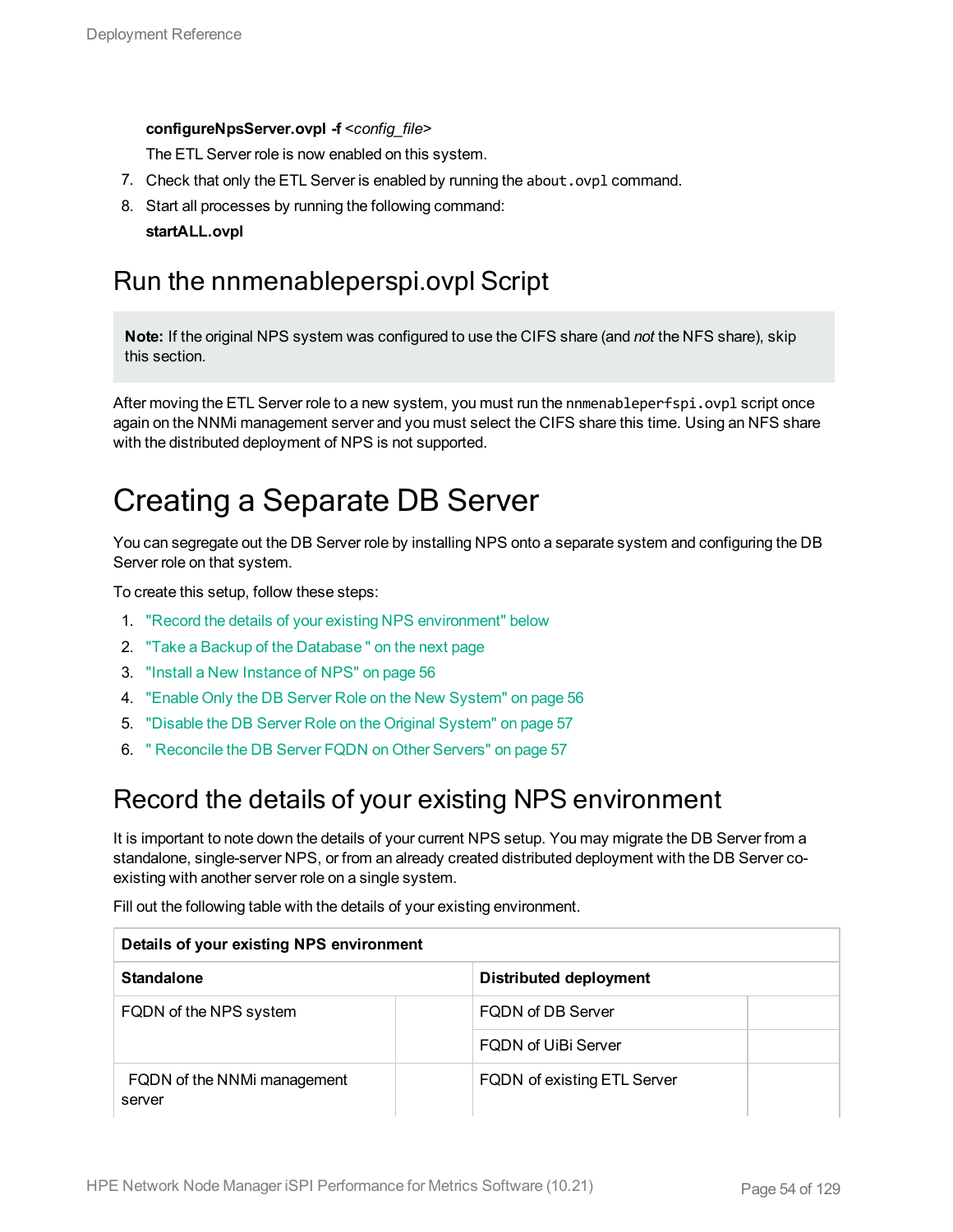|  | FQDN of the NNMi management<br>server |  |
|--|---------------------------------------|--|
|  |                                       |  |

In this configuration step, you need to specify the details of the network share and user account specified while running the nnmenableperfspi.ovpl script. As a best practice, you must always securely note down share and user account details that are specified while running the nnmenableperfspi.ovpl script.

You can find the network share and user account details specified during the last run of the nnmenableperfspi.ovpl file in the following file on the NNMi management server:

(The file does not store the password.)

*On Linux:*

/var/opt/OV/log/nnmenableperfspi.txt

*On Windows:*

%nnmdatadir%\log\nnmenableperfspi.txt

Fill out the following table with the details:

<span id="page-54-2"></span>

| NNMi details             |  |  |  |
|--------------------------|--|--|--|
| NNMi share name          |  |  |  |
| NNMi share user name     |  |  |  |
| NNMi share user password |  |  |  |

### <span id="page-54-0"></span>Take a Backup of the Database

<span id="page-54-1"></span>1. Run the following command on the original NPS system to take a database backup:

**Note:** Since you are going to migrate the DB Server role onto a different system, you must take a backup of the entire database. This backup will later be restored on the new system.

**Tip:** Before you begin, make sure sufficient disk space exists on the NPS system to run the backup procedure and store the backed-up data. Determine the size of the NPS database by running the following command:

**dbsize.ovpl -q**

#### **backup.ovpl -b***<dir\_db>* **-d**

In this instance, *<dir\_db>* is the local directory where you want to store the backup file. The command creates a backup file (with the .tar.gz extension) in the <dir\_db> directory.

2. Stop all NPS processes on the original NPS server where the DB Server role is currently enabled:

#### **stopALL.ovpl**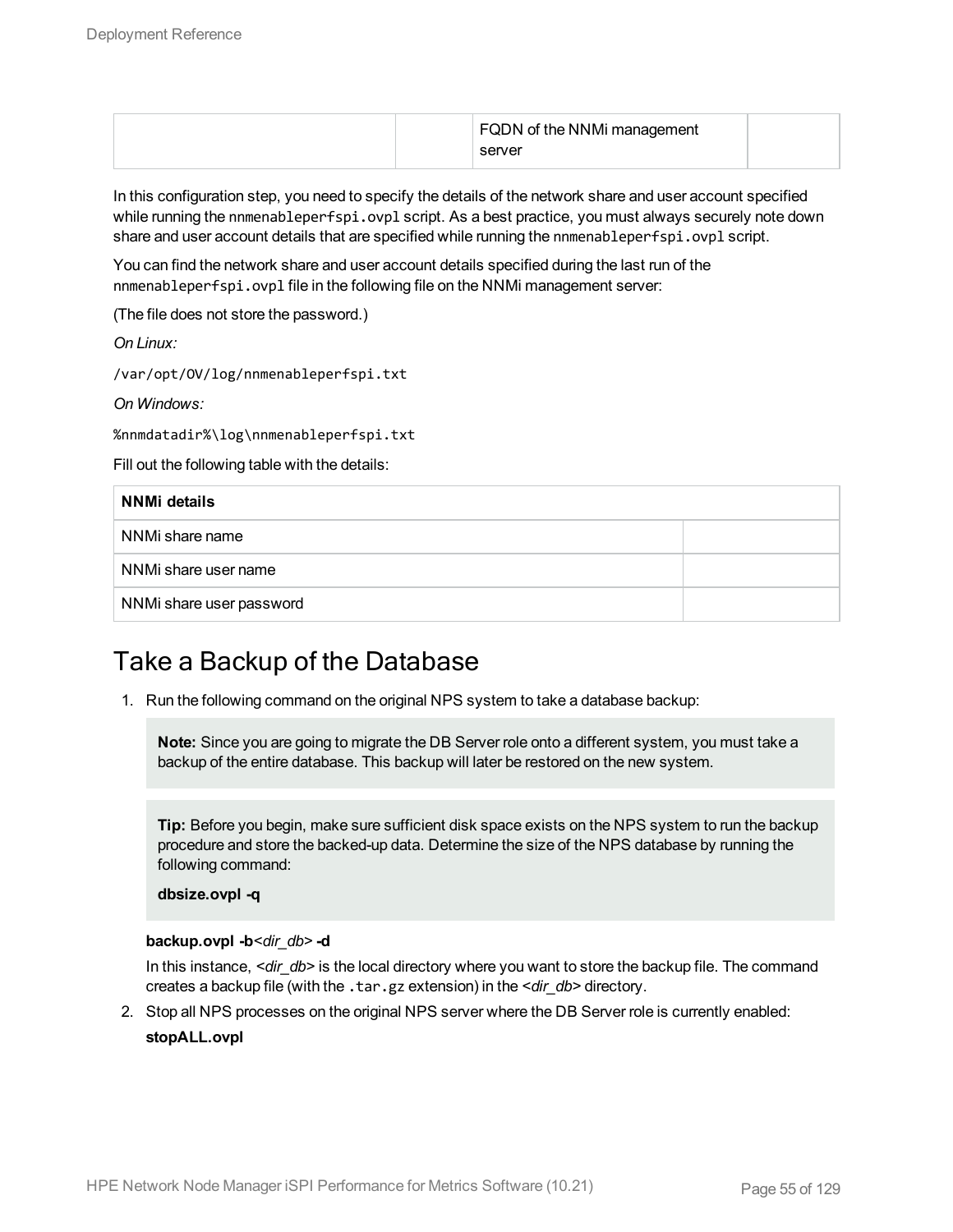### <span id="page-55-0"></span>Install a New Instance of NPS

Install a new instance of NPS on a new system. While installing, *do not* choose to install the NNM iSPI Performance for Metrics Extension Packs. Do not start the ETL process on this system at the end of the installation.

As a result of the installation, a new NPS system is created where all roles are enabled.

### Restore the Database on the New System

Run the following command on this new NPS system to restore all backed-up database files (that were backed up in [step](#page-54-1) 1):

```
restore.ovpl -b <backup_db>
```

```
In this instance, <backup_db> is the backed-up database file.
```
### Enable Only the DB Server Role on the New System

- 1. Log on to the newly created NPS system.
- 2. Configure the serverRoleConfig.cfg file to enable the DB Server role to this NPS system. The following table lists the properties that must be modified to enable the DB Server role:

**Tip:** The serverRoleConfig.cfg file is located in the following directory:

- <sup>l</sup> *On Windows:*%NPSInstallDir%\config
- <sup>l</sup> *On Linux:*\$NPSInstallDir/config

Take a copy of the default serverRoleConfig.cfg file to a different directory and modify the copied file.

| <b>Property</b> | Value |
|-----------------|-------|
| Role FTI-       | O     |
| Role Dh         | 1     |
| Role UiBi       | n     |

3. Run the following command to check that the configuration file is correctly updated:

**configureNpsServer.ovpl –f** *<config\_file>* **-m validate –o** *<outputFile>*

Check that the contents of *<outputFile>* is error free.

**Note:** If you see any errors, review the contents of the serverRoleConfig.cfg file, and then run the command again.

4. Run the following command on this new NPS system: **configureNpsServer.ovpl -f** *<config\_file>*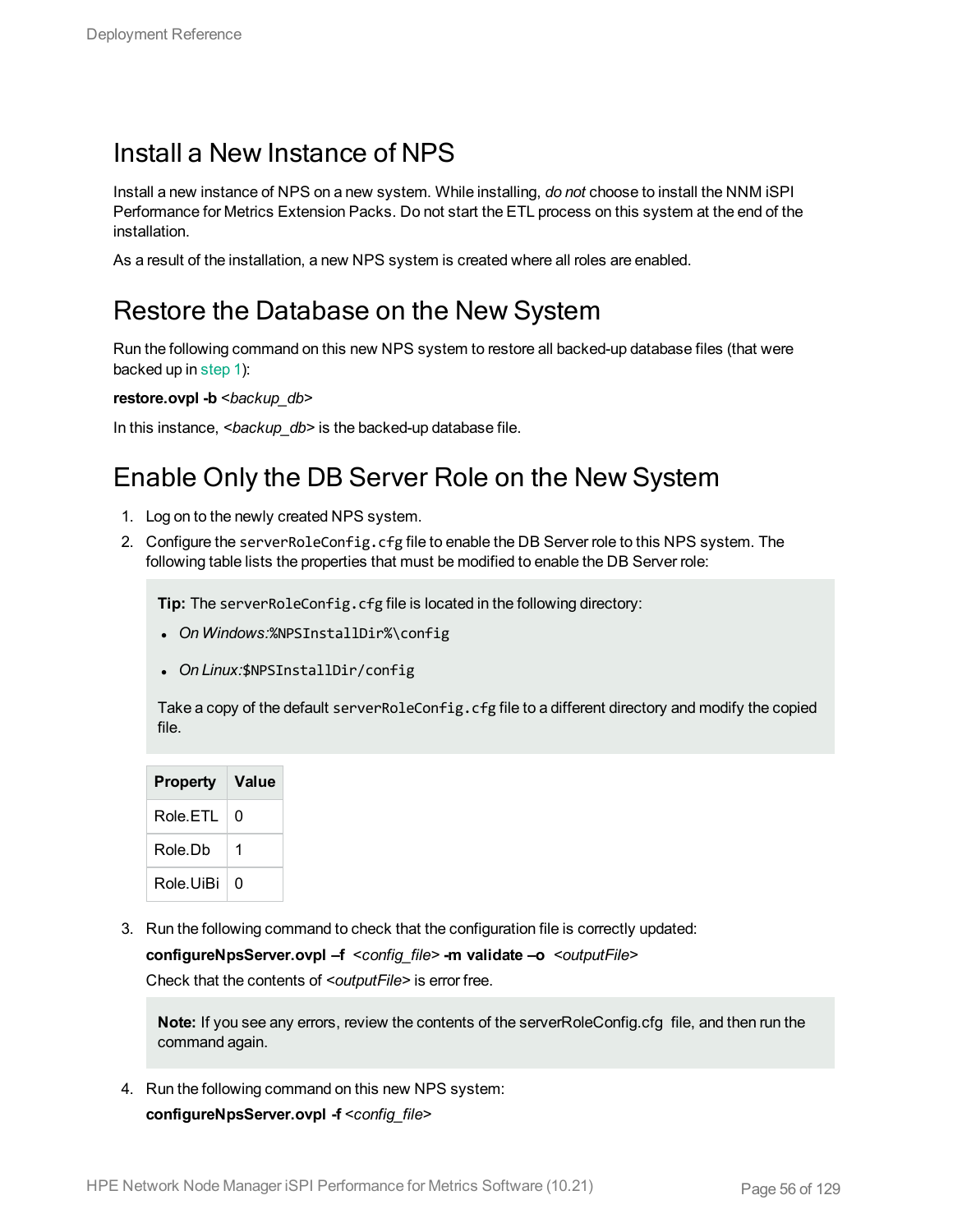The DB Server role is now enabled on this system.

<span id="page-56-0"></span>5. Check that only the DB Server role is enabled by running the about.ovpl command.

### Disable the DB Server Role on the Original System

1. Drop all databases on the original NPS system by running the following command:

### **initializeNPS.ovpl -a DropPerfSPIDB**

2. Configure the serverRoleConfig.cfg file to disable the DB Server role on the original NPS system. The following table lists the properties that must be modified to disable the DB Server role:

**Tip:** The serverRoleConfig.cfg file is located in the following directory:

- <sup>l</sup> *On Windows:*%NPSInstallDir%\config
- <sup>l</sup> *On Linux:*\$NPSInstallDir/config

Take a copy of the default serverRoleConfig.cfg file to a different directory and modify the copied file.

| <b>Property</b>                                   | Value                         | <b>Description</b>                                                                       |
|---------------------------------------------------|-------------------------------|------------------------------------------------------------------------------------------|
| Role.Db                                           |                               | Make sure this property is set to 0.                                                     |
| All properties that end with<br>DbServer.Hostname | FQDN of the<br>new DB Server. | Type the FQDN of the new NPS system where you<br>will be configuring the DB Server role. |

3. Run the following command to check that the configuration file is correctly updated:

**configureNpsServer.ovpl –f** *<config\_file>* **-m validate –o** *<outputFile>*

In this instance, *<config\_file>* is the complete path (including the file name) to the serverRoleConfig.cfg file that you edited.

Check that the contents of *<outputFile>* is error free.

**Note:** If you see any errors, review the contents of the serverRoleConfig.cfg file, and then run the command again.

4. Run the following command on the NPS system to disable the DB Server role:

#### **configureNpsServer.ovpl -f** *<config\_file>*

The DB Server role is now disabled on this system.

- 5. Check that only the DB Server role is completely disabled by running the about.ovpl command.
- 6. Restart all processes by running the following command: **startALL.ovpl**

### <span id="page-56-1"></span>Reconcile the DB Server FQDN on Other Servers

*Only if you started off with an existing distributed deployment.*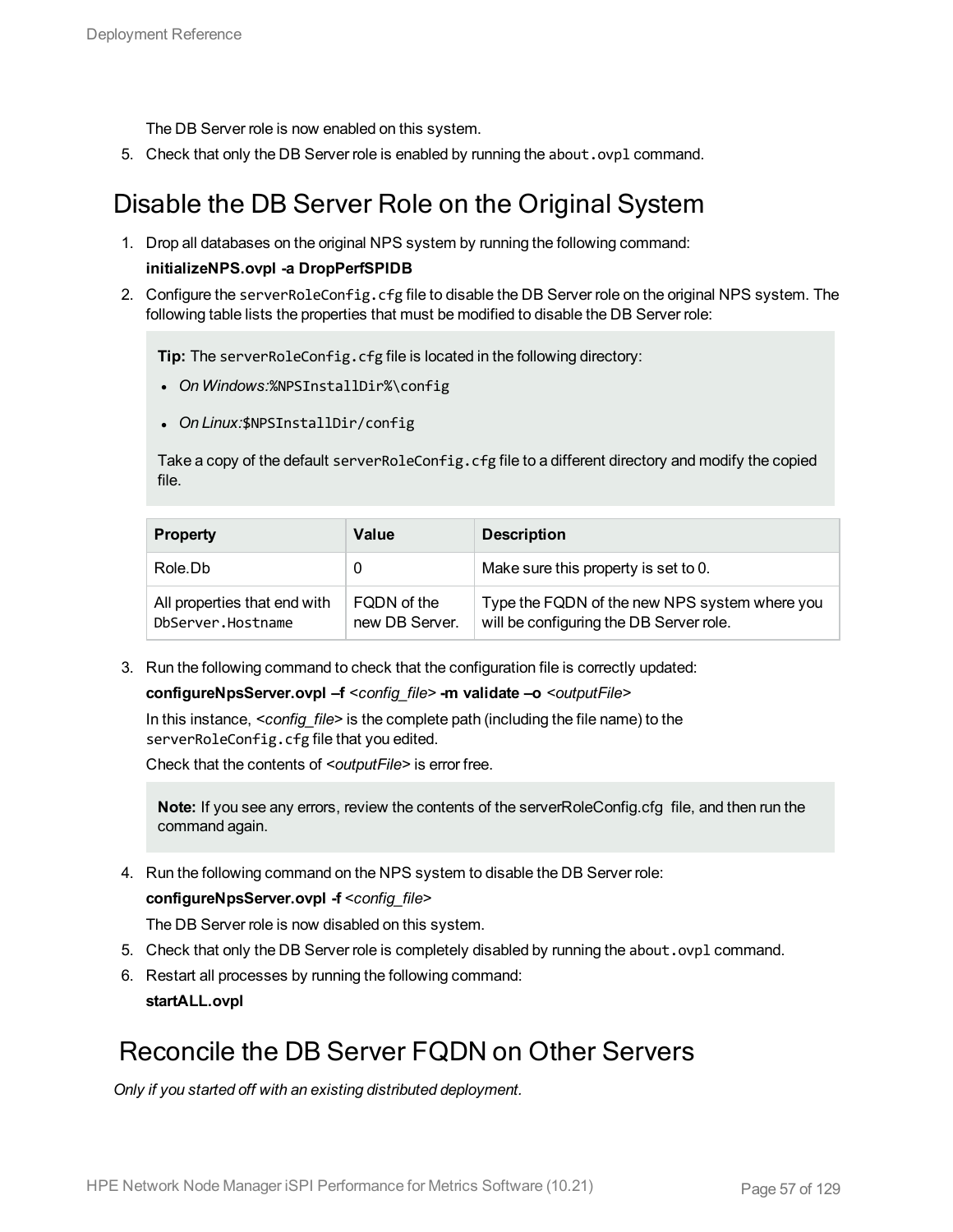If you performed this procedure in an existing distributed deployment, you must configure all other servers in the deployment to communicate with the new DB Server.

For example, if your original setup consisted of a single system with the DB Server and UiBi Server roles and a single system for the UiBi Server, you must configure the ETL Server now to communicate with the new DB Server.

Follow these steps:

- 1. Log on to the system as root or administrator.
- 2. Configure the serverRoleConfig.cfg file to specify the FQDN of the new DB Server.

**Tip:** The serverRoleConfig.cfg file is located in the following directory:

- <sup>l</sup> *On Windows:*%NPSInstallDir%\config
- <sup>l</sup> *On Linux:*\$NPSInstallDir/config

Take a copy of the default serverRoleConfig.cfg file to a different directory and modify the copied file.

| <b>Property</b>                                           | Value                                              | <b>Description</b>                                                                                                                                         |
|-----------------------------------------------------------|----------------------------------------------------|------------------------------------------------------------------------------------------------------------------------------------------------------------|
| Role.Db                                                   | 0                                                  | Make sure this property is set to 0. This<br>setting ensures the DB Server is not enabled<br>on this system.                                               |
| Role UiBi and Role FTL                                    | 1 or $\Omega$                                      | Make sure to correctly set these properties<br>depending on the role of the system.                                                                        |
| All properties that end<br>with<br>DbServer.Hostname      | FODN of the<br>new DB<br>Server.                   | Type the FQDN of the new NPS system<br>where you will be configuring the DB Server<br>role.                                                                |
| All properties that end<br>with<br>nnmserver.hostname     | FODN of the<br><b>NNMi</b><br>management<br>server | Type the FQDN of the NNMi management<br>server.                                                                                                            |
| All properties that end<br>with<br>NnmServer, Share, Name | The NNMi<br>share name                             | Type the NNMi share name that was<br>configured while running the<br>nnmenableperfspi.ovpl script. Follow the<br>details noted down in the worksheet.      |
| All properties that end<br>with<br>NnmServer.Share.User   | The NNMi<br>share user<br>name                     | Type the NNMi share user name that was<br>configured while running the<br>nnmenableperfspi.ovpl script. Follow the<br>details noted down in the worksheet. |
| All properties that end<br>with                           | The NNMi<br>share user                             | Type the NNMi share user password that was<br>configured while running the                                                                                 |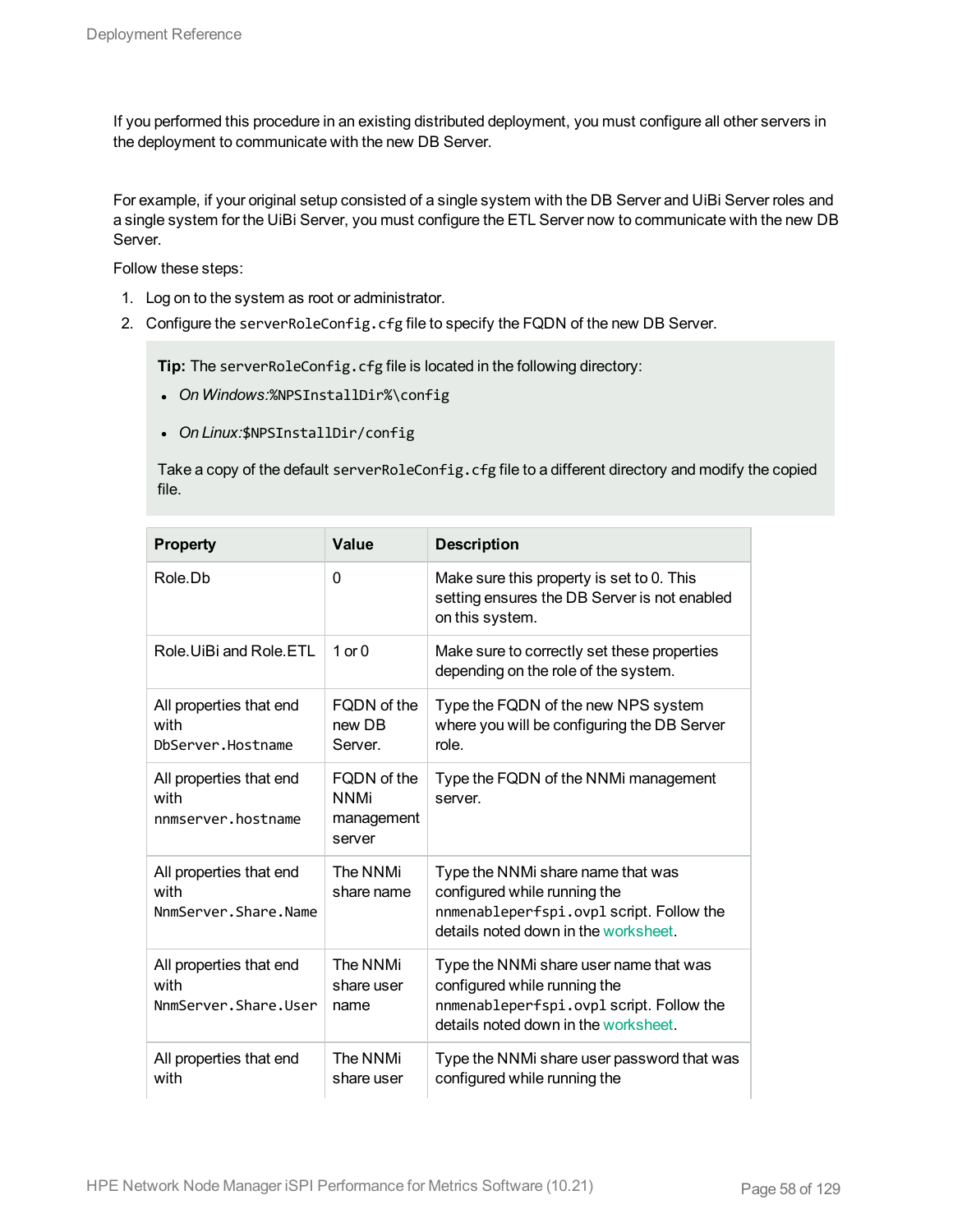| <b>Property</b>                 | Value | <b>Description</b>                                                               |
|---------------------------------|-------|----------------------------------------------------------------------------------|
| NnmServer.Share.Pass   password |       | nnmenableperfspi.ovpl script. Follow the<br>details noted down in the worksheet. |

Look for the properties that end with Dbserver.hostname and set those properties to the new FQDN of the DB Server.

3. Run the following command to check that the configuration file is correctly updated:

**configureNpsServer.ovpl –f** *<config\_file>* **-m validate –o** *<outputFile>*

In this instance, is the complete path (including the file name) to the serverRoleConfig.cfg file that you edited.

Check that the contents of *<outputFile>* is error free.

**Note:** If you see any errors, review the contents of the serverRoleConfig.cfg file, and then run the command again.

4. Run the following command:

**configureNpsServer.ovpl -f** *<config\_file>*.

5. Restart all processes by running the following command: **startALL.ovpl**

# Creating a Separate UiBi Server

You can segregate out the UiBi Server role by installing NPS onto a separate system and configuring the UiBi Server role on that system.

To create this setup, follow these steps:

- 1. "Record the Details of Your Existing NPS [Environment"](#page-58-0) below
- 2. "Take a Backup of Files and the [Content](#page-59-0) Store" on the next page
- 3. "Install a New [Instance](#page-60-0) of NPS." on page 61
- 4. "Enable Only the UiBi Server Role on the New NPS [System"](#page-60-1) on page 61
- 5. " Disable the UiBi Server Role on the Original NPS [System"](#page-63-0) on page 64
- 6. ["Reconcile](#page-64-0) the UiBi Server FQDN on Other Servers" on page 65
- <span id="page-58-0"></span>7. "Run the [nnmenableperfspi.ovpl](#page-65-0) Script" on page 66

### Record the Details of Your Existing NPS Environment

It is important to note down the details of your current NPS setup. You may migrate the DB Server from a standalone, single-server NPS, or from an already created distributed deployment with the DB Server coexisting with another server role on a single system.

Fill out the following table with the details of your existing environment.

#### **Details of your existing NPS environment**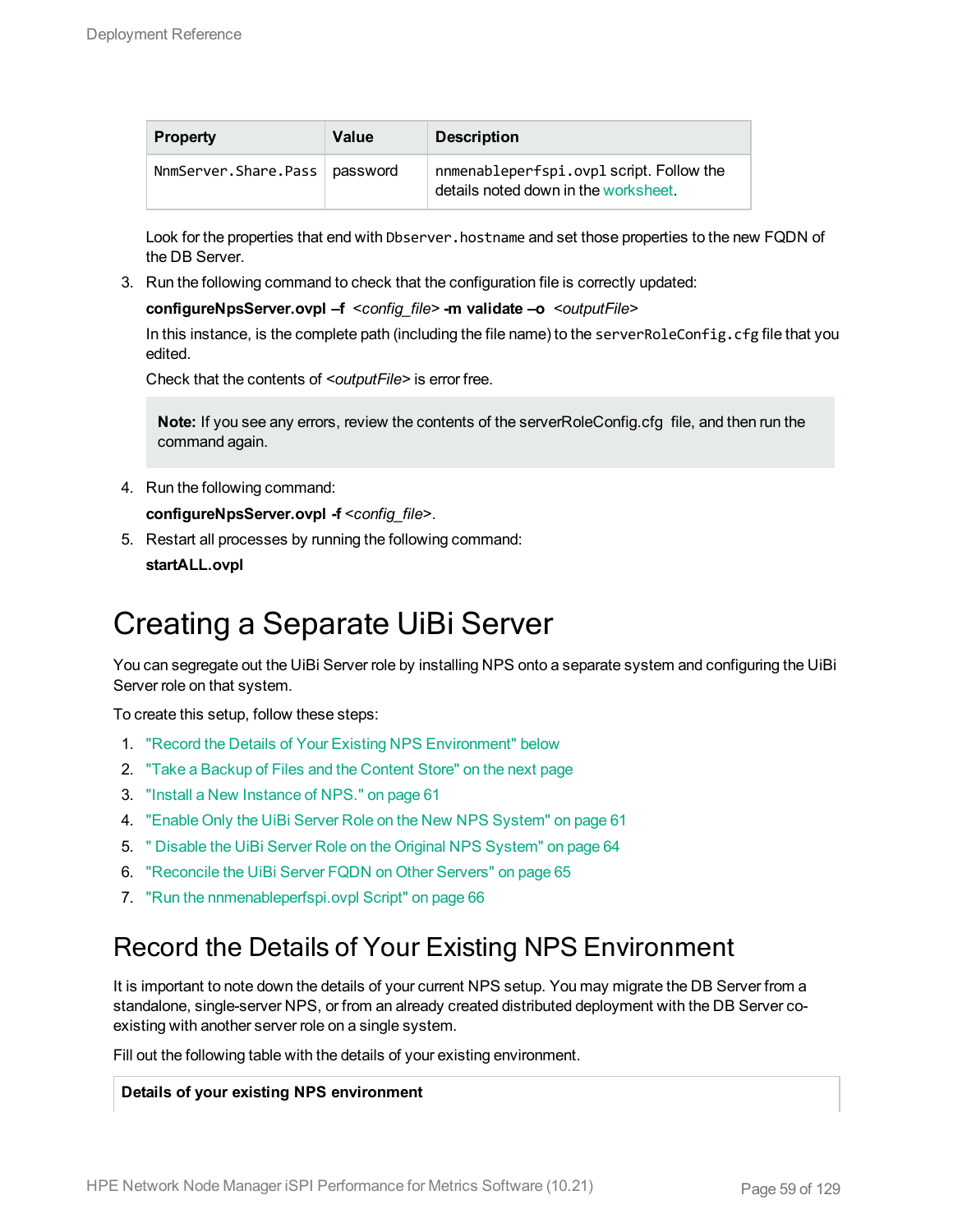| <b>Standalone</b>                     | <b>Distributed deployment</b>         |
|---------------------------------------|---------------------------------------|
| FQDN of the NPS system                | FQDN of DB Server                     |
|                                       | FQDN of UiBi Server                   |
| FQDN of the NNMi management<br>server | FQDN of existing ETL Server           |
|                                       | FQDN of the NNMi management<br>server |

**Tip:** In this configuration step, you need to specify the details of the network share and user account specified while running the nnmenableperfspi.ovpl script. As a best practice, you must always securely note down share and user account details that are specified while running the nnmenableperfspi.ovpl script.

You can find the network share and user account details specified during the last run of the nnmenableperfspi.ovpl file in the following file on the NNMi management server:

(The file does not store the password.)

*On Linux:*

/var/opt/OV/log/nnmenableperfspi.txt

*On Windows:*

%nnmdatadir%\log\nnmenableperfspi.txt

Fill out the following table with the details:

<span id="page-59-2"></span>

| <b>NNMi details</b>      |  |
|--------------------------|--|
| NNMi share name          |  |
| NNMi share user name     |  |
| NNMi share user password |  |

### <span id="page-59-0"></span>Take a Backup of Files and the Content Store

Creating a new UiBi Server server requires you to transfer all the necessary data from the old system to the new system. This is achieved by taking a backup of all files and the content store on the original NPS system and restoring the backed-up data to the newly configured UiBi Server server. Therefore, before you begin the migration of the UiBi Server role, you must take a backup.

<span id="page-59-1"></span>1. Run the following command on the original NPS system to take a backup of archived data files:

**Note:** Since you are going to migrate the UiBi Server role onto a different system, you must take a backup of all files. This backup will later be restored on the new system.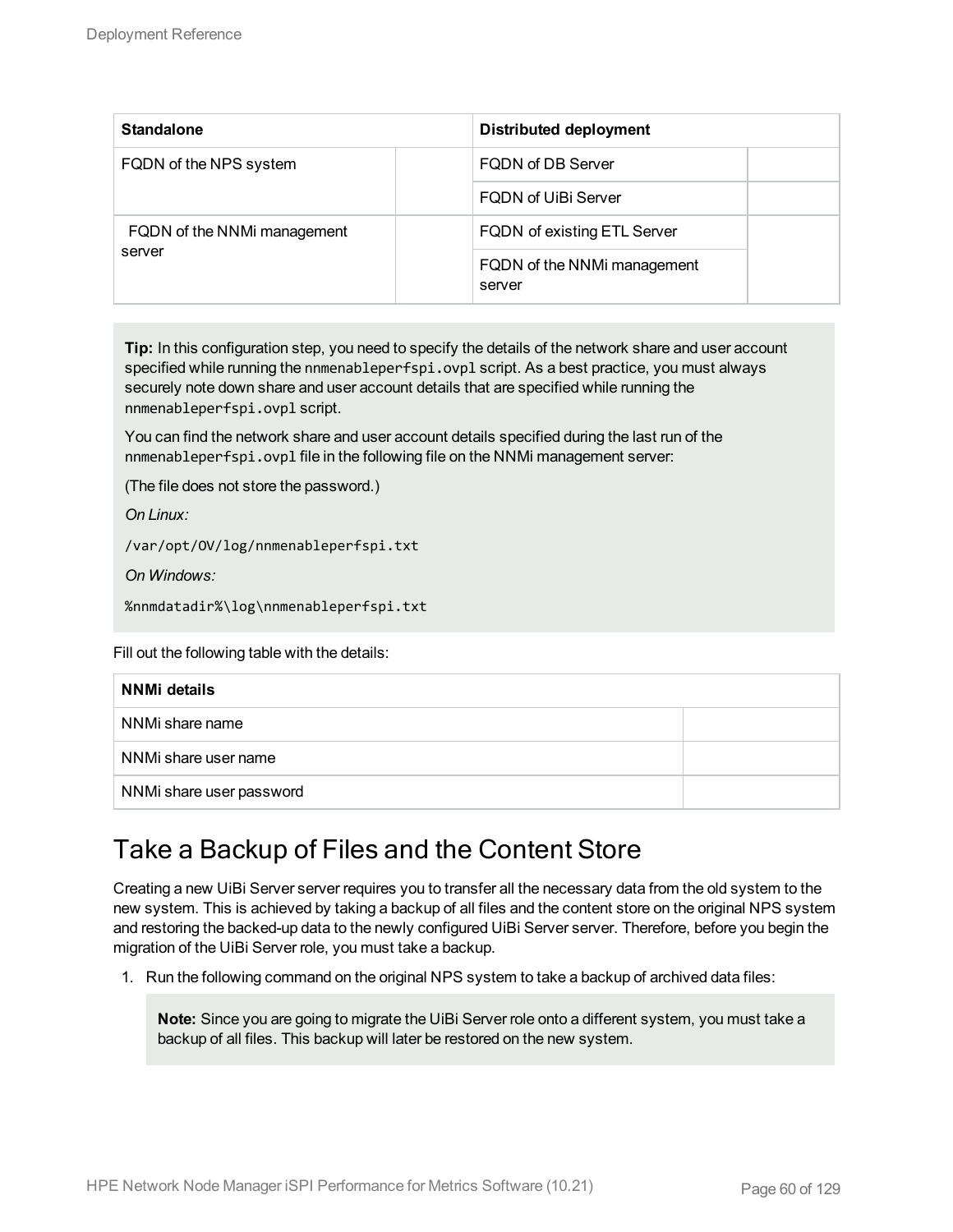**Tip:** Before you begin, make sure sufficient disk space exists on the NPS system to run the backup procedure and store the backed-up data. Determine the size of the configuration and archived data files by measuring size of the following directory:

### *On Windows*

%npsdatadir%\NNMPerformance

*On Linux*

/var/opt/OV/NNMPerformance

### **backup.ovpl -b** *<dir\_file>* **-f**

<span id="page-60-2"></span>In this instance, *<dir file>* is the local directory where you want to store the backup file.

2. Run the following command on the original NPS system to take a content store backup:

**Note:** Since you are going to migrate the UiBi Server role onto a different system, you must take a backup of the content store. This backup will later be restored on the new system.

**Tip:** Before you begin, make sure sufficient disk space exists on the NPS system to run the backup procedure and store the backed-up data. Determine the size of the NPS content store by running the following command:

**cssize.ovpl -q**

#### **backup.ovpl -b** *<dir\_cs>***-c**

In this instance, *<dir cs>* is the local directory where you want to store the backup file.

### <span id="page-60-0"></span>Install a New Instance of NPS.

Install a new instance of NPS on a new system. While installing, *do not* choose to install the NNM iSPI Performance for Metrics Extension Packs. Do not start the ETL process on this system at the end of the installation.

### <span id="page-60-1"></span>Enable Only the UiBi Server Role on the New NPS System

- 1. Log on to the newly created NPS system.
- 2. Run the following command on this new NPS system to restore all backed-up files (that were backed up in [step](#page-59-1) 1):

### **restore.ovpl -b** *<backup\_file>*

In this instance, *<backup\_file>* is the backed-up NPS files.

3. Run the following command on this new NPS system to restore the content store (that were backed up in [step](#page-60-2) 2):

#### **restore.ovpl-b***<backup\_cs>*

In this instance, *<backup cs>* is the backed-up NPS content store.

4. Drop all database tables on this system by running the following command: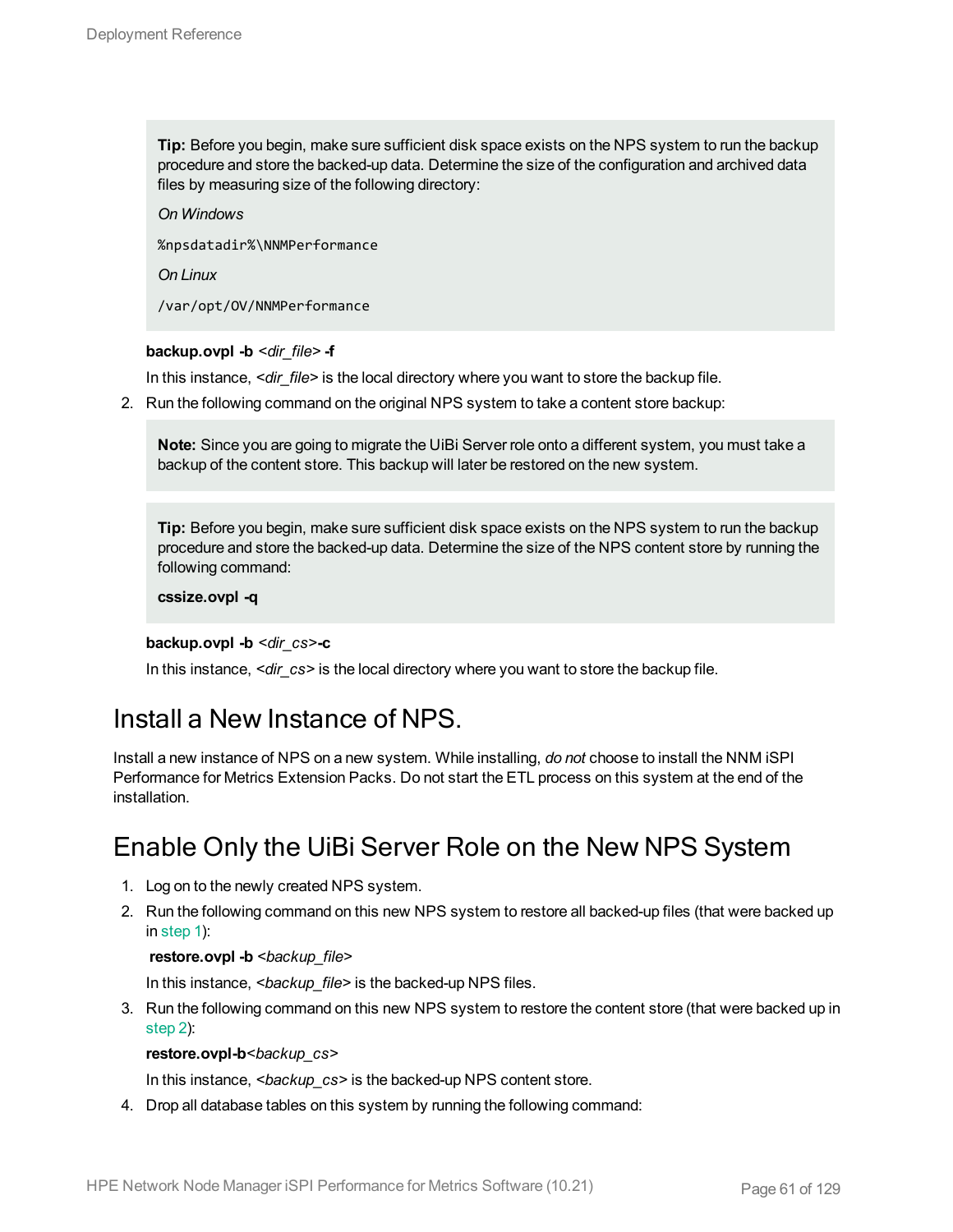**Caution:** Make sure you run this command on the right system (that is, the new system where you installed NPS). Running this command on an incorrect NPS system will lead to data loss.

### **initializeNPS.ovpl -a DropPerfSPIDB**

5. Configure the serverRoleConfig.cfg file to enable the UiBi Server role to this NPS system. The following table lists the properties that must be modified to enable the UiBi Server role:

**Tip:** The serverRoleConfig.cfg file is located in the following directory:

- <sup>l</sup> *On Windows:*%NPSInstallDir%\config
- <sup>l</sup> *On Linux:*\$NPSInstallDir/config

Take a copy of the default serverRoleConfig.cfg file to a different directory and modify the copied file.

| <b>Property</b> | <b>Value</b>            | <b>Description</b>                                                                                                                                                                                                       |
|-----------------|-------------------------|--------------------------------------------------------------------------------------------------------------------------------------------------------------------------------------------------------------------------|
| Role.ETL        | 0                       | Make sure this property is set<br>to 0. This setting ensures the<br>ETL Server is not enabled on<br>this system.                                                                                                         |
| Role.Db         | 0                       | Make sure this property is set<br>to 0. This setting ensures the<br>DB Server is not enabled on<br>this system.                                                                                                          |
| Role.UiBi       | 1                       | Make sure this property is set<br>to $1$ .                                                                                                                                                                               |
| UiBi.Share.User | The share user name.    | NNMi share user name that<br>was configured while running<br>the nnmenableperfspi.ovpl<br>script. Follow the details noted<br>down in the worksheet.<br>Do not modify if you are using<br>the default share user.        |
| UiBi.Share.Pass | The share user password | NNMi share user password<br>that was configured while<br>running the<br>nnmenableperfspi.ovpl<br>script. Follow the details noted<br>down in the worksheet.<br>Do not modify if you are using<br>the default share user. |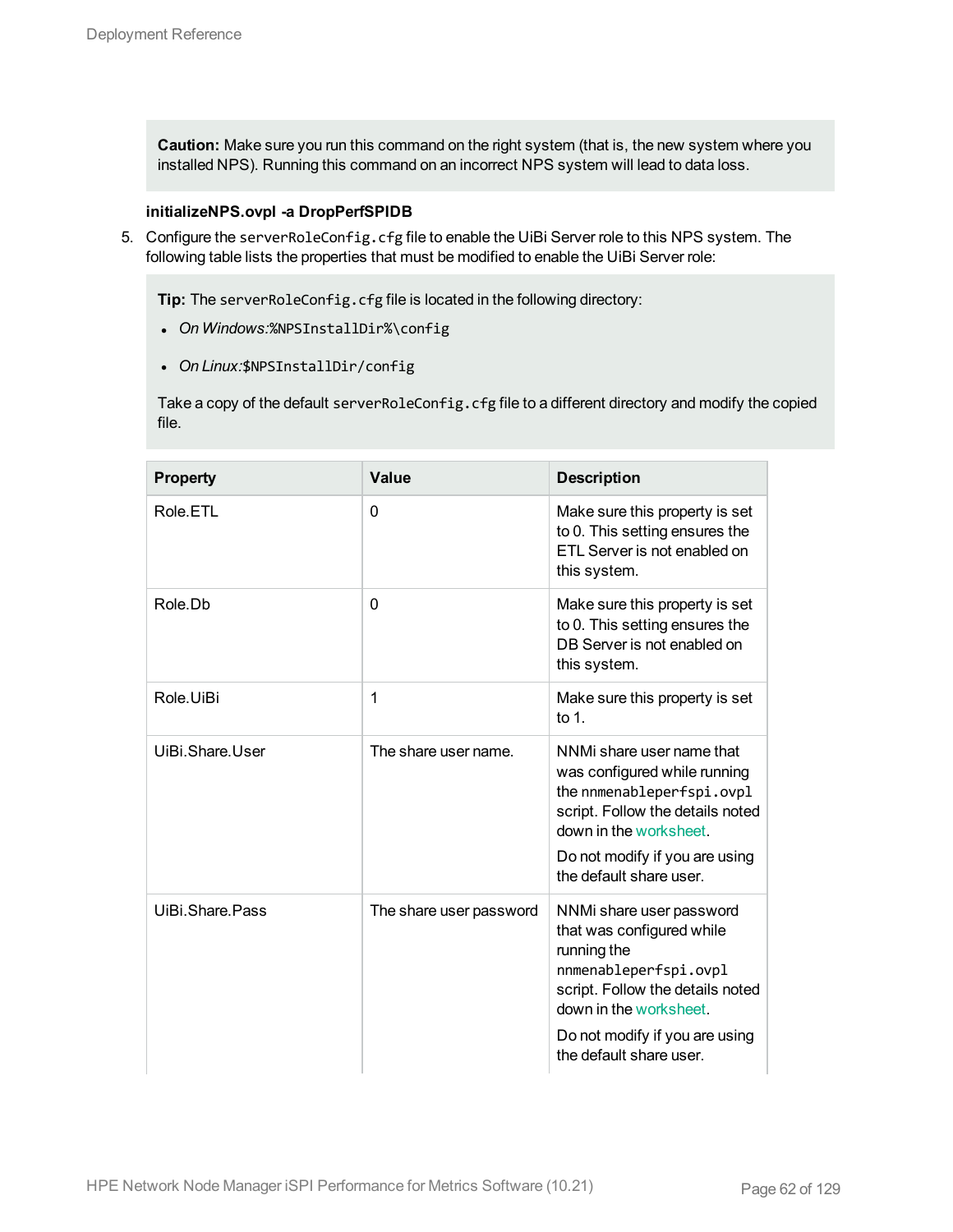| <b>Property</b>           | Value                                                                                                   | <b>Description</b>                                                                                                                                                                                                       |
|---------------------------|---------------------------------------------------------------------------------------------------------|--------------------------------------------------------------------------------------------------------------------------------------------------------------------------------------------------------------------------|
| UiBi.DbServer.Hostname    | The FQDN of the DB<br>Server.                                                                           | The FQDN of the system that<br>is configured as the DB<br>Server.                                                                                                                                                        |
| UiBi.DbServer.User        | The share user name.                                                                                    | NNMi share user name that<br>was configured while running<br>the nnmenableperfspi.ovpl<br>script. Follow the details noted<br>down in the worksheet.<br>Do not modify if you are using<br>the default share user.        |
| UiBi.DbServer.Pass        | The share user password                                                                                 | NNMi share user password<br>that was configured while<br>running the<br>nnmenableperfspi.ovpl<br>script. Follow the details noted<br>down in the worksheet.<br>Do not modify if you are using<br>the default share user. |
| UiBi.NnmServer.Hostname   | The FQDN of the NNMi<br>management server.                                                              | Type the FQDN of the NNMi<br>management server.                                                                                                                                                                          |
| UiBi.NnmServer.Share.Name | NNMi network share                                                                                      | Type the name of the network<br>share created on the NNMi<br>management server while<br>running the<br>nnmenableperfspi.ovpl<br>script.                                                                                  |
| UiBi.NnmServer.Share.User | Type the name of the<br>user account specified<br>while running the<br>nnmenableperfspi.ovpl<br>script. | Type the name of the user<br>account specified while<br>running the<br>nnmenableperfspi.ovpl<br>script.                                                                                                                  |
| UiBi.NnmServer.Share.Pass | Type the password of the<br>above user account.                                                         | Type the password of the<br>above user account.                                                                                                                                                                          |

6. Run the following command to check that the configuration file is correctly updated: **configureNpsServer.ovpl –f** *<config\_file>* **-m validate –o** *<outputFile>* Check that the contents of *<outputFile>* is error free.

**Note:** If you see any errors, review the contents of the serverRoleConfig.cfg file, and then run the command again.

7. Run the following command on this new NPS system: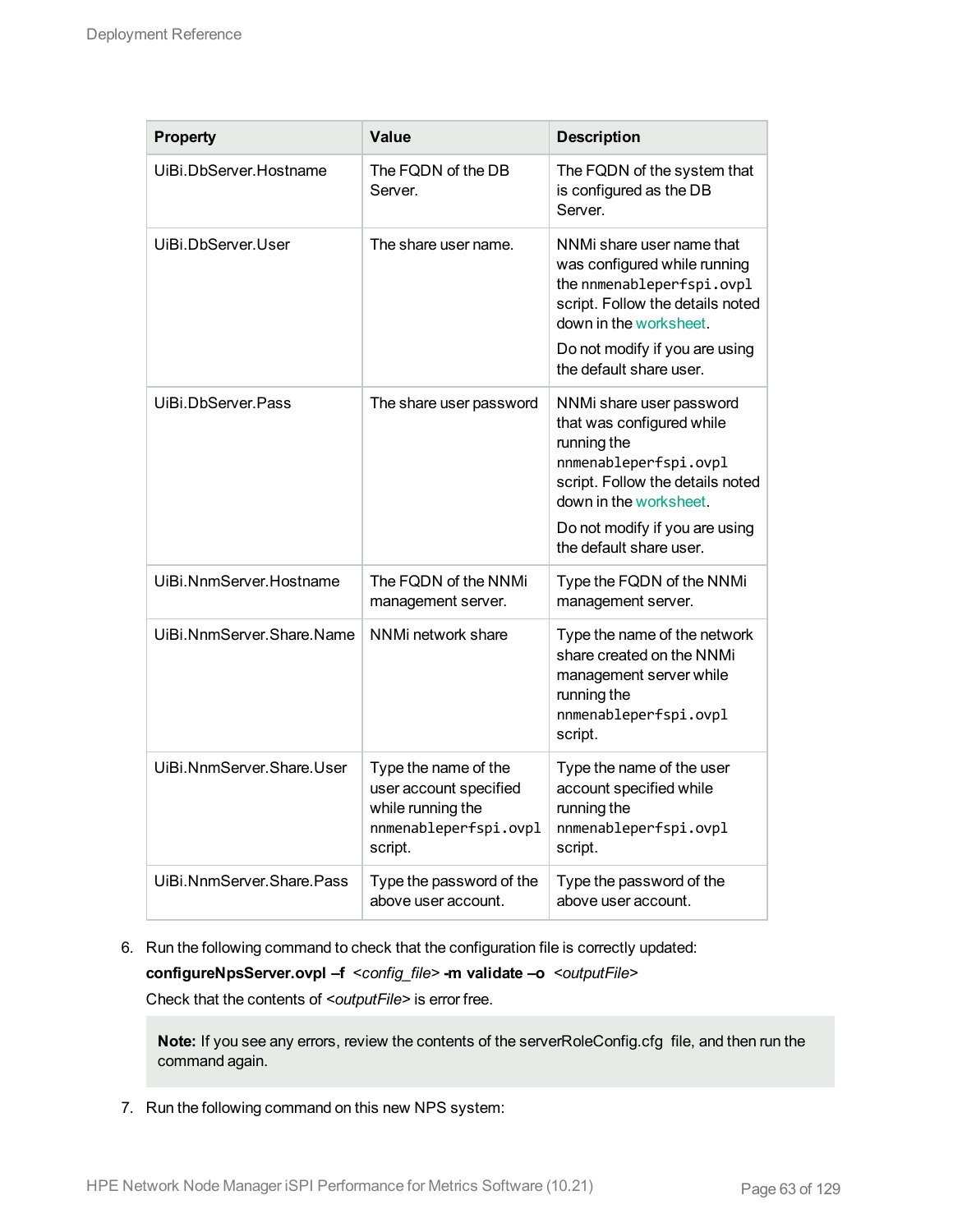### **configureNpsServer.ovpl -f** *<config\_file>*

The UiBi Server role is now enabled on this system.

8. Check that only the UiBi Server role is enabled by running the about.ovpl command.

**Tip:** You can delete the edited serverRoleConfig.cfg file at this point.

9. Restart all processes by running the following command:

<span id="page-63-0"></span>**startALL.ovpl**

### Disable the UiBi Server Role on the Original NPS System

At this point, you must go back to the original NPS system and disable the UiBi Server role.

1. Stop all NPS processes on the original NPS system:

### **stopALL.ovpl**

2. Configure the serverRoleConfig.cfg file to disable the UiBi Server role on the original NPS system. The following table lists the properties that must be modified to disable the UiBi Server role:

**Tip:** The serverRoleConfig.cfg file is located in the following directory:

- <sup>l</sup> *On Windows:*%NPSInstallDir%\config
- <sup>l</sup> *On Linux:*\$NPSInstallDir/config

Take a copy of the default serverRoleConfig.cfg file to a different directory and modify the copied file.

| <b>Property</b>                                         | Value                                       | <b>Description</b>                                                                                                                                      |
|---------------------------------------------------------|---------------------------------------------|---------------------------------------------------------------------------------------------------------------------------------------------------------|
| Role.UiBi                                               | 0                                           | Make sure this property is set to 0.                                                                                                                    |
| All properties that end<br>with<br>UiBiServer.Hostname  | FQDN of the<br>new UiBi<br>Server.          | Type the FQDN of the new NPS system where you have<br>configured the UiBi Server role.                                                                  |
| All properties that end<br>with<br>nnmserver.hostname   | FQDN of the<br>NNMi<br>management<br>server | Type the FQDN of the NNMi management server.                                                                                                            |
| All properties that end<br>with<br>NnmServer.Share.Name | The NNMi<br>share name                      | Type the NNMi share name that was configured while<br>running the nnmenableperfspi.ovpl script. Follow the<br>details noted down in the worksheet.      |
| All properties that end<br>with<br>NnmServer.Share.User | The NNMi<br>share user<br>name              | Type the NNMi share user name that was configured while<br>running the nnmenableperfspi.ovpl script. Follow the<br>details noted down in the worksheet. |
| All properties that end                                 | The NNMi                                    | Type the NNMi share user password that was configured                                                                                                   |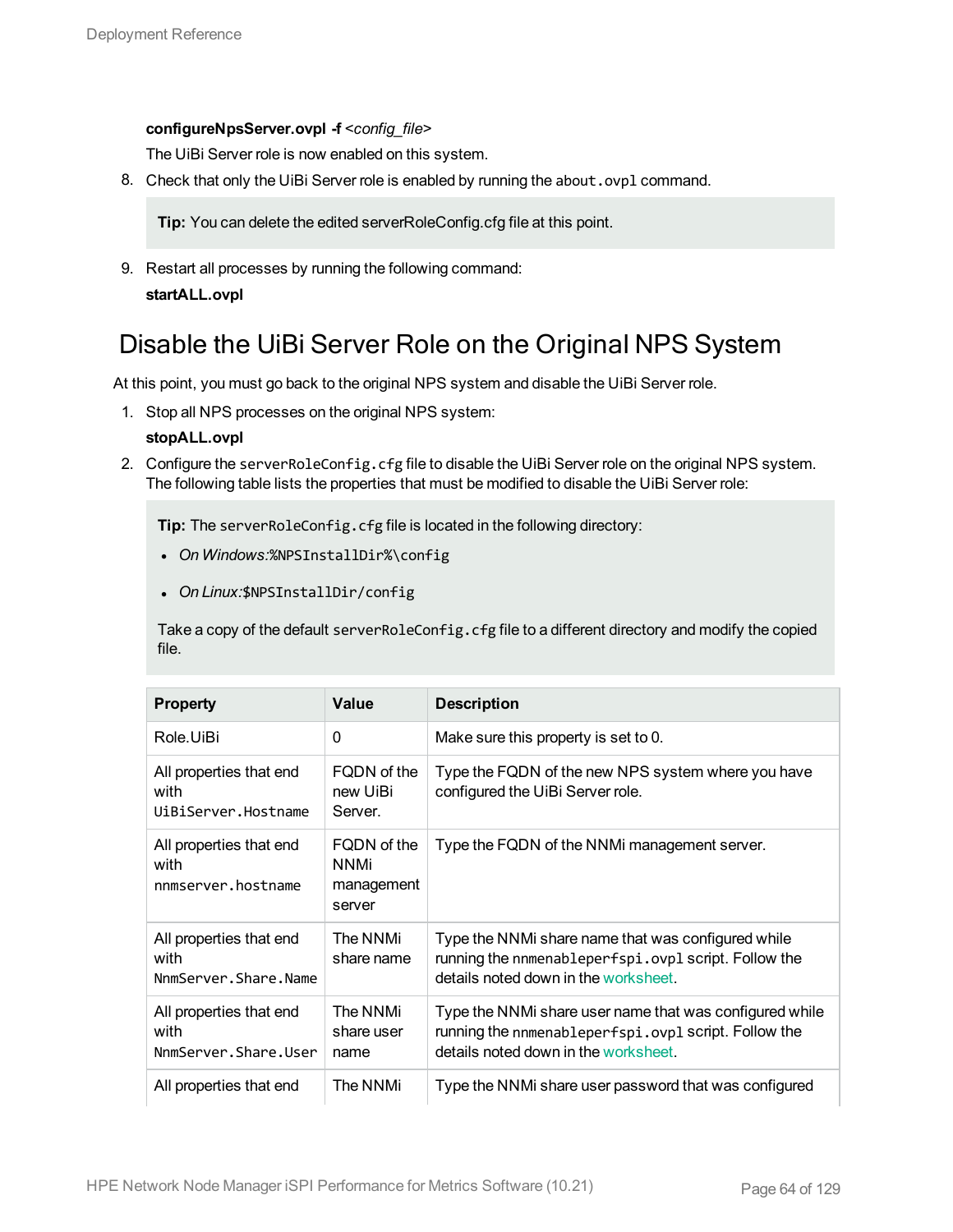| <b>Property</b>      | Value      | <b>Description</b>                                     |
|----------------------|------------|--------------------------------------------------------|
| with                 | share user | while running the nnmenableperfspi.ovpl script. Follow |
| NnmServer.Share.Pass | password   | the details noted down in the worksheet.               |

3. Run the following command to check that the configuration file is correctly updated:

**configureNpsServer.ovpl –f** *<config\_file>* **-m validate –o** *<outputFile>*

In this instance, is the complete path (including the file name) to the serverRoleConfig.cfg file that you edited.

Check that the contents of *<outputFile>* is error free.

**Note:** If you see any errors, review the contents of the serverRoleConfig.cfg file, and then run the command again.

4. Run the following command on the original NPS system to disable the UiBi Server role:

### **configureNpsServer.ovpl -f** *<config\_file>*

The UiBi Server role is now disabled on this system.

5. Check that only the UiBi Serverrole is completely disabled by running the about.ovpl command.

**Tip:** You can delete the edited serverRoleConfig.cfg file at this point.

6. Restart all processes by running the following command: **startALL.ovpl**

### <span id="page-64-0"></span>Reconcile the UiBi Server FQDN on Other Servers

### *Only if you started off with an existing distributed deployment.*

If you performed this procedure in an existing distributed deployment, you must configure all other servers in the deployment to communicate with the new UiBi Server. For example, if your original setup consisted of a single system with the DB Server and UiBi Server roles and a single system for the ETL Server, you must configure the ETL Server now to communicate with the new UiBi Server.

Follow these steps:

- 1. Log on to the system as root or administrator.
- 2. Configure the serverRoleConfig.cfg file to specify the FQDN of the new DB Server.

**Tip:** The serverRoleConfig.cfg file is located in the following directory:

- <sup>l</sup> *On Windows:*%NPSInstallDir%\config
- <sup>l</sup> *On Linux:*\$NPSInstallDir/config

Take a copy of the default serverRoleConfig.cfg file to a different directory and modify the copied file.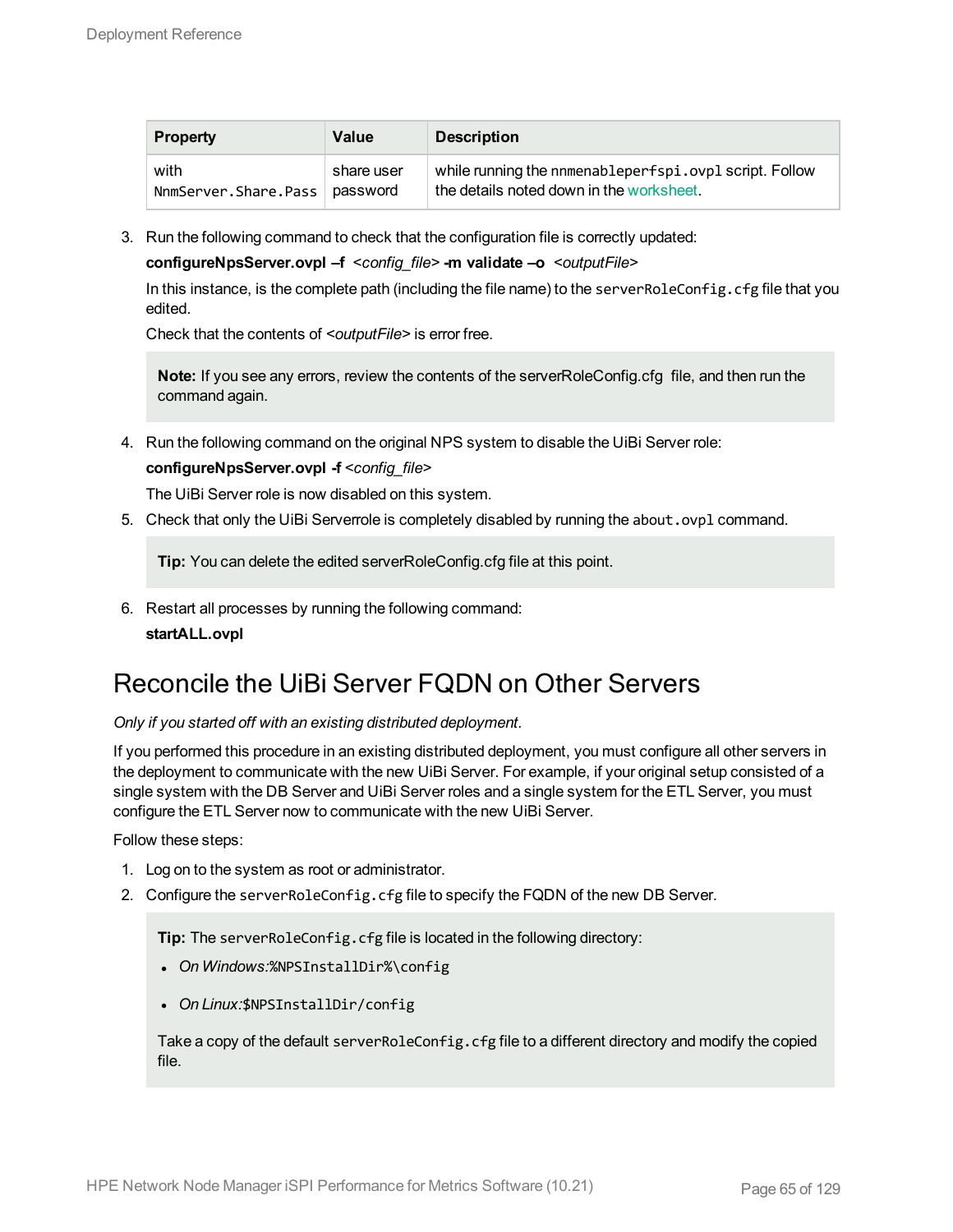Look for the properties that end with UiBiserver.hostname and set those properties to the new FQDN of the DB Server.

3. Run the following command to check that the configuration file is correctly updated:

**configureNpsServer.ovpl –f** *<config\_file>* **-m validate –o** *<outputFile>*

In this instance, is the complete path (including the file name) to the serverRoleConfig.cfg file that you edited.

Check that the contents of *<outputFile>* is error free.

**Note:** If you see any errors, review the contents of the serverRoleConfig.cfg file, and then run the command again.

4. Run the following command:

**configureNpsServer.ovpl -f** *<config\_file>*.

5. Restart all processes by running the following command: **startALL.ovpl**

### <span id="page-65-0"></span>Run the nnmenableperfspi.ovpl Script

After moving the UiBi Server role to a new system, you must run the nnmenableperfspi.ovpl script once again on the NNMi management server and you must provide the FQDN of the new UiBi Server this time.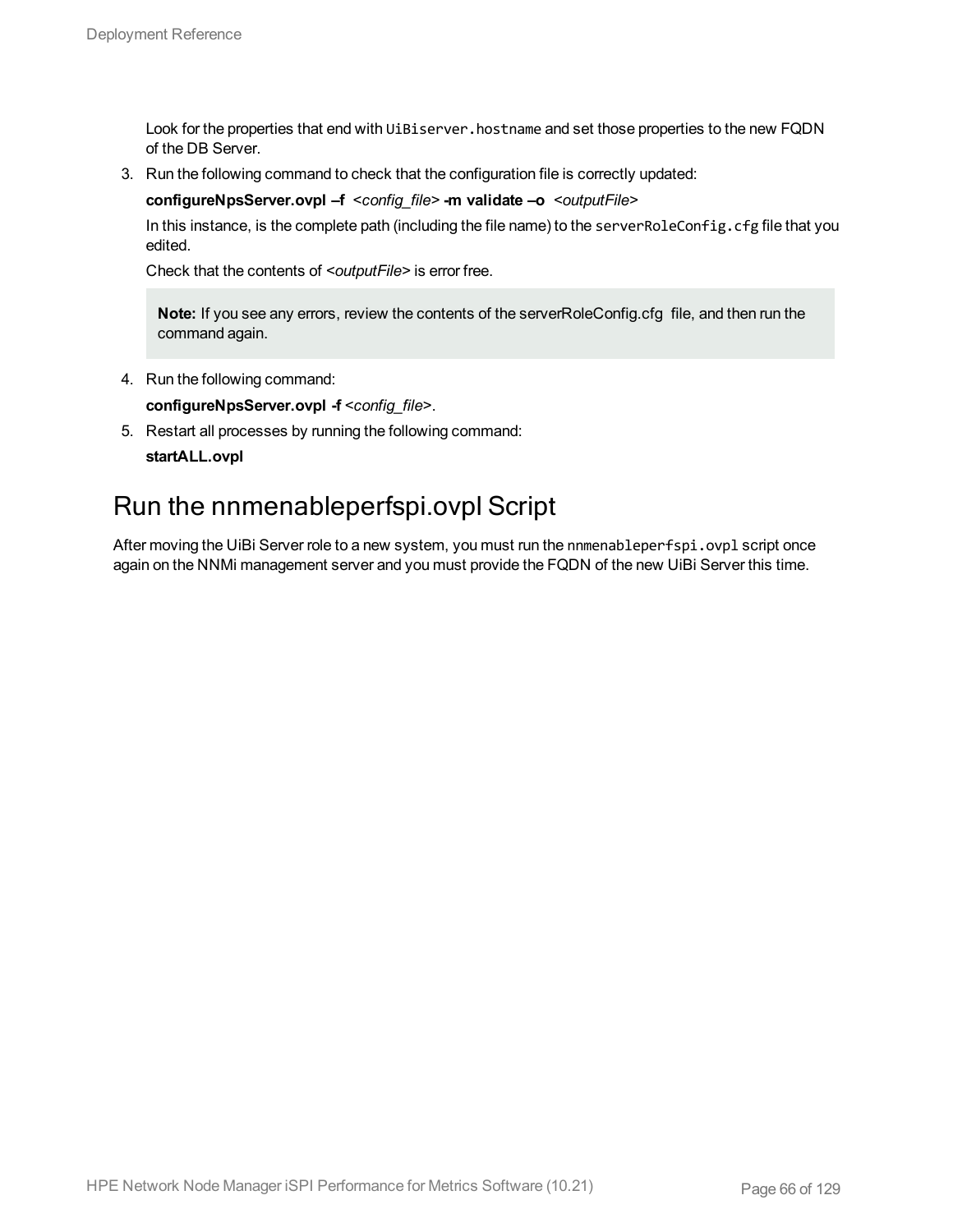# Modifying Data Retention Settings

By default, NPS is installed with the following settings:

- Daily data retention period: 800 days
- Hourly data retention period: 70 days
- Raw/detailed data retention period: 14 days

If you want to modify the data retention settings in a distributed deployment of NPS, follow these steps:

- 1. Decide the new retention periods. The retention period of the raw data must be smaller than the retention period of the hourly data; the retention period of the hourly data again must be smaller than that of the daily data.
- 2. Decide if the modified retention periods will apply to all Extension Packs or just to a subset of Extension Packs installed in the environment.
- 3. To modify the retention periods of all Extension Packs on a system with the ETL Server role:
	- a. Log on to the ETL Server as administrator or root.
	- b. Launch the NNM iSPI Performance Configuration window.

*On Windows*

Click **Start > All Programs > HP > NNM iSPI Performance > Configuration Utility**.

*On Linux*

Run the following command:

#### <span id="page-66-1"></span>**/opt/OV/NNMPerformanceSPI/bin/runConfigurationGUI.ovpl**

- c. Specify the changes in data retention settings, and then click **Apply**. The change is applied to all the Extension Packs that are installed (and enabled) on the system.
- d. If you have created an environment with multiple ETL Servers and want to change the data retention settings on the other ETL Servers, perform similar [step](#page-66-1)s (step a through step c) on them.
- <span id="page-66-0"></span>4. To configure different retention periods for different Extension Packs on an ETL Server:
	- a. Log on to the ETL Server as administrator or root.
	- b. Go to the following directory:

*On Windows*

%npsdatadir%\NNMPerformanceSPI\rconfig\*<Extension\_Pack\_Name>*

*On Linux*

/var/opt/OV/NNMPerformanceSPI/rconfig/*<Extension\_Pack\_Name>*

**Tip:** To find out the names of installed Extension Packs, run the following command:

**about.ovpl**

- c. Locate the customConfig.cfg file in this directory.
- d. Create an empty userConfig.cfg file, and then transfer all the parameters that are available in the customConfig.cfg file to the userConfig.cfg file.
- e. In the userConfig.cfgfile, change the values of the following properties to modify the data retention periods: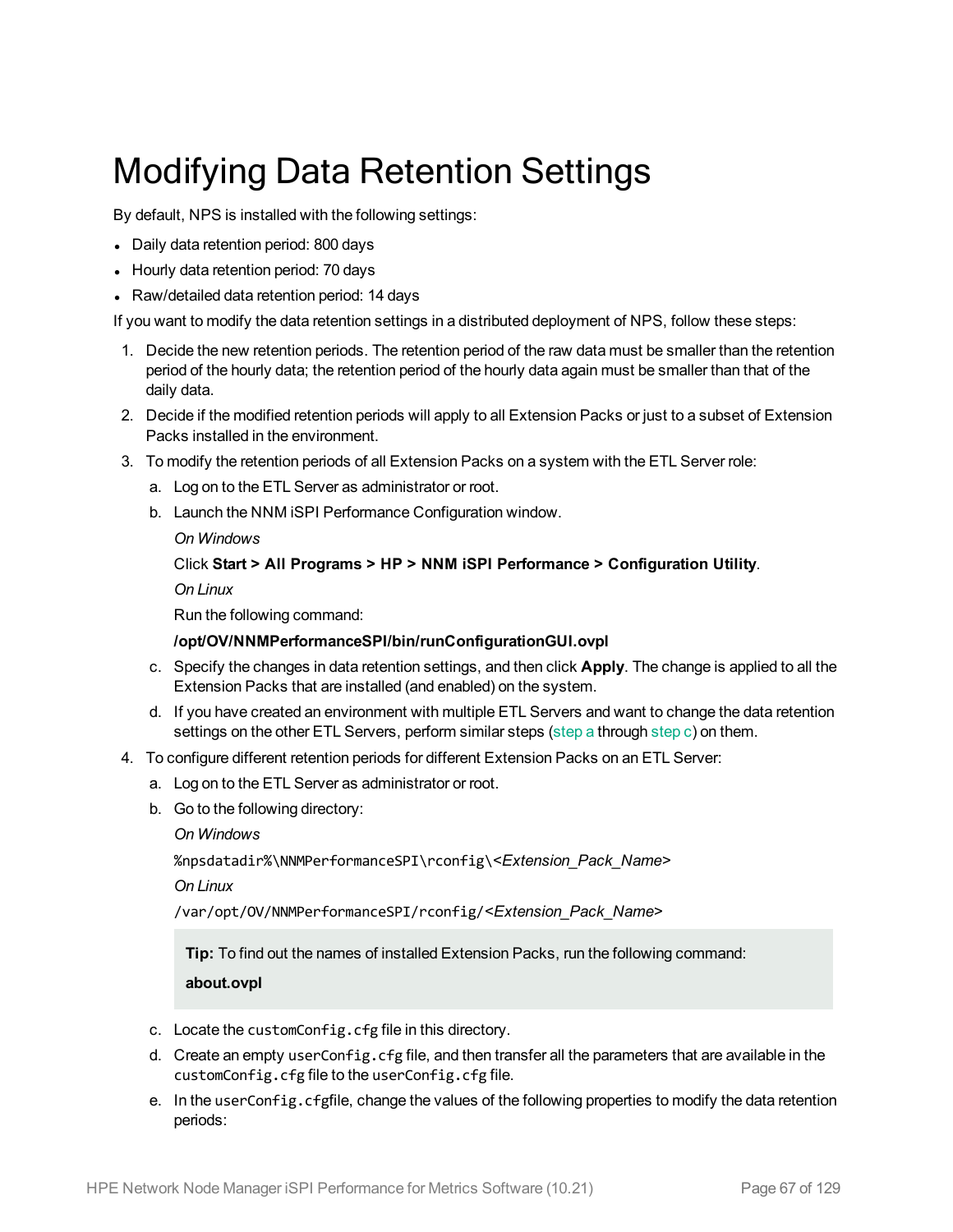- <sup>o</sup> PRSPI\_DataRetention\_Raw (for raw data)
- <sup>o</sup> PRSPI\_DataRetention\_Hour (for hourly data)
- <sup>o</sup> PRSPI\_DataRetention\_Day (for daily data)
- f. Save the userConfig.cfg file.
- g. Restart the ETL process for the changes to take effect by running the following commands:
	- <sup>o</sup> **stopETL.ovpl**
	- <sup>o</sup> **startETL.ovpl**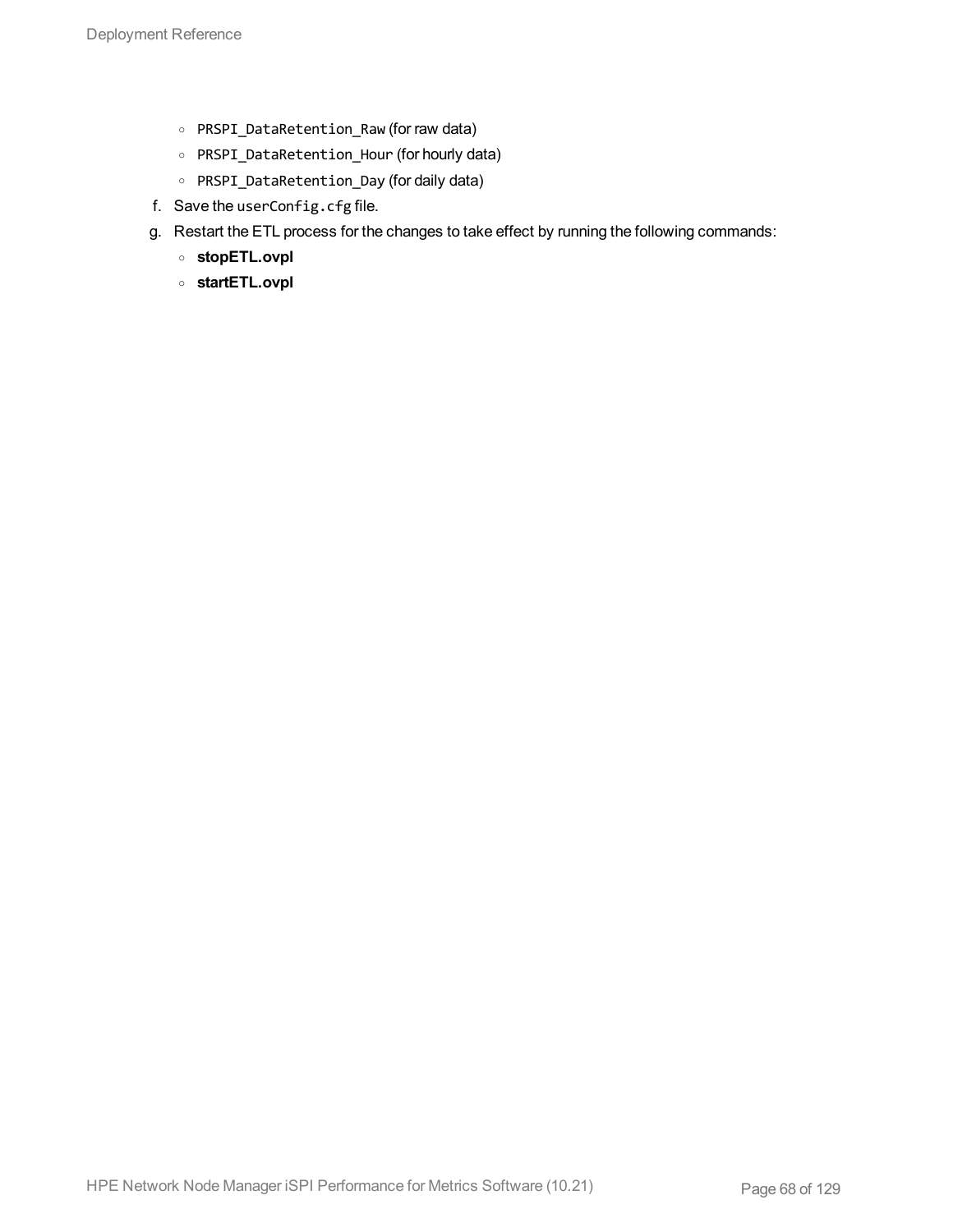# Part III: Upgrading an Existing Distributed Deployment of NPS

**Note:** The information in the *Upgrading an Existing Distributed Deployment of NPS* section provides instructions to upgrade NPS from an older version (10.00 or 10.10) to the version 10.20. You can apply the NPS 10.21 patch after the upgrade procedure is complete. For patch installation instructions, see "Installing Patches in a Distributed [Deployment](#page-80-0) of NPS" on page 81.

You can upgrade an existing distributed deployment of NPS to the current version.

**Tip:** If possible, take a backup of all the copies of the serverRoleConfig.cfg files that you used while assigning server roles.

To upgrade a distributed deployment of NPS, perform these tasks:

- 1. **Task 1:** ["Upgrade](#page-68-0) NPS" below
- 2. **Task 2:** ["Re-configure](#page-70-0) the DB Server Role" on page 71
- 3. **Task 3:** "Additional [Configuration](#page-71-0) Task on the UiBi Server" on page 72
- 4. **Task 4:** ["Upgrade](#page-72-0) All iSPIs" on page 73
- <span id="page-68-0"></span>5. **Task 5:** ["Post-Upgrade](#page-73-0) Steps" on page 74

# Upgrade NPS

- 1. Stop NPS services on the UiBi Server by running the following command: **stopALL.ovpl**
- 2. Stop NPS services on the ETL Servers by running the following command: **stopALL.ovpl**
- 3. Stop NPS services on the DB Server by running the following command:

#### **stopALL.ovpl**

4. Upgrade NPS to the current version on each system by following these steps:

**Note:** While upgrading NPS, follow this sequence:

- a. Upgrade the DB Server.
- b. Upgrade the UiBi Server.
- c. Upgrade the ETL Server.

Do not start upgrading the UiBi Server until the DB Server is completely upgraded; do not start upgrading the ETL Servers until the UiBi Server is completely upgraded.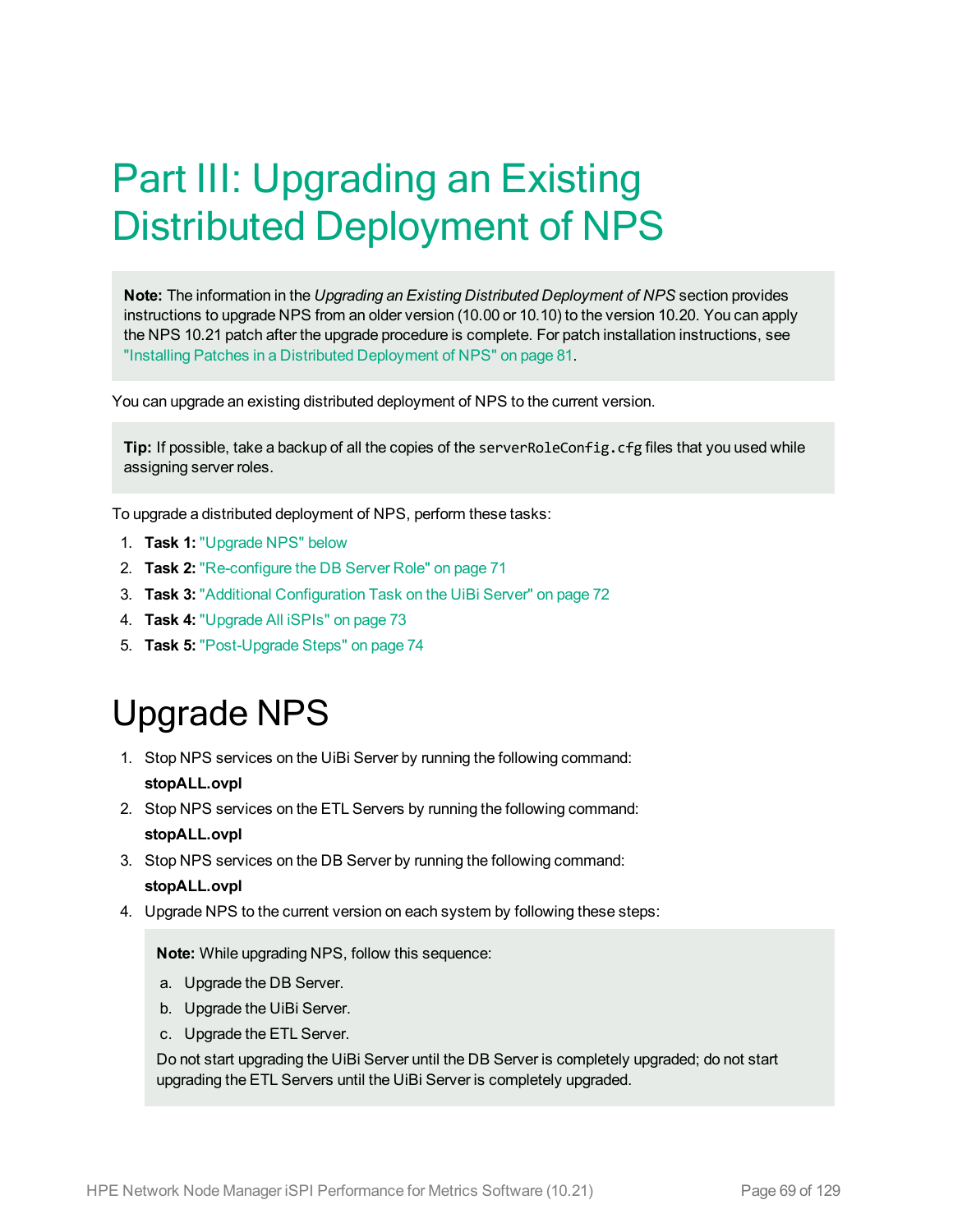- a. Extract the contents of the NNM iSPI Performance for Metrics media.
- b. Use the cd command to change to the media directory.
- c. From the media root, run the setup file (setup.exe for Windows; setup.bin for Linux). The installation wizard opens.

**Note:** *For Linux Only.* If you are performing these steps from a remote server by using an XServer, and if the DISPLAY variable is not set correctly, the following message may appear:

Choose locale.... ------------------------ 1- Deutsch ->2- English 3- Espanol 4- Francais CHOOSE LOCALE BY NUMBER: If you see this message, do not continue with the installation. Stop the installation by pressing **Ctrl+C**, make sure that the DISPLAY variable is set correctly, and then run the setup file again.

Select the language of the wizard, and then click **OK**.

If the application requirement check warnings dialog box opens, review the warning messages, take appropriate action, and then click **Continue**.

- d. On the Introduction page, click **Next**. The License Agreement page opens.
- e. Select **I accept the terms**, and click **Next**.
- f. When the upgrade check succeeds, click **Next**.

If the upgrade check shows warnings and errors, review the messages, take appropriate actions, and then click **Next**.

**Tip:** *For Linux only.* If the installer check shows necessary libraries are missing, click here.

To install missing libraries on the system, follow these steps:

- i. Note down the names of missing libraries indicated by the installation wizard.
- ii. Make sure the system is connected to the Internet and set up to work with Red Hat or SUSE package repositories.
- iii. To install each missing library, run the following command:

*On Red Hat Enterprise Linux*

**yum install***<library>*

**Tip:** You can specify multiple libraries in the command—each separated by a space. (For example, **yum install openmotif.x86\_64 libXp.x86\_64 libpng.x86\_64**.)

*On SUSE Linux Enterprise Server* **zypper install** *<library>*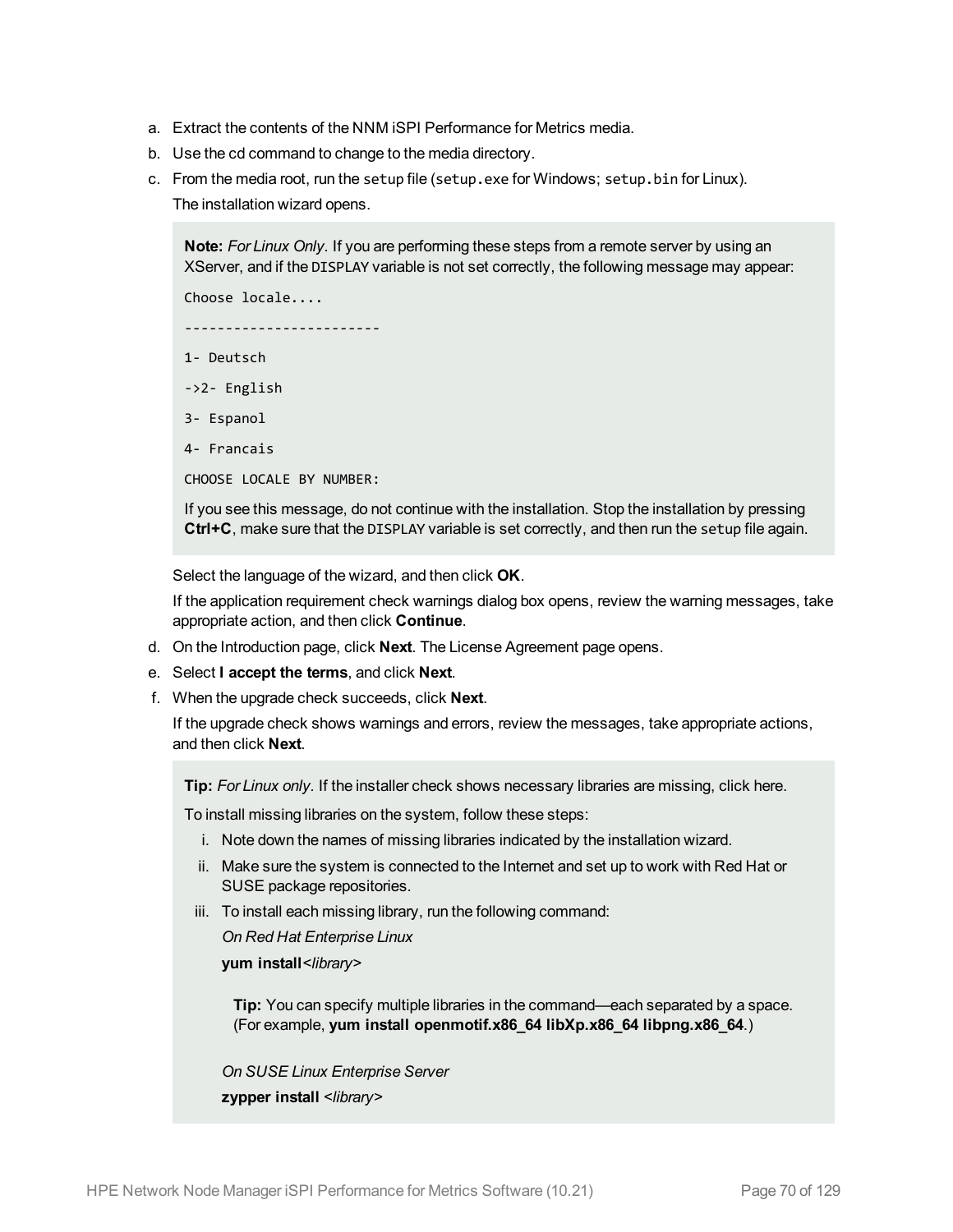In this instance, *<library>* is the name of the missing library as indicated by the installation wizard.

iv. Type **Y** to install the libraries.

The Pre-Upgrade Summary page opens.

- g. Make sure that the NNM iSPI Performance for Metrics–ExtensionPacks check box is not selected.
- h. Click **Upgrade**. The upgrade process begins.

Toward the end of the upgrade process, the HPE NNM iSPI Performance Configuration window opens.

On the DB Server and UiBi Server, click **Exit**.

**Note:** On the DB Server and UiBi Server, do not change any settings. Do not click **Start**.

After the upgrade procedure is complete, you cannot configure an NPS system in a distributed deployment to assume a different role.

On the ETL Server, make sure that the correct share path is specified, make sure that CIFS is selected as the sharing mode, and then click **Apply** if you had to make any changes; otherwise, click **Exit**.

# <span id="page-70-0"></span>Re-configure the DB Server Role

- 1. Log on to the DB Server as root or administrator.
- 2. Do one of the following:
	- Retrieve the copy of the serverRoleConfig.cfg file that was used to configure the server role on this system.

**Tip:** If you are unable to retrieve the copy of the serverRoleConfig.cfg file that was used before, follow the [alternative](#page-72-1) procedure.

• Alternatively, create a new copy of the serverRoleConfig.cfg file:

Create a new serverRoleConfig.cfg file by following the instructions in the ["Assign](#page-29-0) Roles" on page [30](#page-29-0) section.

3. Configure the DB Server role again by running the following command:

### **configureNpsServer.ovpl -f***<config\_file>*

In this instance, *<config file>* is the name (with the full path) of the configuration file.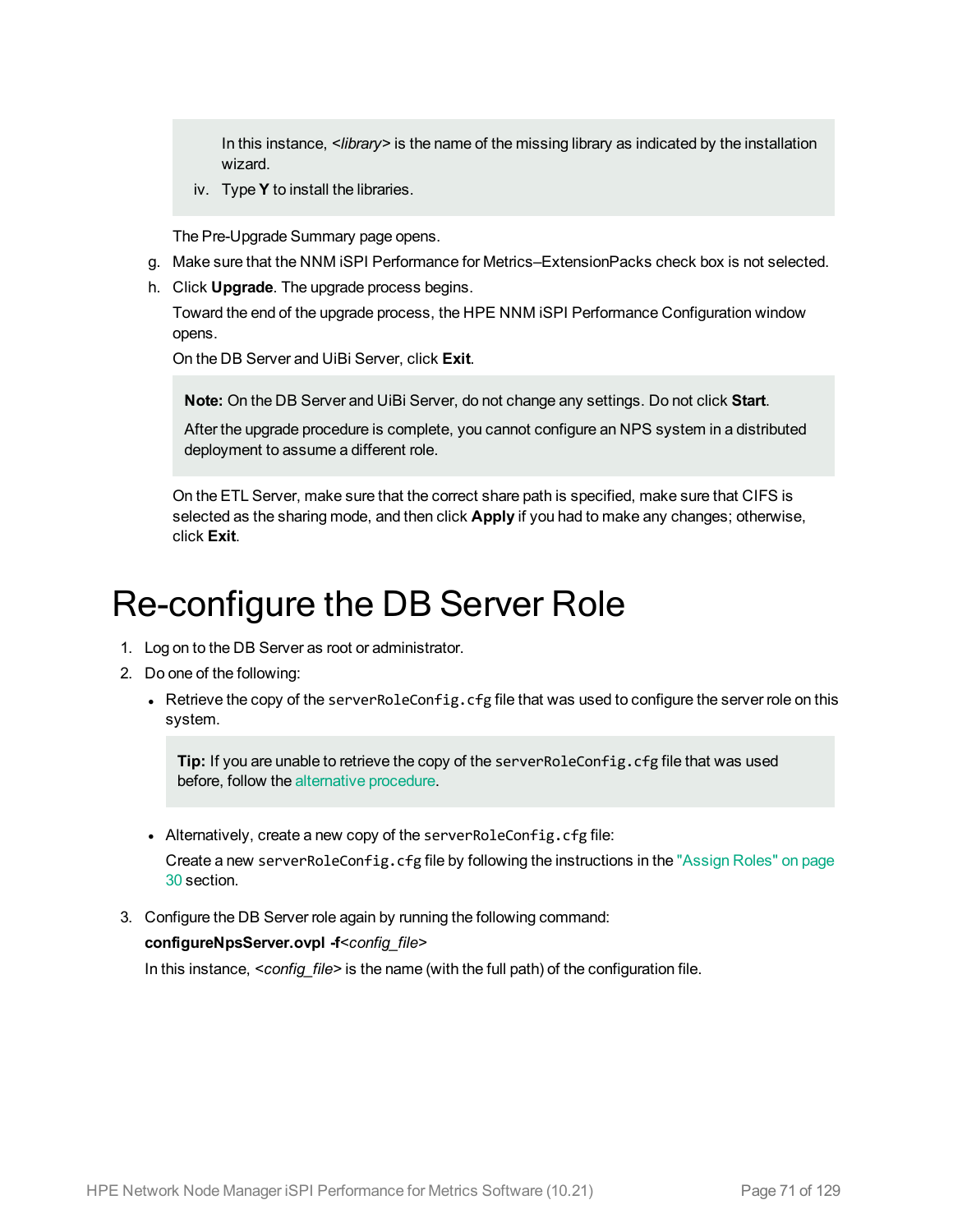# <span id="page-71-0"></span>Additional Configuration Task on the UiBi Server

- 1. Log on to the UiBi Server as root or administrator.
- 2. Do one of the following:
	- Reconfigure the serverRoleConfig.cfg file:
		- i. Retrieve the copy of the serverRoleConfig.cfg file that was used to configure the server role on this system.

**Tip:** If you are unable to retrieve the copy of the serverRoleConfig.cfg file that was used before, follow the [alternative](#page-72-1) procedure.

ii. Add the following properties:

UiBi.NnmServer.Hostname =

UiBi.NnmServer.Share.Name =

UiBi.NnmServer.Share.User =

UiBi.NnmServer.Share.Pass =

iii. Set the newly added properties to the following values:

| <b>Property</b>           | Value                                                                                                                          |
|---------------------------|--------------------------------------------------------------------------------------------------------------------------------|
| UiBi.NnmServer.Hostname   | Type the FQDN of the NNMi management server.                                                                                   |
| UiBi.NnmServer.Share.Name | Type the name of the network share created on the NNMi<br>management server while running the<br>nnmenableperfspi.ovpl script. |
| UiBi.NnmServer.Share.User | Type the name of the user account specified while running<br>the nnmenableperfspi.ovpl script.                                 |
| UiBi.NnmServer.Share.Pass | Type the password of the above user account.                                                                                   |

- iv. Save the file.
- Alternatively, create a new copy of the serverRoleConfig.cfg file:

Create a new serverRoleConfig.cfg file by following the instructions in the ["Assign](#page-29-0) Roles" on page [30](#page-29-0) section.

3. Configure the UiBi Server role again by running the following command:

### **configureNpsServer.ovpl -f** *<config\_file>*

In this instance, *<config\_file>* is the name (with the full path) of the configuration file.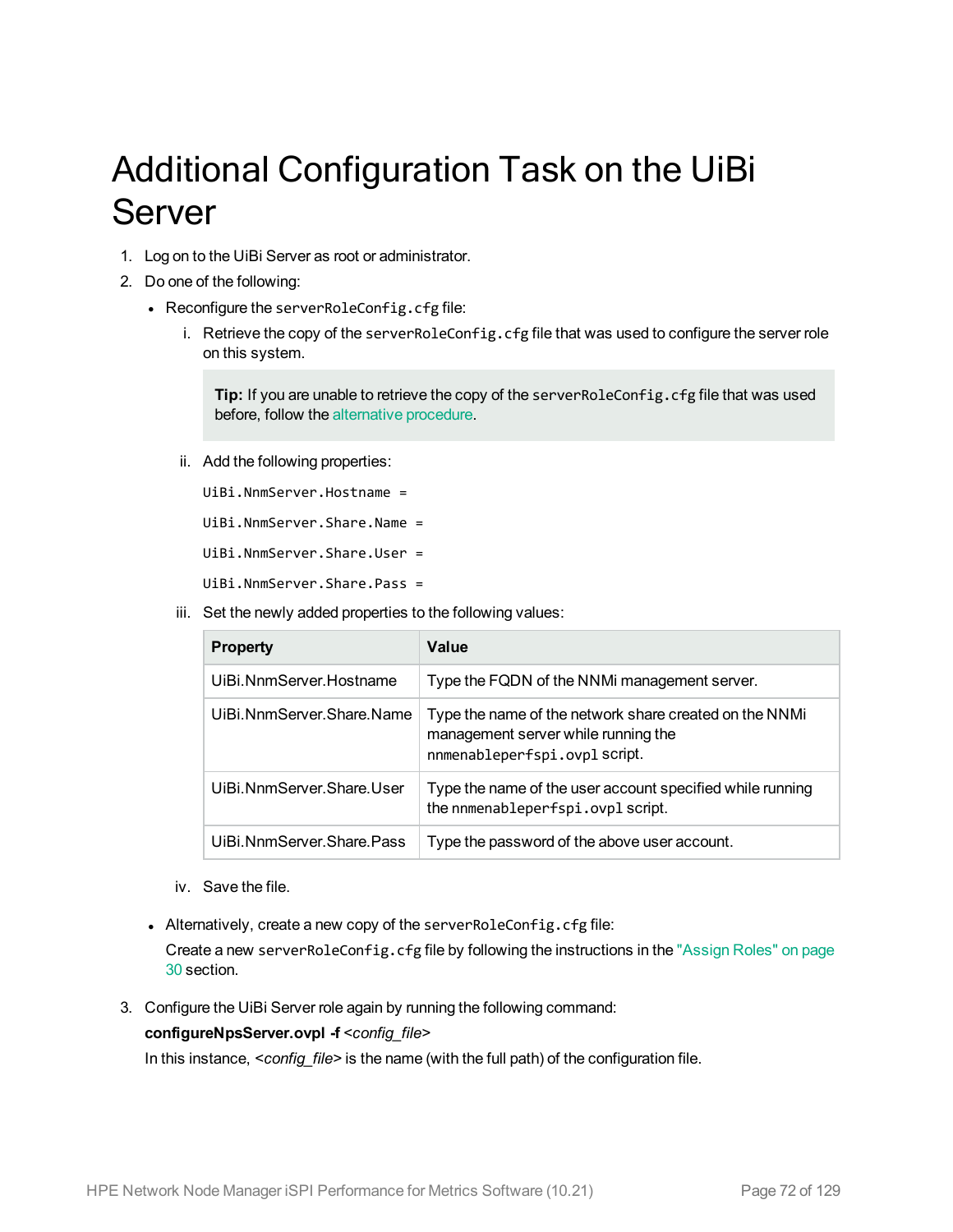## Re-configure the ETL Server Role

- 1. Log on to the ETL Server as root or administrator.
- 2. Do one of the following:
	- Retrieve the copy of the serverRoleConfig.cfg file that was used to configure the server role on this system.

**Tip:** If you are unable to retrieve the copy of the serverRoleConfig.cfg file that was used before, follow the [alternative](#page-72-0) procedure.

<span id="page-72-0"></span>• Alternatively, create a new copy of the serverRoleConfig.cfg file:

Create a new serverRoleConfig.cfg file by following the instructions in the ["Assign](#page-29-0) Roles" on page [30](#page-29-0) section.

3. Configure the ETL Server role again by running the following command:

#### **configureNpsServer.ovpl -f** *<config\_file>*

In this instance, *<config file>* is the name (with the full path) of the configuration file.

## Upgrade All iSPIs

Upgrade all other iSPIs to 10.21. Follow the information in the iSPI documentation.

If you are using the NNM iSPI Performance for Metrics Extension Packs, do one of the following:

• In a single-ETL Server deployment, log on to the ETL Server as root or administrator, and then run the following commands:

*On Windows:*

- a. **%npsinstalldir%\bin\metricsExtensionPacks.ovpl install**
- b. **%npsinstalldir%\bin\installPathHealth.ovpl**

*On Linux:*

- a. **/opt/OV/NNMPerformanceSPI/bin/metricsExtensionPacks.ovpl install**
- b. **/opt/OV/NNMPerformanceSPI/bin/installPathHealth.ovpl**
- In a multi-ETL Server deployment, log on (as root or administrator) to the ETL Server where the NNM iSPI Performance for Metrics Extension Packs were originally installed, and then run the following command:

*On Windows:*

- a. **%npsinstalldir%\bin\metricsExtensionPacks.ovpl install**
- b. **%npsinstalldir%\bin\installPathHealth.ovpl**

*On Linux:*

- a. **/opt/OV/NNMPerformanceSPI/bin/metricsExtensionPacks.ovpl install**
- b. **/opt/OV/NNMPerformanceSPI/bin/installPathHealth.ovpl**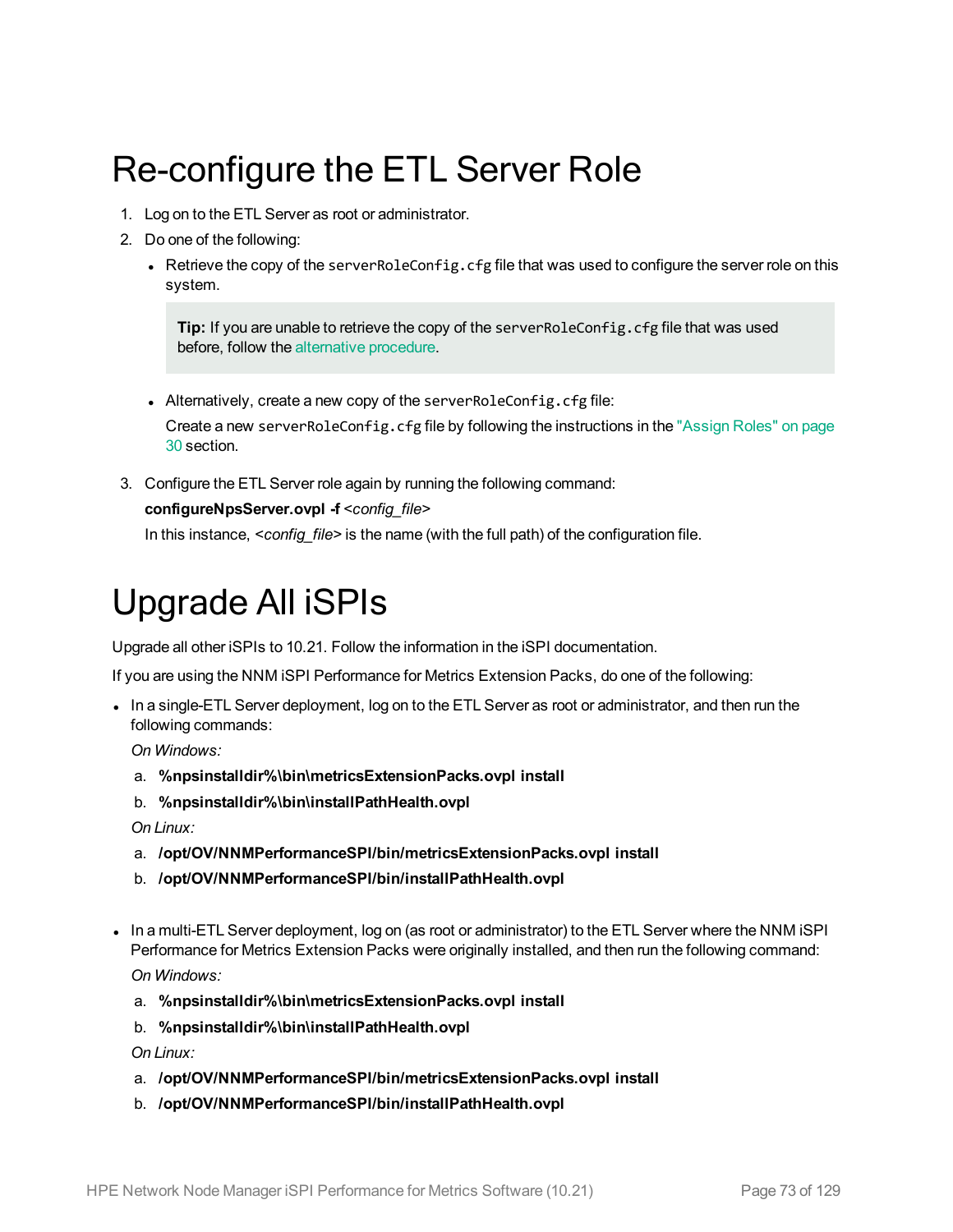### Post-Upgrade Steps

1. Run the nnmenableperfspi.ovpl script on the NNMi management server.

**Tip:** To provide the same configuration details that existed prior to upgrading NPS to the current version, see the contents of the following file:

(The file does not store the password.) *On Linux:* /var/opt/OV/log/nnmenableperfspi.txt *On Windows:* %nnmdatadir%\log\nnmenableperfspi.txt

#### **When NNMi is installed on Linux**

- a. Log on to the NNMi management server as root.
- b. If the /var/opt directory on the NNMi management server is on a mounted file system, you must perform the following additional steps:
	- i. Open the /etc/fstab file with a text editor.
	- ii. Find the line that starts with the following:

*<file\_system> <mount\_point>*

*<file\_system>* is the /var/opt directory (either /var or /var/opt)

- iii. In the line, add ac1 to the list of options.
- iv. Save the file.
- v. Run the following command to remount /var/opt:

#### **mount -o remount /var/opt**

Or

#### **mount -o remount /var**

c. Go to the following directory:

/opt/OV/bin

- d. To run the script in the interactive mode:
	- i. Run the following command:

#### **./nnmenableperfspi.ovpl**

The script prompts you for the fully qualified domain name of the NPS system.

ii. Type the fully qualified domain name of the system on which you want to assign the UiBi Server role, and then press **Enter**.

The script verifies the availability of the NPS system with a ping command.

After successful verification, the script prompts you to specify the port that will be used by the NPS system.

iii. Type a port number that is available for use, and then press **Enter**.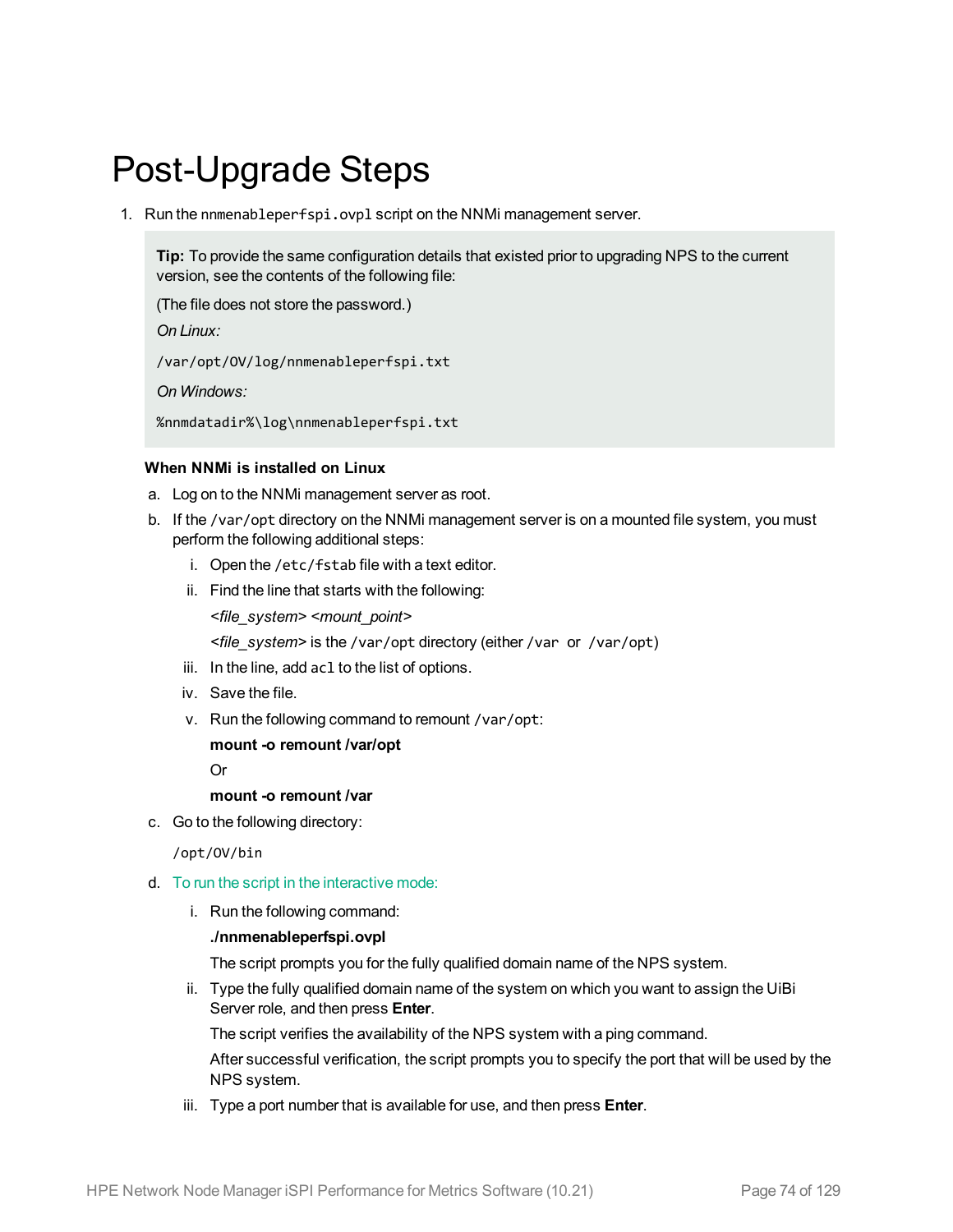The script prompts you to specify the communication protocol for NPS.

iv. Type HTTPS if want to use the secure communication mode, and then press **Enter**.

If you want to use the non-secure HTTP mode of communication, press **Enter** without specifying anything.

The script prompts you to choose the type of file-sharing technique to exchange data between the NNMi management server and the NPS system. Available options are **CIFS**1 and **NFS**2.

v. Type **CIFS** or **NFS**, and then press **Enter**.

**Note:** While creating a distributed deployment of NPS, choose NFS only if NNMi and all NPS system are on Linux. If you select NFS, make sure to apply the NNM iSPI Performance for Metrics 10.21 patch after completing the procedure of creating the distributed deployment of NPS. For instructions to install the 10.21 patch, see ["Installing](#page-80-0) Patches in a Distributed [Deployment](#page-80-0) of NPS" on page 81.

The script enables the evaluation license of the NNM iSPI Performance for Metrics on the NNMi management server, adds new items under the **Actions** menu, and enables file sharing between the NNMi management server and the NPS system.

Follow these steps:

A. The script prompts you to specify a user name that will be assigned as the owner of the shared file system.

Type a user name of your choice, and then press **Enter**. You need not type a pre-existing user name.

The script prompts you to type a password for the user that it is going to create.

B. Type a password that meets the operating system's password policy requirements, and then press **Enter**.

The script prompts you to specify the directory that will be used as the shared file system.

C. Type the complete path to the directory that you want to use as the shared file system between the NNMi management server and the NPS system, and then press **Enter**

The script performs the following tasks:

- Enables the evaluation license of the NNM ISPI Performance for Metrics on the NNMi management server
- Adds menu items under the Actions menu in the NNMi console to launch the NPS console
- Creates the shared file system
- Creates a user (if necessary) that can access the newly created shared file system

#### e. To run the script in the non-interactive (silent) mode:

i. In a text editor, add the following content:

spiHost=

spiPort=

<sup>1</sup> Common Internet File System (CIFS) is an application-layer file sharing protocol. <sup>2</sup>Network File Share (NFS) is a file sharing protocol between systems running on UNIX/Linux.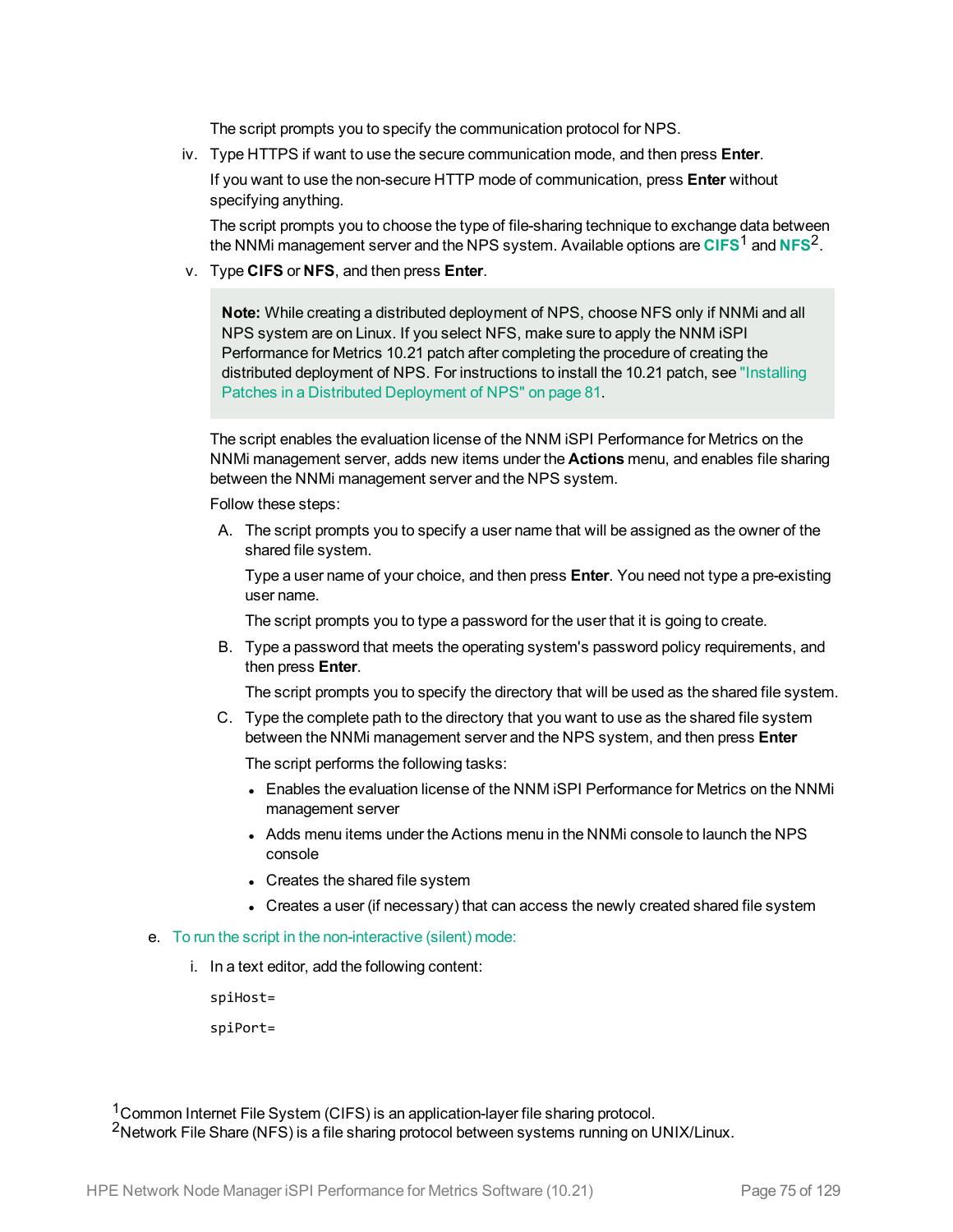spiProtocol=

shareType=

userName=

password=

shareName=

sharedDir=

ii. Specify a value for each parameter:

| <b>Parameter</b> | <b>Description</b>                                                                                                                                                                                                     |
|------------------|------------------------------------------------------------------------------------------------------------------------------------------------------------------------------------------------------------------------|
| spiHost          | Type the fully qualified domain name of the system on which you want to<br>assign the UiBi Server role.                                                                                                                |
| spiPort          | Type the port that will be used by the NPS system. Type a port number that is<br>available for use.                                                                                                                    |
| spiProtocol      | Type HTTPS if want to use the secure communication mode.                                                                                                                                                               |
|                  | Type HTTP if you want to use the non-secure mode of communication.                                                                                                                                                     |
| shareType        | Type CIFS.                                                                                                                                                                                                             |
| userName         | Type a user name of your choice. You need not type a pre-existing user name.<br>This user name that will be assigned as the owner of the shared file system.                                                           |
| password         | Type the password of the above user. The password must meet the operating<br>system's password policy requirements.                                                                                                    |
| shareName        | Type a name of your choice for the shared file system.                                                                                                                                                                 |
| sharedDir        | Specify the directory that will be used as the shared file system.<br>Type the complete path to the directory that you want to use as the shared file<br>system between the NNMi management server and the NPS system. |

- iii. Save the file on the NNMi management server.
- iv. Run the following command:

#### **./nnmenableperfspi.ovpl -f** *<configFile>*

In this instance, *<configFile>* is the name of the configuration file (with complete path to the file).

The script performs the following tasks:

- <sup>l</sup> Enables the evaluation license of the NNM iSPI Performance for Metrics on the NNMi management server
- Adds menu items under the Actions menu in the NNMi console to launch the NPS console
- Creates the shared file system
- Creates a user (if necessary) that can access the newly created shared file system

#### **When NNMi is Installed on Windows**

a. Log on to the NNMi management server as Administrator.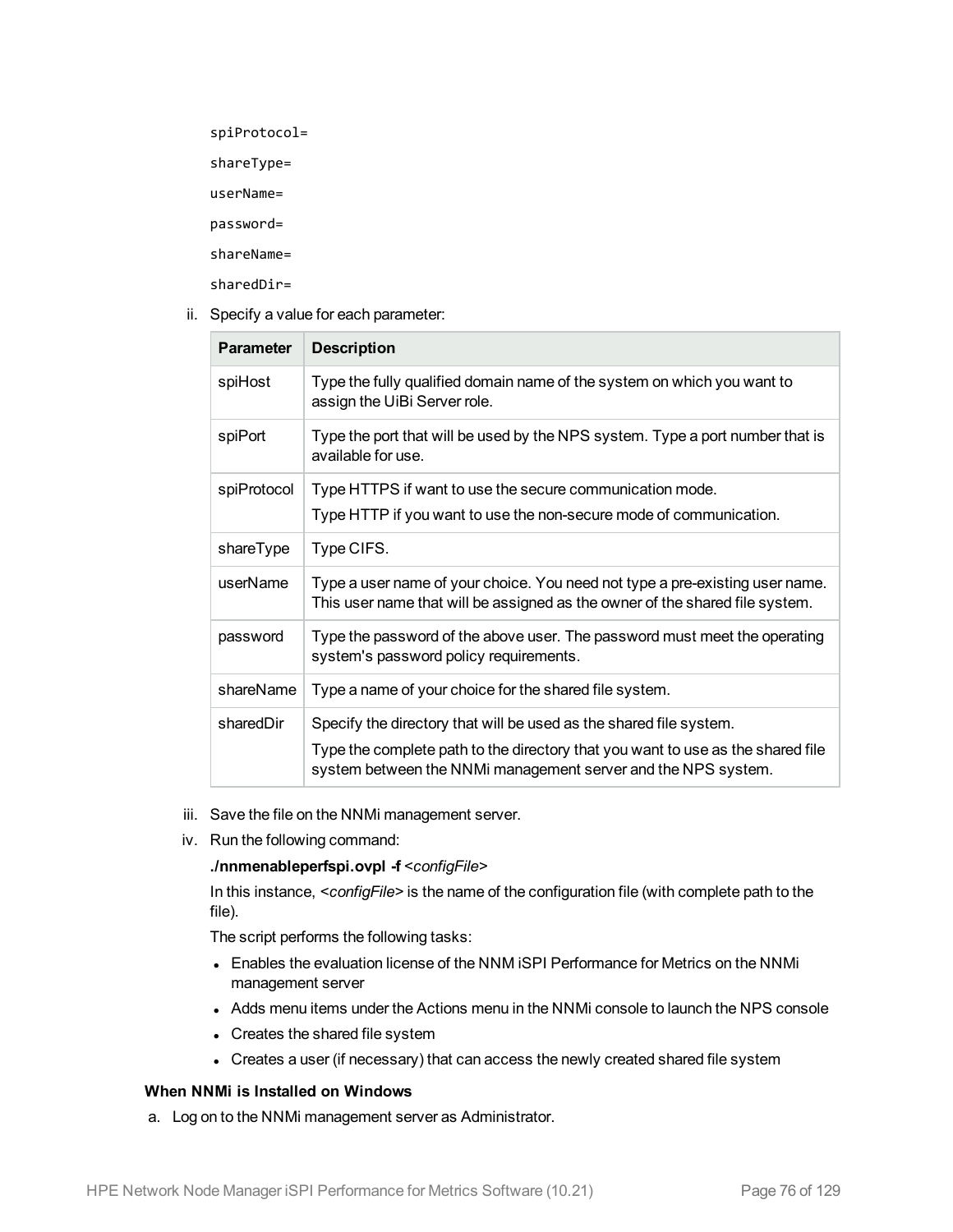b. Go to the following directory:

%nnminstalldir%\bin

#### c. To run the script in the interactive mode:

i. Run the following command:

#### **nnmenableperfspi.ovpl**

The script prompts you for the fully qualified domain name of the NPS system.

ii. Type the fully qualified domain name of the system on which you want to assign the UiBi Server role, and then press **Enter**.

The script verifies the availability of the NPS system with a ping command.

After successful verification, the script prompts you to specify the port that will be used by the NPS system.

iii. Type a port number that is available for use, and then press **Enter**.

The script prompts you to specify the communication protocol for NPS.

iv. Type HTTPS if want to use the secure communication mode, and then press **Enter**.

If you want to use the non-secure HTTP mode of communication, press **Enter** without specifying anything.

The script prompts you to choose the type of file-sharing technique to exchange data between the NNMi management server and the NPS system.

v. When you use a Windows NNMi management server, you must choose only the **CIFS**1 protocol for file sharing.

Type CIFS, and then press **Enter**.

The script prompts you to specify a user name that will be assigned as the owner of the shared file system.

vi. Type a user name of your choice, and then press **Enter**. You need not type a pre-existing user name.

**Tip:** If you specify a user name that does not already exists, the script creates a new local user (and not a Windows domain user).

You can specify a pre-existing Windows domain user.

Always use the following format while specifying a pre-existing domain user name:

*<domain>***\***<user\_name>*

In this instance, *<domain>*is the domain name and *<user\_name>* is the user name.

The script prompts you to specify a password of the user that it is going to create.

vii. Type a password that meets the operating system's password policy requirements, and then press **Enter**.

The script prompts you to specify the directory that will be used as the shared file system.

viii. Type the complete path to the directory that you want to use as the shared file system between the NNMi management server and the NPS system, and then press **Enter**.

<sup>1</sup> Common Internet File System (CIFS) is an application-layer file sharing protocol.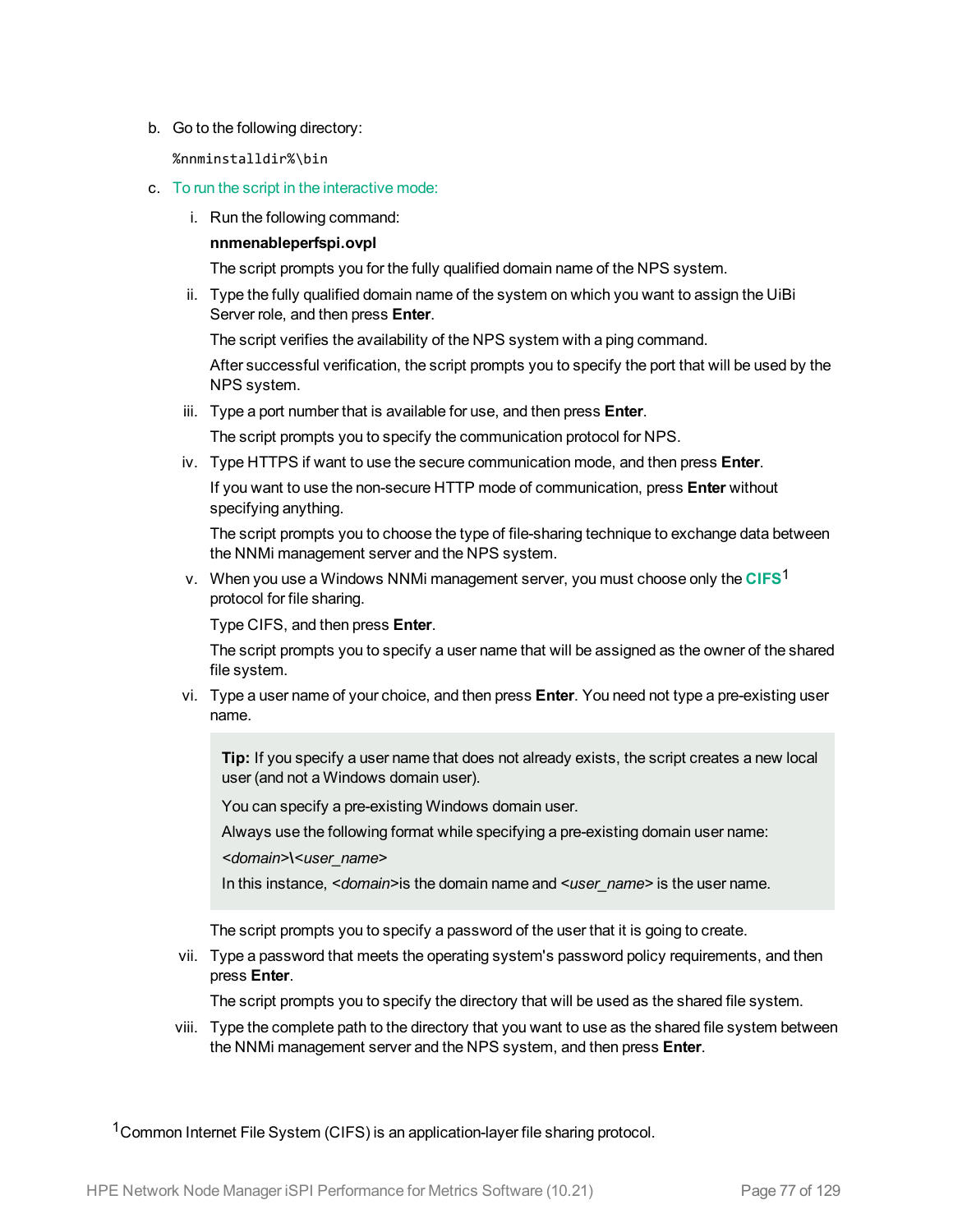The script performs the following tasks:

- Enables the evaluation license of the NNM iSPI Performance for Metrics on the NNMi management server
- Adds menu items under the Actions menu in the NNMi console to launch the NPS console
- Creates the shared file system
- Creates a user (if necessary) that can access the newly created shared file system
- d. To run the script in the non-interactive (silent) mode:
	- i. In a text editor, add the following content:

spiHost= spiPort= spiProtocol= shareType= userName= password= shareName= sharedDir=

ii. Specify a value for each parameter:

| <b>Parameter</b> | <b>Description</b>                                                                                                                                                                           |
|------------------|----------------------------------------------------------------------------------------------------------------------------------------------------------------------------------------------|
| spiHost          | Type the fully qualified domain name of the system on which you want to<br>assign the UiBi Server role.                                                                                      |
| spiPort          | Type the port that will be used by the NPS system. Type a port number that is<br>available for use.                                                                                          |
| spiProtocol      | Type the communication protocol for NPS.<br>Type HTTPS if want to use the secure communication mode. Type HTTP if<br>you want to use the non-secure mode of communication.                   |
| shareType        | Type CIFS.<br>When NNMi is installed on Windows, you can use only the CIFS <sup>1</sup> protocol.                                                                                            |
| userName         | Type a user name of your choice, and then press <b>Enter</b> . You need not type a<br>pre-existing user name.                                                                                |
|                  | Tip: If you specify a user name that does not already exists, the script<br>creates a new local user (and not a Windows domain user).<br>You can specify a pre-existing Windows domain user. |
|                  |                                                                                                                                                                                              |

<sup>1</sup> Common Internet File System (CIFS) is an application-layer file sharing protocol.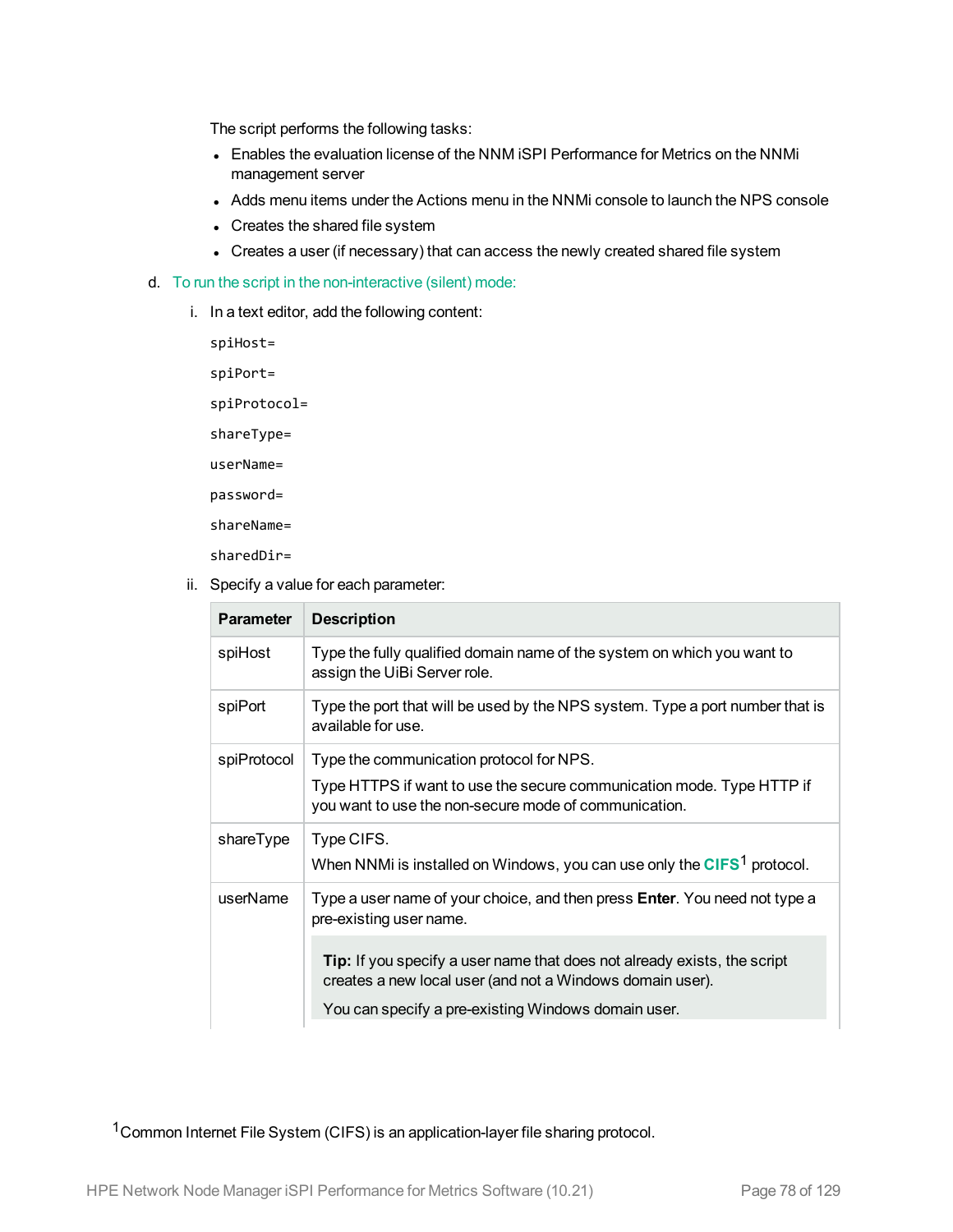| <b>Parameter</b> | <b>Description</b>                                                                                                                                                                                                                                              |
|------------------|-----------------------------------------------------------------------------------------------------------------------------------------------------------------------------------------------------------------------------------------------------------------|
|                  | Always use the following format while specifying a pre-existing domain<br>user name:<br><domain>\<user name=""><br/>In this instance, <math>\le</math> domain &gt; is the domain name and <math>\le</math> user name &gt; is the<br/>user name.</user></domain> |
| password         | Type the password of the above user.                                                                                                                                                                                                                            |
| shareName        | Type a name of your choice for the shared file system.                                                                                                                                                                                                          |
| sharedDir        | Specify the directory that will be used as the shared file system.<br>Type the complete path to the directory that you want to use as the shared file<br>system between the NNMi management server and the NPS system.                                          |

- iii. Save the file on the NNMi management server.
- iv. Run the following command:

#### **nnmenableperfspi.ovpl -f** *<configFile>*

In this instance, *<configFile>* is the name of the configuration file (with complete path to the file).

- 2. Log on to the DB Server, and then run the following commands:
	- a. **stopALL.ovpl**
	- b. **startALL.ovpl**
- 3. Log on to the UiBi Server, and then run the following commands:
	- a. **stopALL.ovpl**
	- b. **startALL.ovpl**
- 4. Log on to each ETL Server, and then follow these steps:

**Note:** In an environment with multiple ETL Servers, perform this step on each system where the ETL Server role is enabled.

a. Run the following command to change the default SDK password:

*On Windows:* **%ovinstalldir%\NNMPerformanceSPI\bin\changeSdkUserPwd.ovpl -u npssdkuser -p** *<password>*

*On Linux:* **/opt/OV/NNMPerformanceSPI/bin/changeSdkUserPwd.ovpl -u npssdkuser -p** *<password>*

In this instance, *<password>* is a password of your choice.

**Note:** In an environment with multiple ETL Servers, you must set the identical password on each ETL Server.

b. Run the following commands to restart NPS: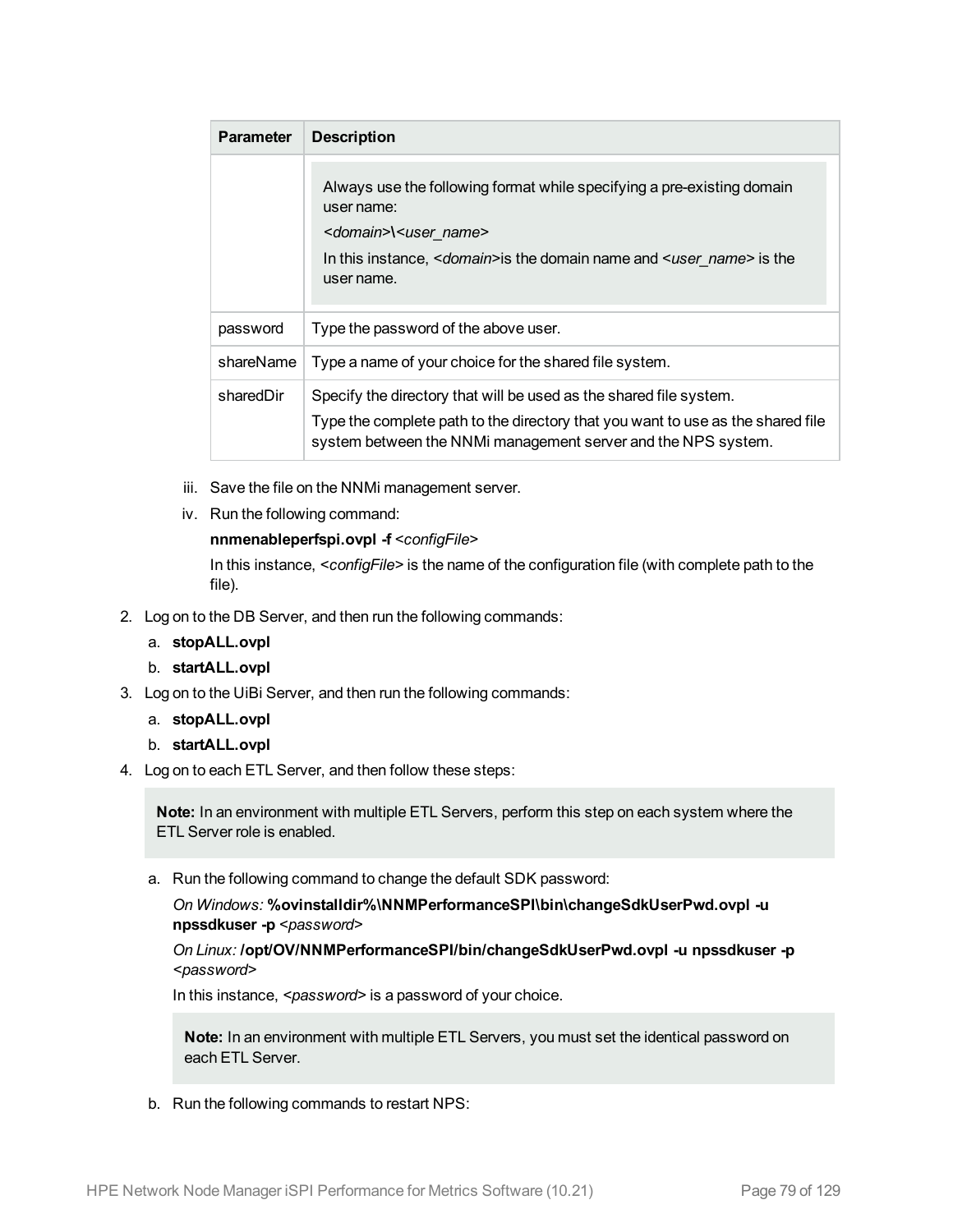- i. **stopALL.ovpl**
- ii. **startALL.ovpl**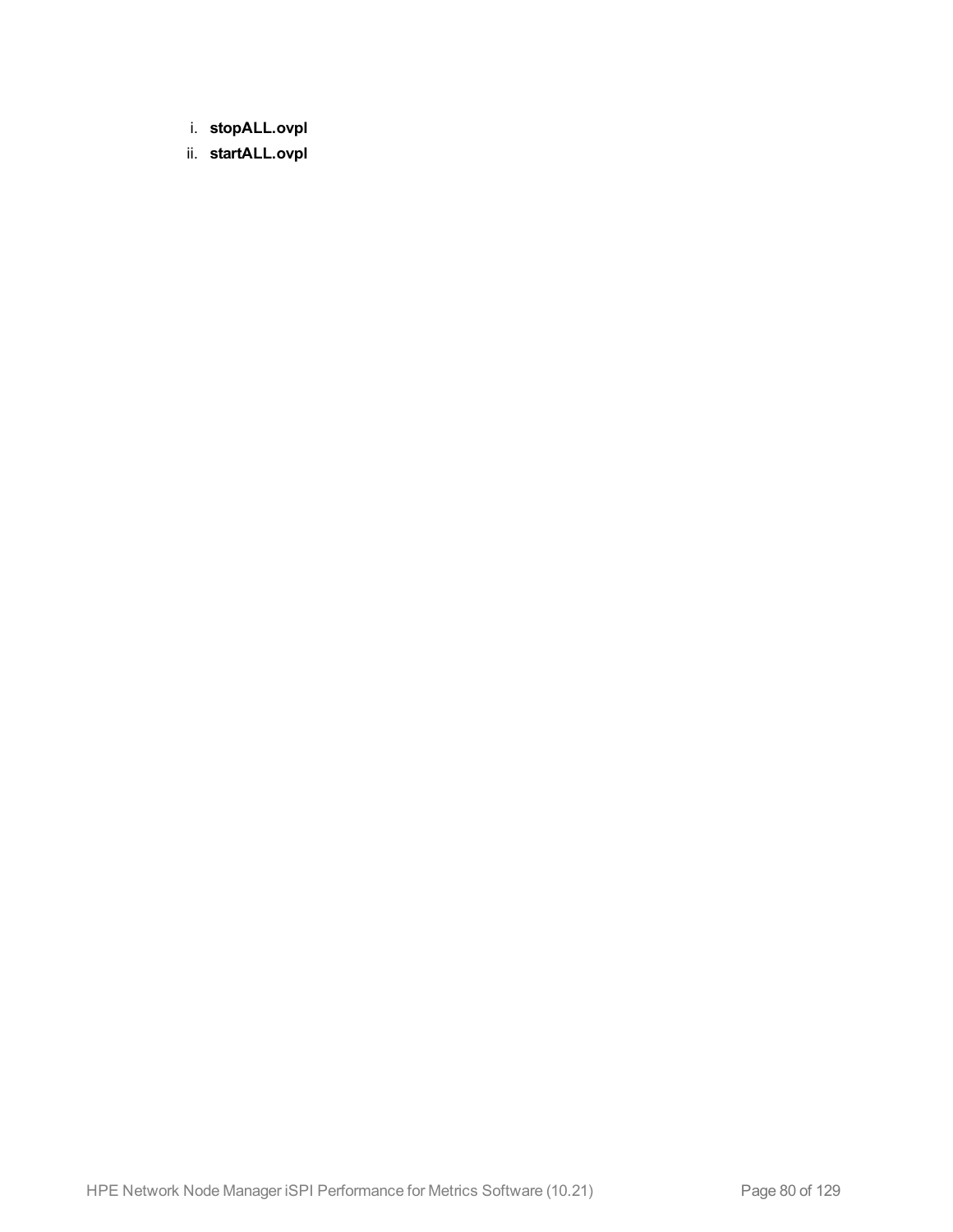# <span id="page-80-0"></span>Part IV: Installing Patches in a Distributed Deployment of NPS

This section of the document provides step-by-step instructions to apply a patch on NPS in a distributed environment.

### Installing a Patch to a Distributed Deployment of NPS

**Tip:** As a precaution, take a backup of NPS data on all the servers and all the copies of the serverRoleConfig.cfg files that you used while assigning server roles.

1. Stop NPS services on the UiBi Server by running the following command:

#### **stopALL.ovpl**

2. Stop NPS services on the ETL Servers by running the following command:

#### **stopALL.ovpl**

3. Stop NPS services on the DB Server by running the following command:

#### **stopALL.ovpl**

4. Apply the patch to NPS using the instructions provided with the patch. Follow the patch installation steps given in the patch document, and ensure that the patch is installed successfully.

**Note:** Apply the patch in the following sequence:

- a. DB Server
- b. UiBi Server
- c. ETL Server

Do not apply patch to the UiBi Server until the patch is applied to DB Server; do not apply patch to the ETL Servers until the patch is applied to the UiBi Server.

### Configuration Task on the ETL Server

- 1. Log on to the ETL Server as root or administrator.
- 2. Do one of the following:
	- Retrieve the copy of the serverRoleConfig.cfg file that was used to configure the server role on this system.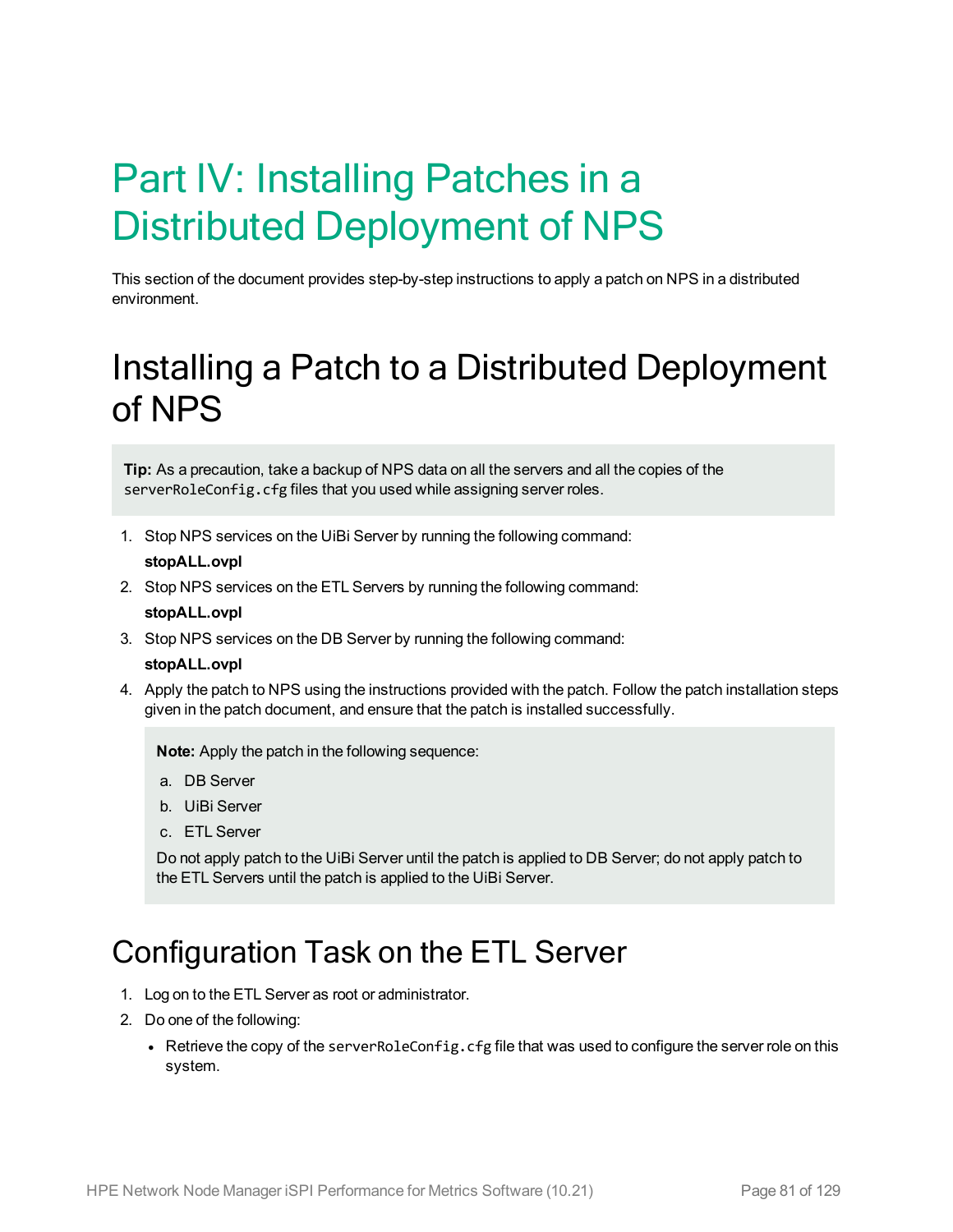**Tip:** If you are unable to retrieve the copy of the serverRoleConfig.cfg file that was used before, follow the [alternative](#page-81-0) procedure.

- <span id="page-81-0"></span>• Alternatively, create a new copy of the serverRoleConfig.cfg file by following the instructions in the ["Assign](#page-29-0) Roles" on page 30 section.
- 3. Configure the ETL Server role again by running the following command:

**configureNpsServer.ovpl -f** *<config\_file>*

In this instance, *<config\_file>* is the name (with the full path) of the configuration file.

### Additional Configuration Steps

1. Run the nnmenableperfspi.ovpl script on the NNMi management server by following the instructions in the ["Enabling](#page-21-0) NNMi to Work with NPS" on page 22 section.

**Tip:** To provide the same configuration details that existed prior to applying the patch, see the contents of the following file:

(The file does not store the password.)

*On Linux:*

/var/opt/OV/log/nnmenableperfspi.txt

*On Windows:*

%nnmdatadir%\log\nnmenableperfspi.txt

- 2. Log on to the DB Server, and then run the following commands:
	- a. **stopALL.ovpl**
	- b. **startALL.ovpl**
- 3. Log on to the UiBi Server, and then run the following commands:
	- a. **stopALL.ovpl**
	- b. **startALL.ovpl**
- 4. Log on to each ETL Server, and then run the following commands:

**Note:** In an environment with multiple ETL Servers, perform this step on each system where the ETL Server role is enabled.

- a. **stopALL.ovpl**
- b. **startALL.ovpl**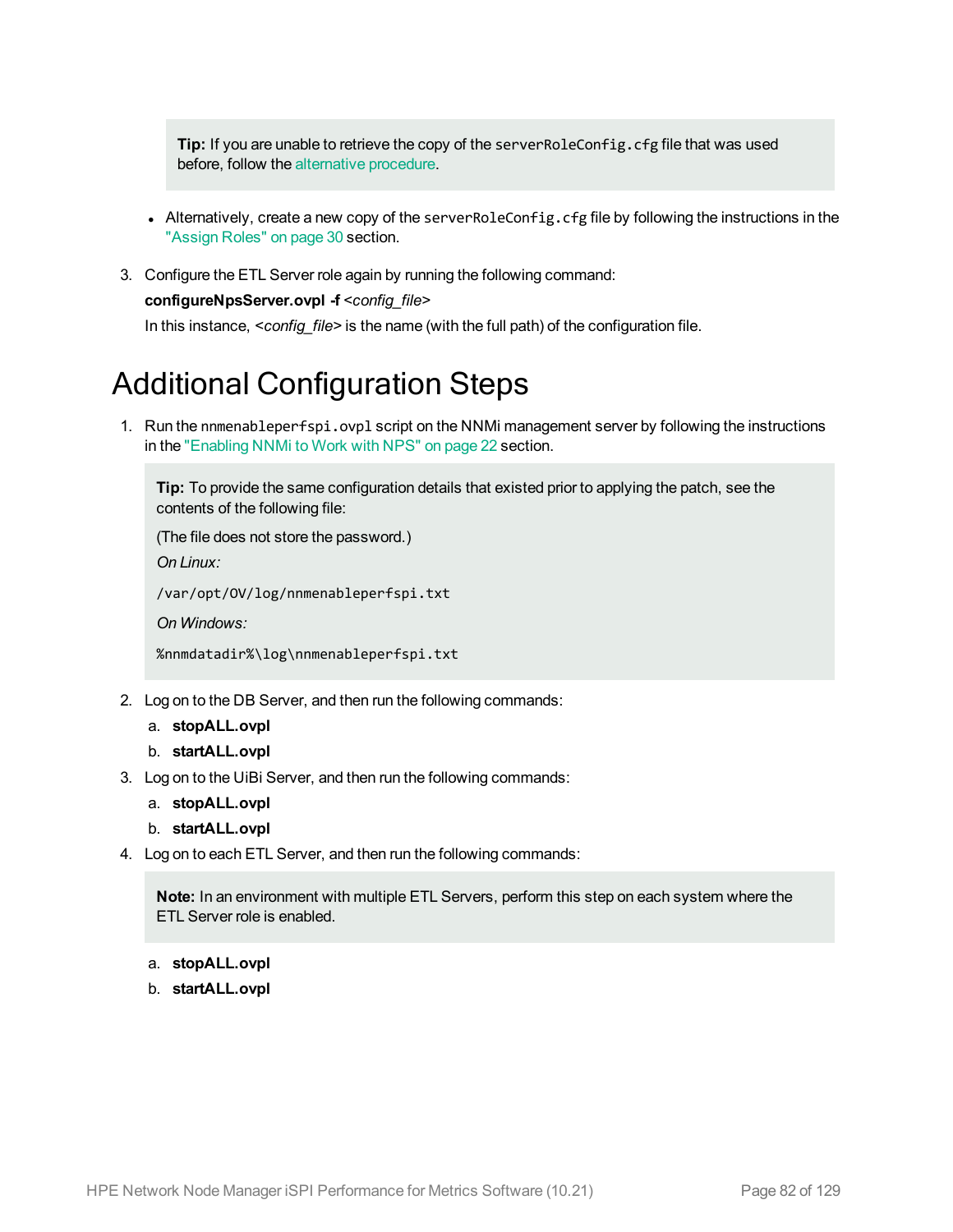### Uninstalling a Patch from a Distributed Deployment of NPS

**Note:** Read the patch *readme* file to determine if the patch can be uninstalled.

To uninstall a patch from a distributed deployment of NPS, follow these steps:

- 1. Stop NPS services on the UiBi Server by running the following command: **stopALL.ovpl**
- 2. Stop NPS services on the ETL Servers by running the following command:

#### **stopALL.ovpl**

3. Stop NPS services on the DB Server by running the following command:

#### **stopALL.ovpl**

4. Uninstall the patch on NPS using the instructions provided with the patch. Follow the patch uninstallation steps given in the patch *readme* and ensure that the patch is uninstalled successfully.

**Note:** Uninstall the patch in the following sequence:

- a. ETL Server
- b. UiBi Server
- c. DB Server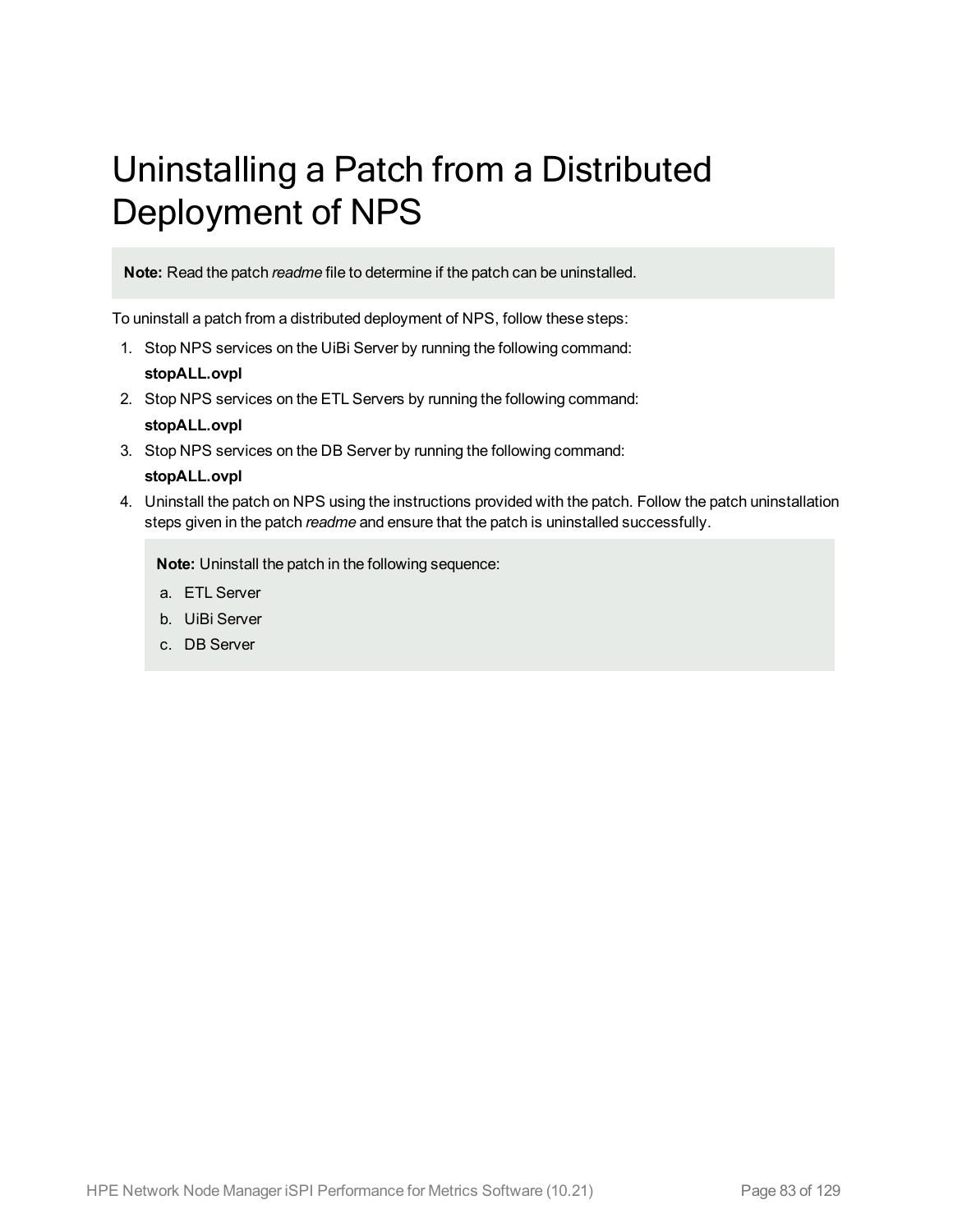Deployment Reference Part IV: Installing Patches in a Distributed Deployment of NPS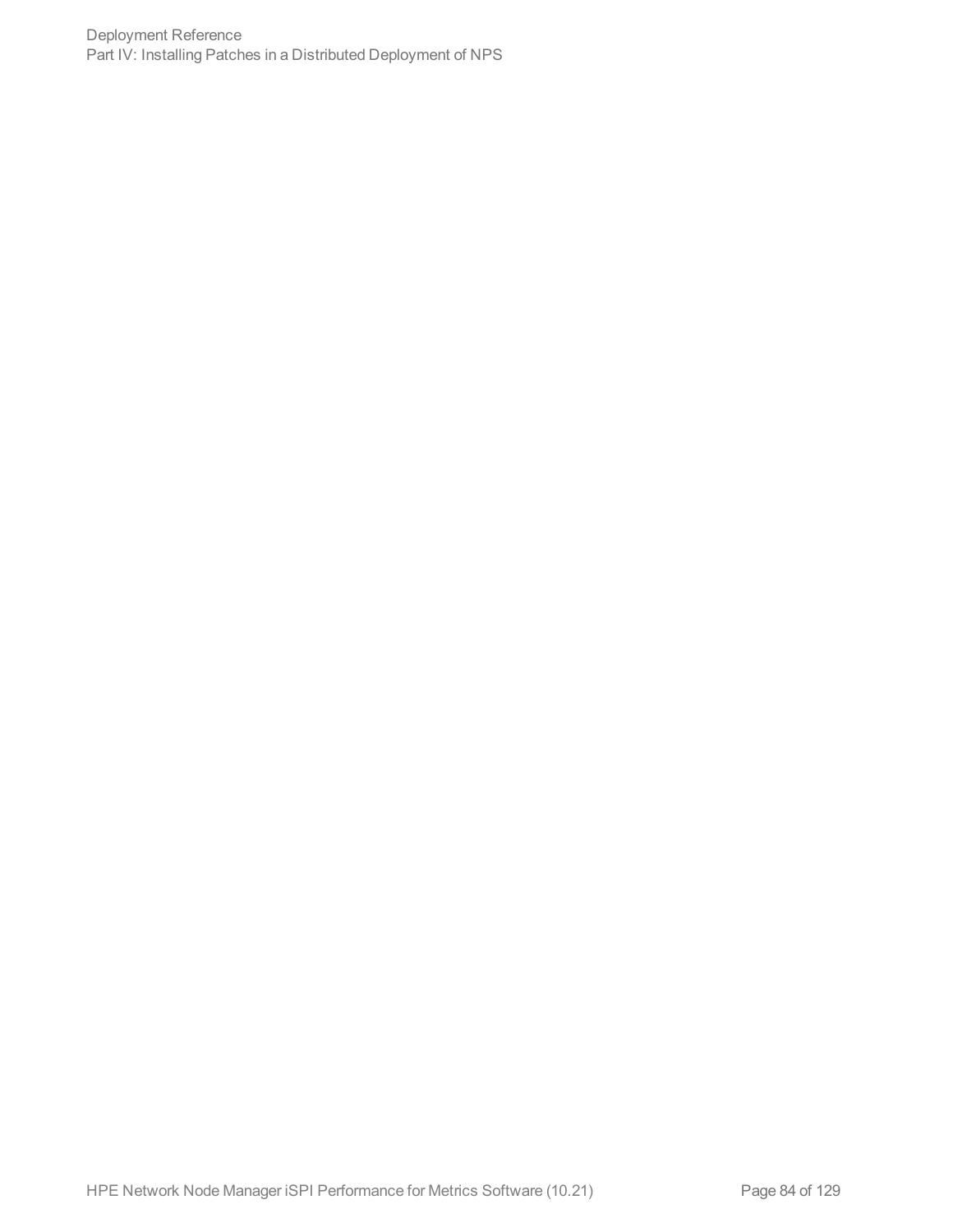# Part V: Additional Configuration for Using **NFS**

**Note:** This section is relevant only if you plan to use Linux and had chosen the NFS share when you ran the nnmenableperfspi.ovpl script. Skip this section if you use Windows.

If you chose to use the NFS share while running the nnmenableperfspi.ovpl script, you must perform additional tasks listed in this section to manually export the data share.

- 1. Log on to the NNMi management server.
- 2. Open the /etc/exports file with a text editor.
- 3. Locate the following line:

/var/opt/OV/shared/perfSpi/datafiles *<UiBi Server FQDN>* (rw,sync,no\_root\_squash) In this instance, *<UiBi Server FQDN>* is the FQDN of the UiBi Server.

4. You must create a similar statement for each ETL Server in the environment. That is, you must add the following statement for each ETL Server:

/var/opt/OV/shared/perfSpi/datafiles *<ETL Server FQDN>* (rw,sync,no\_root\_squash)

In this instance, *<ETL Server FQDN>* is the FQDN of an ETL Server.

In a multi-ETL environment, you must add a statement for each ETL Server. For example, in an environment with three ETL Servers, you must add three such statements in the exports file.

- 5. Save the file.
- 6. Run the following command:

#### **/usr/sbin/exportfs –a**

- 7. Follow these steps on the DB Server:
	- a. Open the \$NPSInstallDir/config/serverRoleConfig.cfg file.
	- b. Locate the following section:

#Db config section

c. Add the following lines in the section:

Db.Share.Protocol = NFS

Db.Share.Etls =*<etlserver>*

In this instance, *<etlserver>* is the FQDN of the ETL Server. In a multi-ETL environment, provide a comma-separated list of FQDNs of all ETL Servers.

- d. Save the file.
- 8. Follow these steps on the UiBi Server:
	- a. Open the \$NPSInstallDir/config/serverRoleConfig.cfg file.
	- b. Locate the following section:

#UiBi config section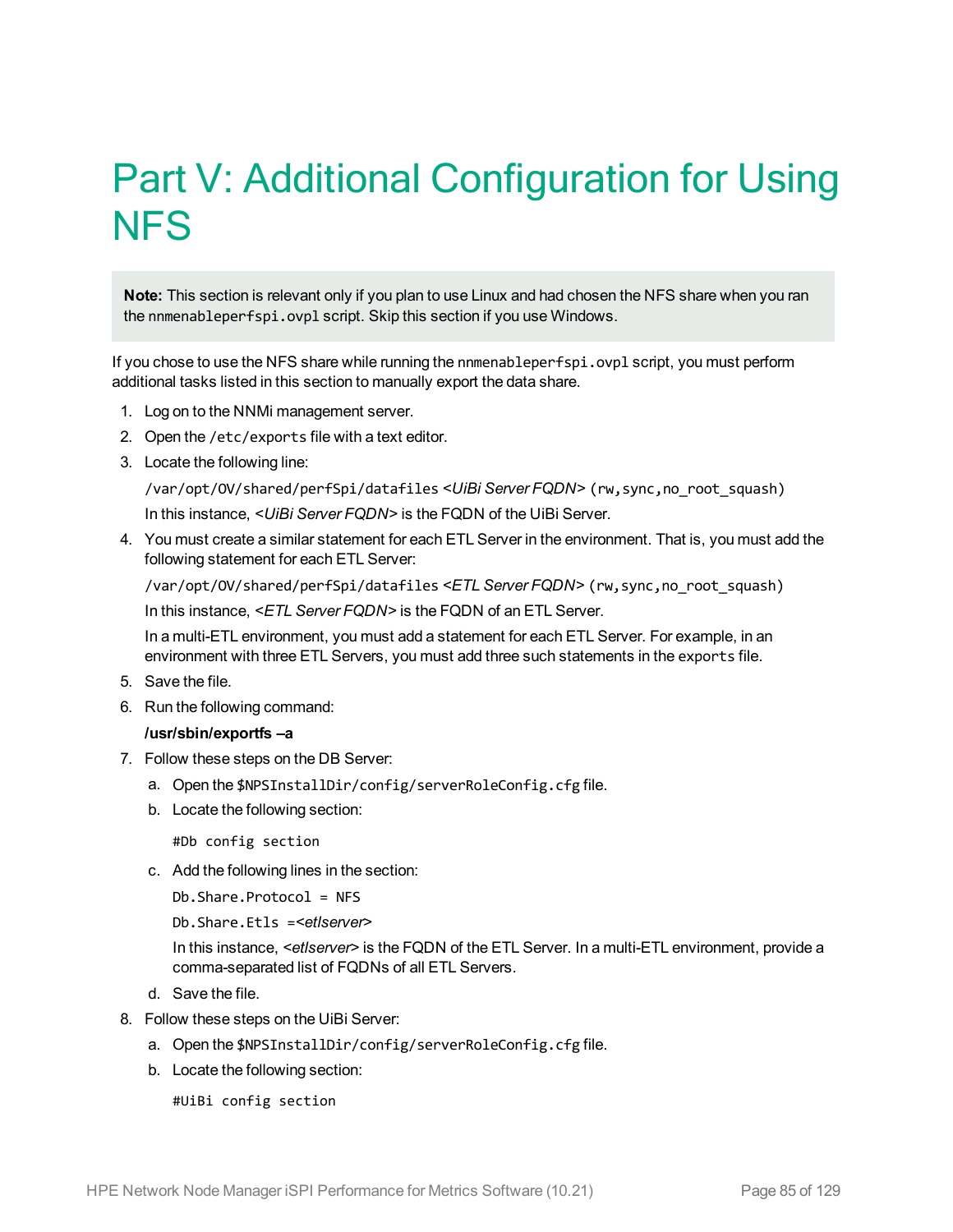c. Add the following lines in the section:

UiBi.Share.Protocol = NFS

UiBi.Share.Etls =*<etlserver>*

In this instance, *<etlserver>* is the FQDN of the ETL Server. In a multi-ETL environment, provide a comma-separated list of FQDNs of all ETL Servers.

- d. Save the file.
- 9. Follow these steps on the ETL Server:
	- a. Open the \$NPSInstallDir/config/serverRoleConfig.cfg file.
	- b. Locate the following section:

#Db config section

- c. Add the following line in this section:
	- Etl.Share.Protocol = NFS
- d. Save the file.
- 10. Log on as root to each NPS system, and then run the following command:

**Note:** Run this command on NPS system in the following order:

- a. The DB Server
- b. The UiBi Server
- c. The ETL Servers

**./configureNpsServer.ovpl -f** \$NPSInstallDir/config/serverRoleConfig.cfg

**Tip:** As a best practice, take a backup of the serverRoleConfig.cfg file that you configured for use with the configureNpsServer.ovpl script.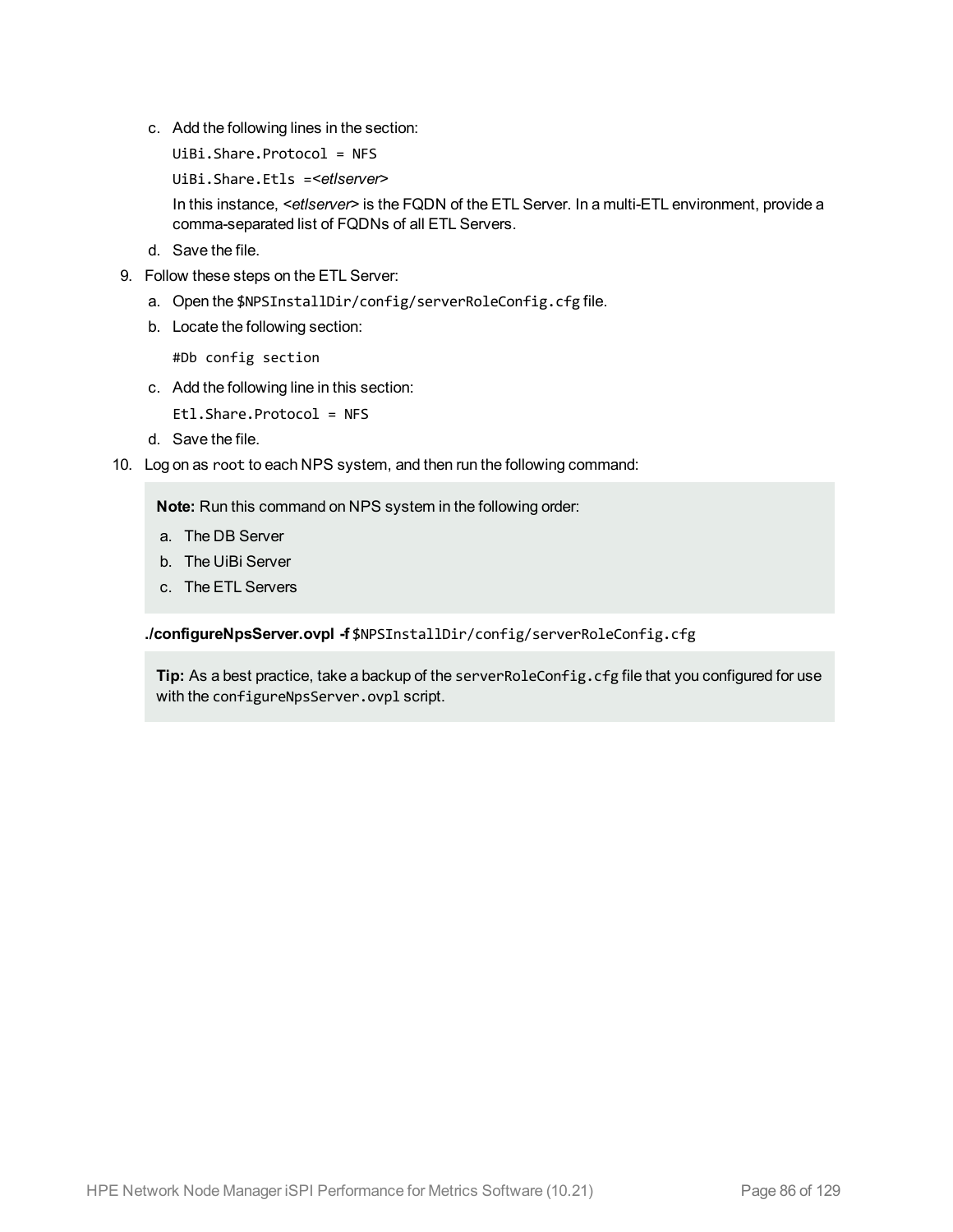# Part VI: NPS in a Global Network Management Environment

This section covers the steps to allow a configuration with NNMi in a Global Network Management (GNM) environment along with a single instance of NPS attached to the Global NNMi management server (Global Manager). With this setup, NPS is not required at the regional NNMi management servers (Regional Managers). Instead, you need to do the following after installing NPS:

- 1. Install an NNMi Premiun or Ultimate license on each Regional Manager.
- 2. Install an NNMi Premiun or Ultimate license on the Global Manager.

A limitation of using this solution is that you cannot launch the NPS console (**Actions > Reporting - Report Menu**) and the Performance Troubleshooting console from Regional Managers.

This section assumes a working knowledge of the basic architecture of NNMi and the NNM iSPI Performance for Metrics/NPS solution.

**Note:** You cannot use baseline reports in this deployment.

### **Architecture**

Here is a simplistic picture of the architecture that will be covered in this document. This can be expanded to more than two Regional Managers.

#### **GNM Deployment with NPS**

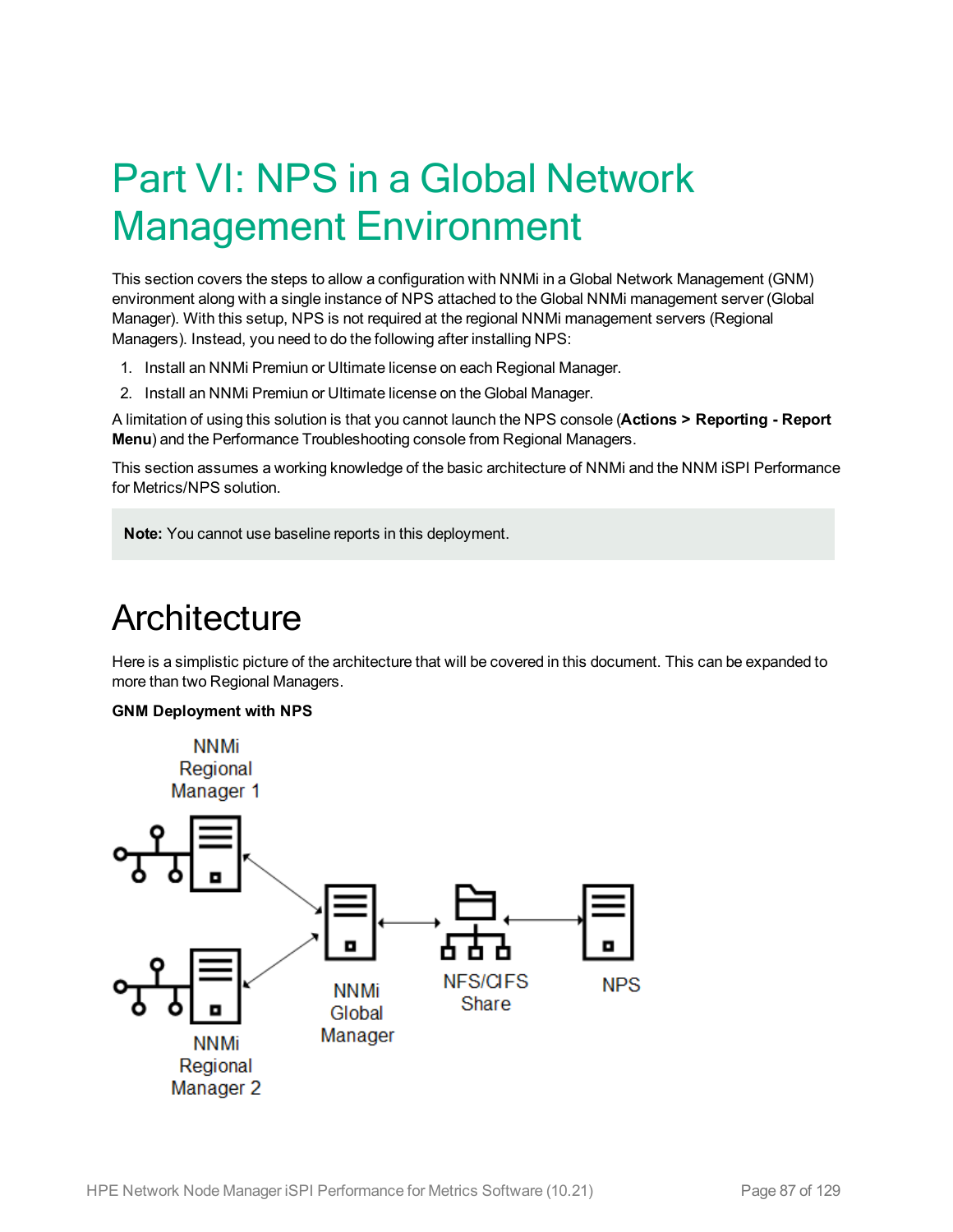In this document, we only use two Regional Managers, one Global Manager, and one NPS system, but you can expand this deployment to multiple Regional Managers.

## Licensing Requirement

You must install the Premium or Ultimate licenses on the regional and Global Managers. The installation of licenses enables Performance polling on the Regional Manager.

For example, if you have three Regional Managers, you must obtain four Premium or Ultimate license keys (three for Regional Managers; one for the Global Manager).

### GNM with NPS in a Linux Environment

To install NPS in a GNM environment, follow these steps:

- 1. Complete the GNM configuration between two NNMi servers. The details of this process are described in the *HPE Network Node Manager i Software Deployment Reference*.
- 2. Go to the Global Manager and run the nnmenableperfspi.ovpl script. Select NFS and complete all configuration steps. This script, at the end of its run, shows a path in the command line console. Note down this path.
- 3. Install the NNM iSPI Performance for Metrics on a separate, dedicated system. Near the end of the installation, the installer opens the HPE NNMi iSPI Performance Configuration window and you are prompted to specify the shared path to the Global Manager.
- 4. In the HPE NNMi iSPI Performance Configuration window, type the shared path in the Path box as displayed by the nnmenableperfspi.ovpl script (that is, the path that you noted down in a previous step).
- 5. Click **Start** to start the services.
- 6. *Optional.* You can perform a status poll of a router from the Global Manager. You will notice that the Global Manager does not do any performance polling yet because performance polling is not enabled on Regional Managers. Performance polling is enabled and licensed on the Global Manager.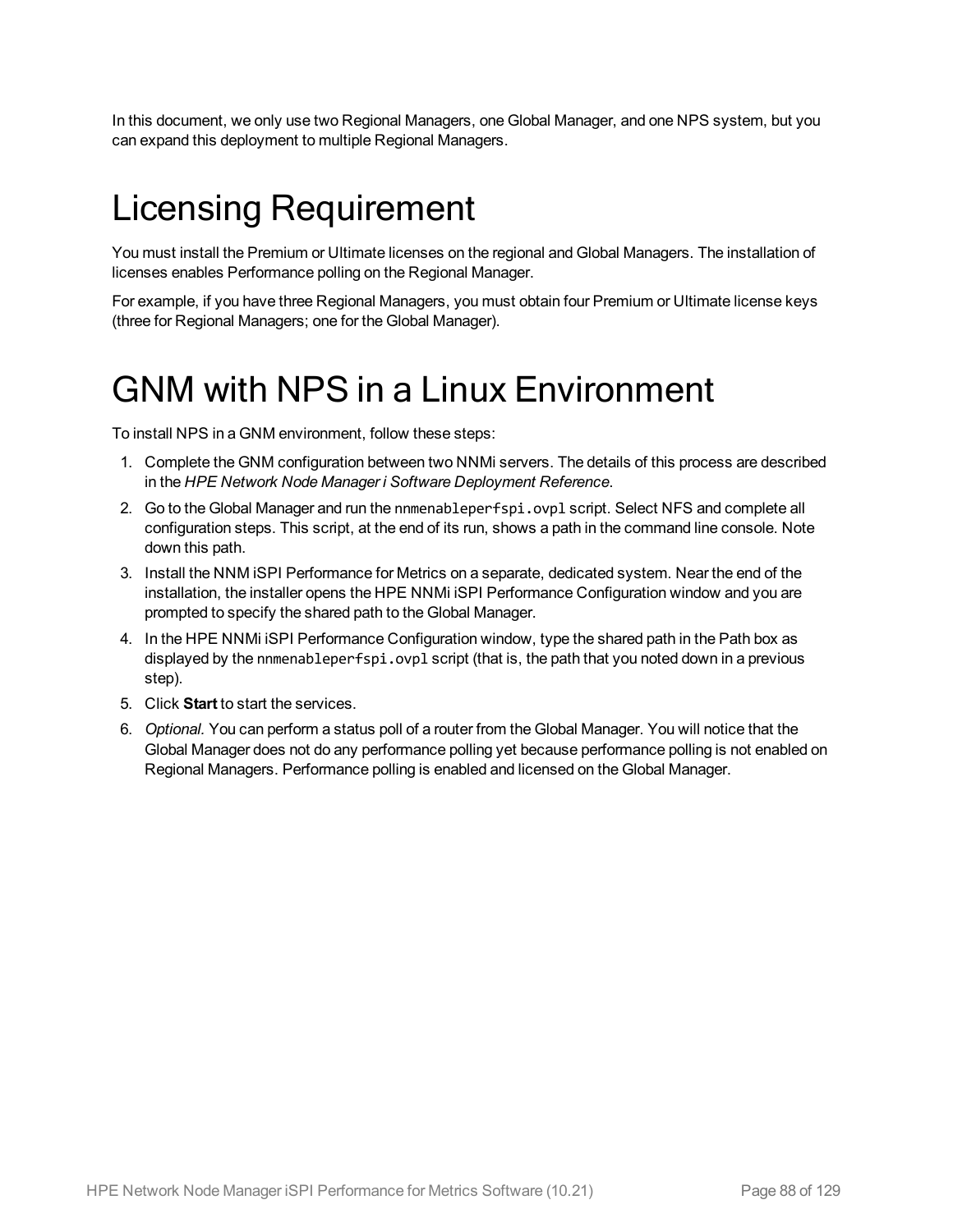| Nodes <b>*</b>          |     |                          |                                                                     |                            |                                |  |                                       |   |                    |                                                         |               |
|-------------------------|-----|--------------------------|---------------------------------------------------------------------|----------------------------|--------------------------------|--|---------------------------------------|---|--------------------|---------------------------------------------------------|---------------|
| ♂                       |     | ⊮<br>C.                  |                                                                     | 16   首                     |                                |  |                                       |   |                    |                                                         |               |
| <b>Status</b>           |     | Dev A Name               |                                                                     | <b>Hostname</b>            |                                |  |                                       |   |                    | Management System Location Device Profile               | s             |
| ø                       | 1   | 172.123.7.9 172.123.7.99 |                                                                     |                            |                                |  |                                       |   |                    | <no snmp=""></no>                                       |               |
| Ø                       | 1   | L2SWITCH                 |                                                                     | 10.210.109.46              |                                |  | 10.210.109.4 BTP                      |   |                    | <no device="" profil="" th=""  ="" •<=""><th></th></no> |               |
| ⊗                       | 婯   | NNMLD13E(10.210.109.67   |                                                                     |                            |                                |  | 10.210.109 / BTP-2                    |   |                    | hp2824                                                  |               |
| ◬                       |     | NNMLD13RI 10.210.109.61  |                                                                     |                            |                                |  | 15.210.109. (hp251.dia/BTP-21         |   |                    | hp2510-24                                               |               |
| А                       |     | <b>甄 NNMLD1</b>          |                                                                     | Select All                 |                                |  |                                       |   |                    | BTP-2I hp2510-24                                        |               |
| Ø                       | 甄   | NNMLD1                   |                                                                     | Sort<br>Filter             |                                |  |                                       |   |                    | BTP-2I hp2510-24                                        |               |
|                         |     | <b>驱</b> NNMLD1          |                                                                     |                            | Export To CSV                  |  |                                       |   |                    | BTP-2I hp2530-24                                        |               |
| Ø                       |     | <b>剪</b> NNMLD1          |                                                                     |                            | Open Dashboard                 |  |                                       |   |                    | BTP-2I hp2530-24                                        | ٠             |
|                         | 燛   | NNMLD1                   | R,                                                                  | Maps                       |                                |  |                                       | ۱ |                    | BTP-2I hp2530-24                                        |               |
| Ø                       | 盘   | PE1SIM1                  |                                                                     |                            |                                |  |                                       |   |                    | cisco7206VXR                                            | ٠             |
| Ø                       | 嵞   | PE1SIM3                  |                                                                     | 國<br>Graphs<br>Node Access |                                |  |                                       |   | cisco7206VXR       | ٠                                                       |               |
| Ø                       | 盘   | PE1SIM3                  | Polling                                                             |                            |                                |  |                                       |   | <b>Status Poll</b> |                                                         |               |
| А                       | 嵞   | cisco650                 |                                                                     |                            | <b>Configuration Details</b>   |  |                                       |   |                    | <b>Configuration Poll</b>                               |               |
| А                       | ਬੀਰ | cisco650                 |                                                                     | <b>MIB</b> Information     |                                |  |                                       |   |                    | ciscocat6506                                            |               |
| А                       | 盘t  | cisco650                 |                                                                     |                            | Node Group Membership          |  |                                       |   |                    | Bangalo ciscocat6506                                    |               |
| v                       | 盘   | ciscocore                | <b>Custom Attributes</b><br>Enterprise Unified Communications Map > |                            |                                |  |                                       |   |                    | ciscocat6506                                            | ٠             |
| А                       |     | ·· ciscope2              |                                                                     |                            | <b>IP Telephony</b>            |  |                                       |   |                    | cisco2691                                               |               |
| Updated: 8/25/16 03:50  |     |                          |                                                                     | <b>Traffic Maps</b>        |                                |  |                                       |   |                    |                                                         |               |
| <b>Analysis</b>         |     |                          |                                                                     |                            | <b>Quality Assurance</b>       |  |                                       |   |                    |                                                         |               |
|                         |     |                          |                                                                     | Delete                     |                                |  |                                       |   |                    | c                                                       |               |
|                         |     | Node Summary: NNN        |                                                                     |                            | Management Mode                |  |                                       | ۱ |                    |                                                         |               |
| Performance Data        |     |                          |                                                                     |                            | <b>HP NNM iSPI Performance</b> |  |                                       |   |                    |                                                         | Cı            |
| Hostname<br>System Name |     |                          |                                                                     |                            |                                |  | Run Baseline Diagnostics (Evaluation) |   |                    |                                                         | Ν             |
| <b>Status</b>           |     |                          |                                                                     | Hypervisor                 | <b>Show Attached End Nodes</b> |  |                                       | Þ |                    | de at 8/2/16 11:24                                      | S١<br>S١<br>D |

- 7. Install the NNMi Ultimate or Premium license on each Regional Manager by using the nnmlicense.ovpl command, but do not run the nnmenableperfspi.ovpl script.
- 8. On the Global Manager, install an NNMi Ultimate or Premium license.
- 9. *Optional.* Now if you run the status poll of an object from the Global Manager, you will see that the object is polled for performance data.

**Note:** After some time, you will see several .csv.gz files accumulating in the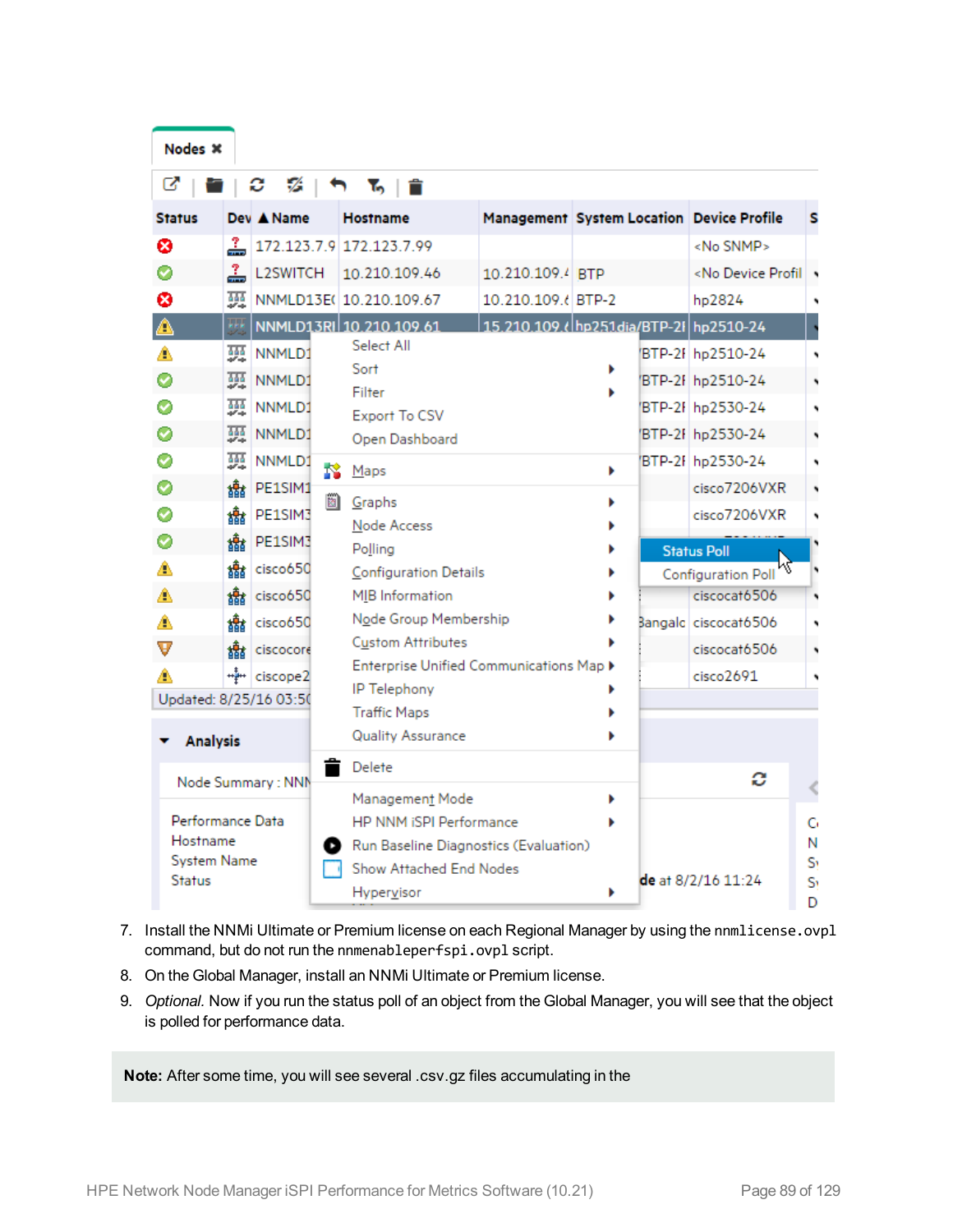/var/opt/OV/shared/perfSpi/datafiles/metric/final directory on each Regional Manager. These files are generated by the Regional Manager's state poller. You can delete these files at any time. This buildup of files will cause a warning eventually on the Reional Manager. Note that NNMi will not put more than 1 GB (by default) of files into this directory.

However, NNMi may show the following error messages in the System Information window:

The Performance SPI Custom Poller Bus Adapter has status Minor because the file space limit (10 megabytes) has been reached and no additional data can be written.

The Performance SPI Bus Adapter has status Minor because the file space limit (10 megabytes) has been reached and no additional data can be written.

You can control the accumulation of the .csv.gz files by reducing the maximum size of the storage of these files. You can also configure NNMi to suppress alerting of this issue (that is, the buildup of the .csv.gz files into the nps\_baselinestate directory).

To control the buildup of the .csv.gz files, edit the /var/opt/OV/shared/perfSpi/conf/nmsAdapter.conf file on each Regional Manager by changing the maxFileSpaceMB property to a smaller number like 10. For example:

maxFileSpaceMB:10

Restart NNMi (by running **ovstop** and **ovstart**) after making this change.

To suppress alerting of the buildup of the .csv.gz files, edit the /var/opt/OV/shared/nnm/conf/props/nms-topology.properties file on each Regional Manager by adding the following lines:

#Suppress warnings about Max Space on regional NNMi

com.hp.ov.nms.health.SUPPRESSED\_CONCLUSIONS=PerformanceSpiBusAdapterIsMaxFileSpace

<span id="page-89-0"></span>Restart NNMi (by running **ovstop** and **ovstart**) after making this change.

### GNM with NPS in a Windows Environment

**Note:** For this setup, use only Windows NNMi management server.

To install NPS in a GNM environment, follow these steps:

- 1. Complete the GNM configuration between two NNMi management servers. The details of this process are described in the *HPE Network Node Manager i Software Deployment Reference*.
- 2. Go to the Global Manager and run the nnmenableperfspi.ovpl script. The script shows the following question:

What username would you like for the new local account ? Or press [return] if you want to use an existing local or domain account.

3. Type a user name of your choice (for example, localact), and then press **Enter**. The following question appears:

Type a password for the user: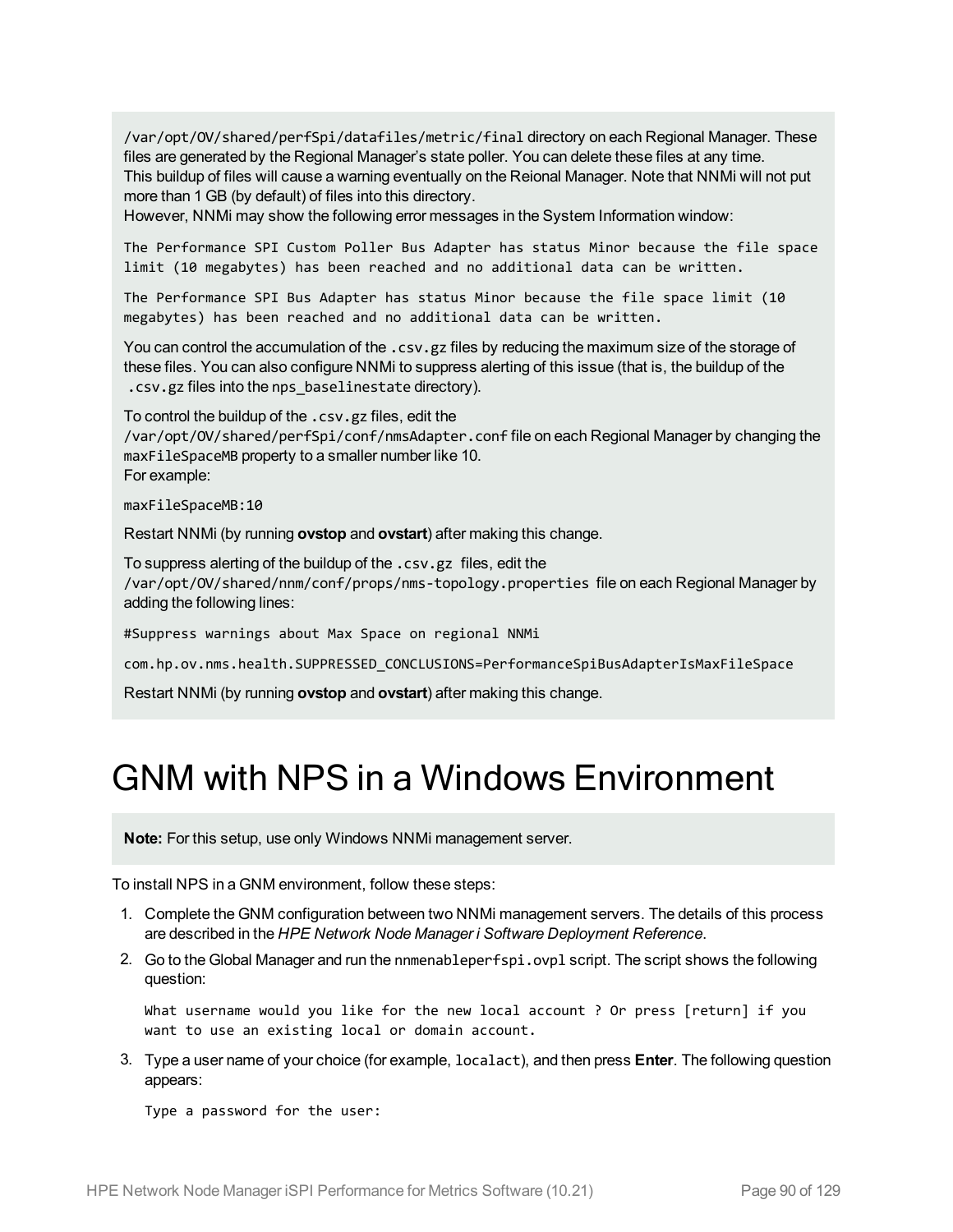4. Type a password of your choice, and then press **Enter**. The following question appears:

Retype the password to confirm:

5. Type the password again, and then press **Enter**. The string of messages appears in the console, which includes the following message:

set <Path to iSPI Performance datafile folder> to: \\<NPS\_FQDN>\PerfSpi

In this instance, *<NPS\_FQDN>* is the FQDN of the NPS system. Note down the user name and password provided in this step.

6. Install the NNM iSPI Performance for Metrics on a separate, dedicated system.

Near the end of the installation, the installer opens the HPE NNMi iSPI Performance Configuration window and you are prompted to enter the shared path to the Global Manager.

| Configure iSPI Performance service to log on as:                               |             |        |
|--------------------------------------------------------------------------------|-------------|--------|
| C Local System account                                                         |             |        |
| C Named User account                                                           |             |        |
| Account name:                                                                  | localacct   |        |
| Password:                                                                      | *********   |        |
| Confirm Password:                                                              | *********   |        |
| Specify path to NNM iSPI Performance datafiles folder:<br>\\npswin02.<br>Path: | com\PerfSpi | Browse |
| Daily Data Retention Period (days)                                             | $800 -$     |        |
| Hourly Data Retention Period (days)                                            | $70 -$      |        |
| Raw/Detailed Data Retention Period (days)                                      | $14 -$      |        |
| Service status: STOPPED                                                        |             |        |
| Start<br>Stop                                                                  |             | ⊠      |
| Help                                                                           | Apply       | Exit   |

7. Type the following path in the Path box:

#### **\\<NPS\_FQDN>\PerfSpi**

- 8. Type the account name and password that you noted down above"GNM with NPS in a [Windows](#page-89-0) [Environment"](#page-89-0) on the previous page.
- 9. Then click Apply. It will run a configuration test at this point. You should see a success window as shown below.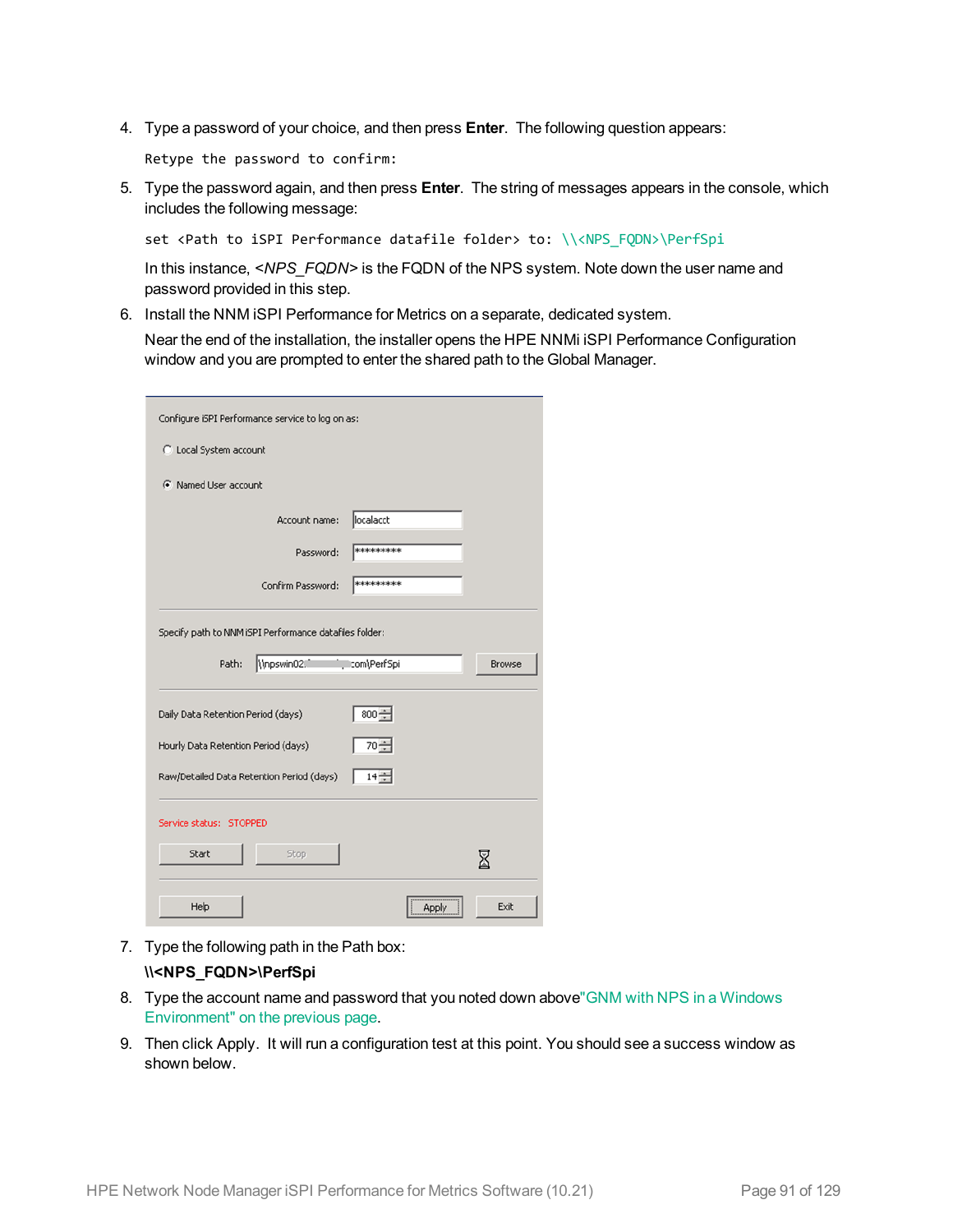

10. Now click **Start** to start the services.

| Configure iSPI Performance service to log on as:       |             |        |
|--------------------------------------------------------|-------------|--------|
| C Local System account                                 |             |        |
| C Named User account                                   |             |        |
| Account name:                                          | localacct   |        |
| Password:                                              | ********    |        |
| Confirm Password:                                      | *********   |        |
| Specify path to NNM iSPI Performance datafiles folder: |             |        |
| npswin02<br>Path:                                      | tom\PerfSpi | Browse |
| Daily Data Retention Period (days)                     | $800 - 1$   |        |
| Hourly Data Retention Period (days)                    | $70 -$      |        |
| Raw/Detailed Data Retention Period (days)              | $14 -$      |        |
| Service status: RUNNING                                |             |        |
| Start<br>Stop                                          |             |        |

11. *Optional.* You can perform a status poll of a router from the Global Manager. You will notice that the Global Manager does not do any performance polling yet because performance polling is not enabled on Regional Managers. Performance polling is enabled and licensed on the Global Manager.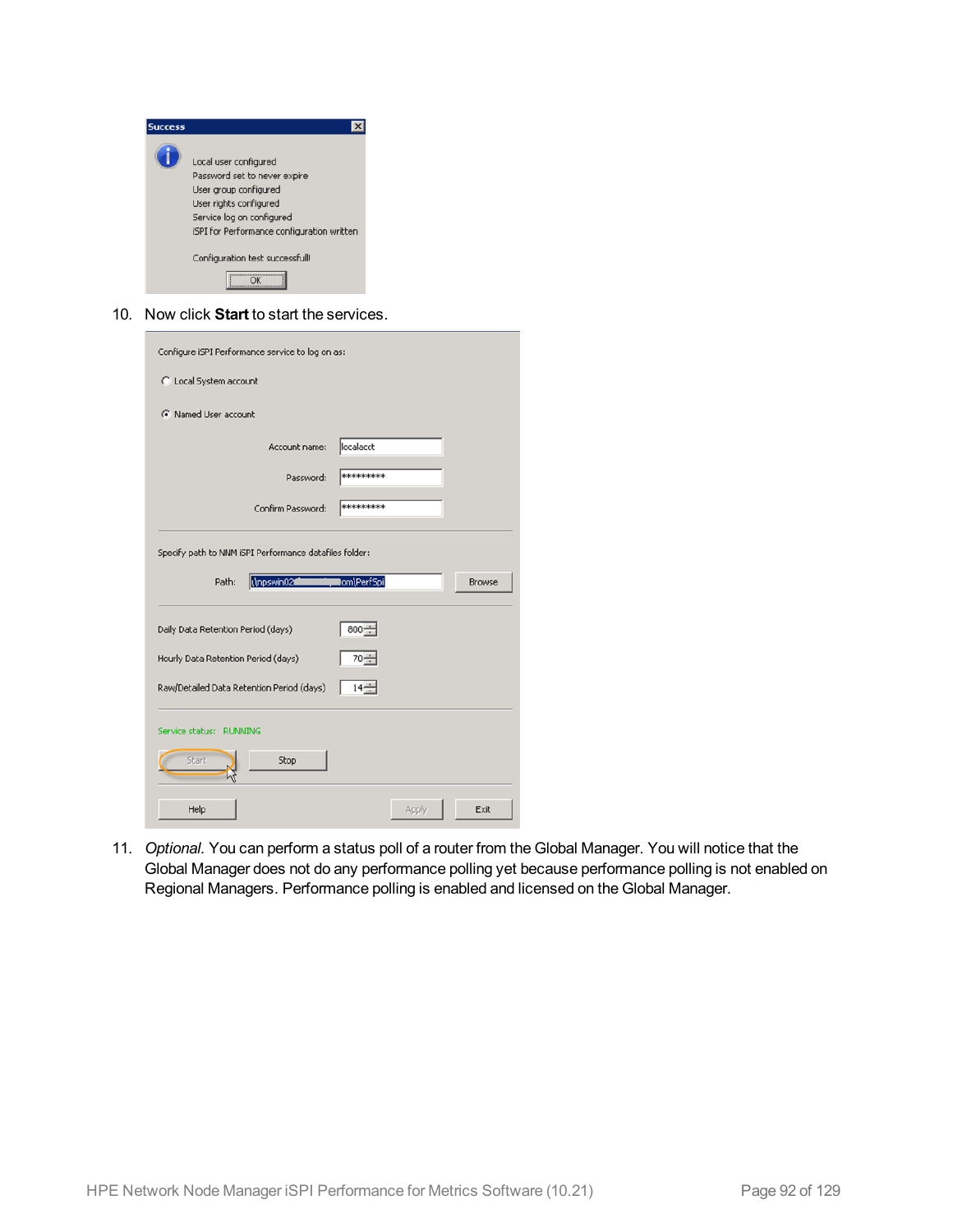| Nodes <b>*</b>          |                        |    |                                                                                                 |  |                                       |   |  |                                                    |         |
|-------------------------|------------------------|----|-------------------------------------------------------------------------------------------------|--|---------------------------------------|---|--|----------------------------------------------------|---------|
| ි                       | 龙∣<br>$\bm{c}$         |    | ЪŤ                                                                                              |  |                                       |   |  |                                                    |         |
| <b>Status</b>           | Dev A Name             |    | <b>Hostname</b>                                                                                 |  |                                       |   |  | Management System Location Device Profile          | s       |
| ø                       | 1                      |    | 172.123.7.9 172.123.7.99                                                                        |  |                                       |   |  | <no snmp=""></no>                                  |         |
| Ø                       | 1<br>L2SWITCH          |    | 10.210.109.46                                                                                   |  | 10.210.109.4 BTP                      |   |  | <no +<="" device="" profil="" td=""><td></td></no> |         |
| ☺                       | 燛                      |    | NNMLD13E(10.210.109.67                                                                          |  | 10.210.109.6 BTP-2                    |   |  | hp2824                                             |         |
| ◬                       | y.                     |    | NNMLD13RI 10.210.109.61                                                                         |  | 15.210.109. (hp251dia/BTP-21          |   |  | hp2510-24                                          |         |
| ⚠                       | <b>变</b> NNMLD1        |    | Select All<br>Sort                                                                              |  |                                       |   |  | BTP-2I hp2510-24                                   |         |
| Ø                       | <b>甄 NNMLD1</b>        |    | Filter                                                                                          |  |                                       |   |  | BTP-2I hp2510-24                                   |         |
|                         | <b>变</b> NNMLD1        |    | Export To CSV                                                                                   |  |                                       |   |  | BTP-2I hp2530-24                                   |         |
| Ø                       | <b>甄 NNMLD1</b>        |    | Open Dashboard                                                                                  |  |                                       |   |  | BTP-2I hp2530-24                                   | ٠       |
|                         | ш<br>NNMLD1            | ĸ. | Maps                                                                                            |  |                                       | Þ |  | BTP-2I hp2530-24                                   |         |
| ø                       | 矗<br>PE1SIM1           |    |                                                                                                 |  |                                       |   |  | cisco7206VXR                                       | ۰       |
| Ø                       | PE1SIM3<br>盘t          |    | 國<br>Graphs<br>Node Access<br><b>Polling</b><br><b>Configuration Details</b><br>MIB Information |  |                                       |   |  | cisco7206VXR                                       | ٠       |
| Ø                       | 盘 PE1SIM3              |    |                                                                                                 |  |                                       |   |  | <b>Status Poll</b>                                 |         |
| А                       | 盘<br>cisco650          |    |                                                                                                 |  |                                       |   |  | <b>Configuration Poll</b>                          |         |
| А                       | tĒt<br>cisco650        |    |                                                                                                 |  |                                       |   |  | ciscocat6506                                       |         |
| Α                       | 矗<br>cisco650          |    | Node Group Membership<br><b>Custom Attributes</b><br>Enterprise Unified Communications Map >    |  |                                       |   |  | Bangalo ciscocat6506                               |         |
| v                       | så:<br>ciscocore       |    |                                                                                                 |  |                                       |   |  | ciscocat6506                                       | ٠       |
| А                       | ·· ciscope2            |    | IP Telephony                                                                                    |  |                                       |   |  | cisco2691                                          |         |
|                         | Updated: 8/25/16 03:50 |    | <b>Traffic Maps</b>                                                                             |  |                                       |   |  |                                                    |         |
| <b>Analysis</b>         |                        |    | <b>Quality Assurance</b>                                                                        |  |                                       |   |  |                                                    |         |
|                         | Node Summary: NNN      |    | Delete                                                                                          |  |                                       |   |  | c                                                  |         |
|                         |                        |    | Management Mode                                                                                 |  |                                       |   |  |                                                    |         |
|                         | Performance Data       |    | <b>HP NNM iSPI Performance</b>                                                                  |  |                                       |   |  |                                                    | G       |
| Hostname<br>System Name |                        |    |                                                                                                 |  | Run Baseline Diagnostics (Evaluation) |   |  |                                                    | N<br>S١ |
| <b>Status</b>           |                        |    | <b>Show Attached End Nodes</b><br>Hypervisor                                                    |  |                                       | ь |  | de at 8/2/16 11:24                                 | S١<br>D |

- 12. Install the NNMi Ultimate or Premium license on each Regional Manager by using the nnmlicense.ovpl command, but do not run the nnmenableperfspi.ovpl script.
- 13. On the Global Manager, install an NNMi Ultimate or Premium license.
- 14. *Optional.* Now if you run the status poll of an object from the Global Manager, you will see that the object is polled for performance data.

**Note:** After some time, you will see several .csv.gz files accumulating in the %NNMDataDir%\shared\perfSpi\datafiles\metric\final directory on each Regional Manager.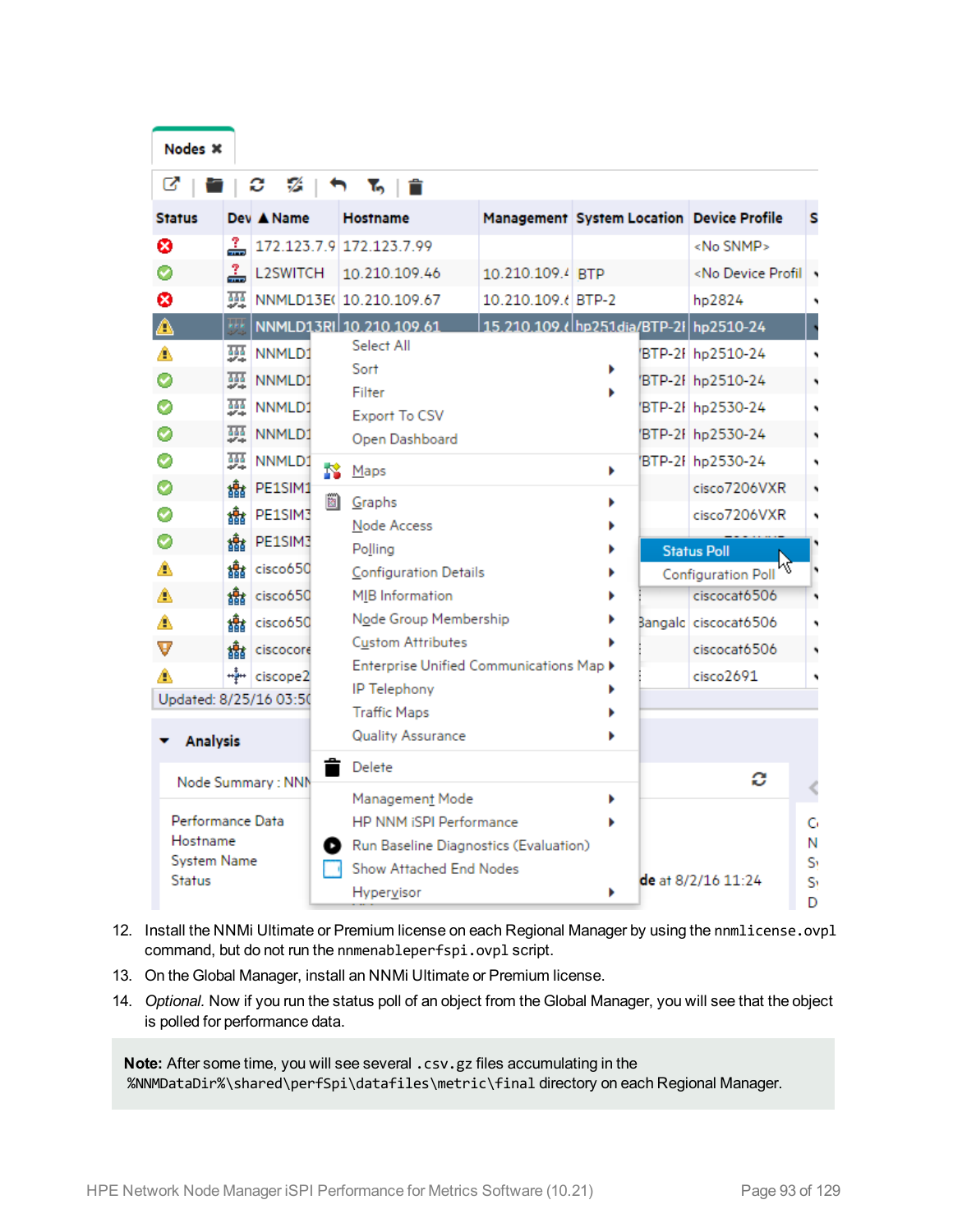These files are generated by the Regional Manager's state poller. You can delete these files at any time. This buildup of files will cause a warning eventually on the Regional Manager. Note that NNMi will not place more than 1 GB (by default) of files into this directory.

NNMi may show the following error messages in the System Information window:

The Performance SPI Custom Poller Bus Adapter has status Minor because the file space limit (10 megabytes) has been reached and no additional data can be written.

The Performance SPI Bus Adapter has status Minor because the file space limit (10 megabytes) has been reached and no additional data can be written.

You can control the accumulation of .csv.gz files by reducing the maximum size of the storage of these files. You can also configure NNMi to suppress alerting of this issue (that is, buildup of .csv.gz files in the nps\_baselinestate directory.

To control the buildup of .csv.gz files, edit the %NNMDataDir%\shared\perfSpi\conf\nmsAdapter.conf file on each Regional Manager by changing the maxFileSpaceMB property to a smaller number like 10.

For example:

maxFileSpaceMB:10Restart NNMi (by running ovstop and ovstart) after making this change.

To suppress alerting of the buildup of .csv.gz files, edit the %NNMDataDir%\shared\nnm\conf\props\nms-topology.properties file on each Regional Manager by adding the following lines:

#Suppress warnings about Max Space on regional NNMicom.hp.ov.nms.health.SUPPRESSED\_ CONCLUSIONS=PerformanceSpiBusAdapterIsMaxFileSpace

Restart NNMi (by running **ovstop** and **ovstart**) after making this change.

### Notes and Limitations

- <sup>l</sup> With the installation of the Premium or Ultimate licenses, the **HPE NNM iSPI Performance** menu items appear on both regional and Global Managers. The menu items on Regional Managers are unresponsive and can be masked since no corresponding NPS systems are attached to them.
- The QA Performance dashboard menu does not show any data on the Regional Manager.
- All tabs related to the performance metrics in the analysis panes of nodes and interfaces are available only on the Global Manager. These tabs are not available on the Regional Manager.
- <sup>l</sup> The **Open Dashboard** context menu item on node and interface objects on the Regional Manager cannot show panels that display performance data.
- The Performance Analysis workspace with inventories of Node Performance Metrics and Interface Performance Metrics are available only on the Global Manager.
- The performance tab in the analysis pane for the performance category of incidents shows performance data only on the Global Manager.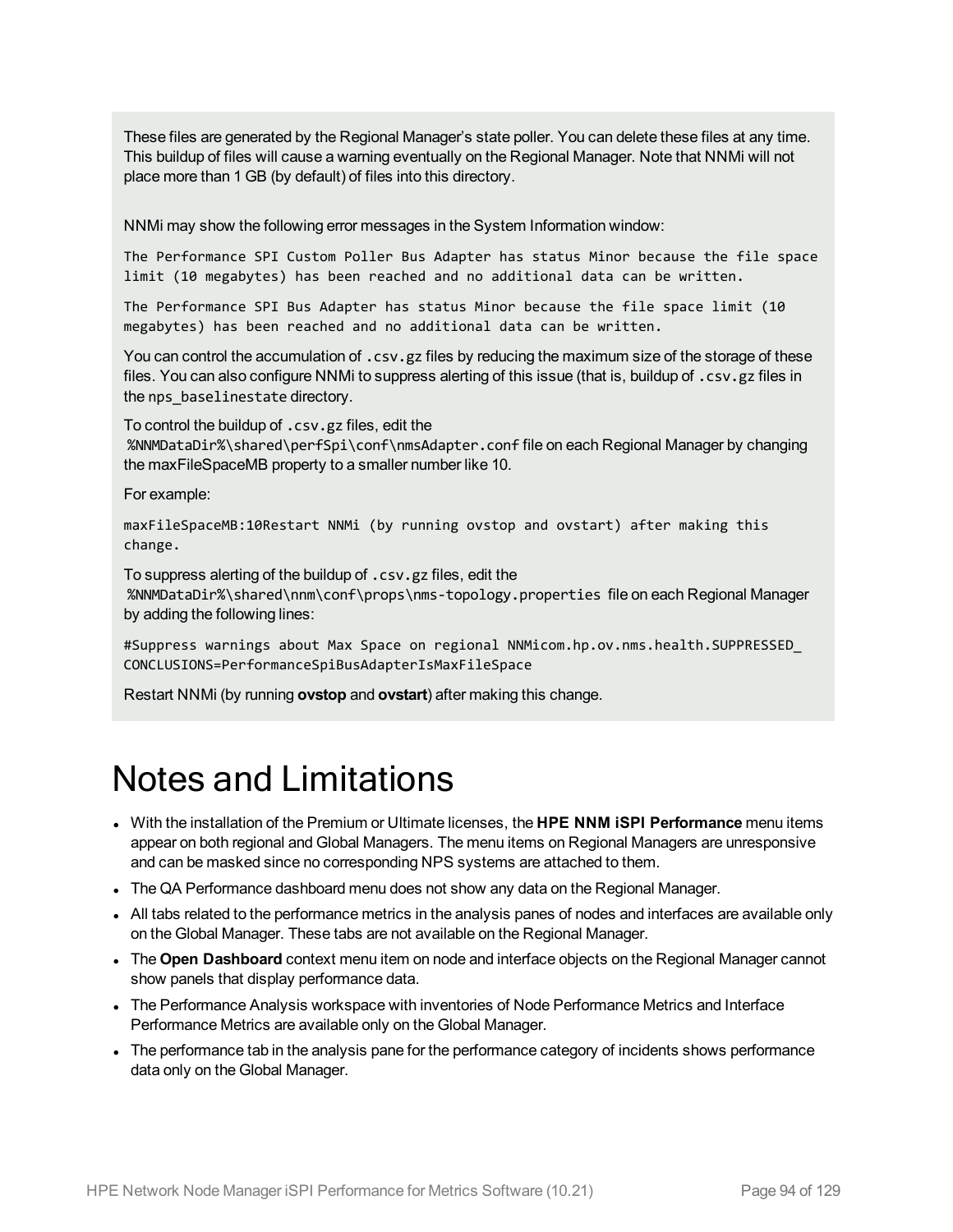• Real-time performance data is unavailable when the connectivity between regional and Global Managers is disrupted. However, with the restoration of the connectivity, the performance data becomes available for monitoring.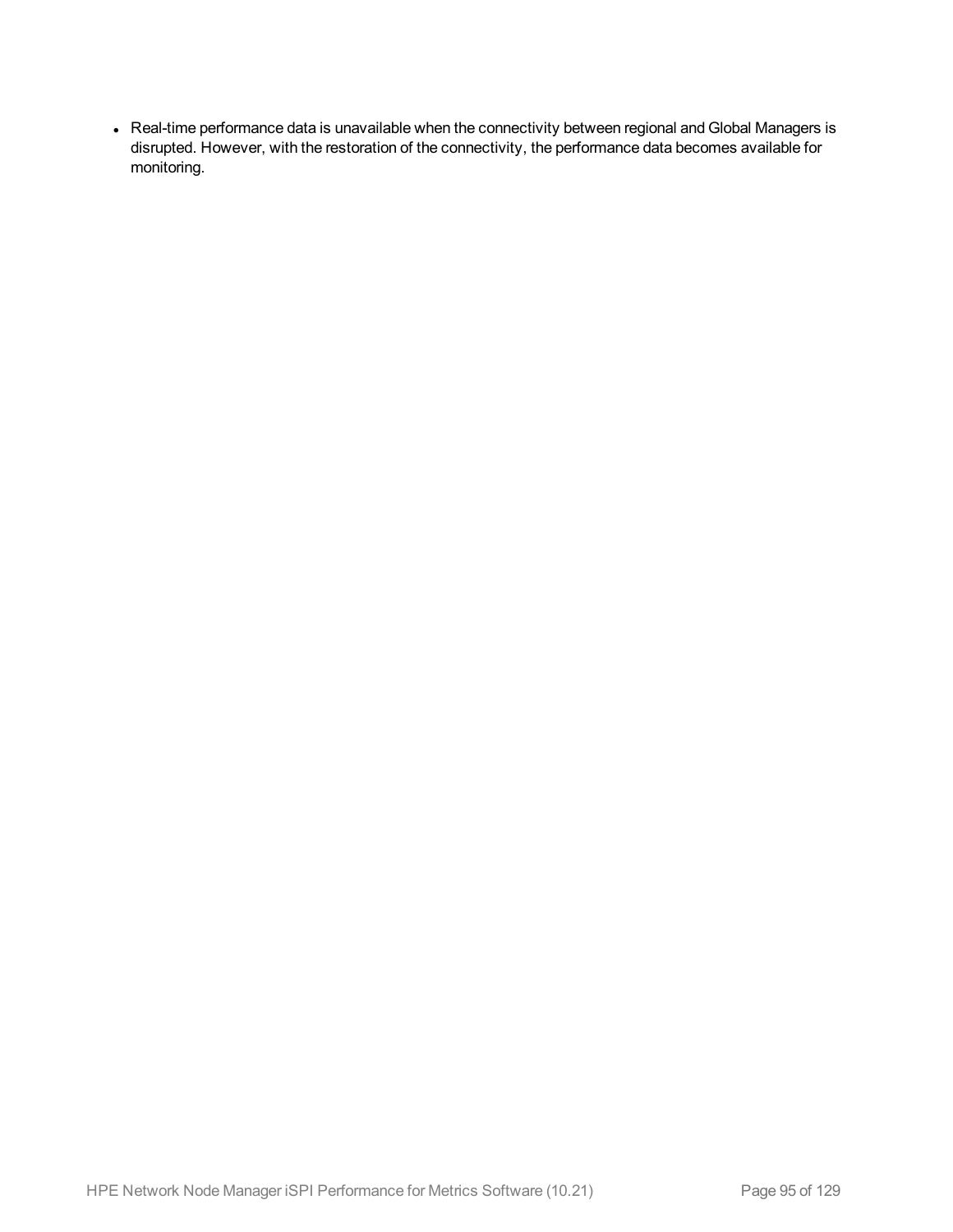# Part VII: Installing NPS Patches in High-Availability Clusters

This section of the document provides step-by-step instructions to install a patch on NPS in a high-availability (HA) cluster. This chapter also provides you with steps to uninstall a patch on NPS in a HA cluster.

### Installing a Patch on NPS in HA Cluster

**Note:** Patch must be first applied on all the passive nodes.

#### **Installing a Patch on the Passive Node**

1. Before applying the patch on each passive node, temporarily move the HA cluster to maintenance mode. To move a node in a HA cluster to maintenance mode, create the following files on each passive NPS server:

*On Linux:*

- /var/opt/OV/hacluster/<resource\_group>/maintenance
- /var/opt/OV/hacluster/<rsource\_group>/maint\_NNM

#### *On Windows:*

- <sup>l</sup> %NPSDataDir%/../hacluster/<resource\_group>/maintenance
- %NPSDataDir%/../hacluster/<rsource\_group>/maint\_NNM
- 2. On each passive node in the cluster, log on with the administrative privileges and temporarily remove the node from the HA cluster.

*On Linux:*

Before unconfiguring, check the following:

- a. Go to the following directory: /var/opt/OV
- b. Check if NNMPerformanceSPI HA Backupdir is a link.

If it is a link, remove it and move NNMPerformanceSPI\_HA\_Backupdir. <timestamp>, which is a physical directory, to NNMPerformanceSPI\_HA\_Backupdir.

If it is not a link, do not change anything.

To unconfigure, run the following command:

*On Linux:*

**/opt/OV/misc/nnm/ha/nnmhaunconfigure.ovpl PerfSPIHA <resource\_group>** (for a dedicated NPS setup)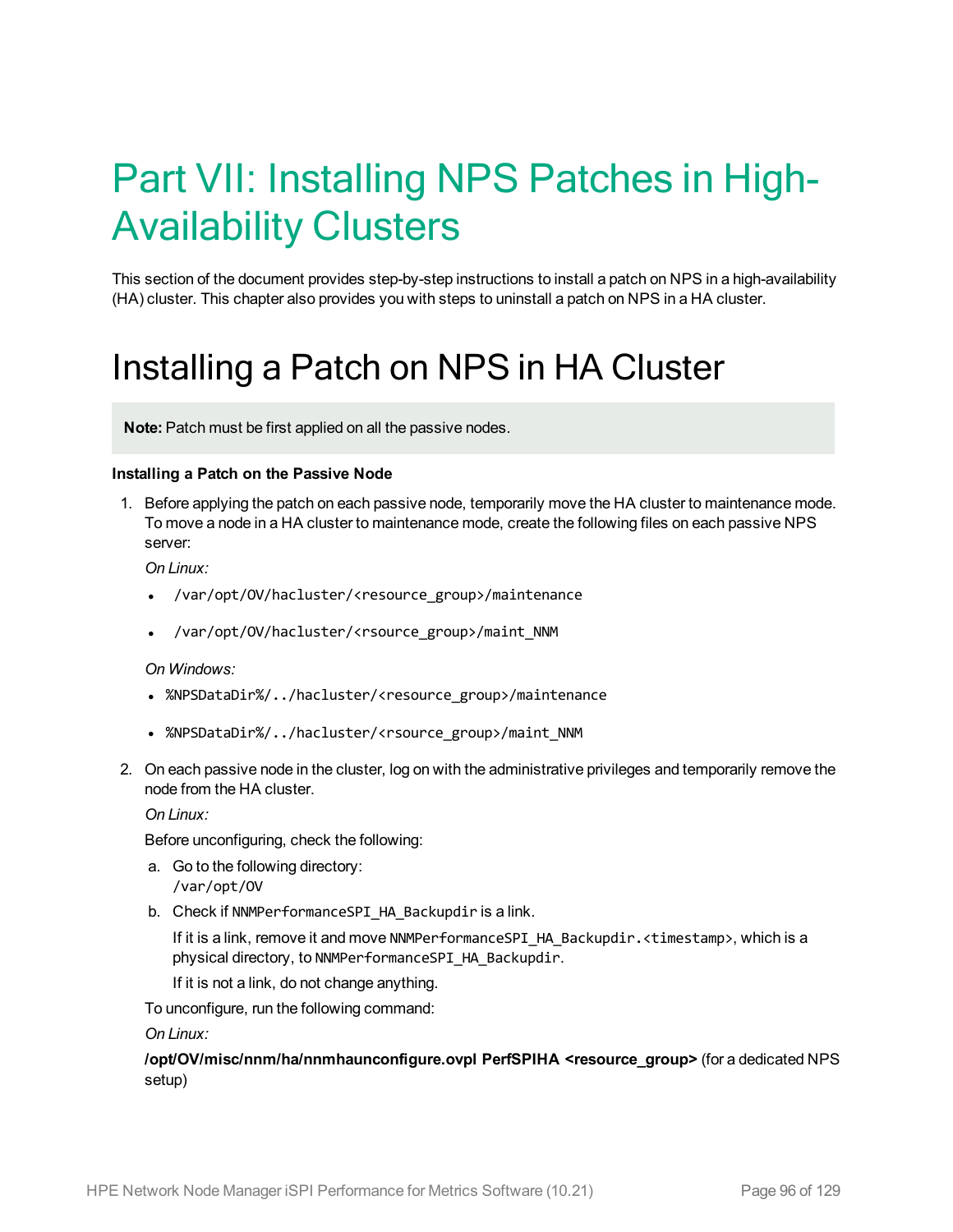**/opt/OV/misc/nnm/ha/nnmhaunconfigure.ovpl NNM –addon PerfSPIHA** (for a co-located NPS setup)

**Note:** For a co-located setup, make sure that the **/opt/OV/misc/nnm/ha/nnmhaclusterinfo.ovpl config NNM -get NNM\_ADD\_ON\_PRODUCTS** command does not list a passive node.

*On Windows:*

- <sup>l</sup> **%NPSInstallDir%/../misc/nnm/ha/nnmhaunconfigure.ovpl PerfSPIHA <resource\_group>** (for a dedicated NPS setup)
- <sup>l</sup> **%NnmInstallDir%/misc/nnm/ha/nnmhaunconfigure.ovpl NNM –addon PerfSPIHA** (for a colocated NPS setup)

**Note:** For a co-located setup, make sure that the **%NnmInstallDir%/misc/nnm/ha/nnmhaclusterinfo.ovpl -config NNM -get NNM\_ADD\_ON\_ PRODUCTS** command does not list a passive node.

3. Install the NPS Patch. Follow the patch installation steps given in the patch document, and ensure that the patch is installed successfully.

**Caution:** Do not configure HA back on this node until the patch is applied on the active node.

4. Run the following command to stop the processes that were started during the patch install (in a new shell):

*On Linux:*

#### **/opt/OV/NNMPerformanceSPI/bin/stopALL.ovpl**

*On Windows:*

**%NPSInstallDir%/bin/stopALL.ovpl**

#### **Installing a Patch on the Active Node**

1. Before applying the patch on the active node, temporarily move the HA cluster to maintenance mode. HA cluster on a node can be moved to maintenance mode by creating the following files on the active NPS server:

*On Linux:*

- /var/opt/OV/hacluster/<resource\_group>/maintenance
- /var/opt/OV/hacluster/<rsource group>/maint\_NNM

- <sup>l</sup> %NPSDataDir%/../hacluster/<resource\_group>/maintenance
- %NPSDataDir%/../hacluster/<rsource\_group>/maint\_NNM
- 2. Install the NPS Patch. Follow the patch installation steps given in the patch document, and ensure that the patch is installed successfully.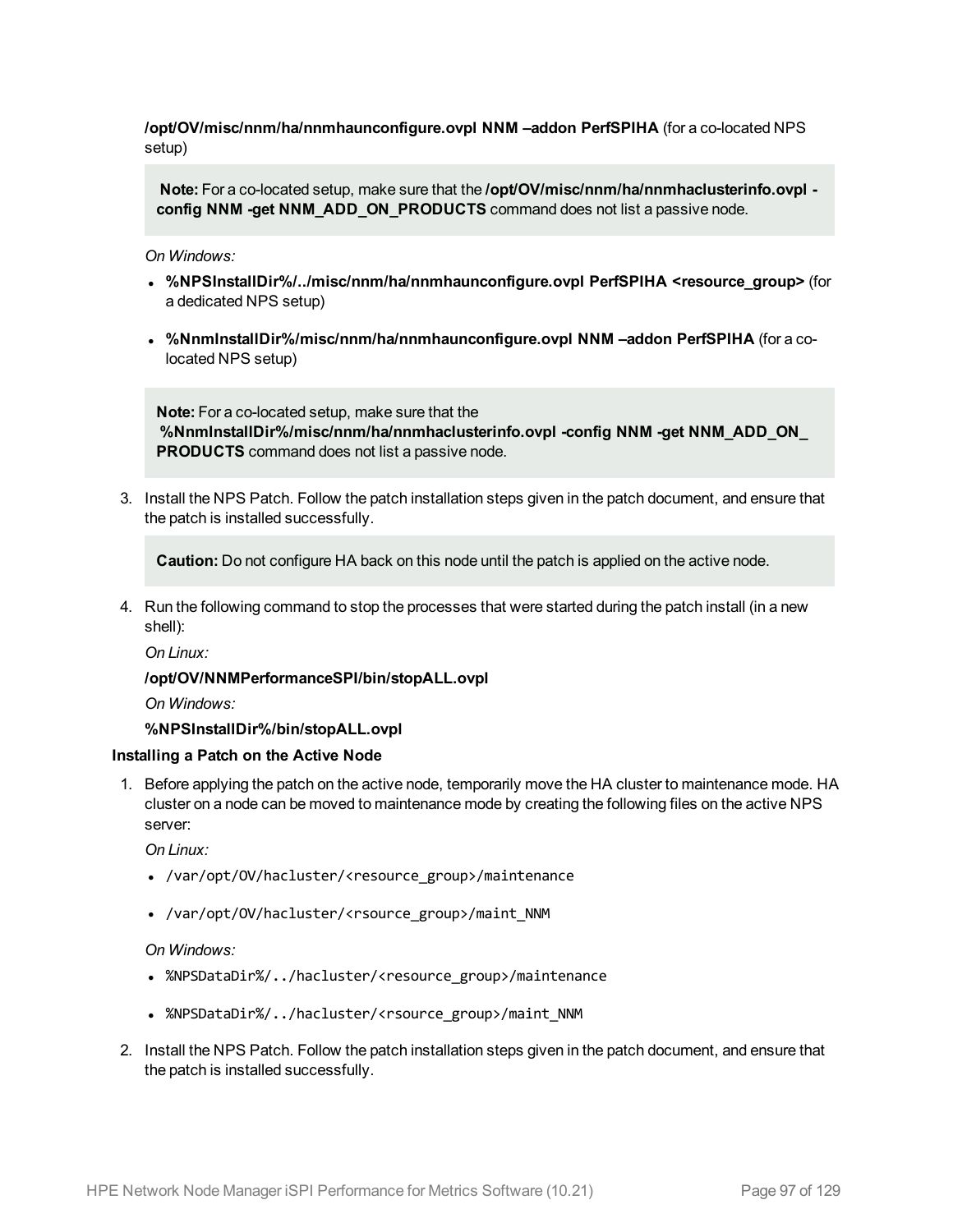**Caution:** Do not unconfigure HA on the active node at this point.

3. After the installation is done, stop all the NPS processes by running the following command:

*On Linux:*

#### **/opt/OV/NNMPerformanceSPI/bin/stopALL.ovpl**

*On Windows:*

#### **%NPSInstallDir%/bin/stopALL.ovpl**

4. Open a new shell and run the following command to start all the processes:

*On Linux:*

#### **/opt/OV/NNMPerformanceSPI/bin/startALL.ovpl**

*On Windows:*

#### **%NPSInstallDir%/bin/startALL.ovpl**

5. *On Linux only*. Set the mount point using the following command in the active node:

#### **/opt/OV/misc/nnm/ha/nnmhaclusterinfo.ovpl -config PerfSPIHA –set <mount-point>**

6. Re-enable perfspi integration by running the following script on the NNMi system:

*On Linux:*

#### **\$NnmInstallDir/bin/nnmenableperfspi.ovpl**

*On Windows:*

#### **%NnmInstallDir%/bin/nnmenableperfspi.ovpl**

**Note:** For more information, see the "*["Enabling](#page-21-0) NNMi to Work with NPS" on page 22*" topic. Provide the virtual FQDN of the NPS HA setup when prompted for the NPS host name.

#### **Reconfiguring the Passive Nodes Back in HA Cluster**

1. On each passive node, run the following command to reconfigure HA:

*On Linux:*

- <sup>l</sup> /opt/OV/misc/nnm/ha/nnmhaconfigure.ovpl PerfSPIHA (for dedicated setup)
- /opt/OV/misc/nnm/ha/nnmhaconfigure.ovpl NNM -addon PerfSPIHA (for co-located setup)

**Note:** For a co-located setup, make sure that the **/opt/OV/misc/nnm/ha/nnmhaclusterinfo.ovpl config NNM -get NNM\_ADD\_ON\_PRODUCTS** command does not list a passive node.

- <sup>l</sup> **%NPSInstallDir%/../misc/nnm/ha/nnmhaconfigure.ovpl PerfSPIHA** (for dedicated setup)
- <sup>l</sup> **%NnmInstallDir%/misc/nnm/ha/nnmhaconfigure.ovpl NNM –addon PerfSPIHA** (for co-located setup)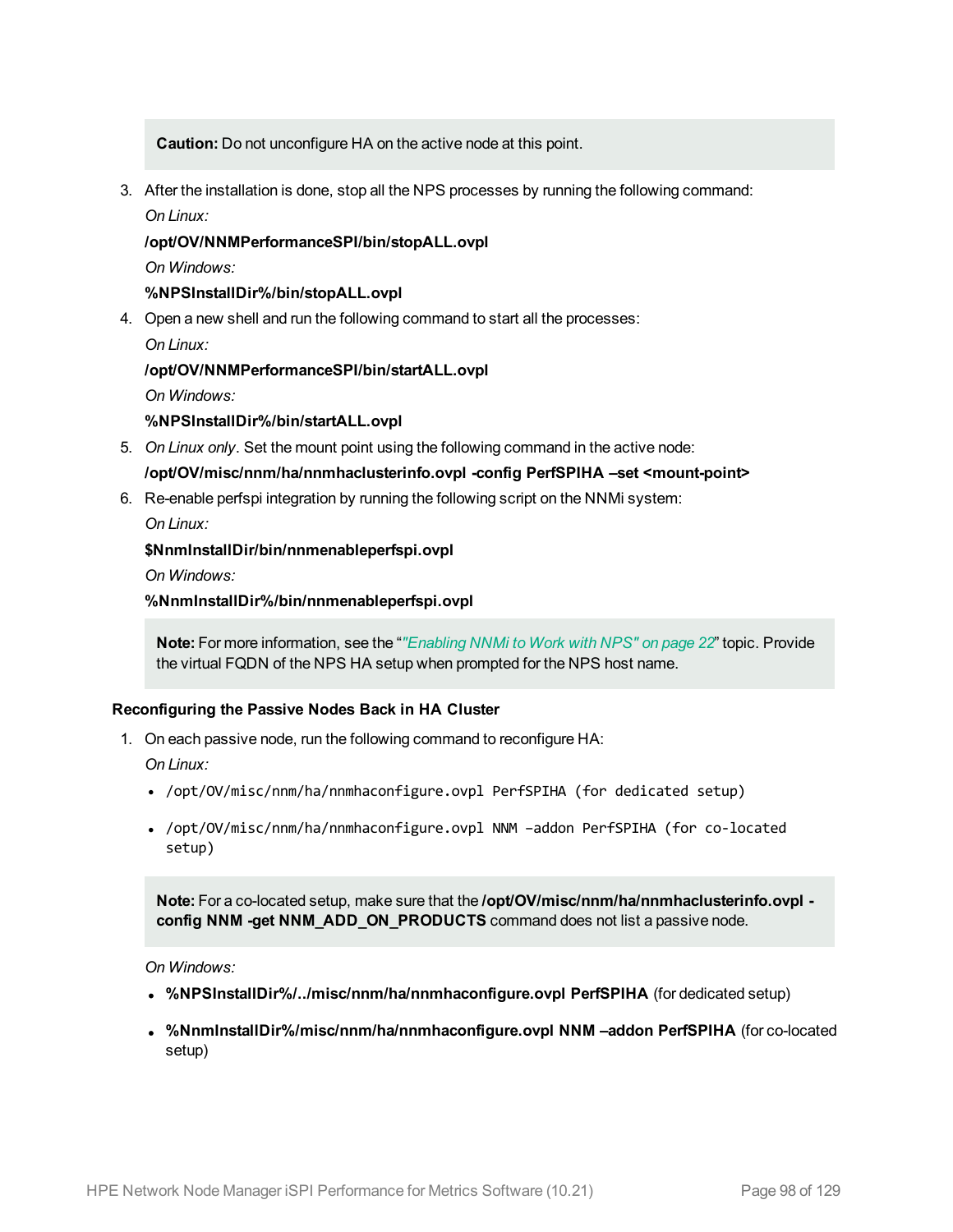**Note:** For a co-located setup, make sure that the **%NnmInstallDir%/misc/nnm/ha/nnmhaclusterinfo.ovpl -config NNM -get NNM\_ADD\_ON\_ PRODUCTS** command does not list a passive node.

2. Remove the passive nodes out of maintenance mode. HA cluster node can be moved out of maintenance mode by deleting the following files on all the passive NPS nodes:

*On Linux:*

- /var/opt/OV/hacluster/<resource\_group>/maintenance
- /var/opt/OV/hacluster/<rsource group>/maint\_NNM

*On Windows:*

- %NPSDataDir%/../hacluster/<resource\_group>/maintenance
- %NPSDataDir%/../hacluster/<rsource\_group>/maint\_NNM
- 3. Remove the active node out of maintenance mode. HA cluster node can be moved out of maintenance mode by deleting the following files on the active NPS system:

*On Linux:*

- /var/opt/OV/hacluster/<resource\_group>/maintenance
- /var/opt/OV/hacluster/<rsource group>/maint\_NNM

*On Windows:*

- %NPSDataDir%/../hacluster/<resource\_group>/maintenance
- %NPSDataDir%/../hacluster/<rsource\_group>/maint\_NNM

### Uninstalling an NPS Patch from HA Clusters

**Note:** Patch must be first uninstalled on all the passive nodes. Read the patch *readme* file to determine if the patch can be uninstalled.

#### **Uninstalling a Patch on the Passive Node**

1. Before uninstalling the patch on each passive node, temporarily move the HA cluster to maintenance mode. HA cluster on a node can be moved to maintenance mode by creating the following files on each passive NPS server:

*On Linux:*

- /var/opt/OV/hacluster/<resource group>/maintenance
- /var/opt/OV/hacluster/<rsource\_group>/maint\_NNM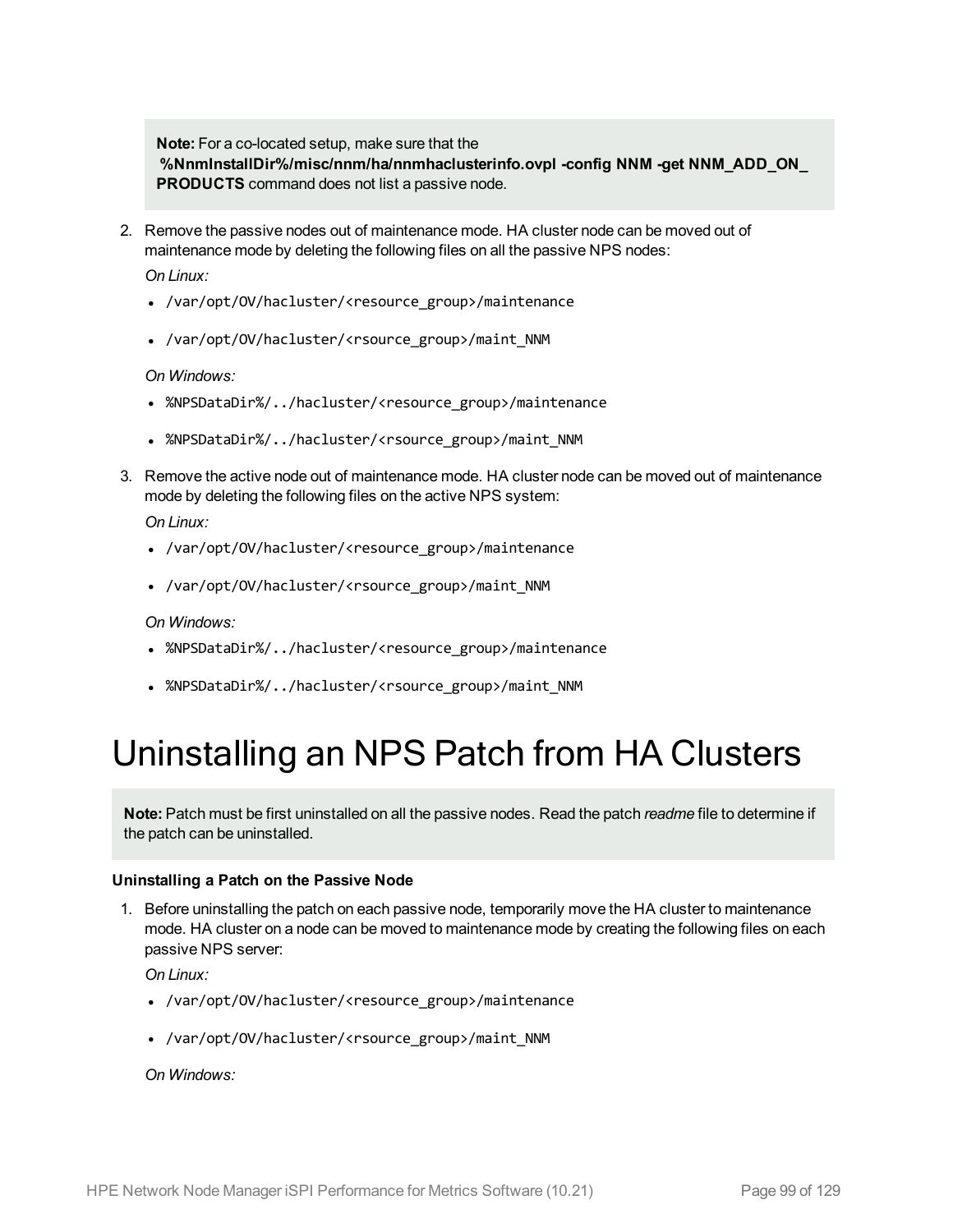- <sup>l</sup> %NPSDataDir%/../hacluster/<resource\_group>/maintenance
- <sup>l</sup> %NPSDataDir%/../hacluster/<rsource\_group>/maint\_NNM
- 2. On each passive node in the cluster, log on with the administrative privileges and temporarily remove the node from the HA cluster by running the following command:

*On Linux:*

- <sup>l</sup> **/opt/OV/misc/nnm/ha/nnmhaunconfigure.ovpl PerfSPIHA <resource\_group>**(for a dedicated NPS setup)
- <sup>l</sup> **/opt/OV/misc/nnm/ha/nnmhaunconfigure.ovpl NNM –addon PerfSPIHA** (for a co-located NPS setup)

**Note:** For a co-located setup, make sure that the **/opt/OV/misc/nnm/ha/nnmhaclusterinfo.ovpl config NNM -get NNM\_ADD\_ON\_PRODUCTS** command does not list a passive node.

#### *On Windows:*

- <sup>l</sup> **%NPSInstallDir%/../misc/nnm/ha/nnmhaunconfigure.ovpl PerfSPIHA <resource\_group>** (for a dedicated NPS setup)
- <sup>l</sup> **%NnmInstallDir%/misc/nnm/ha/nnmhaunconfigure.ovpl NNM –addon PerfSPIHA** (for a colocated NPS setup)

**Note:** For a co-located setup, make sure that the **%NnmInstallDir%/misc/nnm/ha/nnmhaclusterinfo.ovpl -config NNM -get NNM\_ADD\_ON\_ PRODUCTS** command does not list a passive node.

3. Uninstall the NPS patch. Follow the patch uninstallation steps given in the patch document, and ensure that the patch is uninstalled successfully.

**Caution:** Do not reconfigure HA back on this node until the patch on the active node is uninstalled.

4. Run the following command to stop the processes that were started during the patch uninstall (in a new shell):

*On Linux:*

#### **/opt/OV/NNMPerformanceSPI/bin/stopALL.ovpl**

*On Windows:*

#### **%NPSInstallDir%/bin/stopALL.ovpl**

#### **Uninstalling a Patch on the Active Node**

1. Before uninstalling the patch on the active node, temporarily move the HA cluster to maintenance mode. HA cluster on a node can be moved to maintenance mode by creating the following files on active NPS server:

*On Linux:*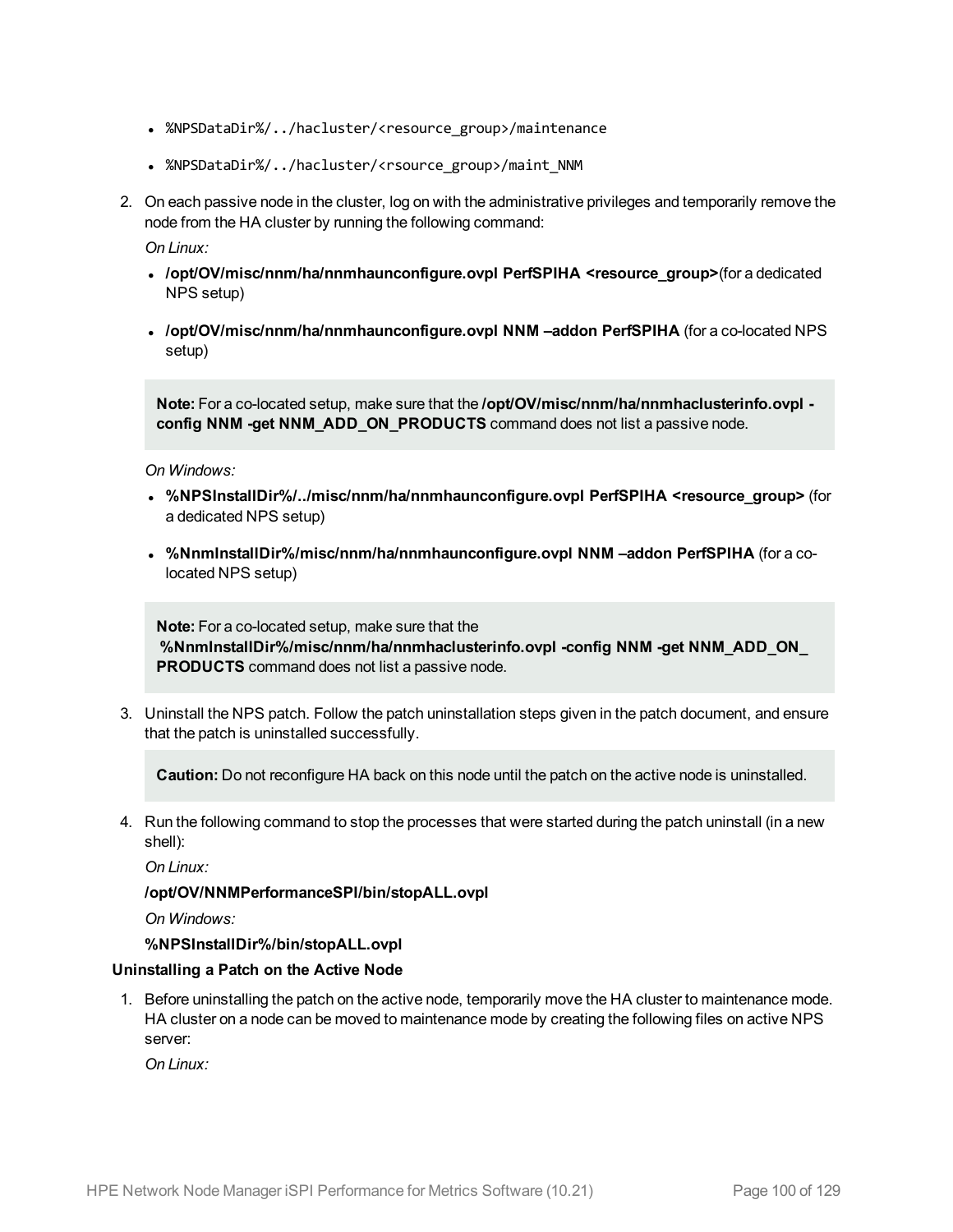- /var/opt/OV/hacluster/<resource\_group>/maintenance
- /var/opt/OV/hacluster/<rsource\_group>/maint\_NNM

#### *On Windows:*

- %NPSDataDir%/../hacluster/<resource\_group>/maintenance
- %NPSDataDir%/../hacluster/<rsource\_group>/maint\_NNM
- 2. Uninstall the NPS Patch. Follow the patch uninstallation steps given in the patch document file, and ensure that the patch is uninstalled successfully.

**Caution:** Do not unconfigure HA on the active node at this point.

3. After the patch is uninstalled, stop all the NPS processes by running the following command:

*On Linux:*

#### **/opt/OV/NNMPerformanceSPI/bin/stopALL.ovpl**

*On Windows:*

#### **%NPSInstallDir%/bin/stopALL.ovpl**

4. Open a new shell and run the following command to start all the processes:

*On Linux:*

#### **/opt/OV/NNMPerformanceSPI/bin/startALL.ovpl**

*On Windows:*

#### **%NPSInstallDir%/bin/startALL.ovpl**

5. Re-enable perfspi integration by running the following script on the NNMi system:

*On Linux:*

#### **\$NnmInstallDir/bin/nnmenableperfspi.ovpl**

*On Windows:*

#### **%NnmInstallDir%/bin/nnmenableperfspi.ovpl**

**Note:** For more information, see the "*["Enabling](#page-21-0) NNMi to Work with NPS" on page 22*" topic. Provide the virtual FQDN of the NPS HA setup when prompted for the NPS host name.

#### **Reconfiguring the Passive Nodes Back in HA Cluster**

1. On each passive node, run the following command to reconfigure HA:

*On Linux:*

- <sup>l</sup> /opt/OV/misc/nnm/ha/nnmhaconfigure.ovpl PerfSPIHA (for dedicated setup)
- /opt/OV/misc/nnm/ha/nnmhaconfigure.ovpl NNM -addon PerfSPIHA (for co-located setup)

**Note:** For a co-located setup, make sure that the **/opt/OV/misc/nnm/ha/nnmhaclusterinfo.ovpl config NNM -get NNM\_ADD\_ON\_PRODUCTS** command does not list a passive node.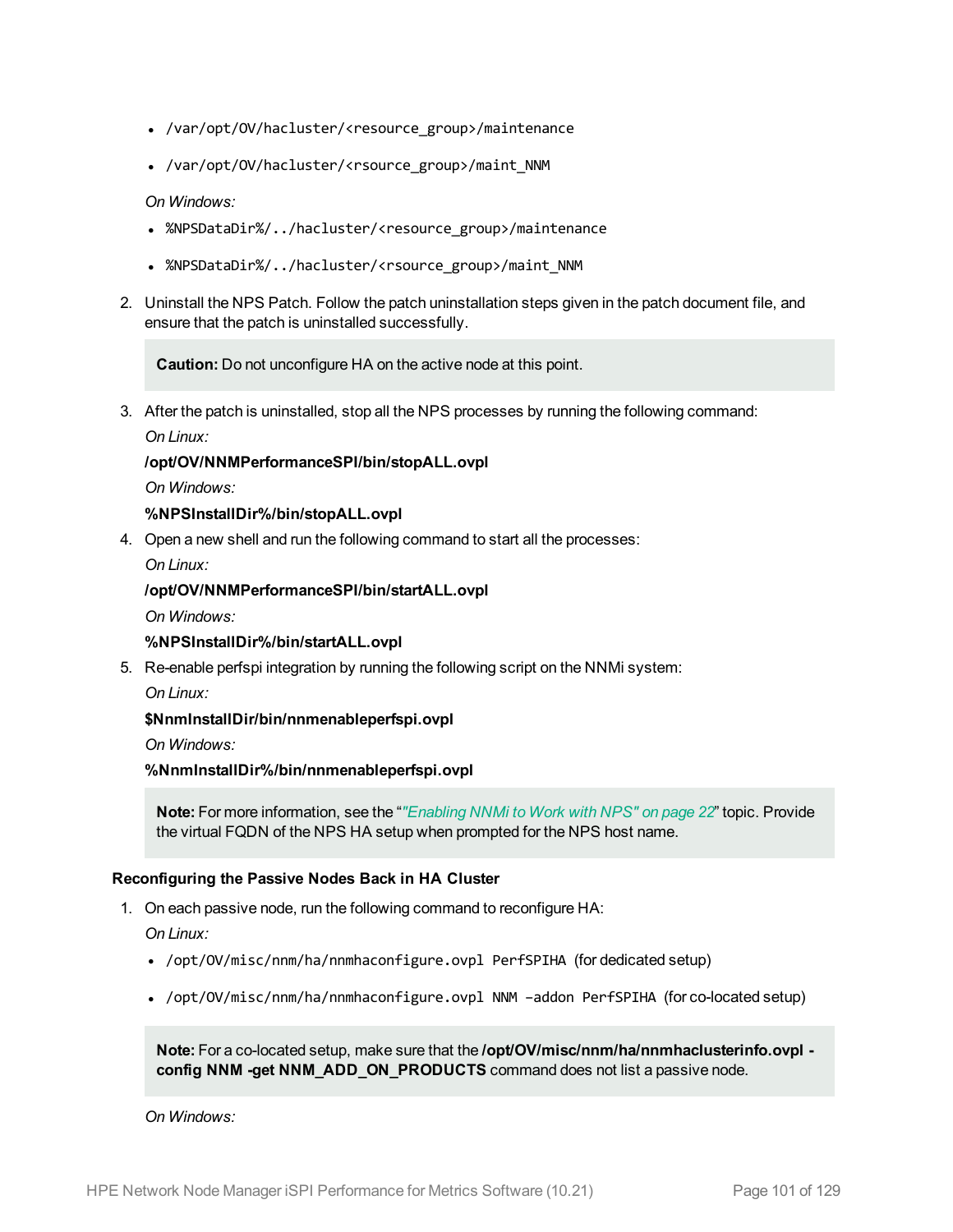- <sup>l</sup> %NPSInstallDir%/../misc/nnm/ha/nnmhaconfigure.ovpl PerfSPIHA (for dedicated setup)
- <sup>l</sup> %NnmInstallDir%/misc/nnm/ha/nnmhaconfigure.ovpl NNM –addon PerfSPIHA (for co-located setup)

**Note:** For a co-located setup, make sure that the **%NnmInstallDir%/misc/nnm/ha/nnmhaclusterinfo.ovpl -config NNM -get NNM\_ADD\_ON\_ PRODUCTS** command does not show a passive node in this list.

2. Remove the passive nodes out of maintenance mode. HA cluster node can be moved out of maintenance mode by deleting the following files on all the passive NPS nodes:

*On Linux:*

- /var/opt/OV/hacluster/<resource group>/maintenance
- /var/opt/OV/hacluster/<rsource group>/maint\_NNM

#### *On Windows:*

- <sup>l</sup> %NPSDataDir%/../hacluster/<resource\_group>/maintenance
- %NPSDataDir%/../hacluster/<rsource\_group>/maint\_NNM
- 3. Remove the active node out of maintenance mode. HA cluster node can be moved out of maintenance mode by deleting the following files on the active NPS server:

*On Linux:*

- /var/opt/OV/hacluster/<resource group>/maintenance
- /var/opt/OV/hacluster/<rsource\_group>/maint\_NNM

- <sup>l</sup> %NPSDataDir%/../hacluster/<resource\_group>/maintenance
- <sup>l</sup> %NPSDataDir%/../hacluster/<rsource\_group>/maint\_NNM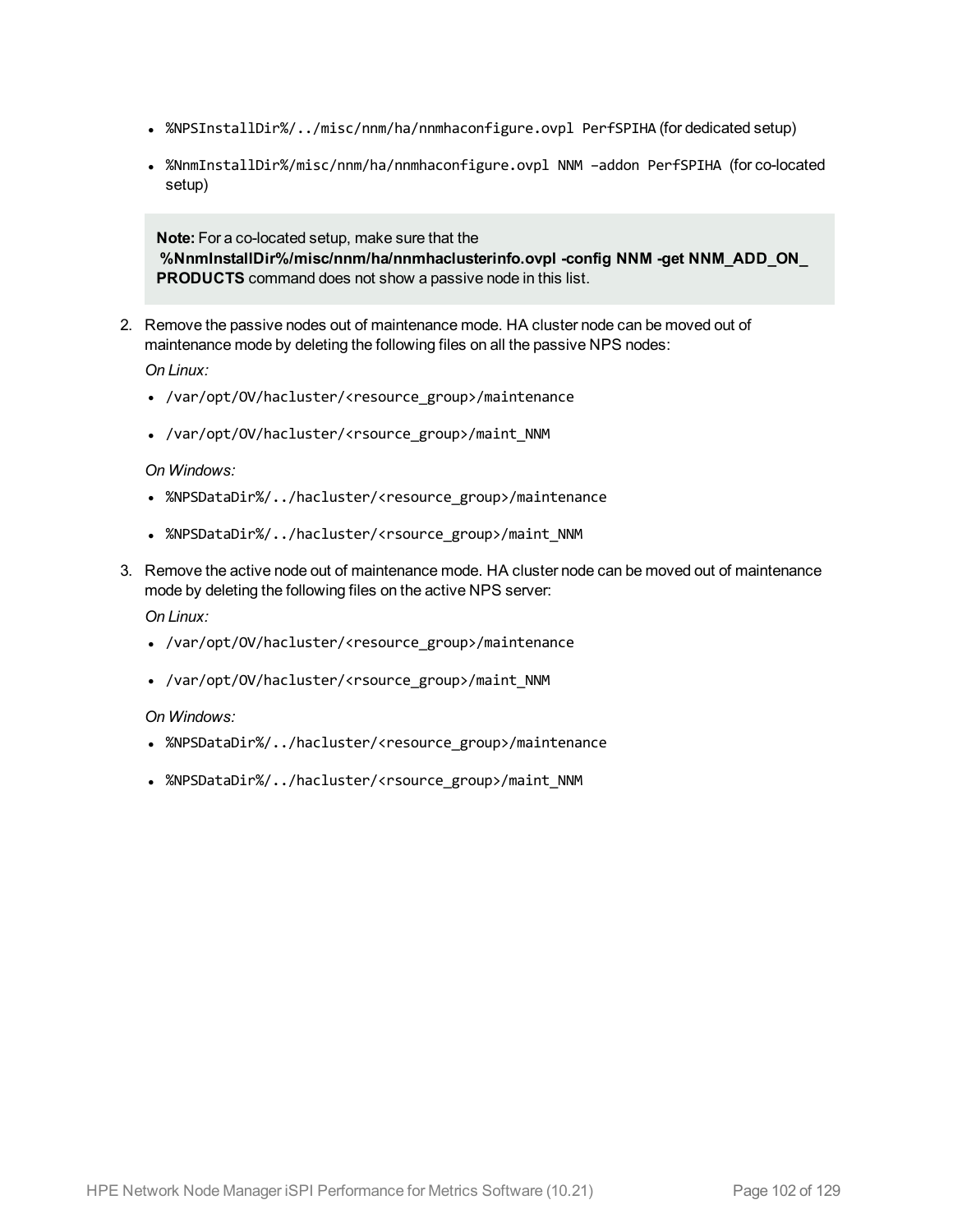Deployment Reference Part VII: Installing NPS Patches in High-Availability Clusters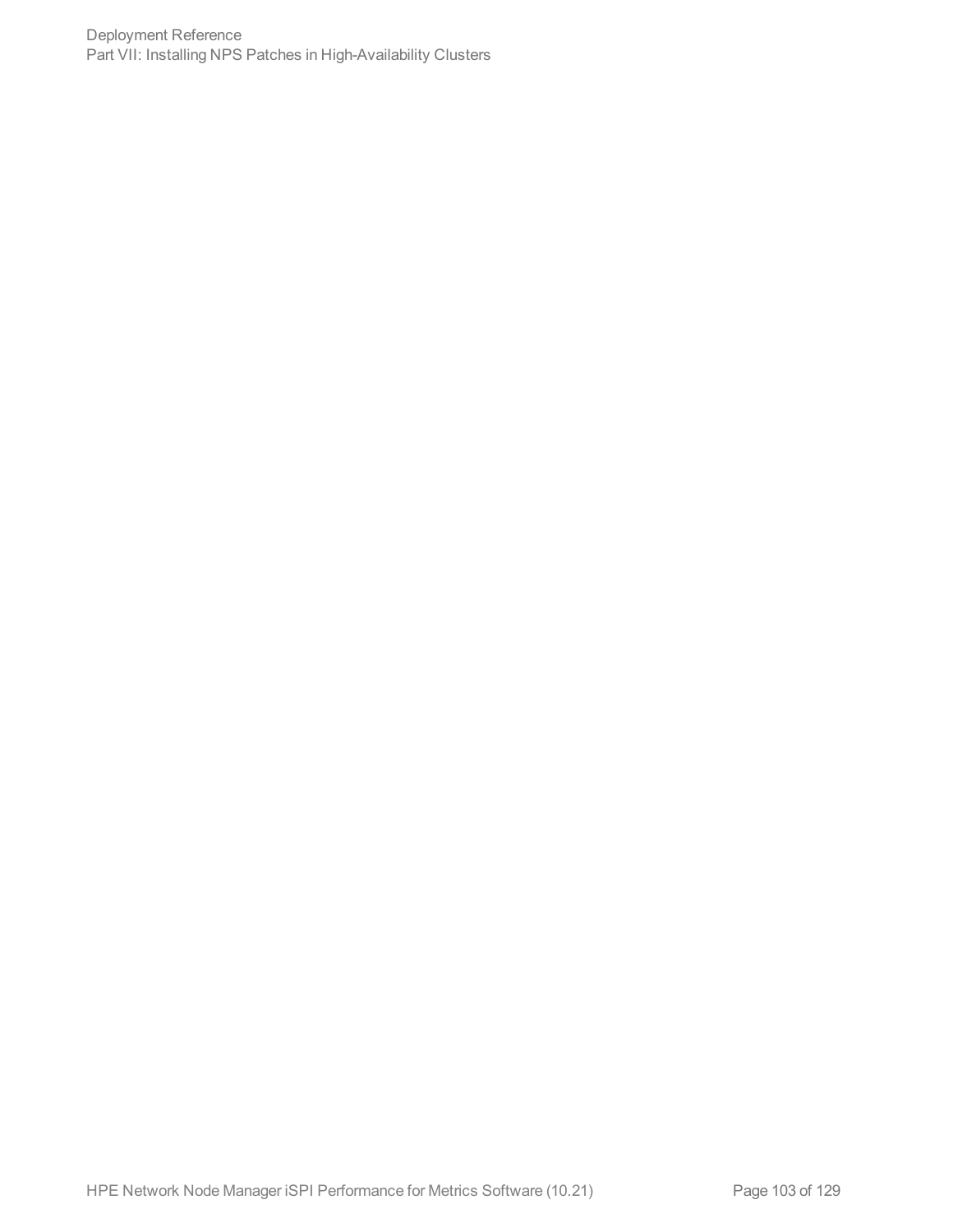# Part VIII: Maintaining NPS

After installing and configuring NPS, you might want to make changes to your environment like changing the IP address or hostname of the NPS system or the NNMi management server. You might want to free up ports used by NPS and configure non-default ports for NPS. This chapter provides you with steps to make these changes after NPS is completely installed and configured.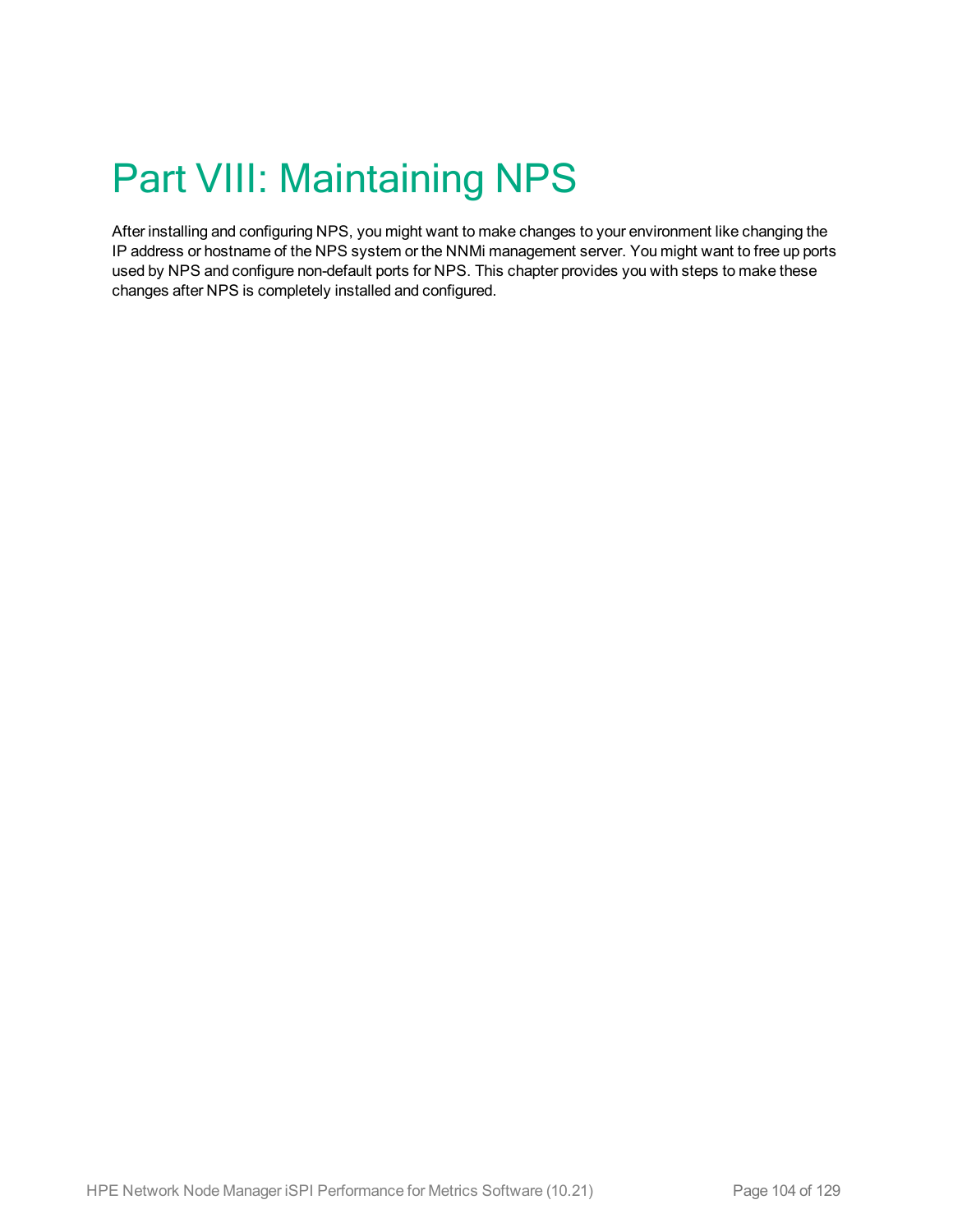## Modifying the FQDN of the NPS System

If you change the FQDN of the NPS system, you must perform the following steps before using NPS:W

- 1. Log on to the NNMi management server as root or administrator.
- 2. *In a co-located setup.*

If NPS co-exists with NNMi, you must run the nnmsetofficialfqdn.ovpl command.

- a. Go to %nnminstalldir%\bin on Windows and /opt/OV/bin on Linux.
- b. Run the nnmsetofficialfqdn.ovpl script.
- c. Go to %nnminstalldir%\NNMPerformanceSPI\bin on Windows and /opt/OV/NNMPerformanceSPI/bin on Linux.
- d. Run the configureServerID.ovpl script.
- e. Go to %nnminstalldir%\bin on Windows and /opt/OV/bin on Linux.
- f. Run the nnmenableperfspi.ovpl script.

The following prompt appears:

Do you wish to use the prior selections as defaults? (Y/N):

- i. Type **Y**, and then press **Enter**.
- ii. Press **Enter** for all prompts.
- 3. *In a dedicated NPS setup.*

If NPS is installed on a dedicated server, follow these steps:

a. On the NNMi management server, run the nnmdisableperfspi.ovpl script.

The nnmdisableperfspi.ovpl script is available in the *%nnminstalldir%*\bin directory on Windows and /opt/OV/bin directory on Linux.

b. *Linux only.* If NPS is installed on Linux, run the following command on the NPS system to unmount the shared drive that was created to facilitate data exchange between NPS and NNMi.

**umount /***<share\_name>*

In this instance, *<share name>* is the name of the share created while installing NPS.

c. On the NPS system, run the configureServerID.ovpl script.

The configureServerID.ovpl script is available in the *%npsinstalldir%*\bin directory on Windows and /opt/OV/NNMPerformanceSPI/bin directory on Linux.

d. On the NNMi management server, run the nnmenableperfspi.ovpl script.

The nnmenableperfspi.ovpl script is available in the *%nnminstalldir%*\bin directory on Windows and /opt/OV/bin directory on Linux.

### Modifying the Default Communication Port

By default, NPS uses the port 9300 (for HTTP) or 9305 (for HTTPS) for communication via a web browser. After NPS is installed and configured, you can modify the NPS configuration to change the NPS communication port.

To change the communication port: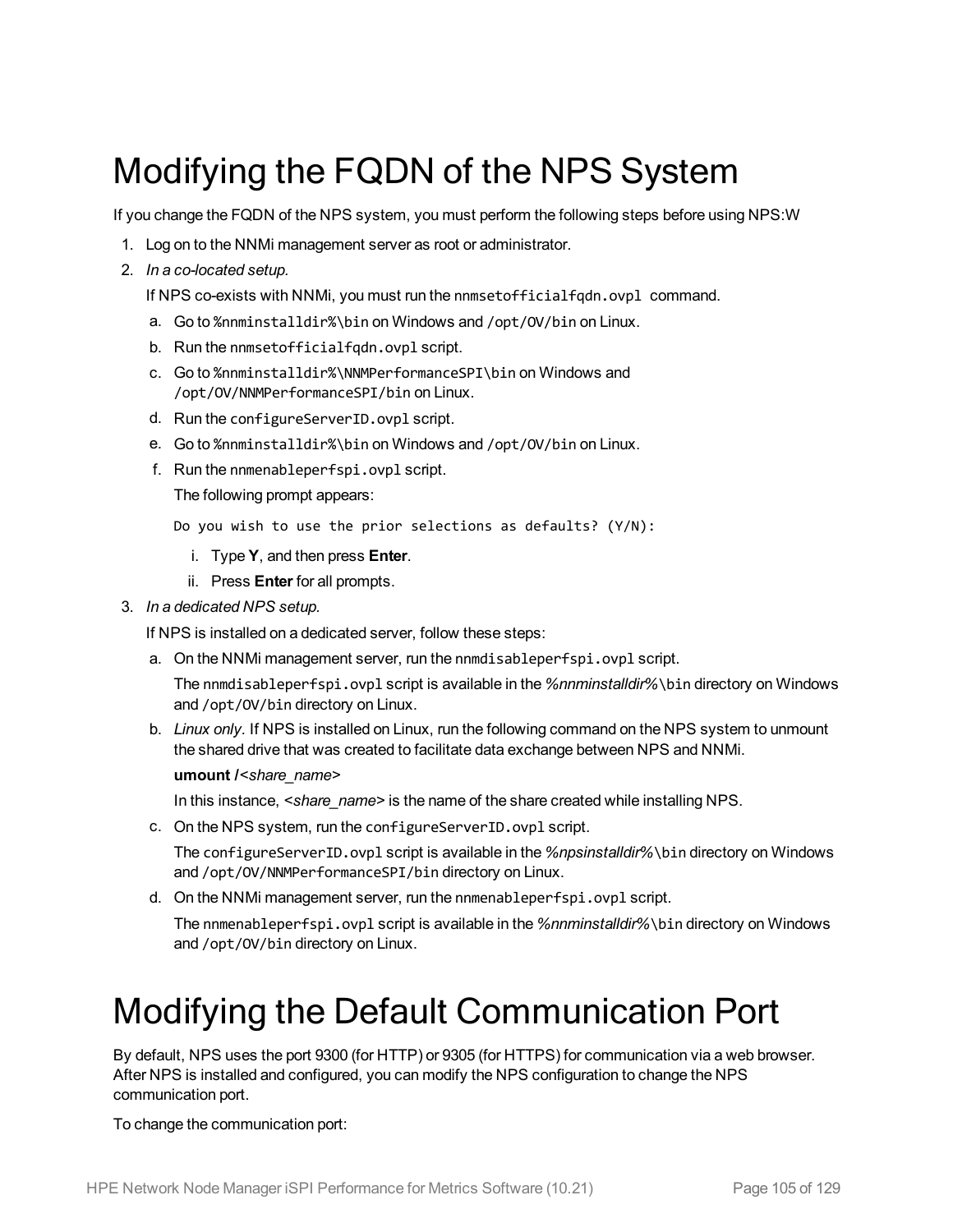**Note:** When NPS is installed in a high availability cluster, perform this task on the active server first, fail over to the other server, and then perform the task again on the server that is currently active.

In a distributed deployment of NPS, perform this task on the UiBi Server.

- 1. Log on to the NPS system as root or administrator.
- 2. If NPS is configured for HTTP communication, run the following command: **configureWebAccess.ovpl -newport** *<port\_number>* If NPS is configured for HTTPS communication, run the following command: **configureWebAccess.ovpl -newport** *<port\_number>* **-ssl** In this instance, *<port\_number>* is the new communication port number.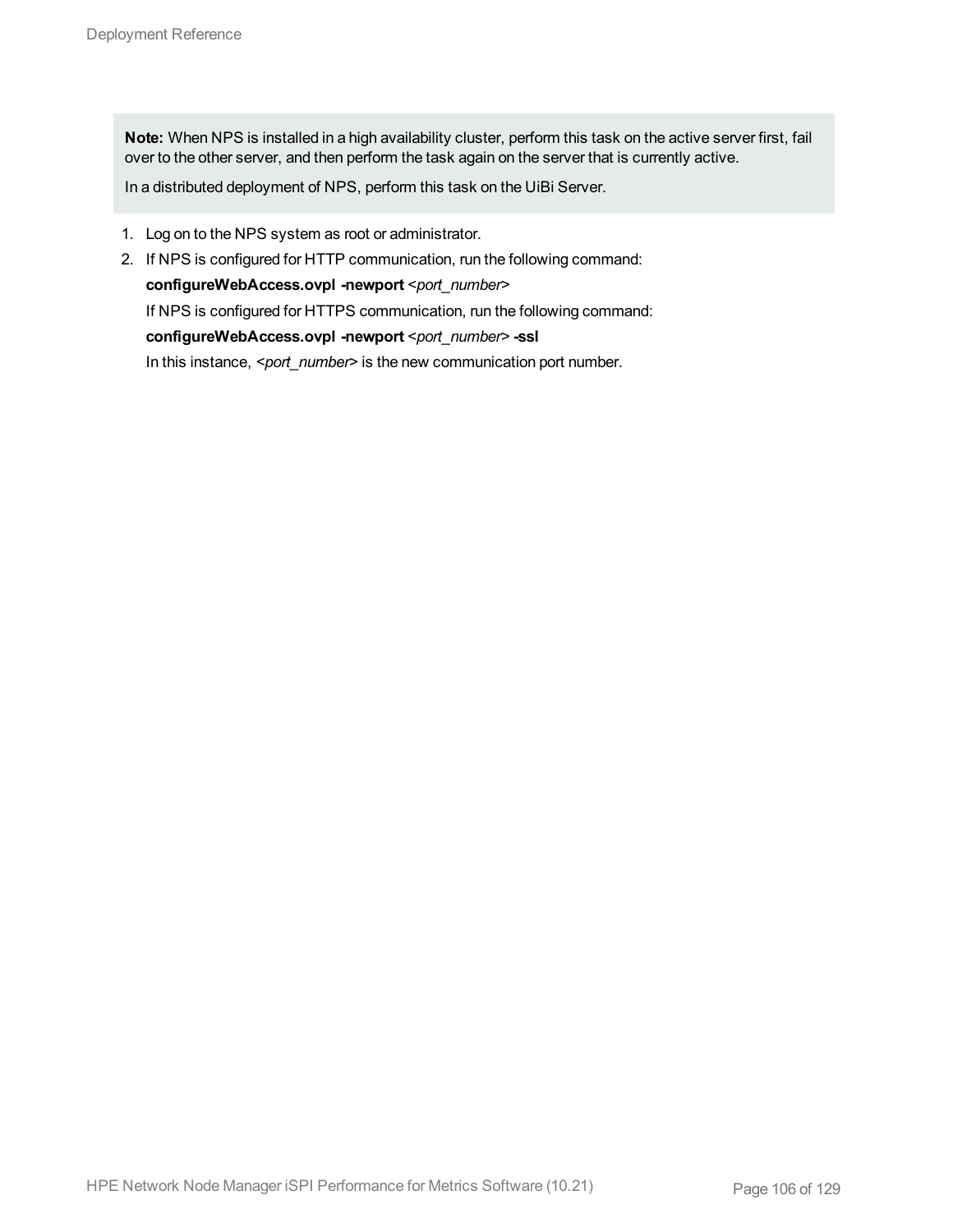## Maintaining the NPS Database

The NPS database store a large amount of data that is gathered from different sources (like NNMi and iSPIs) and enables NPS to compute aggregates from a large number of data points. The database can keep daily aggregated data for up to 800 days, hourly aggregated data for up to 400 days, and raw/detailed data for up to 400 days.

With scripts and utilities available with NPS, you can monitor the health and performance of the database and perform maintenance tasks like checking the health of the database, deleting and recreating the database, and so on.

### Changing the Default Database Password

The NPS installer installs the NPS database with a default password.

To change the default database password, log on to the NPS system as root or administrator, and then run the following command:

#### changeDBpwd.ovpl <new\_password>

In this instance, *<new\_password>* is the password of your choice.

**Note:** In a distributed deployment of NPS, you must run the above command on each NPS system in the following order:

- 1. DB Server
- 2. UiBi Server
- 3. ETL Server

**The Co** 

### Checking the Database Health

<u> 1999 - Jan James Barnett, politik politik (</u>

The dbsize.ovpl utility enables you to check the health of the NPS database.

To use the dbsize.ovpl utility to check the health of the NPS database, follow these steps:

- 1. Log on to the NPS system as root or administrator. In a distributed deployment of NPS, log on to the DB Server as root or administrator.
- 2. Open a command line console, and then run one of the following commands:

| Command        | <b>Description</b>                                                                                                                                                                                         |
|----------------|------------------------------------------------------------------------------------------------------------------------------------------------------------------------------------------------------------|
| dbsize.ovpl -q | The command output displays the usage summary of different<br>dbspaces within the database. (NPS creates the following<br>dbspaces within the database: IQ SYSTEM MAIN, IQ SYSTEM<br>TEMP, and USER MAIN). |
|                | <b>dbsize.ovpl</b> -s $\vert$ The command output displays the size of different fact tables                                                                                                                |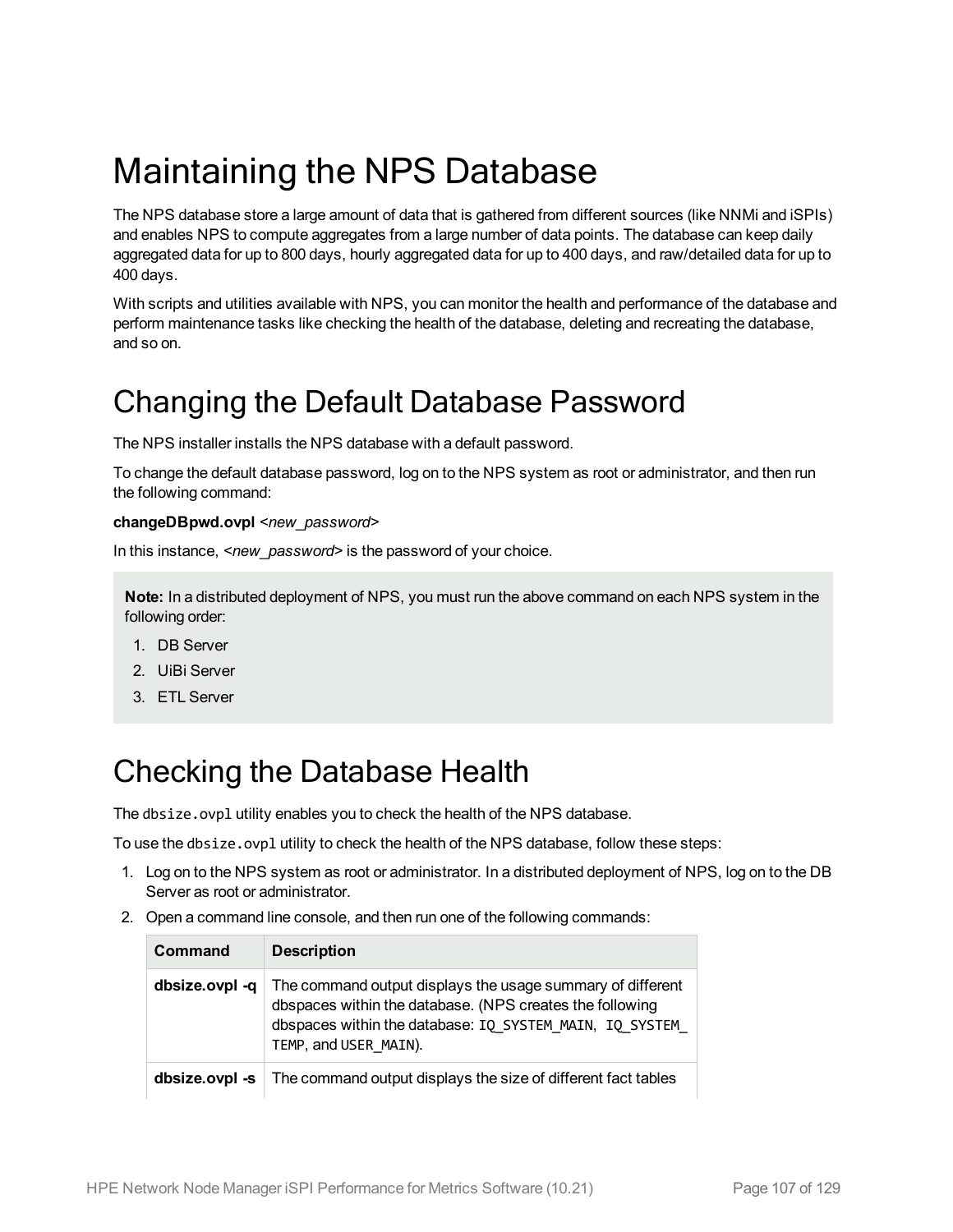| Command | <b>Description</b>                                                               |
|---------|----------------------------------------------------------------------------------|
|         | for each Extension Pack.                                                         |
|         | <b>statusDB.ovpl</b> The command output displays the status of the NPS database. |

### Back Up and Restore

NPS provides command-line tools that back up and restore all NPS data.

```
To back up the NPS data:
```
**Tip:** Before you begin, make sure sufficient disk space exists on the NPS system to run the backup procedure and store the backed-up data. Determine the size of the NPS database, content store, and configuration and archived data files.

To determine the size of the NPS database, run the following command:

#### **dbsize.ovpl -q**

To determine the size of the content store, run the following command:

#### **cssize.ovpl -q**

To determine the total size of all configuration and archived data files, measure the size of the following directory:

*On Windows*

%npsdatadir%

*On Linux*

/var/opt/OV/NNMPerformanceSPI

- 1. Log on to the NPS system with the same account used to install NPS.
- 2. Run the following command:

backup.ovpl -b <*dir*> [-c] [-d] [-f]

In this instance,  $\langle \text{div} \rangle$  is the location where you want to place the backed-up data. Do not use environment variables with this option.

#### **Options**

- Use the -c option to back up the content store.
- Use the -d option to back up the database.
- Use the -f option to back up all NPS configuration and archived data files.
- Use the -t option to suppress creating a single compressed archive (tar.gz) file. This option leaves the directory as is on the file system, and greatly speeds up the backup process.

You must specify a valid directory location as an argument of the -b option. If you do not specify any other options, the backup script will back up the content store and the database.

The duration of the backup process depends on the size of the database. Before you start the backup process, verify the amount of disk space used by the data you want to back up, and make sure the system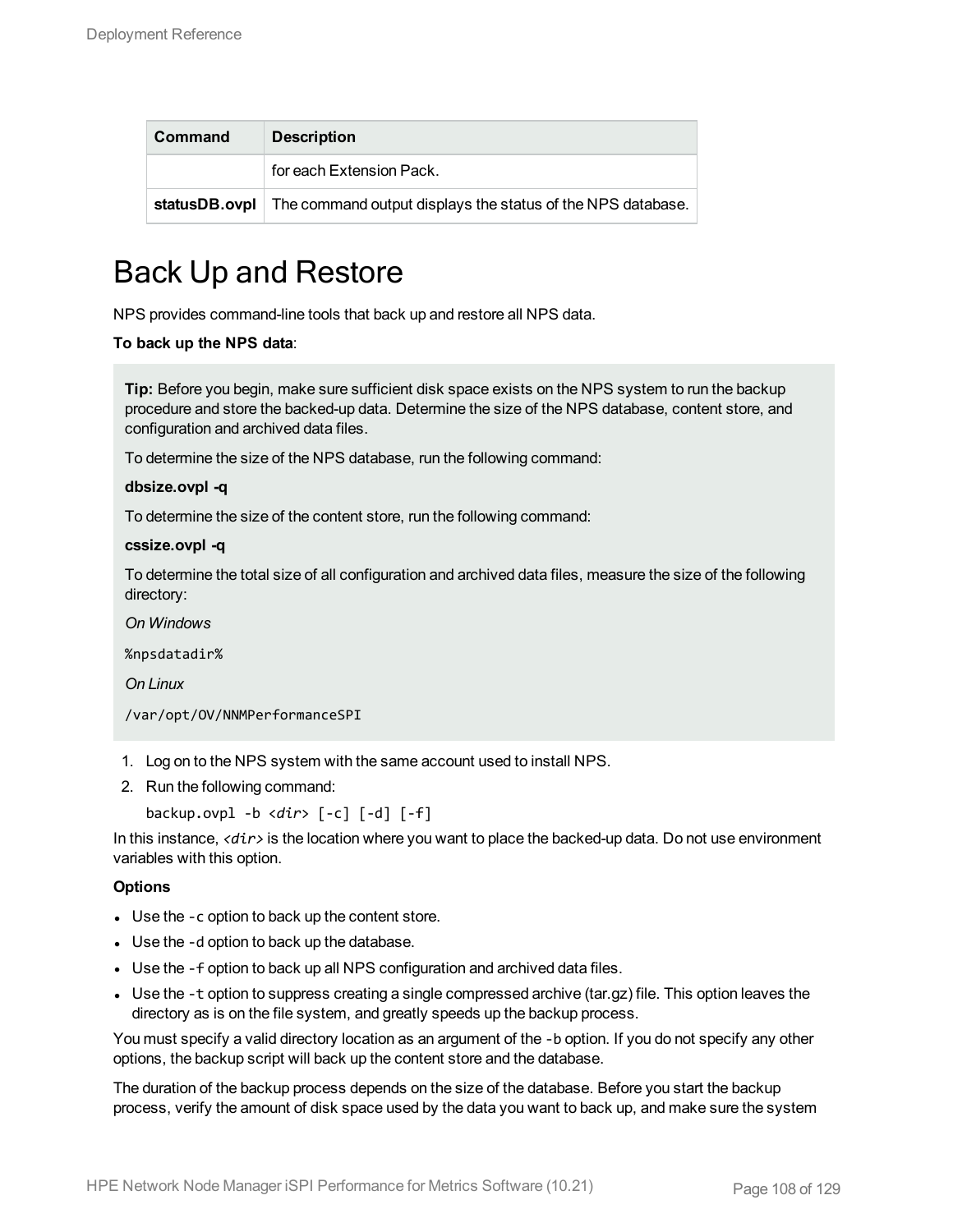has enough free disk space. Although the script produces compressed output, the backup process requires sufficient temporary disk space.

For command details, see backup.ovpl

#### **To restore NPS data**:

- 1. Log in to the NPS system with the same account used to install NPS.
- 2. Run the following command:

```
restore.ovpl [-h] [-b <file>] [-l] [-r DBFILE=>NEW PATH TO DBFILE.iq[,DBFILE=>NEW
PATH_TO_DBFILE.iq]]
```
In this instance:

| -h                                                                    | displays this text                                                                         |
|-----------------------------------------------------------------------|--------------------------------------------------------------------------------------------|
| -b <file></file>                                                      | specifies backup file                                                                      |
|                                                                       | lists file content without restoring                                                       |
| -r DBFILE=>NEW PATH TO DBFILE.iq<br>[, DBFILE=>NEW PATH TO DBFILE.iq] | allows one or more database file to be restored to the specified<br>(non-default) location |

The restore operation overwrites all preceding NPS data.

When the restore is complete, the ETL service will not be running. You must restart the service to resume the processing of new data. To start ETL, run the startETL.ovpl, startALL.ovpl command, or use the Start button on the Configuration Utility.

If you change the password of the database after a backup operation, you must change it again after restoring the backed-up database.

## Incremental Backup

A comprehensive backup strategy is essential for disaster recovery. Although full backups are simple to implement and easy to execute when restoration is required, they can slow down processes that are running, take a long time to complete, and require large (sometimes excessively large) amounts of storage.

Incremental backups, however, can balance speed, resource conflicts, and required storage against ease of restoration.

The purpose of a backup is to provide a recovery point. Different systems have different requirements for recovery points. A backup strategy that offers daily recovery points can be implemented through a weekly schedule of full backups combined with incremental daily backups on all other days.

For additional security, each backup should be stored on removable media and made secure. This should also include creating several generations of media.

#### **To implement a backup strategy that incorporates four generational copies**:

1. Run a full backup.ovpl backup on a weekly basis.

Use no backup flags (that is, c, d, or f) so that the database, the content store, and the file system are backed up.

Here is an example: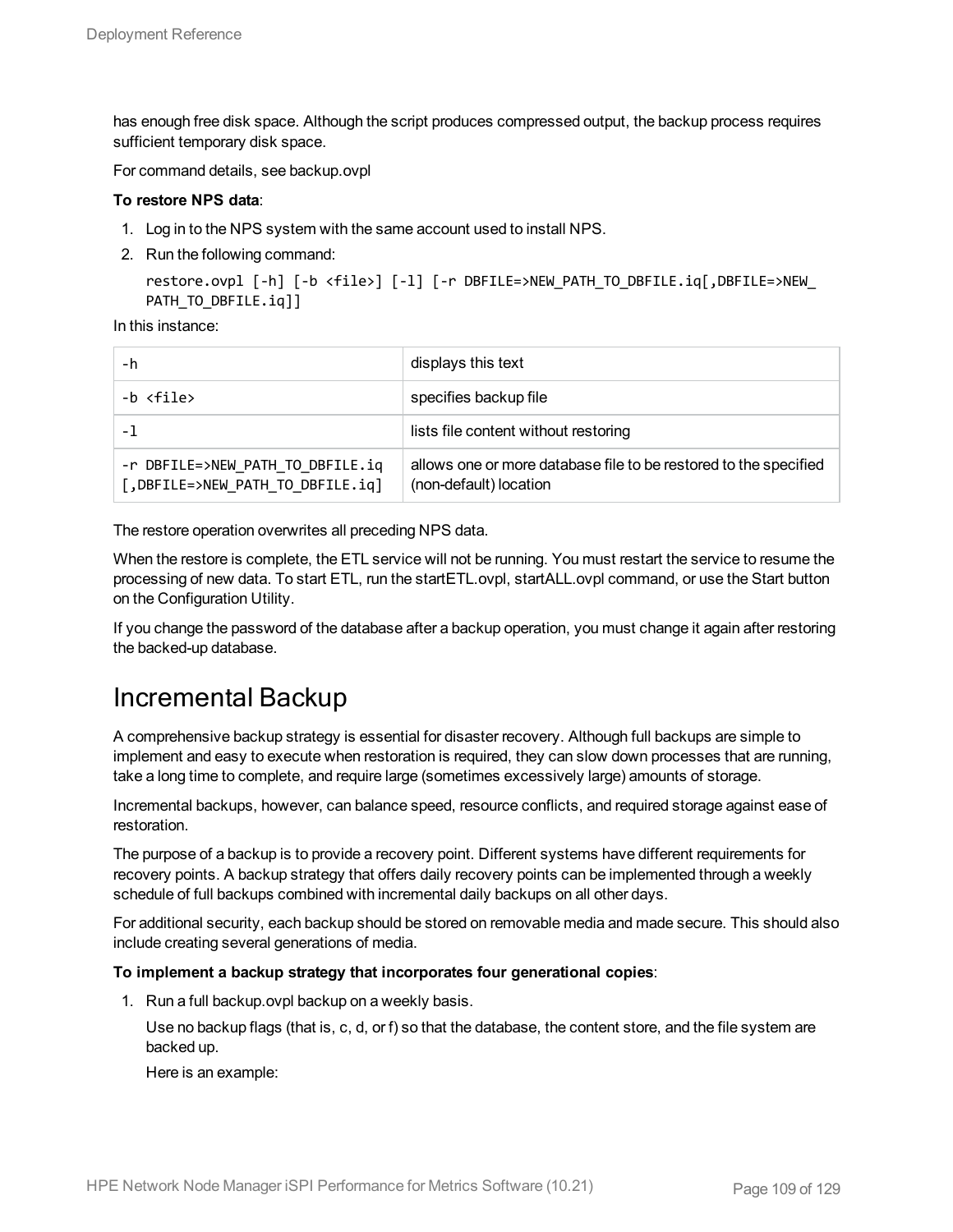- Linux: \$NPSInstallDir/bin/backup.ovpl -b /var/backup/full
- Windows: %NPSInstallDir%\bin\backup.ovpl -b E:\backup\full
- 2. Copy the backed up data to one of four versions of backup tapes.

Backup tapes should be kept off site. Alternatively, they can be created directly using WAN links to copy data.

3. Run an incremental backup on a daily basis.

Use no backup flags (c, d, or f) , so that the database, the content store, and the file system are backed up.

Use the optional  $-i$  flag to perform an incremental backup.

Here is an example:

 $\bullet$  Linux

\$NPSInstallDir/bin/backup.ovpl -b /var/backup/incremental -i

• Windows

%NPSInstallDir%\bin\backup.ovpl -b E:\backup\incremental -i

Only changes since the last backup (full or incremental) are saved.

4. Copy the backed up data to one of four backup tapes.

Append the data. Do not overwrite existing backed up data.

If restoration is required:

- Restore from the desired full backup. See the reference page or man page for restore.ovpl.
- Restore (in sequential order) each incremental backup from oldest to most recent.

**Note:** When restoring an incremental backup that includes the content store, you must restore each backup in turn without starting the BI Server. If you start the BI Server, it will write to the content store database and prohibit restoring from any further incremental backups.

If you do write to the content store database before restoring an incremental backup, you must return to the full backup and start the restoration process again.

## Backing Up and Restoring on the Same System

If the backup is restored on the same system with the same installation directories and product version as the backup, the entire contents of data directory will be restored, including all configuration files, archived data files, the database, and the content store.

## Restoring a Backup Made on a Previous Product Version

Backups made on earlier product versions can be restored with some limitations.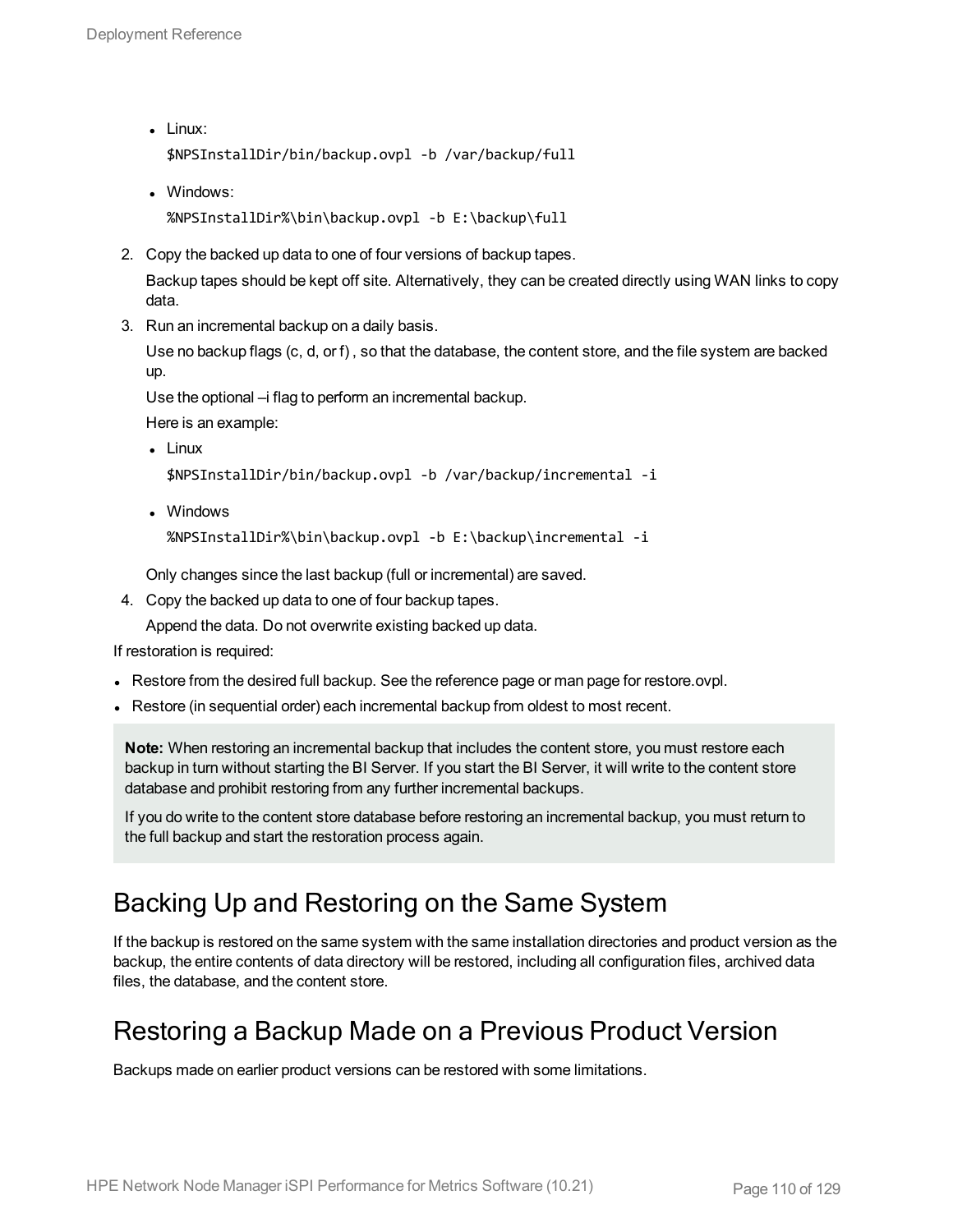- User configurable settings (retention and installed Extension Pack list) are merged into the current settings.
- The database and content store are restored.
- Other (internal) configuration files are not restored. The restore command
- Archived data files are not restored.
- All Extension Packs must be installed again to ensure that the reports and database structures are upgraded to the latest version.

#### **Prerequisite for Restoring a Backup Made on NPS 10.00 or Lower**

*Skip this procedure if you want to restore a backup made on 10.10 (or higher).*

To restore the data backed up on NPS 10.00 or lower, make sure that the source NPS database password match the target NPS 10.21 database password.

**Note:** As a best practice, you must always change the default NPS database password after installation by running the following command:

#### **changeDBpwd.ovpl** *<password>*

In this instance, *<password>* is the non-default NPS database password.

To restore the data backed up on NPS 10.00 or lower, make sure that the source NPS database password matches the target NPS 10.21 database password.

If the source NPS system had a different database password, run the following command on the target NPS 10.21 system before beginning the restore procedure:

#### **changeDBpwd.ovpl** *<old\_password>*

In this instance, *<old\_password>* is the non-default NPS database password that was configured with the source NPS system.

#### **Restoring Data**

To restore the data that was backed up on a previous version of NPS, follow these steps:

**Note:** In a distributed deployment of NPS, you must perform these steps on the DB Server.

- 1. Transfer the backup file to the NPS system
- 2. Log in to the NPS system as root or administrator.
- 3. Run the following command:

**restore.ovpl -b** *<backup\_file>*

In this instance, *<backup\_file>* is the backup file.

**Note:** If the command fails to work and shows an error message (C API (dbcapi) could not be loaded), open a new command prompt and run the command again.

- 4. After running the restore.ovpl command, follow these steps:
	- a. Run the Configuration Utility again and check that all the settings (share name, user name, data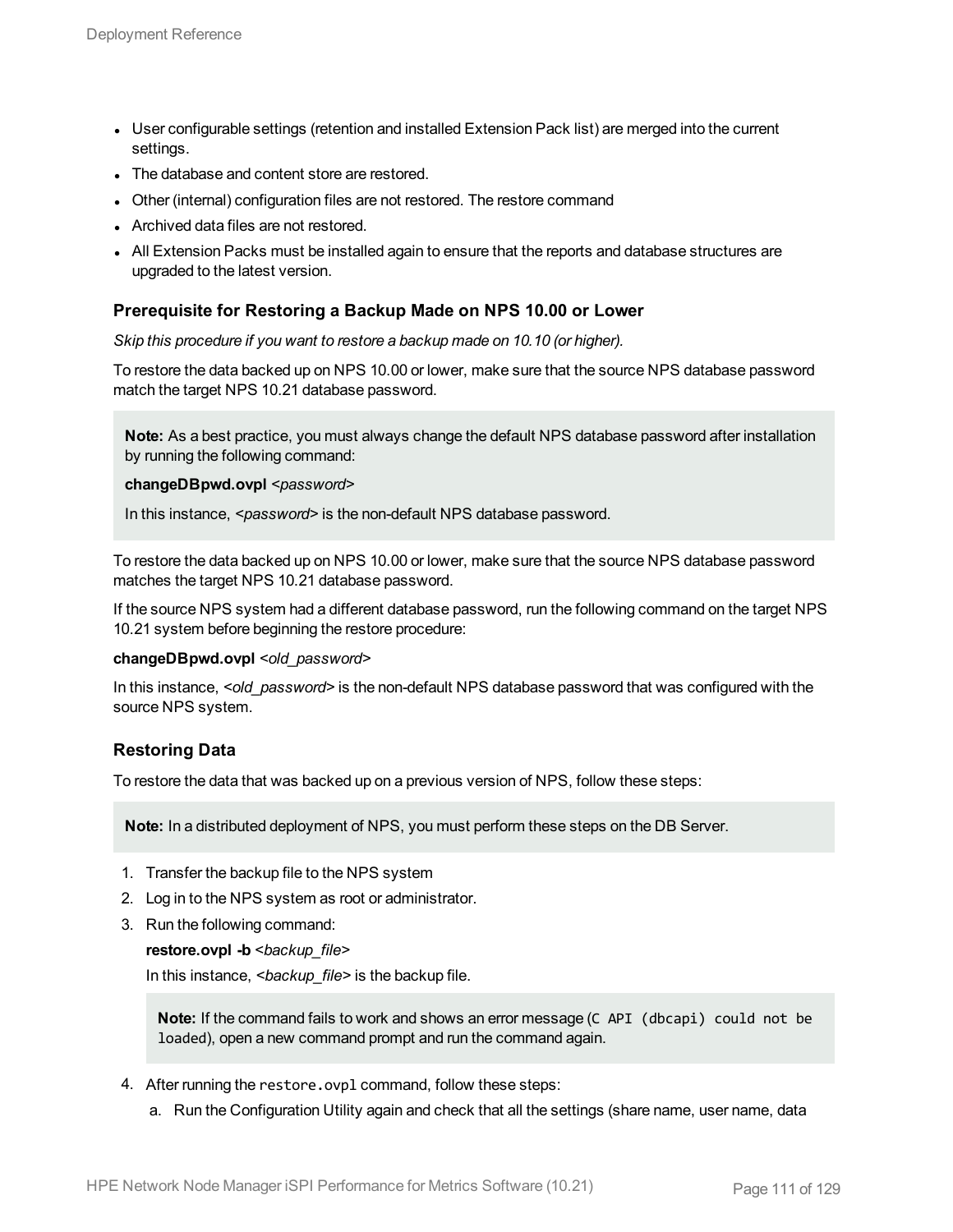retention periods, and so on) are correct.

To open the Configuration Utility, run the following command:

#### **runConfigurationGUI.ovpl**

b. Run the following command to configure the communication protocol and port:

#### **configureWebAccess.ovpl -newport** *<port\_number>* **[-ssl]**

In this instance, *<port\_number>* is the communication port that you have chosen while running the nnmenableperfspi.ovpl command. Use the -ssl parameter only if you want to use the HTTPS communication.

- c. Run the following commands:
	- i. **initializeNPS.ovpl -a StartBIServer**
	- ii. **initializeNPS.ovpl -a SetupCSRolesAndSecurity**
	- iii. **initializeNPS.ovpl -a ConfigBIAccess**
	- iv. **initializeNPS.ovpl -a RestartBIServer**
	- v. **startDB.ovpl**
	- vi. **addSdkUser.ovpl -u npssdkuser**
	- vii. **changeSdkUserPwd.ovpl -u npssdkuser -p HP\_NPS**
- d. Run the following command to complete the upgrade of each Extension Pack:

#### **installExtensionPack.ovpl -x -e** *<Extension\_Pack>***.tar.gz**

In this instance, *<Extension\_Pack>* is the name of the Extension Pack bundle.

**Note:** To view the names of Extension Pack bundles, run the following command:

#### **about.ovpl**

e. Run the following command if the Path Health Extension Pack was in use with the previous version of NPS:

#### **installPathHealth.ovpl -e Path\_Health.tar.gz**

f. Run the following command if you created security groups in NNMi:

**installUgSg.ovpl -e ugsg.tar.gz**

g. Run the following command if Custom Poller Extension Packs were in use with the previous version of NPS:

**initializeNPS.ovpl -a InitializeCustomCollections**

## Restoring a Backup Made on a Different System with Different Installation Directories

Backups made on a different system with different installation directories can be restored with some limitations.

- User configurable settings (retention and installed Extension Pack list) are merged into the current settings.
- Other (internal) configuration files are not restored.
- Archived data files are not restored.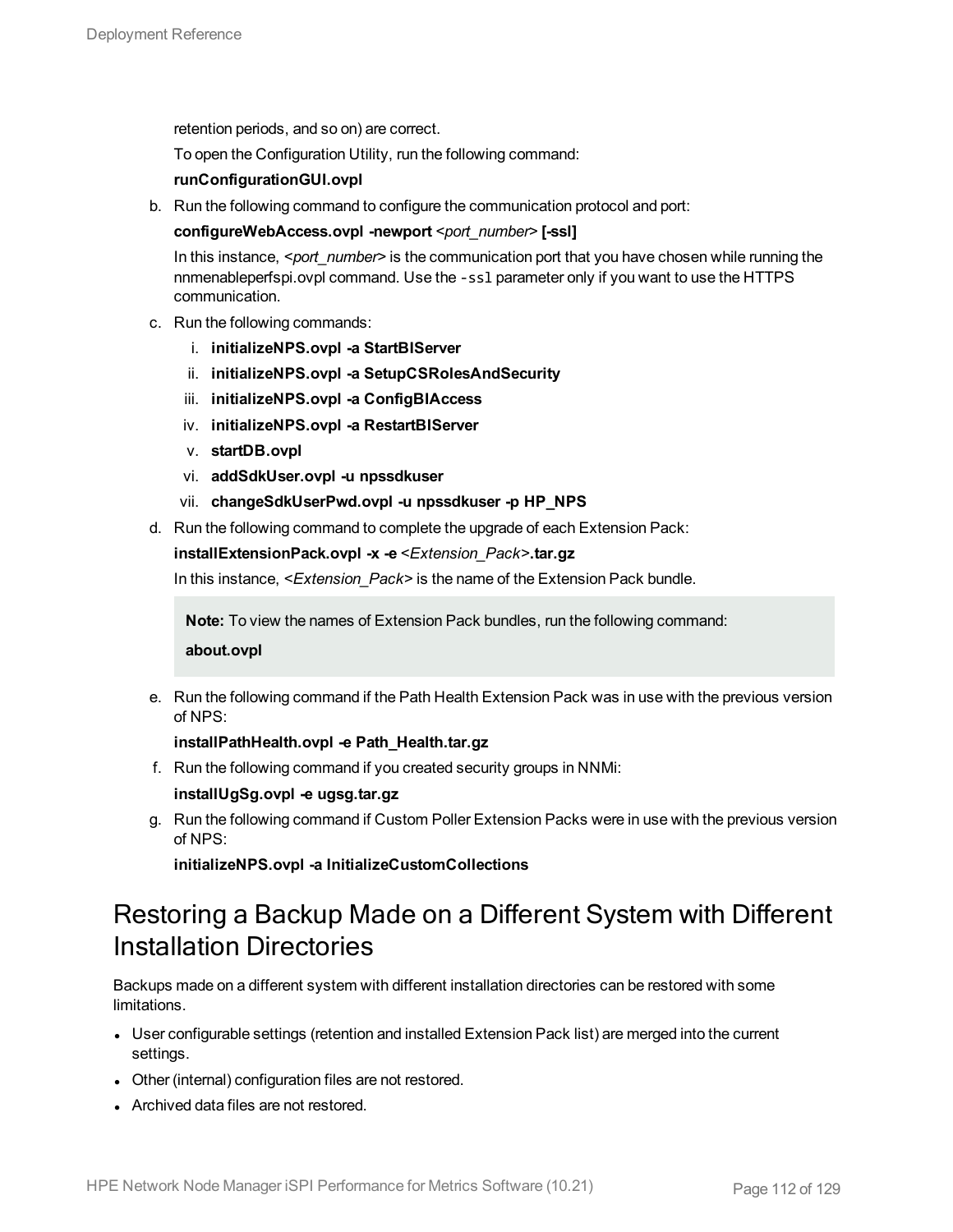- The database and content store are restored.
- All Extension Packs must be installed again to ensure that the reports and database structures are upgraded to the latest version.
- You might have to rerun the nnmenableperfspi.ovpl script and Configuration Utility.

## Restoring a Backup When Additional Files Were Added to Extend the Database

If the dbsize.ovpl utility was used to extend a database by adding additional files to the DBSPACE, the backup will attempt to restore these files to the same directory as the standard database files.

#### **To relocate database files during a restore**:

The -r option enables you to identify one or more DBFile names and corresponding OS path or file name locations where each should be restored.

When dbsize.ovpl is used to add files, the DBFile names used will look like perfspi\_USER\_MAIN <timestamp>. You can use the -l option to determine the files to be included in your backup (for backups made on 9.20 and later).

You can specify a different OS path or file name when restoring by using the -r option; for example, restore.ovpl -b backup.20111027135608.tar.gz -r "perfspi\_USER\_MAIN\_3466235673656=>C:/new location/perfspi\_USER\_MAIN\_3466235673656.iq".

If you backed up the content store using the standard backup utility provided in earlier releases, you will not be able to restore them in the current release. The current database backup format is incompatible with earlier releases.

### Post-Restore Steps on Windows

#### *Skip this section if NPS is installed on Linux.*

After restoring the NPS data on a new system, you must run the following commands on the NPS system:

**Note:** Run the commands by logging in as the user that was configured while running the nnmenableperfspi.ovpl command.

- <sup>l</sup> **addSdkUser.ovpl -u** *<user\_name>*
- <sup>l</sup> **changeSdkUserPwd.ovpl -u** *<user\_name>* **-p** *<password>*

In this instance, *<user\_name>* is a user name of your choice and *<password>* is a password that you need to choose for *<user\_name>*.

If you do not run the above commands, you will not be able to use the Performance Analysis inventory view and the Interface Health and Component Health dashboards in the NNMi console.

## Recreating the NPS Database

You can recreate your Sybase IQ database and start over with the installation default size of 2.5 GB. This feature can be useful if your existing database has grown too large, or if you want to lower your retention settings. Lowering the retention settings will maintain the smaller size of the database for a longer period of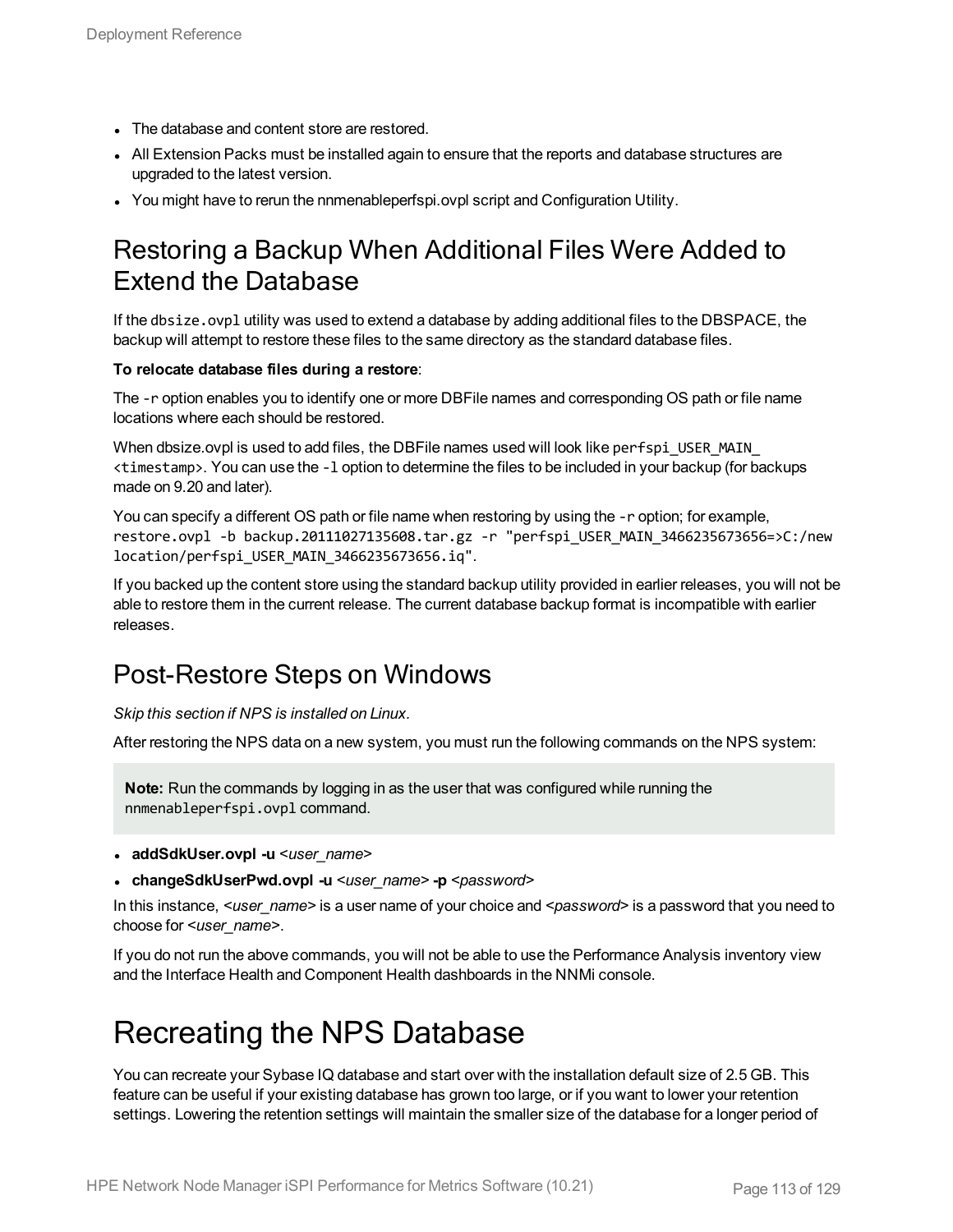time. The resetNPS.ovpl utility enables you to delete and recreate the NPS database.When the NPS database becomes irrecoverably corrupt, you can delete and recreate the database.

#### **Modifying Default Settings**

**Note:** If you do not want to modify any settings of the NPS database, skip this section and go to Recreate the [Database](#page-113-0).

- 1. Open the databaseSetup.cfg file from the following directory:
	- <sup>l</sup> *On Windows:*%NPSInstallDir%\config
	- <sup>l</sup> *On Linux:*\$NPSInstallDir/config

#### 2. Make the following changes:

- <sup>l</sup> **Cache settings:**
	- $\circ$  To allocate a specific volume to the main cache, specify a value in MB for the Db. Cfg. Igmc property.

For example, to allocate 12 GB for the main cache, specify Db.Cfg.Iqmc=12288.

 $\circ$  To allocate a specific volume to the temporary cache, specify a value in MB for the Db.Cfg. Iqtc property.

For example, to allocate 12 GB for the temporary cache, specify Db.Cfg.Iqtc=12288.

#### <sup>l</sup> **Dbspace settings:**

<sup>o</sup> Number of Dbspace files:

By default, NPS creates 20 Dbspace files. You can configure NPS to create more Dbspace files by appending additional Db.DbFile lines under the line Db.DbFile.020.

For example:

Db.DbFile.021=default

Db.DbFile.022=default.

<sup>o</sup> Dbspace location:

If you want to store the Dbspace files in a non-default location in a non-default file, you can specify the location by replacing default with the complete path to the file.

For example:

Db.DbFile.021=C:\Data\user\_main\_021.iq

**Note:** File name must have the extension iq.

#### <span id="page-113-0"></span>3. Save the file.

#### **Recreate the Database**

- 1. Log on to the NPS system as root or administrator. In a distributed deployment of NPS, log on to the DB Server as root or administrator.
- 2. Take a backup of the NPS database. For more information, see "To back up the NPS [data:"](#page-107-0) on page 108
- 3. Open a command line console, and then run the following command:

#### **resetSPI.ovpl**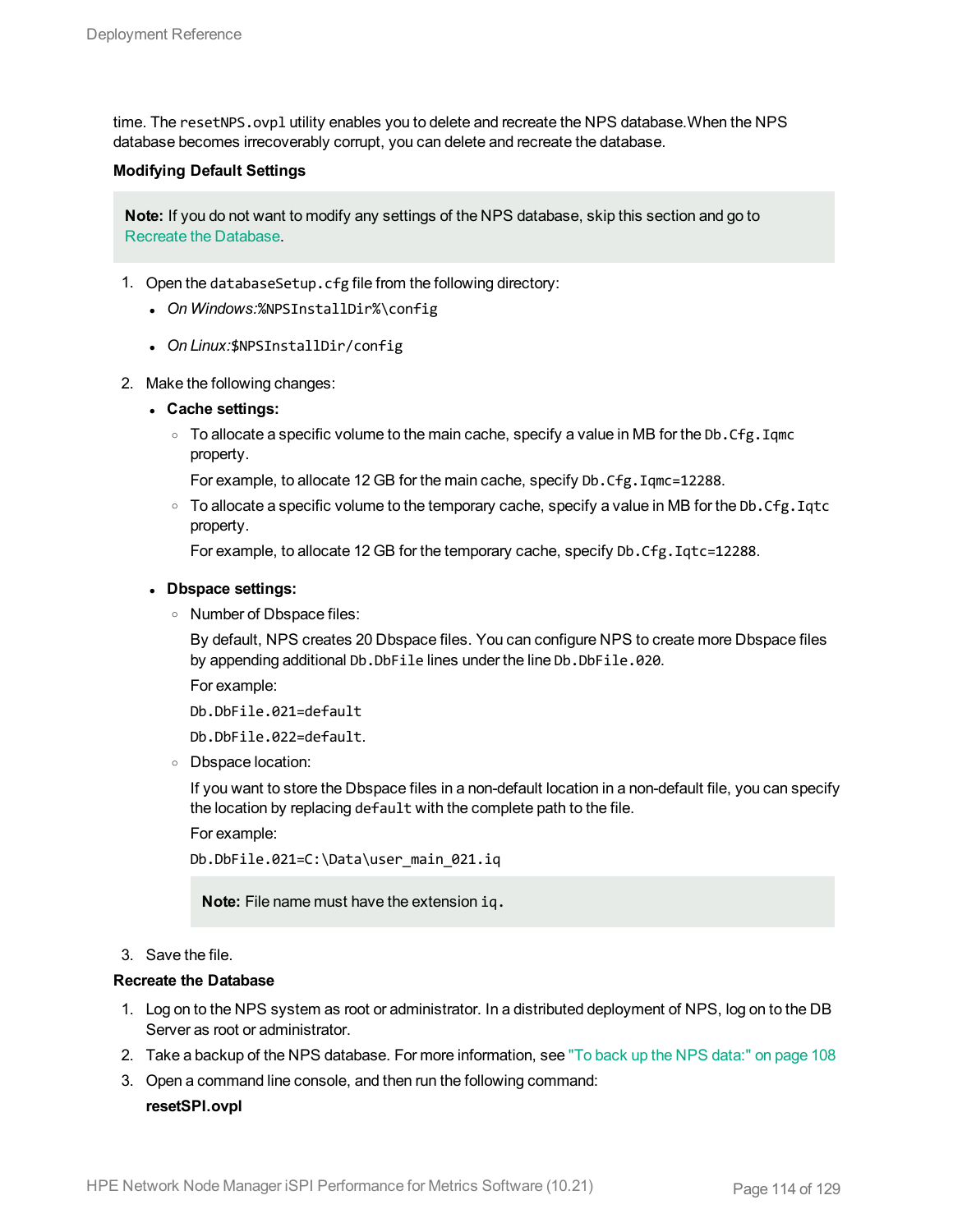4. Select the option 2.

This option deletes the database, creates a new database, and then restores the archived data. After processing, deleting, and recreating the database, the command shows the following message:

Do you want to start the ETL service now? (Y/N)

5. Type **N**,and then press Enter. The following message appears:

Hit Enter key to exit...

- 6. Press **Enter**.
- 7. Run the **resetSPI.ovpl** command again.
- 8. Select the option 5.

This option deletes the database (along with the archived data), and then creates a new database. After processing, deleting, and recreating the database, the command shows the following message:

Hit Enter key to exit...

- 9. Press **Enter**.
- 10. Start the ETL process:

**startETL.ovpl**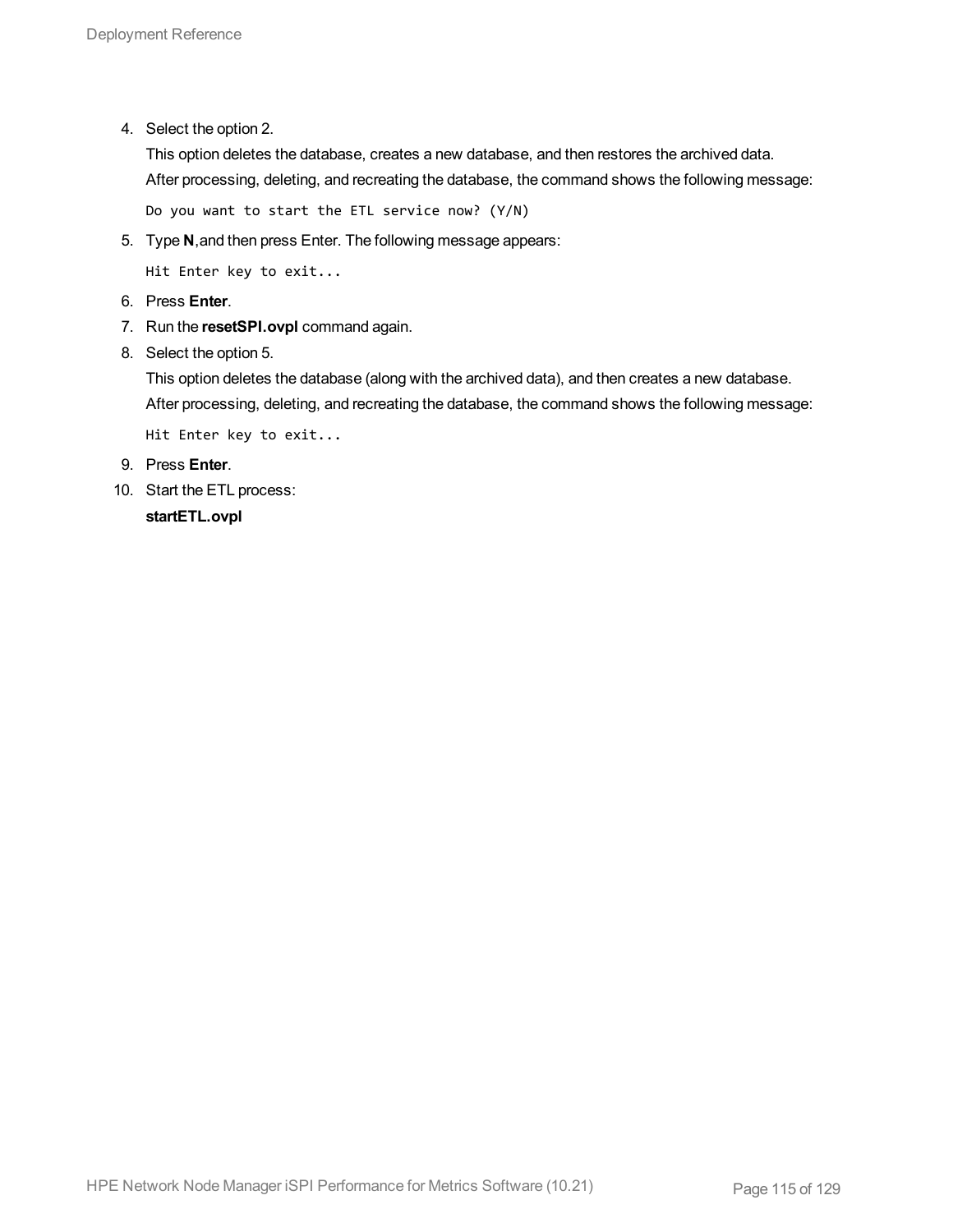## Tuning NPS

This chapter describes how to fine-tune different settings for an optimal performance of NPS in a large environment.

## Tuning the Business Intelligence Server

The Business Intelligence Server enables you to generate insightful, web-based reports from the data in the database. The performance of the Business Intelligence Server depends on the number of scheduled reports and jobs, number of users trying to launch reports concurrently, and the underlying hardware. You can adjust the values of certain configuration parameters to resolve degrading performance of the Business Intelligence Server (or problems with launching reports) in a very large scale environment. This chapter provides guidelines for adjusting the configuration parameters to address performance issues.

Common symptoms of performance problems with the Business Intelligence Server are:

<sup>l</sup> Report takes a very long time to appear; the *Select a delivery method* prompt remains visible for a very long time.

|        | Your report is running.                                                                                                   |
|--------|---------------------------------------------------------------------------------------------------------------------------|
|        | Instead of waiting, you can select a delivery<br>method to run the report in the background.<br>Select a delivery method. |
| Cancel |                                                                                                                           |

- The NPS console shows a blank page instead of the report
- Error messages appear in the Cognos.log file (available in %npsdatadir%\logs on Windows, in /var/opt/NNMPerformanceSPI/logs on Linux)

**Tip:** In a distributed deployment of NPS, the UiBi Server hosts the Business Intelligence Server component.

## Monitoring the Performance of the Business Intelligence Server

You can monitor the performance of the Business Intelligence Server with the help of performance monitoring tools provided by the operating system.

On Windows, you can use the Windows task manager and any Windows I/O benchmarking tools.

On Linux, you can use the iostat and top commands.

You can also detect performance problems with the help of the BI Portal. Follow these steps:

- 1. Log on to the NNMi console as administrator.
- 2. Click **Actions > NNM iSPI Performance > Reporting - Report Menu**. The NPS console opens.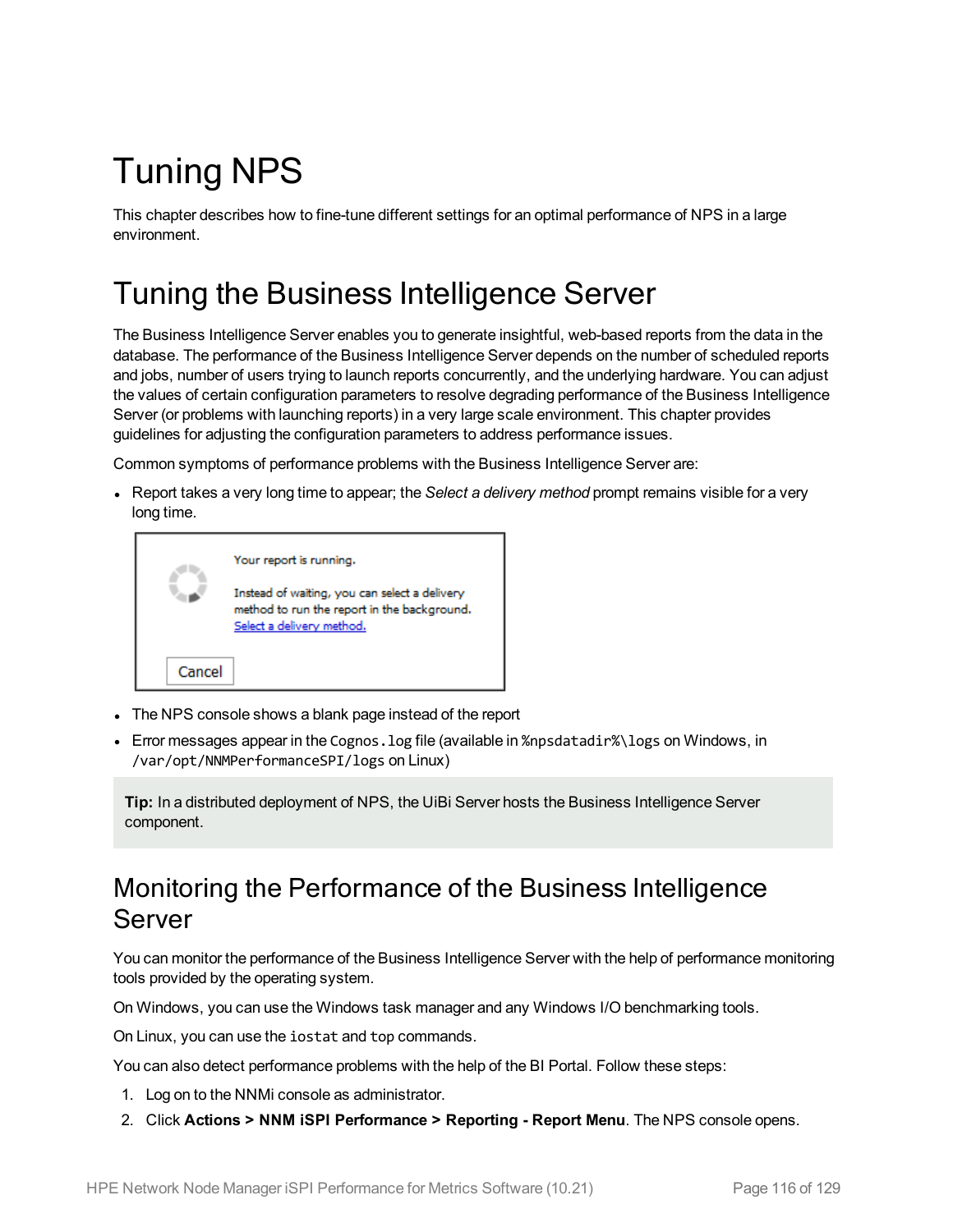- 3. In the NPS console, click the **BI Server** workspace in the navigation pane.
- 4. Click **Administration**. The BI Server Administration page opens.
- 5. In the BI Server Administration page, select **Interactive activities** in the Filter section, and then click **Apply**.The right pane displays the number of reports that are currently running.
- 6. Select **Background activities** in the Filter section, and then click **Apply**.The right pane displays the following details:
	- Number of reports that are running in the background (Executing)
	- Number of reports that are waiting to be run (Waiting)
	- Number of pending reports (Pending)
	- Number of suspended reports (Suspended)

Too many pending and waiting reports lead to poor performance of the Business Intelligence Server.

You can also check the Cognos.log file (available in %npsdatadir%\logs on Windows, in /var/opt/NNMPerformanceSPI/logs on Linux) for errors. The following error messages in the Cognos.log file indicate performance problems:

<sup>l</sup> http-9300-55 caf 2047 1 Audit.dispatcher.caf Request Failure SecureErrorId: *<date>*- *<time>*.646-#44 Original Error: DPR-ERR-2002 Unable to execute the request because there were no connections to the process available within the configured time limit

This error indicates that the system has too many reports currently in progress.

To avoid this error, follow the steps in the Configuring Business [Intelligence](#page-116-0) Server Settings section.

<sup>l</sup> -567911568 QOS 5000 1 Audit.RTUsage.QOS <message code="-232" severity="error" title="QE-DEF-0459 CCLException" type="general">RQP-DEF-0177 An error occurred while performing operation 'sqlScrollBulkFetch' status='-232'. UDA-SQL-**0107** 

This error indicates that NPS received an error from the underlying database.

To avoid this error, limit the number of very large-scale reports over long time periods with very fine granularity.

## Best Practices

- <sup>l</sup> For frequently used reports, use Report Views. See the *Using Report Views* section in *Online Help*.
- You can also schedule frequently used reports. Do not schedule high-frequency schedules for reports that are viewed rarely.
- Reports that run with very long time ranges tend to be slow and put greater load onto the database. Consider using reports with short time ranges whenever possible.
- Reports that run with very fine time grains require excess resources from NPS while creating chart images or HTML table structures with drillthrough links. Consider using fewer reports that run with very fine time grains to speed up report runs and reduce the load.

## <span id="page-116-0"></span>Configuring Business Intelligence Server Settings

You can adjust the values of certain configuration parameters to resolve some performance problems. The changes outlined below enable the Business Intelligence Server to process more interactive report requests in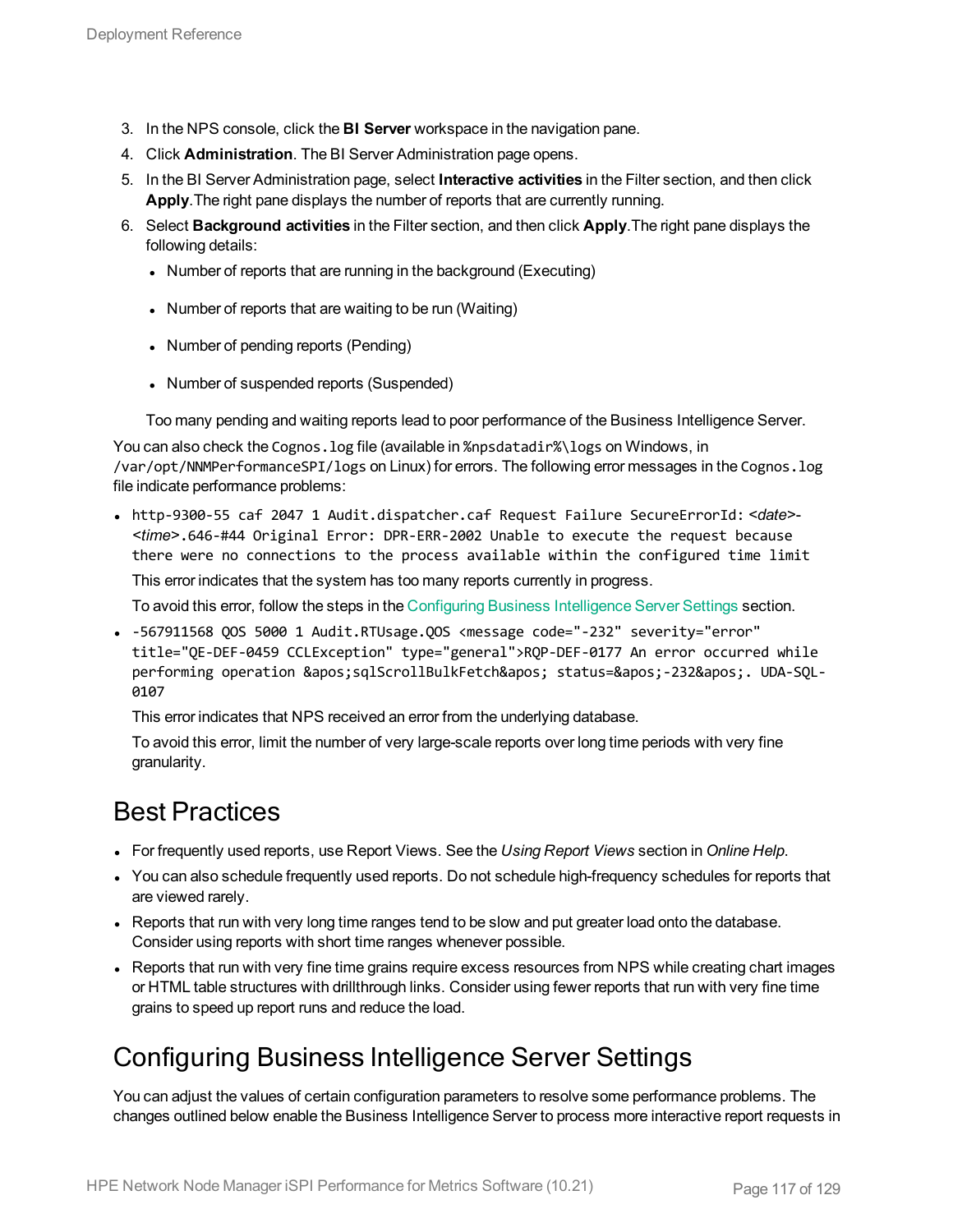parallel. This will place a larger load on the database server, but may be appropriate for a distributed deployment of NPS with multiple users all requesting reports simultaneously.

- 1. Log on to the NNMi console as administrator.
- 2. Click **Actions > NNM iSPI Performance > Reporting - Report Menu**. The NPS console opens.
- 3. In the NPS console, click the **BI Server** workspace in the navigation pane.
- 4. Click **Administration**. The BI Server Administration page opens.
- 5. In the BI Server Administration page, go to the Configuration tab.
- 6. In the left pane, click **Dispatchers and Services**.
- 7. Click the dispatcher on the Configuration page.

**Tip:** You may see multiple dispatchers on this page if you used the configureWebAccess.ovpl command to change the default communication port of NPS. On the Configuration page, each dispatcher appears in the following format:

*<hostname>*:*<port>*/p2pd

In this instance, *<hostname>* is the hostname of the NPS system; *<port>* is the communication port for NPS.

When you see multiple dispatchers, choose the active dispatcher that runs with the current NPS port.

- 8. Modify the BatchReportService parameters by following these steps:
	- a. In the list of services, locate BatchReportService.





- **查** ContentManagerCacheService
- b. Against BatchReportService, click
- c. Go to the Settings tab.

 $\sim$ 

d. You can modify the following properties:

| <b>Property</b>                                                                            | <b>Default</b> | <b>Suggested</b><br><b>Maximum Value</b> |
|--------------------------------------------------------------------------------------------|----------------|------------------------------------------|
| Number of high affinity connections for the batch report service<br>during non-peak period | 2              | 2                                        |
| Number of low affinity connections for the batch report service<br>during non-peak period  | 4              | 10                                       |
| Maximum number of processes for the batch report service<br>during non-peak period         | 2              | 10                                       |
| Number of high affinity connections for the batch report service<br>during peak period     | 2              | 2                                        |
| Number of low affinity connections for the batch service during                            | 4              | 10                                       |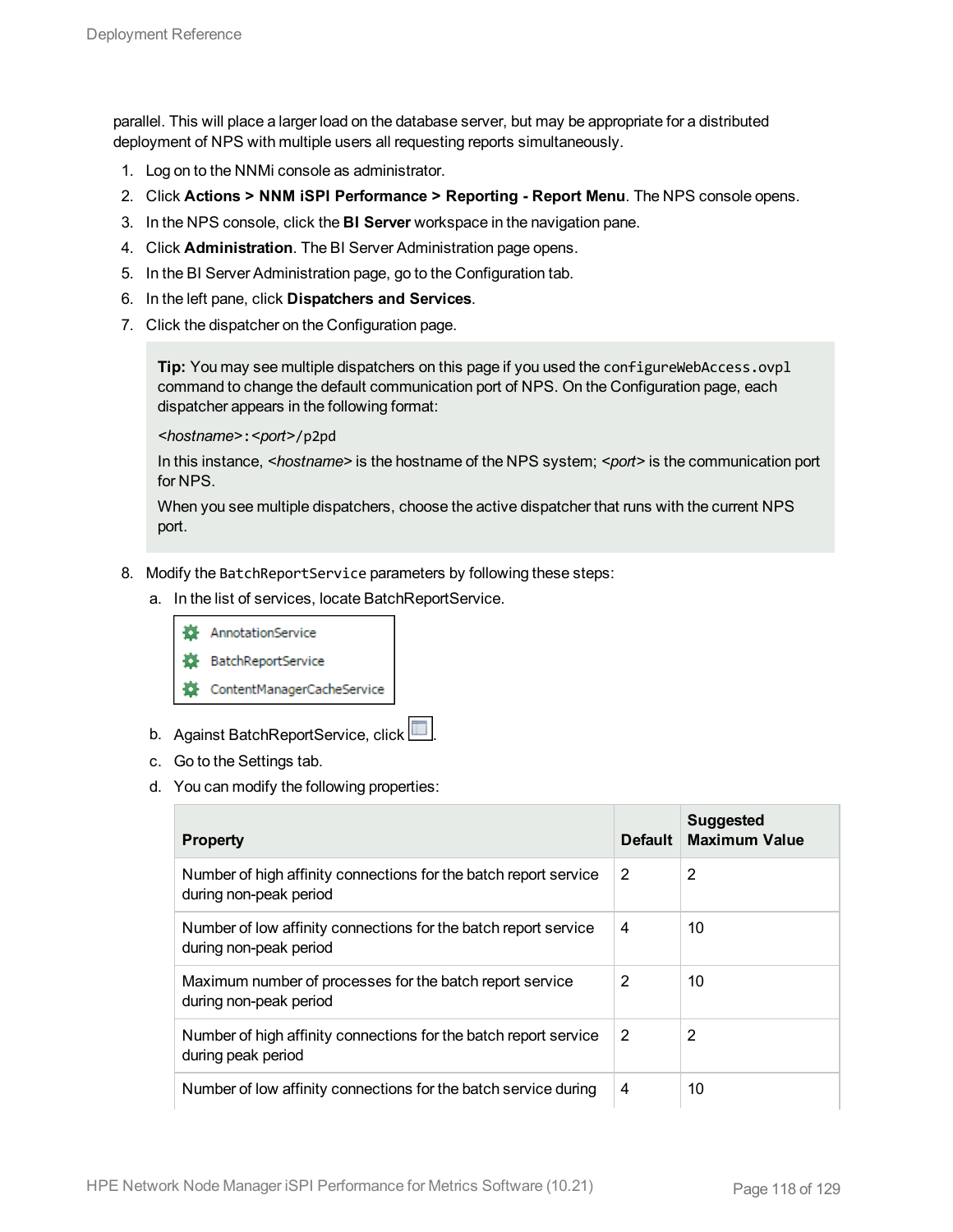| <b>Property</b>                                                                | <b>Default</b> | <b>Suggested</b><br><b>Maximum Value</b> |
|--------------------------------------------------------------------------------|----------------|------------------------------------------|
| peak period                                                                    |                |                                          |
| Maximum number of processes for the batch report service<br>during peak period | 2              | 10                                       |

- 9. Modify the ReportService parameters by following these steps:
	- a. In the list of services, locate ReportService.

| ReportService     |
|-------------------|
| RepositoryService |
| SystemService     |

**Tip:** If you are unable to locate ReportService, click **Next Page**.

- b. Against ReportService, click
- c. Go to the Settings tab.
- d. You can modify the following properties:

| <b>Property</b>                                                                      | <b>Default</b> | <b>Suggested Maximum</b><br>Value |
|--------------------------------------------------------------------------------------|----------------|-----------------------------------|
| Number of high affinity connections for the report service<br>during non-peak period | 2              | 10                                |
| Number of low affinity connections for the report service during<br>non-peak period  | 8              | 10                                |
| Maximum number of processes for the report service during<br>non-peak period         | 2              | 10                                |
| Number of high affinity connections for the report service<br>during peak period     | 2              | 10                                |
| Number of low affinity connections for the report service during<br>peak period      | 8              | 10                                |
| Maximum number of processes for the report service during<br>peak period             | 2              | 10                                |

10. Click **OK**. Changes take effect immediately.

## Resolving Problems with Jobs and Report Scheduling

To resolve problems with jobs and report scheduling, modify the max online engines parameter. I f you see problems like scheduled reports failing to run or configured jobs not appearing in the navigation panel, follow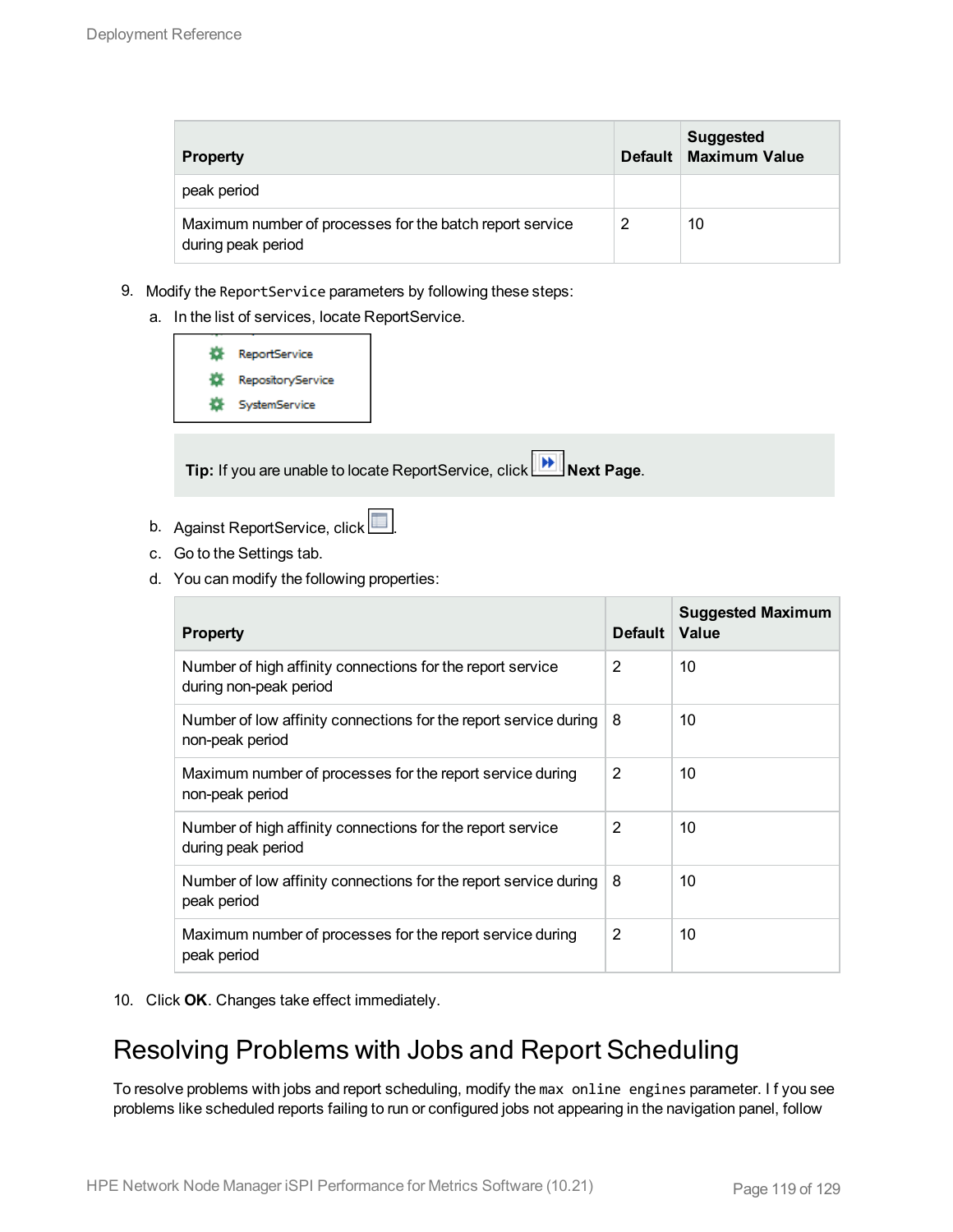these steps:

- 1. Log on to the NPS system (the UiBi Server in case of a distributed deployment of NPS).
- 2. Open the following file with a text editor:

*On Windows:*

%npsinstalldir%\nonOV\sybasease\ASE-15\_0\ASECONTENTSERVER.cfg

*On Linux:*

/opt/OV/nonOV/sybasease/ASE-15\_0/ASECONTENTSERVER.cfg

- 3. Set the value of the max online engines property to an integer (recommended value is 2 for a standalone NPS; set it to a value higher than 2 in a distributed deployment of NPS).
- 4. If you see the error message CM-SYS-5025 Content Manager cannot update an object in the Cognos.log file (available in %npsdatadir%\logs on Windows, in /var/opt/NNMPerformanceSPI/logs on Linux), set the procedure cache size property to a higher value.
- 5. Run the following commands:

**stopCS.ovpl startCS.ovpl**

## Tuning the NPS Database

The NPS database stores the data used for building reports. The performance of the database depends on the database configuration, volume of data stored in the database, the number of scheduled reports and jobs, number of users trying to launch reports concurrently, and the underlying hardware.

In a very large scale environment, you can adjust the values of certain configuration parameters to resolve degrading performance. This chapter provides guidelines for adjusting the configuration parameters to address performance issues.

You can configure the perfspi.cfg file to modify the NPS database to use non-default values for the main and temporary cache of the database.

To change the default cache size, follow these steps:

- 1. Log on to the NPS system as root or administrator. In a distributed deployment of NPS, log on to the DB Server as root or administrator.
- 2. Go to the following directory:

*On Windows:*

%npsdatadir%\database

*On Linux:*

\$NPSDataDir/database

- 3. Open the perfspi.cfg file with a text editor.
- 4. Specify the temporary cache size (in MB) against the -iqtc property.
- 5. Specify the main cache size (in MB) against the -iqmc property.
- 6. Save the file.
- 7. Run the following commands to restart the database: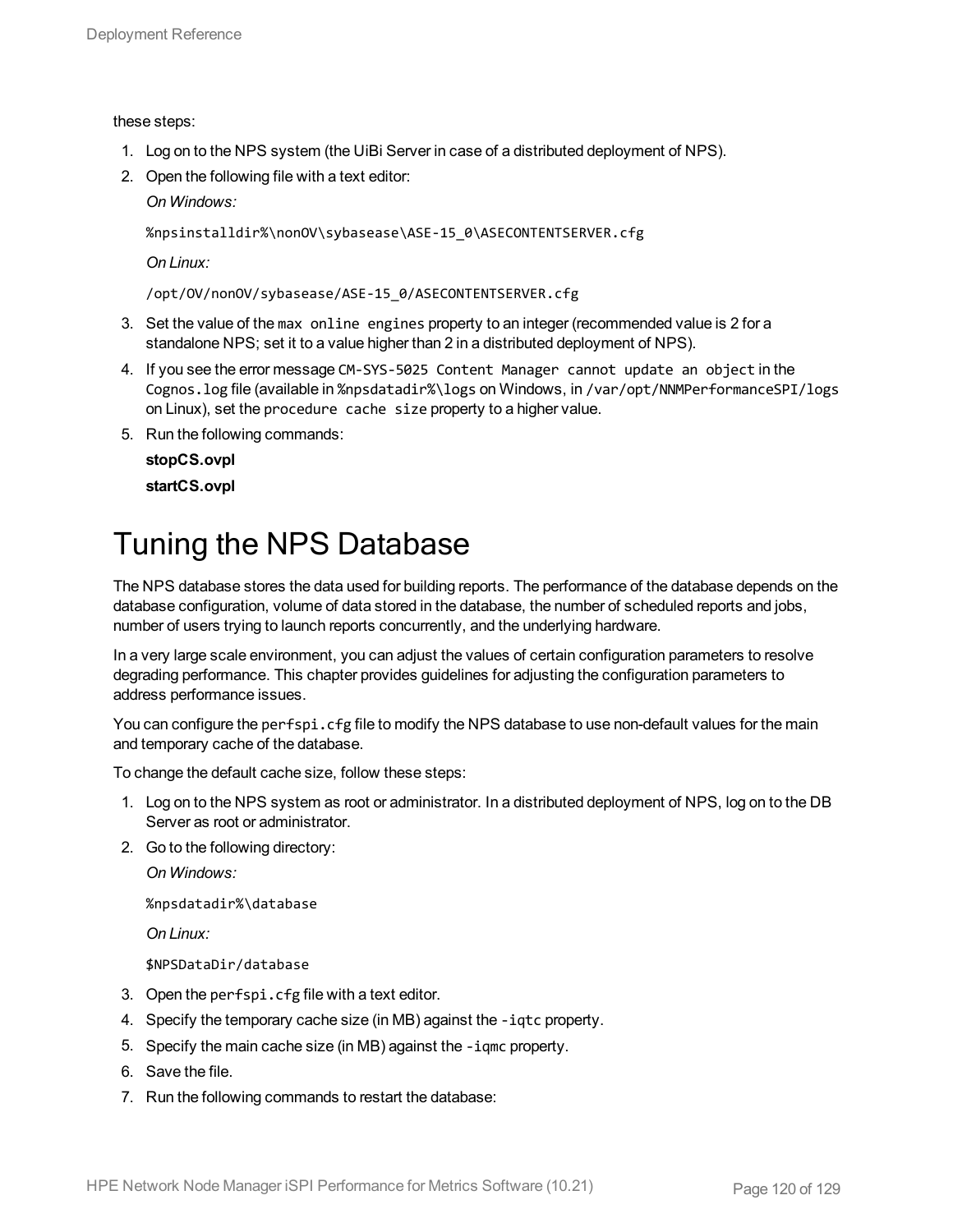- a. **stopDB.ovpl**
- b. **startDB.ovpl**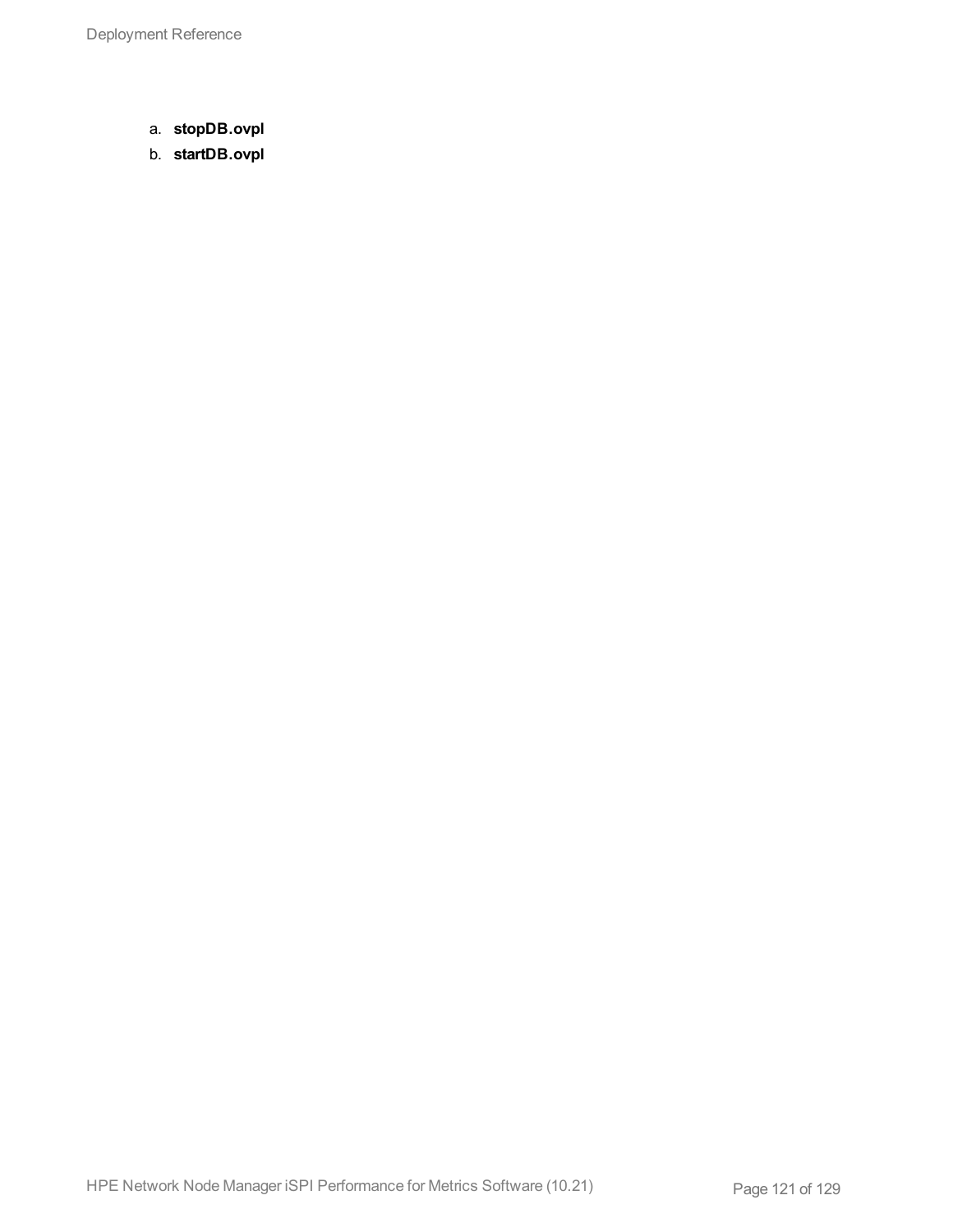## Log Files

NPS creates the following log files in the logs directory:

**Note:** The log directory is located in:

#### *On Windows*

%npsdatadir%\NNMPerformanceSPI

*On Linux*

/var/opt/OV/NNMPerformanceSPI/

#### **Log Files**

| <b>File Name</b> | <b>Description</b>                                                                                          |
|------------------|-------------------------------------------------------------------------------------------------------------|
| prspi.log        | Contains all operational details of NPS.                                                                    |
| perfspi.srv.log  | Contains all operational details of the Sybase IQ database used by NPS. This file can<br>grow up to 512 MB. |
| perfspi.igmsg    | Sybase IQ messages file. This file can grow up to 512 MB.                                                   |
| dbproxy.log      | Records all database queries triggered by NPS.                                                              |
| perfspiUI.log    | Log file created and updated by the Business Intelligence Server and content store.                         |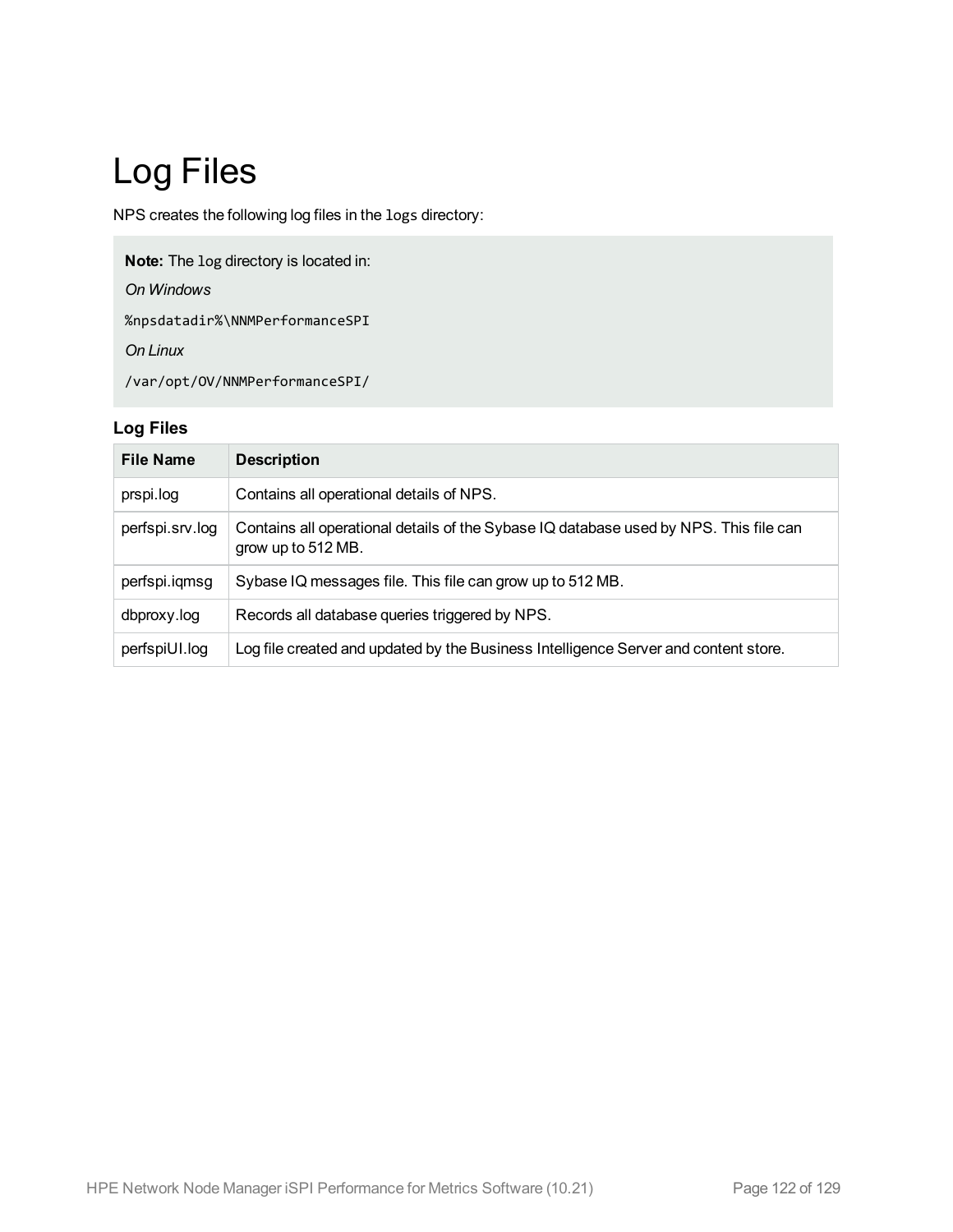# Part IX: Using Certificate Authority

NPS 10.21 enables you to use certificates signed by a third-party certificate authority (CA). By using a thirdparty certificate authority, you can ensure secure communication between the NPS system and the browser used to access different parts of the NPS console.

To configure NPS to use a third-party CA:

- 1. Enable the [HTTPS](#page-122-0) Mode
- 2. Generate the [Third-Party](#page-122-1) CA Certificate
- <span id="page-122-0"></span>3. Import the [Third-Party](#page-124-0) CA Certificate

#### **Task 1: Enable the HTTPS Mode**

If you select the HTTPS mode of communication while running the nnmenableperfspi.ovpl script on the NNMi management server, NPS starts running in the HTTPS mode after the installation is complete. In that case, you need not perform this task.

If did not select the HTTPS mode of communication while running the nnmenableperfspi.ovpl script, follow these steps:

**Note:** In a distributed deployment of NPS, perform this task on the UiBi Server.

- 1. Log on to the NPS system as administrator or root.
- 2. Run the following command:
	- <sup>l</sup> *On Windows:* **%ovinstalldir%\NNMPerformanceSPI\bin\configureWebAccess.ovpl -newport** *<port\_number>* **-ssl**
	- <sup>l</sup> *On Linux:* **/opt/OV/NNMPerformanceSPI/bin/configureWebAccess.ovpl -newport** *<port\_ number>* **-ssl**

In this instance, *<port\_number>* is the port on which you want to run the NPS Business Intelligence Server.

3. Restart the Business Intelligence Server by running the following commands:

*On Windows:*

- a. **%ovinstalldir%\NNMPerformanceSPI\bin\stopBI.ovpl**
- b. **%ovinstalldir%\NNMPerformanceSPI\bin\startBI.ovpl**
- *On Linux:*
- a. **/opt/OV/NNMPerformanceSPI/bin/stopBI.ovpl**
- b. **/opt/OV/NNMPerformanceSPI/bin/startBI.ovpl**

#### <span id="page-122-1"></span>**Task 2: Generate the Third-Party CA Certificate**

To generate the third-party CA certificate, follow these steps: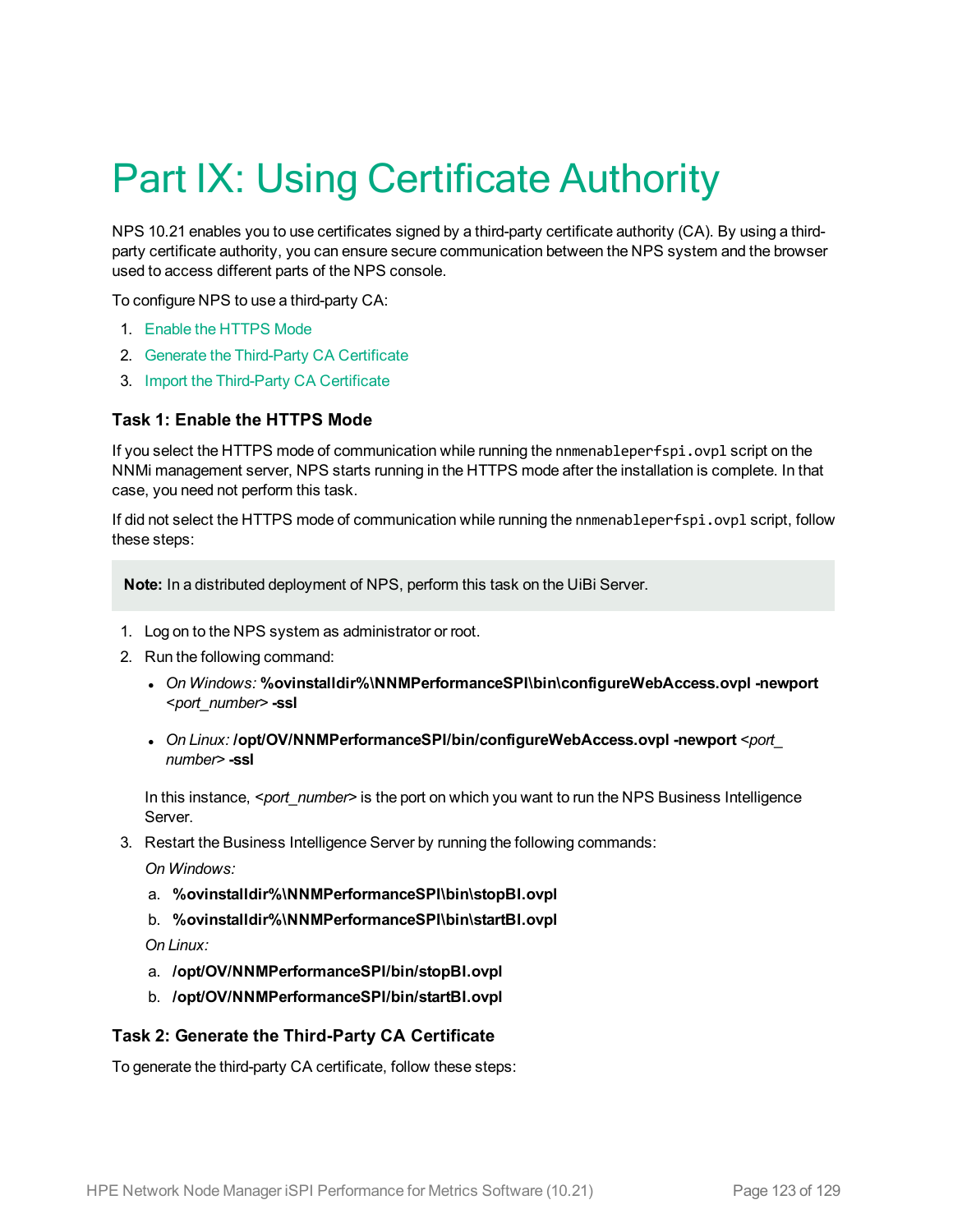**Note:** In a distributed deployment of NPS, perform this task on the UiBi Server.

- 1. Log on to the NPS system as administrator or root.
- 2. Run the following command:
	- <sup>l</sup> *On Windows:***%ovinstalldir%\NNMPerformanceSPI\bin\runBIConfigGUI.ovpl**
	- <sup>l</sup> *On Linux:***/opt/OV/NNMPerformanceSPI/bin/runBIConfigGUI.ovpl**

The HPE NNM iSPI Performance BI Configuration window opens.

- <span id="page-123-0"></span>3. In the Explorer pane, click **Security > Cryptography > Cognos**.
- 4. In the right pane, under the Signing Key Settings section, change the Signing key store password. Note down this new password.
- <span id="page-123-1"></span>5. In the right pane, under the Encryption Key Settings section, change the Encryption key store password. Note down this new password.
- 6. Close the HPE NNM iSPI Performance BI Configuration window.
- 7. Go to the following directory:
	- <sup>l</sup> *On Windows:* **%ovinstalldir%\nonOV\conos\bi\configuration**
	- <sup>l</sup> *On Linux:* **/opt/OV/nonOV/cognos/bi/configuration**
- 8. Take a backup of the following files and directories:
	- cogstartup.xml
	- encryptkeypair/
	- $\cdot$  signkeypair/
- <span id="page-123-2"></span>9. Set the JAVA HOME environment variable to the following directory:
	- <sup>l</sup> *On Windows:* %ovinstalldir%\nonOV\jdk\hpsw
	- <sup>l</sup> *On Linux:* /opt/OV/nonOV/jdk/hpsw
- 10. Go to the following directory:
	- <sup>l</sup> *On Windows:* **%ovinstalldir%\nonOV\conos\bi\bin**
	- <sup>l</sup> *On Linux:* **/opt/OV/nonOV/cognos/bi/bin**
- 11. Run the following commands:
	- <sup>l</sup> *On Windows:*
		- <sup>o</sup> **ThirdPartyCertificateTool.bat -c -s -d "CN=***<NPS\_FQDN>***,O=***<org name>***,C=***<Country>***" -r signRequest.csr -D ../configuration/signkeypair -p** *<password\_sign>*
		- <sup>o</sup> **ThirdPartyCertificateTool.bat -c -e -d "CN=***<NPS\_FQDN>***,O=***<org name>***,C=***<Country>***" -r encryptRequest.csr -D ../configuration/encryptkeypair -p** *<password\_encrypt>*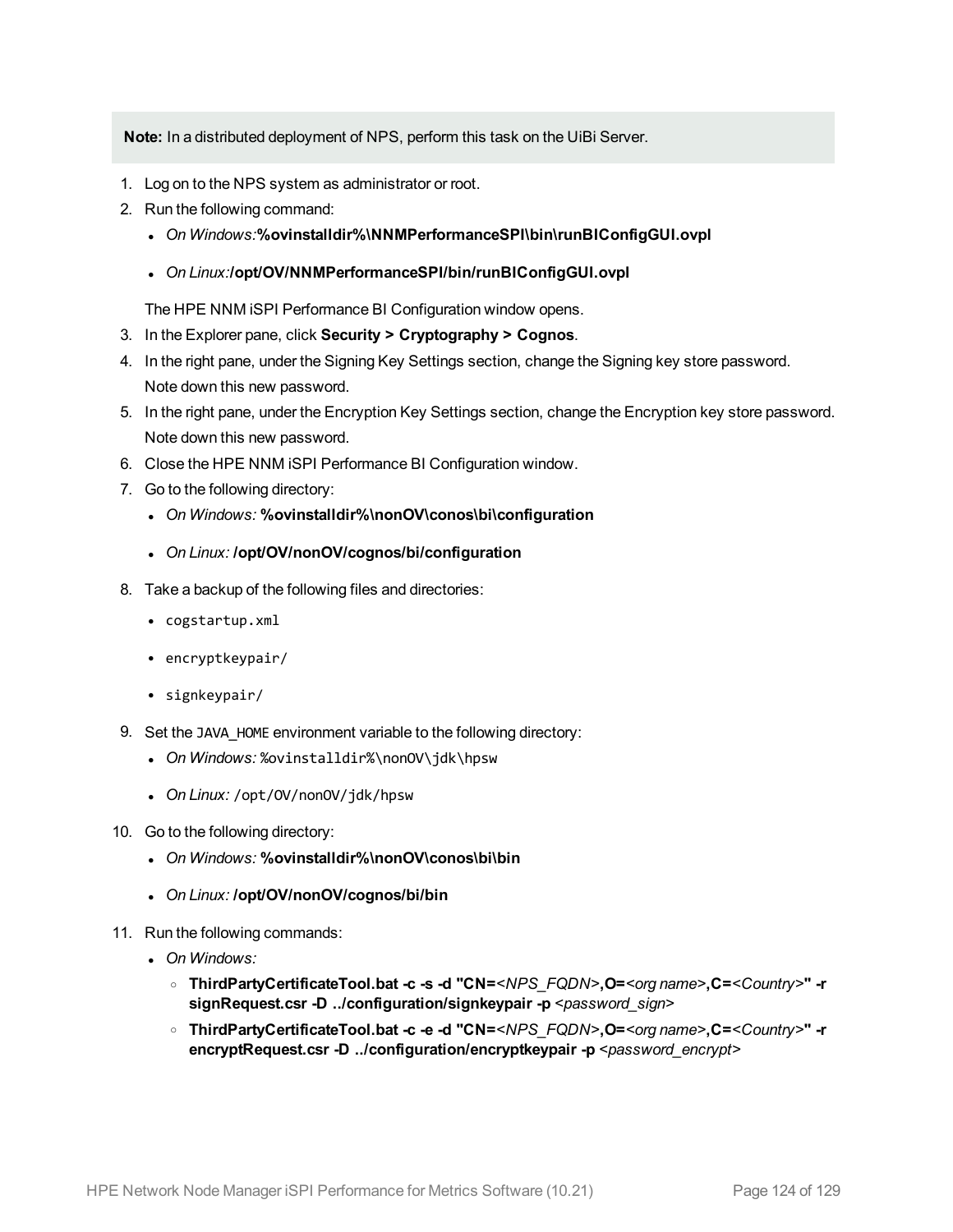- <sup>l</sup> *On Linux:*
	- <sup>o</sup> **./ThirdPartyCertificateTool.sh -c -s -d "CN=***<NPS\_FQDN>***,O=***<org name>***,C=***<Country>***" -r signRequest.csr -D ../configuration/signkeypair -p** *<password\_sign>*
	- <sup>o</sup> **./ThirdPartyCertificateTool.sh -c -e -d "CN=***<NPS\_FQDN>***,O=***<org name>***,C=***<Country>***" -r encryptRequest.csr -D ../configuration/encryptkeypair -p** *<password\_encrypt>*

In this instance, *<password\_sign>* is the password that you assigned in [step](#page-123-0) 4; *<password\_encrypt>* is the password that you assigned in [step](#page-123-1) 5; <*NPS FQDN*> is the fully qualified domain name of the NPS system.

The above commands create the signRequest.csr and encryptRequest.csr files. Use these .csr files to obtain corresponding signRequest.cer and encryptRequest.cer files and the root certificate (ca.cer) from the third-party signing authority.

#### <span id="page-124-0"></span>**Task 3: Import the Third-Party CA Certificate**

To import the third-party CA certificate into the Business Intelligence Server of NPS, follow these steps:

**Note:** In a distributed deployment of NPS, perform this task on the UiBi Server.

- 1. Log on to the NPS system as administrator or root.
- 2. Go to the following directory:
	- <sup>l</sup> *On Windows:***%ovinstalldir%\nonOV\conos\bi\bin**
	- <sup>l</sup> *On Linux:***/opt/OV/nonOV/cognos/bi/bin**
- 3. Place the signRequest.cer, encryptRequest.cer, and ca.cer files (created in the previous [task](#page-122-1)) in this directory.
- 4. Rename the signRequest.cerand encryptRequest.cer files to signCertificate.cer and encryptCertificate.cer.
- 5. Run the following commands:
	- <sup>l</sup> *On Windows:*
		- <sup>o</sup> **ThirdPartyCertificateTool.bat -i -s -r signCertificate.cer -D ../configuration/signkeypair -p** *<password\_sign>* **-t ca.cer**
		- <sup>o</sup> **ThirdPartyCertificateTool.bat -i -e -r encryptCertificate.cer -D ../configuration/encryptkeypair -p** *<password\_encrypt>* **-t ca.cer**
		- <sup>o</sup> **ThirdPartyCertificateTool.bat -i -T -r ca.cer -D ../configuration/signkeypair -p** *<password\_ ca>*
	- <sup>l</sup> *On Linux:*
		- <sup>o</sup> **./ThirdPartyCertificateTool.sh -i -s -r signCertificate.cer -D ../configuration/signkeypair -p** *<password\_sign>* **-t ca.cer**
		- <sup>o</sup> **./ThirdPartyCertificateTool.sh -i -e -r encryptCertificate.cer -D ../configuration/encryptkeypair -p** *<password\_encrypt>* **-t ca.cer**
		- <sup>o</sup> **./ThirdPartyCertificateTool.sh -i -T -r ca.cer -D ../configuration/signkeypair -p NoPassWordSet**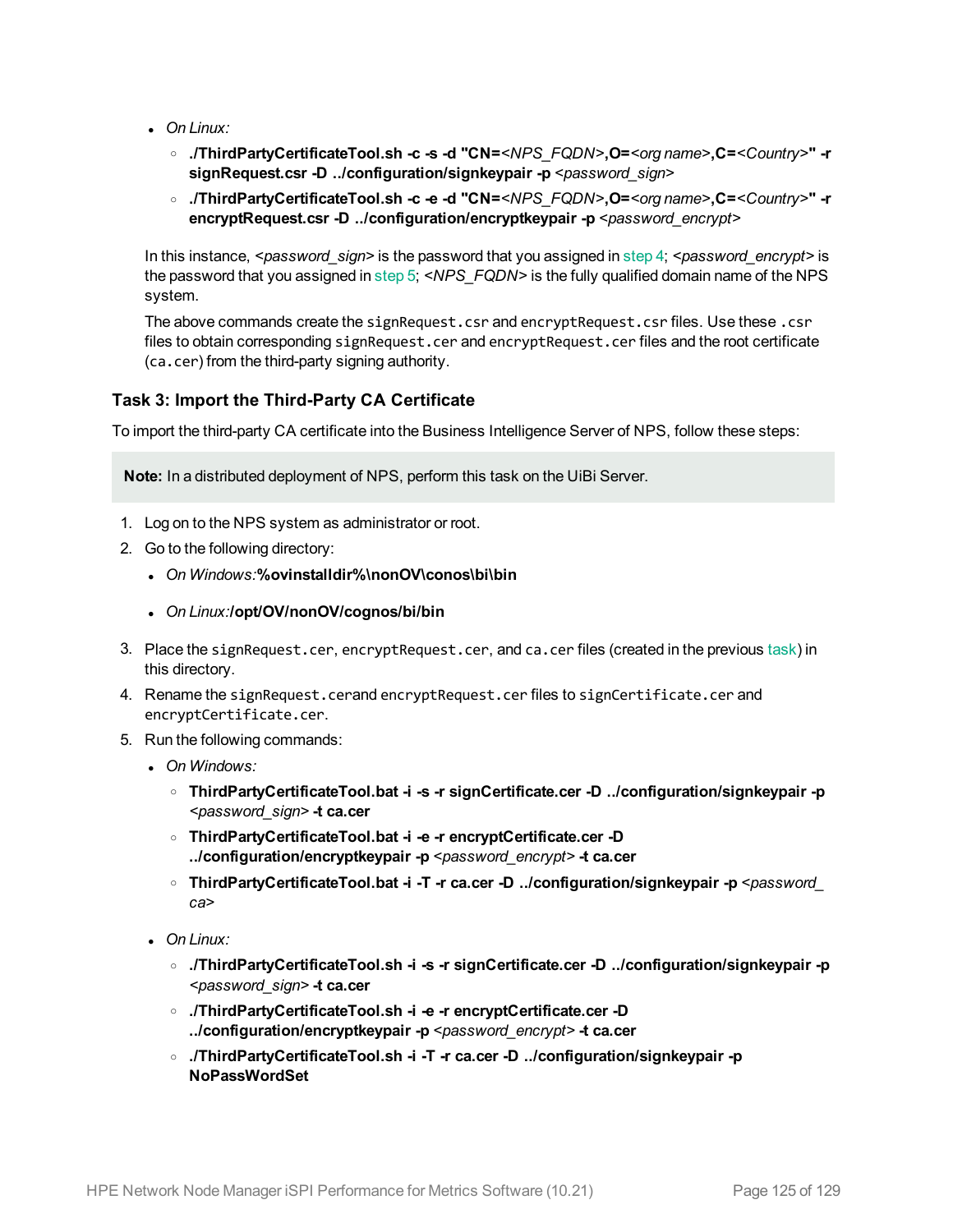In this instance, *<password\_sign>* is the password that you assigned in [step](#page-123-0) 4; *<password\_encrypt>* is the password that you assigned in [step](#page-123-1) 5.

- 6. Go to the following directory:
	- <sup>l</sup> *On Windows:***%ovinstalldir%\nonOV\conos\bi\configuration**
	- <sup>l</sup> *On Linux:***/opt/OV/nonOV/cognos/bi/configuration**
- 7. Undo the JAVA HOME variable configuration that was set in [step](#page-123-2) 9.
- 8. Open the cogstartup.xml file with a text editor and make sure that the crn:parameter element contains the following content:

```
<crn:parameter name="thirdPartyCA">
```

```
<crn:value xsi:type="xsd:boolean">true</crn:value>
```
</crn:parameter>

9. Restart the Business Intelligence Server by running the following commands:

*On Windows:*

- a. **%ovinstalldir%\NNMPerformanceSPI\bin\stopBI.ovpl**
- b. **%ovinstalldir%\NNMPerformanceSPI\bin\startBI.ovpl**

*On Linux:*

- a. **/opt/OV/NNMPerformanceSPI/bin/stopBI.ovpl**
- b. **/opt/OV/NNMPerformanceSPI/bin/startBI.ovpl**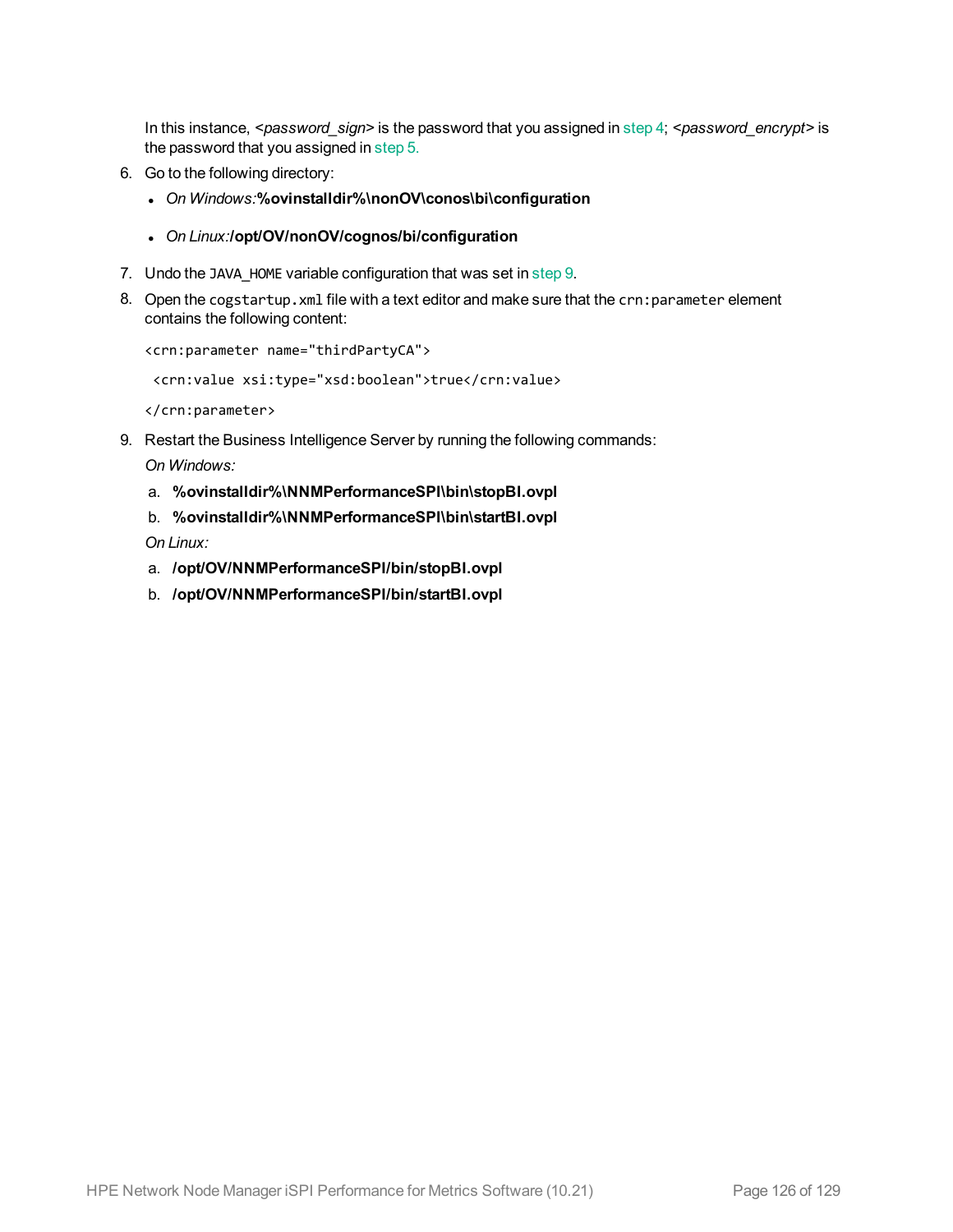# Part X: Troubleshooting

• Problem: Installation of the Cross Domain Extension Pack fails in a distributed deployment of NPS. The following error message appears in the installation log file:

```
WARN: Failed command system("<Install_Dir>/nonOV/perl/a/bin/perl" -I"<Install_
Dir>/NNMPerformanceSPI/lib/perllibs/lib" "<Install_
Dir>/NNMPerformanceSPI/bin/mkCrossDomainExtensionPack.ovpl"): 3
```
*Solution:*Install the Cross Domain Extension Pack manually with the help of the following command:

#### **mkCrossDomainExtensionPack.ovpl.**

To double the temporary dbspace, follow these steps:

- a. Log on to the NPS system that has the DB Server role assigned.
- b. Run the following command:

#### **dbsize.ovpl -d IQ\_SYSTEM\_TEMP**

• Problem: When you try to launch a report, the following error message appears in the reports pane of the NPS console:

An error occurred while performing operation 'sqlScrollBulkFetch' status = '232'.

*Cause:* If the temporary dbspace of the Sybase IQ database runs out of space, this error message appears.

*Solution:* Increase the temporary dbspace.

To double the temporary dbspace, follow these steps:

- a. Log on to the NPS system that has the DB Server role assigned.
- b. Run the following command:

#### **dbsize.ovpl -d IQ\_SYSTEM\_TEMP**

• Problem: When you try to launch a report, the following error message appears in the reports pane of the NPS console:

Unable to execute the request because there were no connections to the process available within the configured time limit.

*Cause:* If the actual number of concurrent users exceeds the maximum number of users specified in the perfspi.cfg file, this error appears.

*Solution:* Increase the maximum number of users in the perfspi.cfg file.

Follow these steps:

- a. Log on to the NPS system that has the DB Server role assigned.
- b. Go to the following directory:

*On Windows*

%NPSDataDir%\NNMPerformanceSPI/database

*On Linux*

/var/opt/OV/NNMPerformanceSPI/database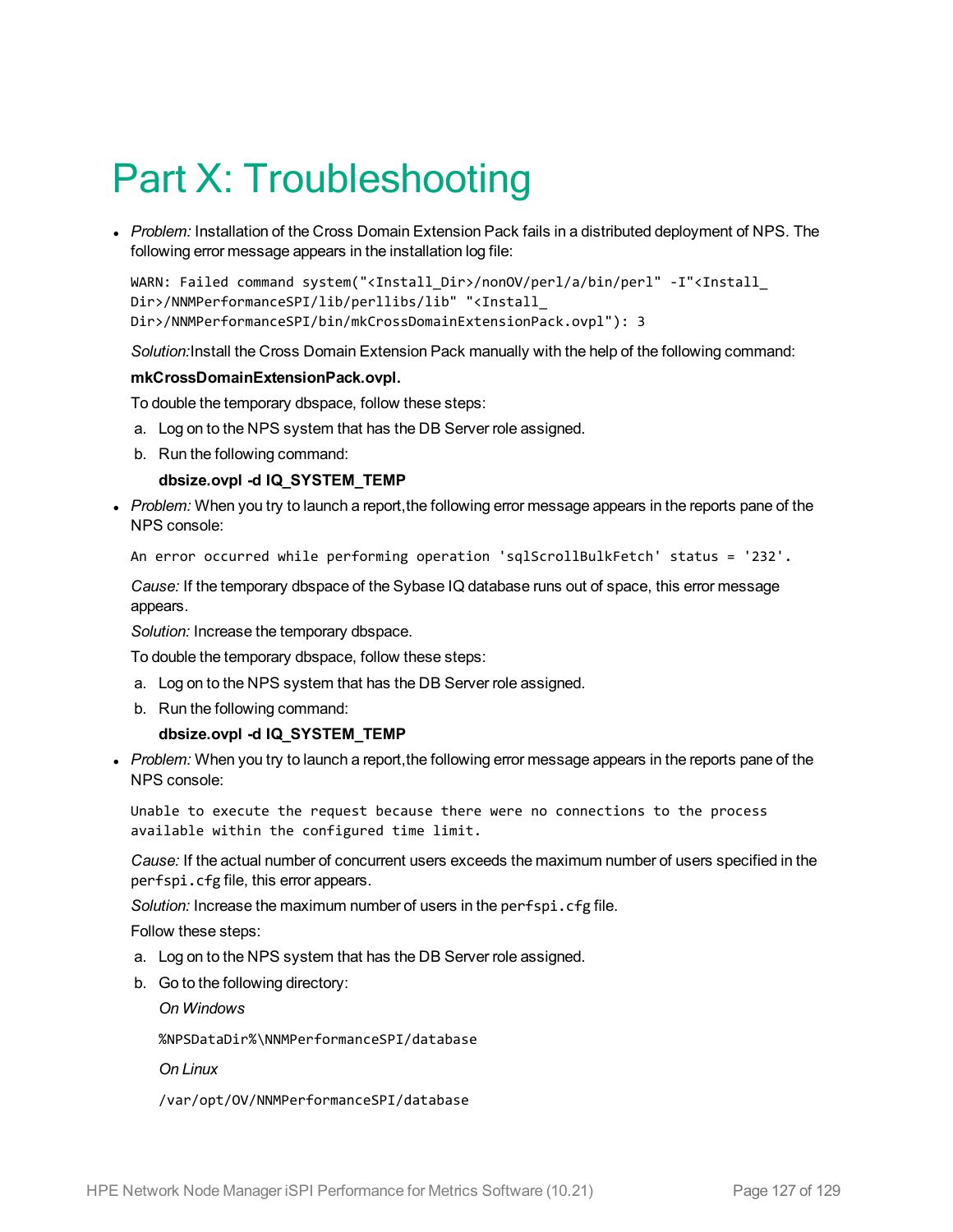- c. Open the perfspi.cfg file with a text editor.
- d. Change the value of the -gm parameter from 100 to 200.
- e. Restart the database processes:
	- i. **stopDB.ovpl**
	- ii. **startDB.ovpl**